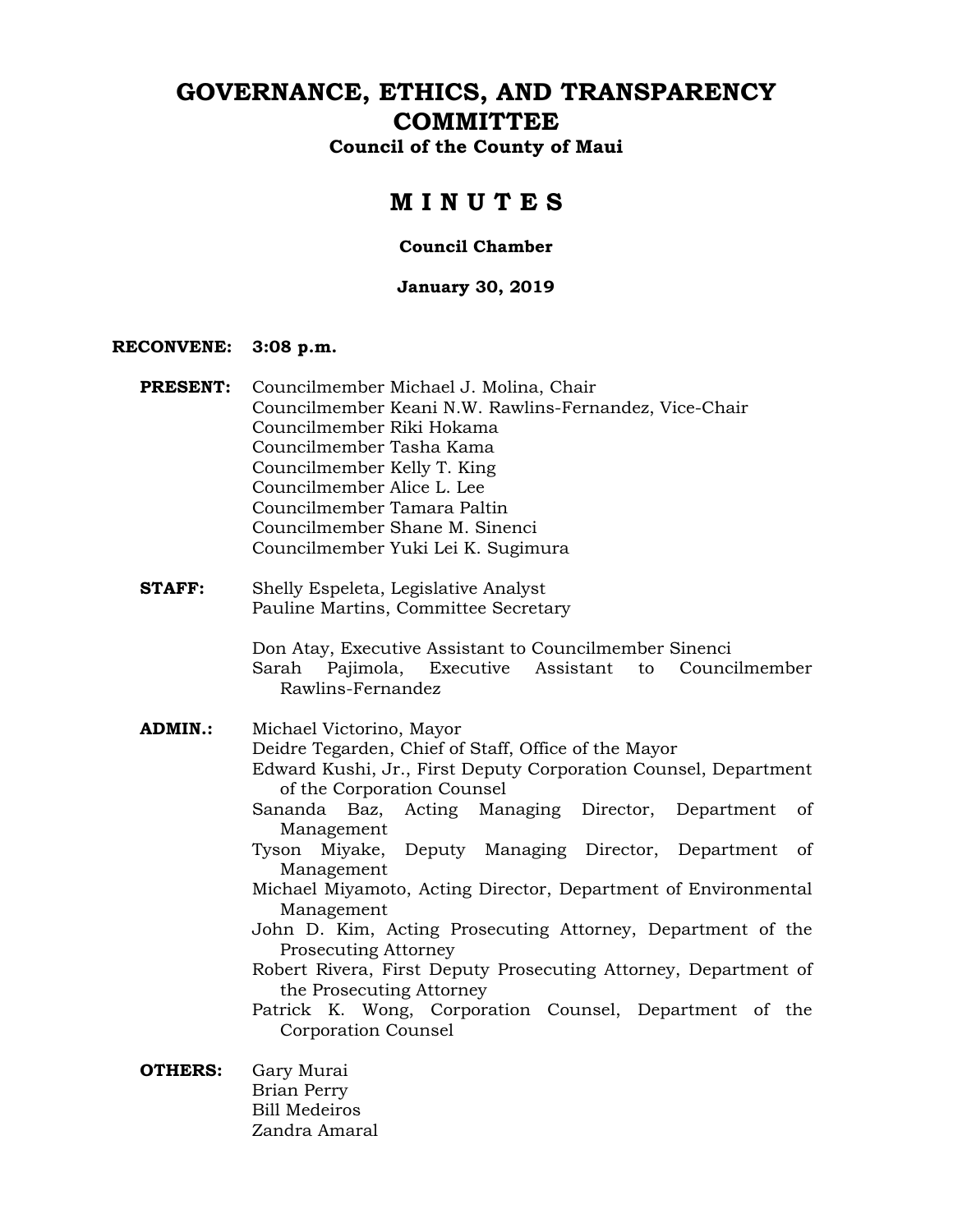#### **January 30, 2019**

Brian Bilberry Plus (12) other people

**PRESS:** *Akaku Maui Community Television, Inc. Melissa Tanji, The Maui News Axle Beers, Maui Time Susan Halas, Maui Time*  - - - - - - - - - - - - - - - - - - - - - - - - - - - - - - - - - - - - - - - - - - - - - - - - - - - - - - - - - - - - - - - -

CHAIR MOLINA: . . . *(gavel)* . . . The recessed meeting of the Government [*sic*], Ethics, and Transparency Committee meeting of January  $23<sup>rd</sup>$ , 2019, is now back in session. Members, it is Wednesday, January 30th at 10 minutes after 3 p.m. For the record, the testimonial phase of the January 23rd meeting has now been completed. We will start the deliberation phase. But, first, the Chair would like to thank Affordable Housing Committee Chair Tasha Kama for providing this Committee extra time to deliberate. Thank you very much.

COUNCILMEMBER KAMA: You're welcome, Chair.

- CHAIR MOLINA: And Chair will do a roll call. The Chair will just see who's in their seats. The Chair will say all Members of the GET Committee is present. Thank you very much, Members. It is a . . . it has been and will be quite a marathon as we continue through with this process. For the record, on January  $23<sup>rd</sup>$ , there was roughly 85 sign-ups for testimony. The Committee spent almost eight hours with the combined testimony and deliberation phase. The Committee did approve Mayor Victorino's nominees for the directorships of Parks, which was Ms. Karla Peters, and for the directorship for the Department of Transportation, which was Mr. Marc Takamori. Now, on the agenda, we still have five nominees to consider. The Chair is looking at possibly going up to as late as 8 o'clock. The Chair is hopeful if we can complete all of the agenda items. However, if we do not, the Chair has a recessed date for the Committee to consider at a later point today. So, with that being said, the Chair would also like to recognize the hardworking Committee Staff – Ms. Espeleta is the Committee Analyst and Ms. Martins as the Committee Secretary. And, of course, from Corporation Counsel, we have Mr. Kushi. And joining us for our proceedings this afternoon, we have the Honorable Mayor Mike Victorino, who will be giving a brief introduction to each of his nominees. So, with that being said, Members, any questions before we proceed? Seeing none. All right. We shall start with the first item on the agenda, which is the Mayor's nominee for Managing Director - Mr. Sananda Baz. I'd like to ask Mayor Victorino to give a brief introduction of Mr. Baz before we call him up for questioning. Mr. Mayor?
- MR. VICTORINO: Thank you, Chair, and thank you Council for being here and helping with the deliberations. As I said earlier yesterday, I thank you for all your hard work and your considerations. And let me start with Mr. Baz. Many of you have known him, know him many years in this community. He has been an active member in our community. He brings a lot of management skills, not only from the governmental entity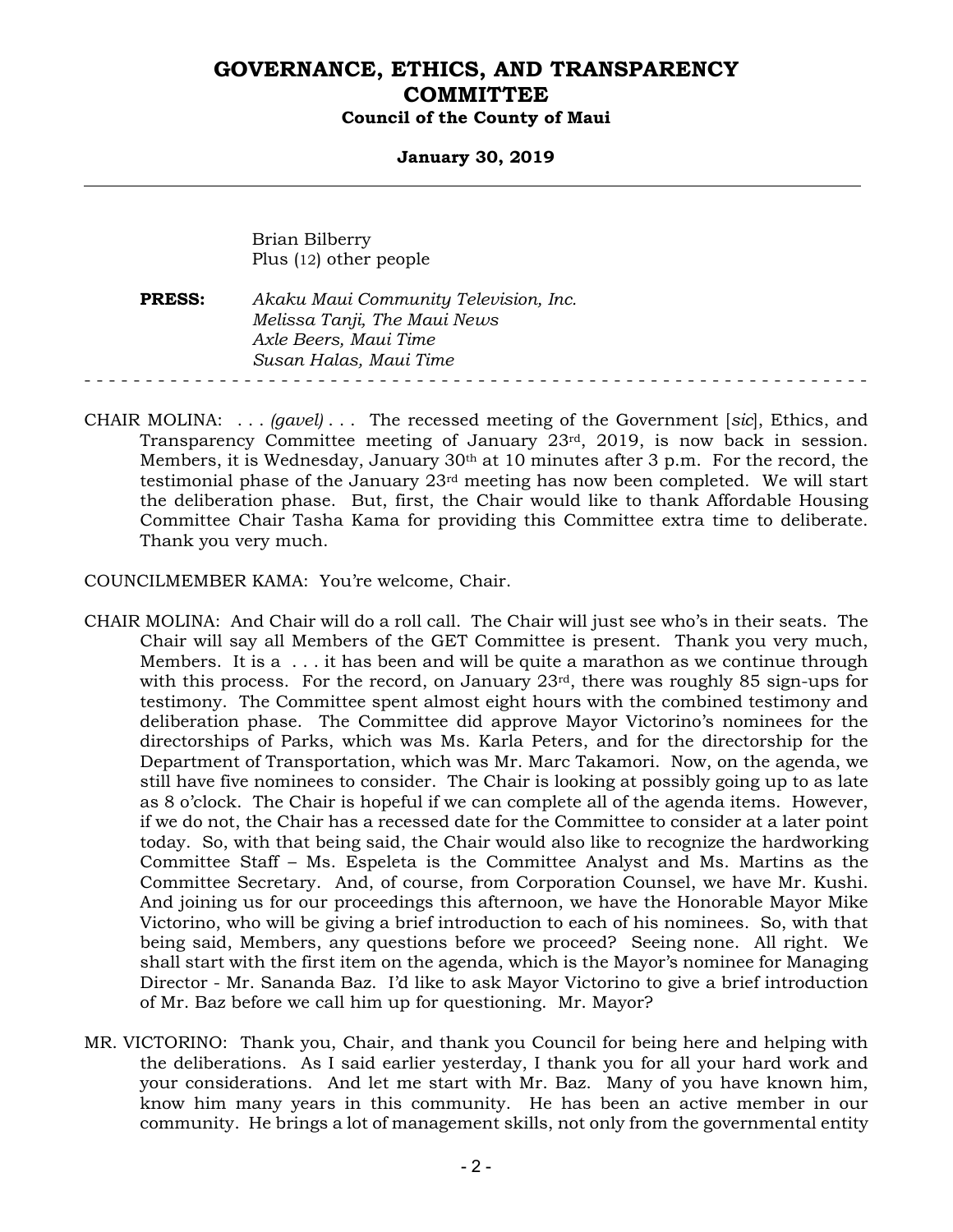### **January 30, 2019**

as Budget Director and working at Council Services but also in the area of MEO and being its Executive Director for a number of years working in the private sector. Mr. Baz has shown a lot of leadership and capabilities and has great knowledge of the Council and the County's operational aspect. I believe he brings a real good determined leadership that I will work very closely with. I need someone who I believe that will do the job for the people of Maui County and Sandy has been and has demonstrated that through the years. I will say his educational background, as you read his resume, is extensive and there's not much more to say except I believe he will be a very, very solid Managing Director for which will work with not only the Administration but the County Council. I think he's done that and demonstrated that with this group here and other Councils through the years. And so, with that being said, Mr. Chair, I thank you for that opportunity for that introduction and let's get the show rolling. Thank you.

- CHAIR MOLINA: All right. Thank you very much, Mr. Mayor. So, I'd like to call upon Mr. Baz to come up to the front. And while Mr. Baz is taking his seat, the Chair would just like to share his thoughts as to how the Chair will look at making his decision on the nominees. First of all, the Chair will set the priority on the nominee's qualifications, hearing the Directors', I guess, objectives for how he or she can, will address the needs of the department, and how they can improve the department as far as efficiency goes. And, Members, as a friendly reminder, if you do bring up certain issues that involve the Director, please be mindful, focus on strictly the Director's involvement and not so much stray into talking about the pros or cons of the issues specifically. And if there are issues that you're going to bring up that relate to potential litigation, please be mindful of that. We may have to consider executive session, if that is a route that this body chooses to go to. Councilmember Sugimura?
- COUNCILMEMBER SUGIMURA: Can you share with us the order that you'll be taking the agenda today?
- CHAIR MOLINA: Sure. For the record, we'll be in first with the Managing Director, which is GET - Item 1. He will be followed by the nominee for Environmental Management, which is Mr. Miyamoto, which is GET - Item 7, to be followed by GET - Item 3, which is the Prosecuting Attorney. And Mr. Kim, of course, is the nominee. And to be followed by the Planning Director nominee, Ms. McLean, GET - Item 8. And last on the agenda will be the nominee for Corporation Counsel, which is GET-2, and namely Mr. Patrick Wong. All right. Any other question before we ask Mr. Baz to provide us an opening summary?

COUNCILMEMBER SUGIMURA: Thank you.

CHAIR MOLINA: Okay, thank you very much. Mr. Baz, you have the floor.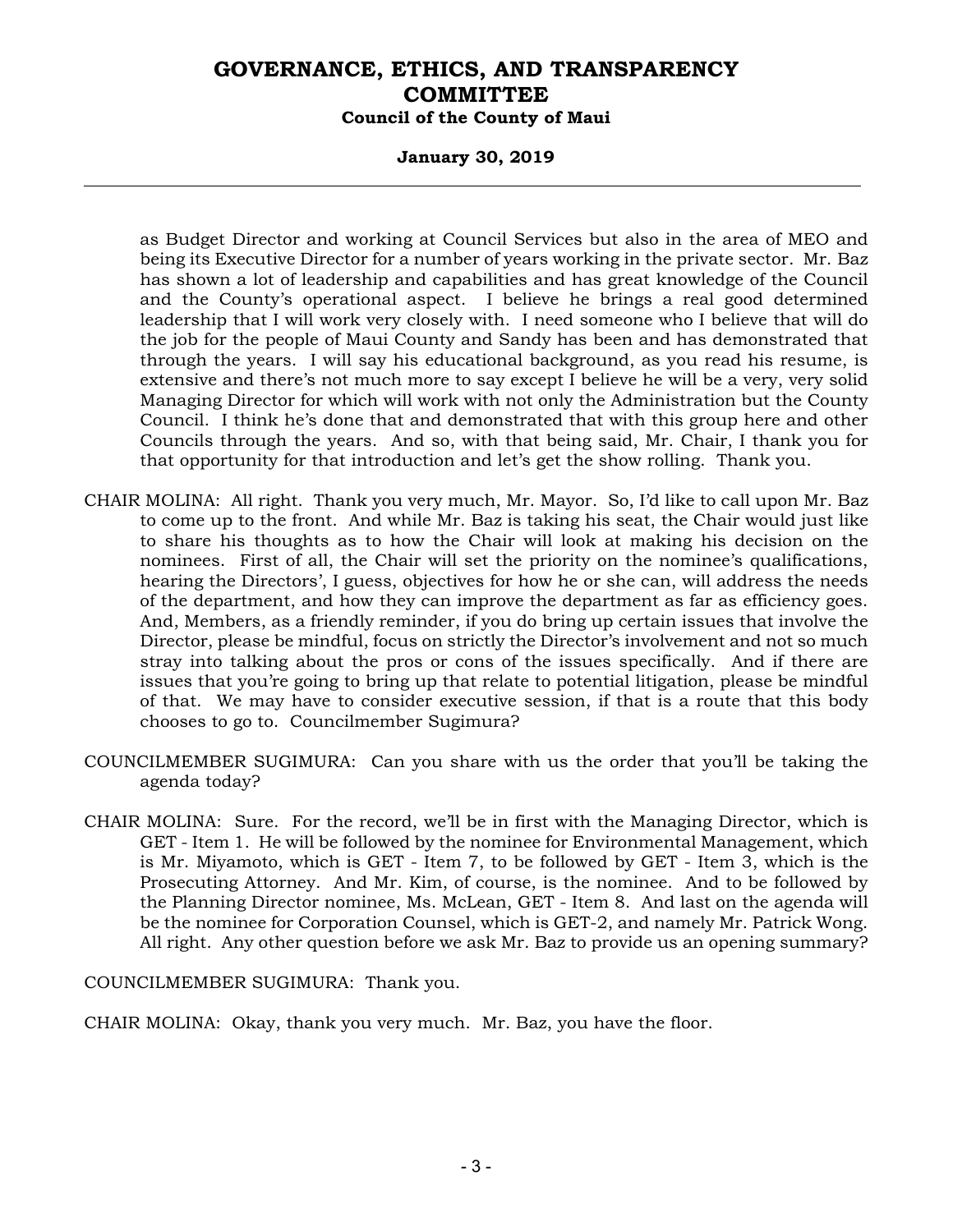#### **January 30, 2019**

#### **GET-1(1) APPOINTMENT AND REMOVAL OF ADMINISTRATIVE HEADS OF DEPARTMENTS (MANAGING DIRECTOR) (CC 19-1)**

MR. BAZ: Good afternoon, Members, Chair Molina, thank you for the opportunity to be before you this afternoon for this confirmation discussion and process. I really appreciate the opportunity. And I also appreciate the questions that were presented to the Directors and our opportunity to provide a response in writing. I hope that it was helpful to you in your review of my expertise and my vision. The Mayor has selected me as his Managing Director, and I am incredibly thankful for that opportunity. I have been in and around the County for over 20 years and it's something that . . . I was born and raised on Maui. Maui is my home. Maui will always be my home and that's where I care. My kids, grandkids, many future generations that have the opportunity to be here and to thrive in Maui County. And the opportunity that I have to be involved in this management role is an opportunity that I don't take lightly. Something that it's grown, you know. MEO is kind of joked around as being a mini County. There are about almost 300 employees, multi-million-dollar budget, and a lot of different funding sources and opportunities for services to our community. The County is a much larger scope, larger role, and . . . but very similar in that we are providing, as a County, service to our citizens. We have utility, of course, with our water, wastewater, solid waste. We have services that meet the needs of our security of our freedom, of our opportunities that we have in our different departments. And as a manager, it's my responsibility to make sure that they have the resources, capability and opportunities they need to be successful always. That's what I see first. In my Budget Director role, I worked on that from the financial perspective making sure that they have those resources that they need to meet the needs of the constituents. Mayor Victorino's mantra to us, his main initiative is to make sure that we're a customer service-oriented government. We have the opportunity to try to meet the needs of the constituents through the efforts that we have in our community and the different services that are provided by our Administration through the resources that you offer as a Council and making those final decisions as far as our budgetary-related items. But taking that aspect and being able to address the individual needs of each of our citizens in their requests for services, the requests for opportunities to provide, you know, local government aspect. It's been mentioned before I think Lt. Governor Green said it in the latest inauguration that the local governments, the closest connection to the people there is. You know, we have of course our County, we have our State, we have our Federal government but when somebody needs something, they call you, they call me, they call the Mayor first. We're the closest one. May not be our aspect of our significant role but it's an opportunity that we have to service our public and help them to find the resources that they need whether it is something that we provide or whether we can refer them to the State or County. But understanding what those needs are and how to fulfill those needs in the resource parameters that we have is something that I work definitely towards. I appreciate his trust in me in allowing me to take on this role. I appreciate my family and the sacrifices they'll make in being able to do this job, this 24/7 job. Within our first week, we had a partial activation of the EOC. So, we were there on a Sunday night dealing with the fire in evacuations in Wailea. And that's, you know, that's the role of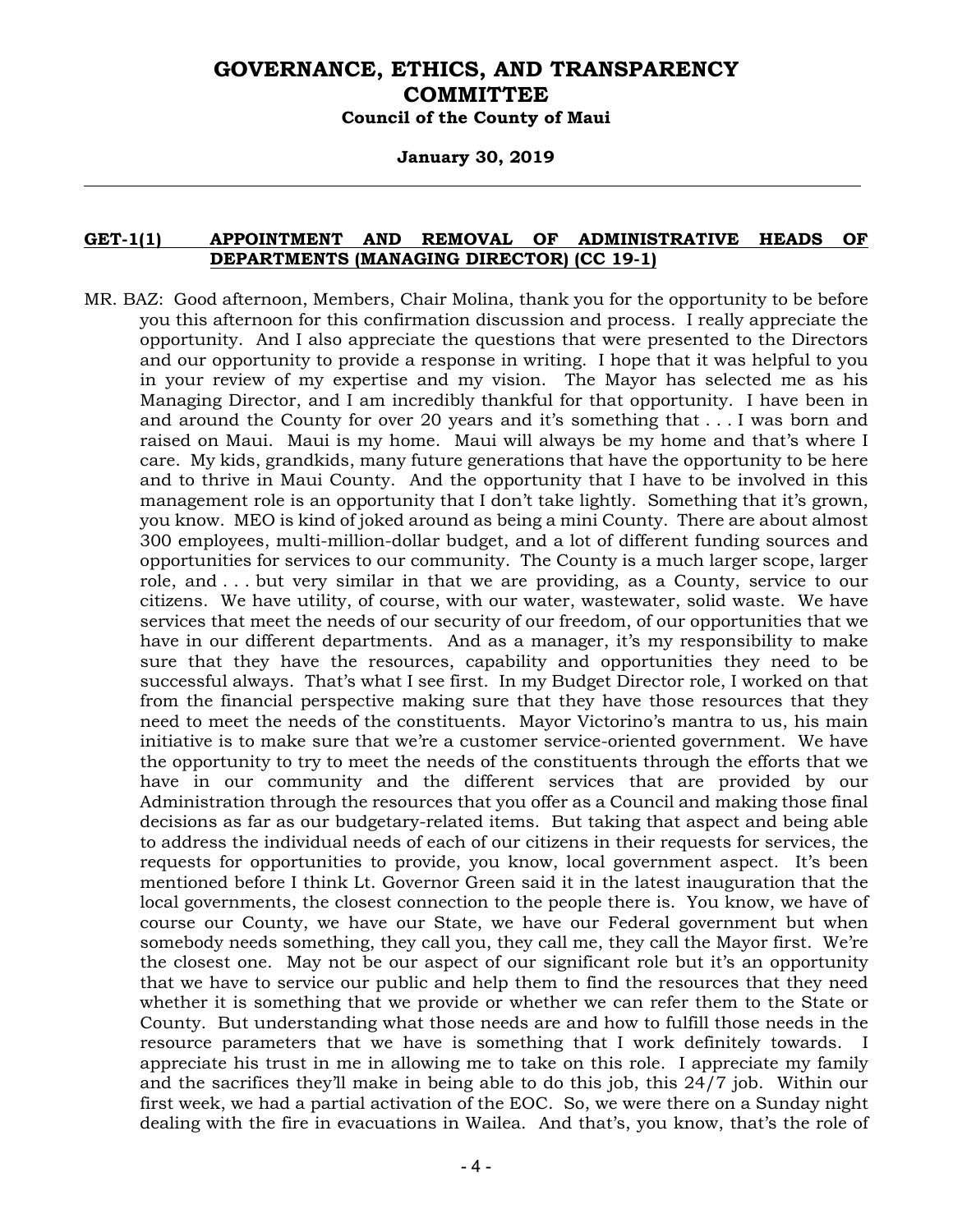### **January 30, 2019**

the Managing Director to be able to be available and to assist, as needed. And I appreciate, you know, this process and opportunities that we have to be able to present to you and the patience the communities had in understanding trying to review this new . . . you know, there's been a few confirmations already not just this term but in previous terms but having all of the Directors now be confirmed is something that worse, I'm not saying struggling with but it has impacted the first few weeks of our operations and we want to make sure that you're doing the best job possible vetting through us and we're doing the best job possible continuing to keep the County operating while we go through this process. So, again, Members, I thank you for the opportunity and I'm here to answer any questions you have. I did provide to you, in writing, responses to those things looking at goals and objectives and opportunities that we have throughout our division of Department of Management as well as the County in general. So, thank you.

CHAIR MOLINA: Thank you very much, Mr. Baz. And prior to opening the floor for questions, Members, you do have a copy of the . . . Mr. Baz's financial disclosure form on your Granicus as well as you were provided earlier with information as far as all of the nominees' resumes, and also questions that Mr. Baz referred to, which was sent from Chairman King for responses from all of the nominees. So, just wanted to provide that information to you and the public. So, with that being said, the Chair will start off first . . . we'll just work our way down the room. We'll start first with Member Kama, if you have any questions, an opening question or two for Mr. Baz?

COUNCILMEMBER KAMA: No, sir.

- CHAIR MOLINA: Okay. Thank you. Councilmember Sugimura?
- COUNCILMEMBER SUGIMURA: Thank you. In your written response, one of the things that you mentioned for long- and short-term goals, so can you explain your short-term goal for develop a strategic plan for the County as an organization that encompasses the policies, directives of the adopted General Plan? Can you little bit go into it?

MR. BAZ: Sure.

### CHAIR MOLINA: Mr. Baz?

MR. BAZ: Thank you, Mr. Chair. Member Sugimura, the County adopted a Community . . . General Plan back in 2010. In there, there are key objectives that we're looking for kind of the overall scope of a County in its entirety, right. There's a lot of aspects in there that deal with things that aren't . . . that we need to evaluate, we need to set as objectives. Now that those are developed, now that the Maui Island Plan is in place, we have couple basic Island Plans with Molokai and Lanai's Community Plans being adopted. We have the opportunity now to focus in on developing a strategic plan that meets the needs of the Administration's implementation of that, right. So, if you look at the General Plan's objectives, you see that there are things in there that are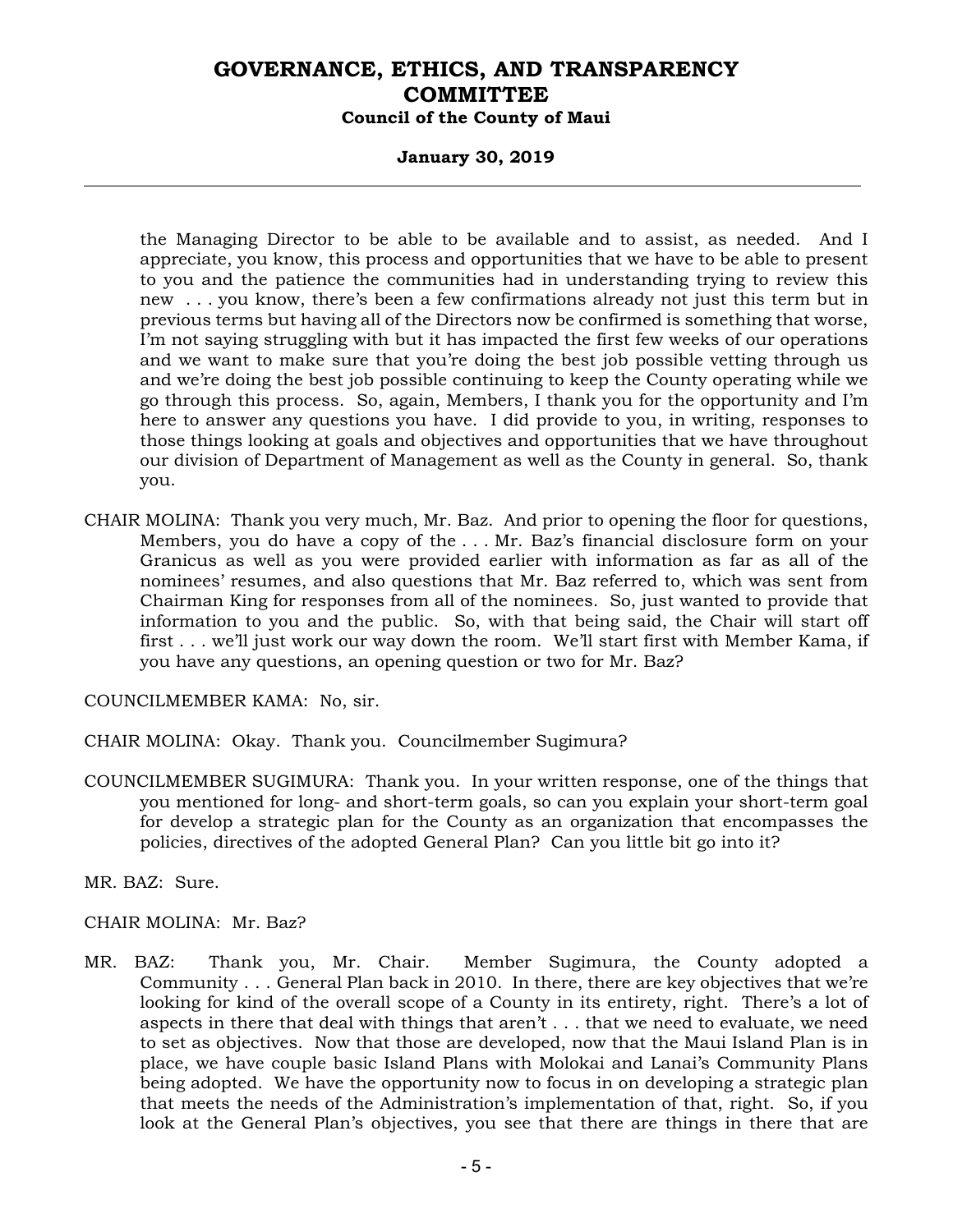### **January 30, 2019**

related specifically to the operations of the County as a governmental entity and there are things that are related more to the general public and the community itself. I would like to, and Mayor Victorino has already instructed me to work towards developing a strategic executive vision initially and then working towards taking those objectives and allowing the County Administration to develop the specific goals and objectives to implement those. You know, we need to be able to take them and see which ones are specific to the Department's functions – Water, Wastewater, you know, Police, Fire, all of the different services that we're providing will work towards those objectives. So, how then do we, as a County, fulfill that role, again, as a governmental entity? The Council and the Mayor generally look at things holistically in the community aspect, right. And so, as the principal management agent for the Administration, the one that's holding the Departments accountable to be, you know, working towards achieving these goals, I want to have the pieces in place to make sure that we're taking those steps. And then, measuring that performance and measuring accountability. Performance management is something that's very critical to me, and I think it's very important to whether or not we're successful. We gotta measure that and know that we're successful.

- COUNCILMEMBER SUGIMURA: So, it's something the Council will see eventually, I guess. It's not something that we've seen now.
- MR. BAZ: Oh, yeah. I believe so. You know, the idea that we're working, gonna be working with the, you know, facilitator and making sure that we're working towards, you know, keeping on task with getting those strategic plans, you know, completed. And it's something that we're going to be working with, you know, it obviously it's going to be part of the budget request. Maybe not this current, you know, upcoming 2020 budget because it's something that's already pretty much developed. We're reviewing that aspect right now. But as we go through the Administration there will be lots of opportunity for interaction on this strategic plan because you are the. . . hold the purse springs, I mean, to put it bluntly. You're the ones that make the final decision on budgetary aspects of what resources that we have available to accomplish that. So, you need to understand what we're trying to accomplish so that you can make a good decision on whether or not we should have the resources to get it done, yeah.

COUNCILMEMBER SUGIMURA: Thank you.

CHAIR MOLINA: Okay, thank you very much, Councilmember Sugimura. Chair recognizes the Councilmember from West Maui. Ms. Paltin, you have the floor.

COUNCILMEMBER PALTIN: Thank you, Chair. Aloha, Mr. Baz.

- MR. BAZ: Aloha.
- COUNCILMEMBER PALTIN: So, one of my top concerns is . . . I know legally that sea level rise and climate change reports are being incorporated into most of our policies and procedures. But I wonder if any of us really understand the impacts that this will have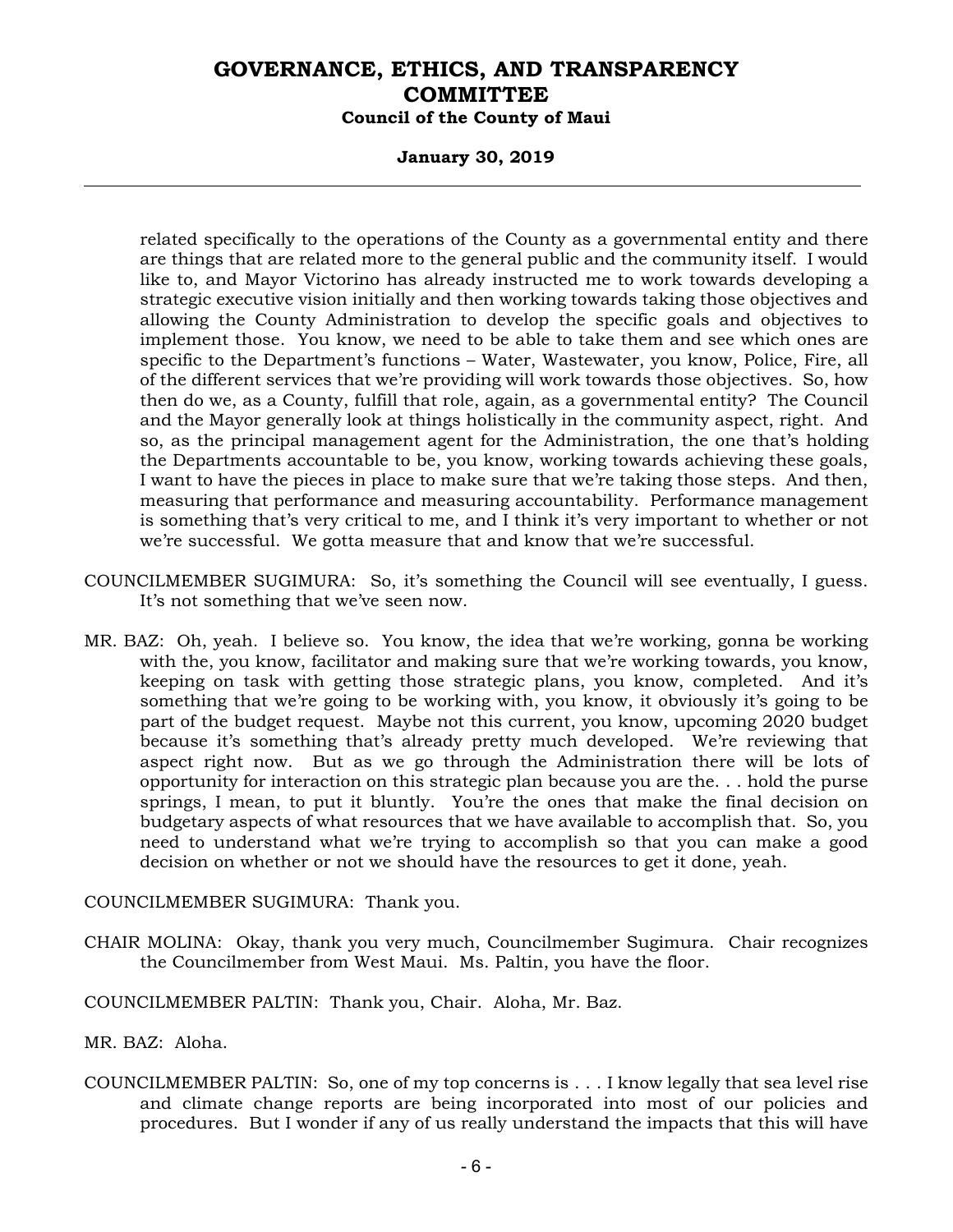#### **January 30, 2019**

on our people and our communities, and I think we are already seeing the effects in the recent storms, the floodings, and even the fires to some extent being whipped up by the wind. I know you said you already had a partial activation of the EOC. I want to know in that regard what are your vision, future plans to make us more prepared for disasters, make our communities more resilient to stand up to things. I feel that even with the devastating effects that we've had so far, we have been fairly lucky in that it's kind of isolated into certain districts and there is, you know, potential for Puerto Rico-type disasters that affects our whole County, affects our whole State. When it's district specific of course here in Hawaii the other districts come and kokua. But what if it's Statewide, what if it's Countywide are you prepared as the Managing Director to respond?

#### CHAIR MOLINA: Mr. Baz?

MR. BAZ: Thank you, Mr. Chair and thank you, Ms. Paltin. Very critical. You know, we need to make sure that we have as much preparation as possible. When . . . we already have worked with the Emergency Management Office and working that with, making sure that we're prepared initially for natural disasters that are occurring right now. That's kind of the initial phase. And one of the directives that the Mayor has given all of his Directors is to make sure that they're trained. FEMA has an Incident Management System training and, you know, the Directors are required to participate and understand what the . . . that's more focused on the immediately, you know, yeah, the natural disasters that we're dealing with now – fires, floods, tsunamis, hurricanes, things like that. Thankfully no tornadoes here. But what you're discussing is something that I've already had a conversation with Emergency Management about. And the aspect of the impact for the planning for that is really Countywide. You know, we have a wastewater treatment plant that's in the tsunami zone. What happens to that? How are we preparing to make sure that if we do have a situation where, you know, a tsunami does occur that we can still flush our toilets. You know, one of the aspects of that is not just the treatment plant but the actual pump station too. Wailuku-Kahului pump station is in the inundation zone, and so if that goes down, we have no place to pump. And we want to make sure that we're setting back-ups and doing things to prepare us for those mitigation efforts. So, to answer your question, as the Managing Director, my role is to make that a priority within the Departments to make sure that we have a continuity plan. There is a draft continuity plan that's already been reviewed. I already read through that and looking at what we have available to maybe enhance that continuity of operations. That's real critical that we can still survive and meet our citizens' needs. Again, my role, as I see it, is on the actual County operational standpoint. But all the role that we have is making sure that our citizens are prepared and ready for that. We have a deficit with shelters. We don't have enough shelters that have back-up utilities and things like that. We've already had an island-wide power outage, yeah, and you know we didn't really have the ability to deal with that very well. Thankfully it was short. It was during the day and there really wasn't too much issues but that can impact us and so we need to make sure that we're thinking of those *. . . (inaudible) . . .* gathering the different organizations together that provide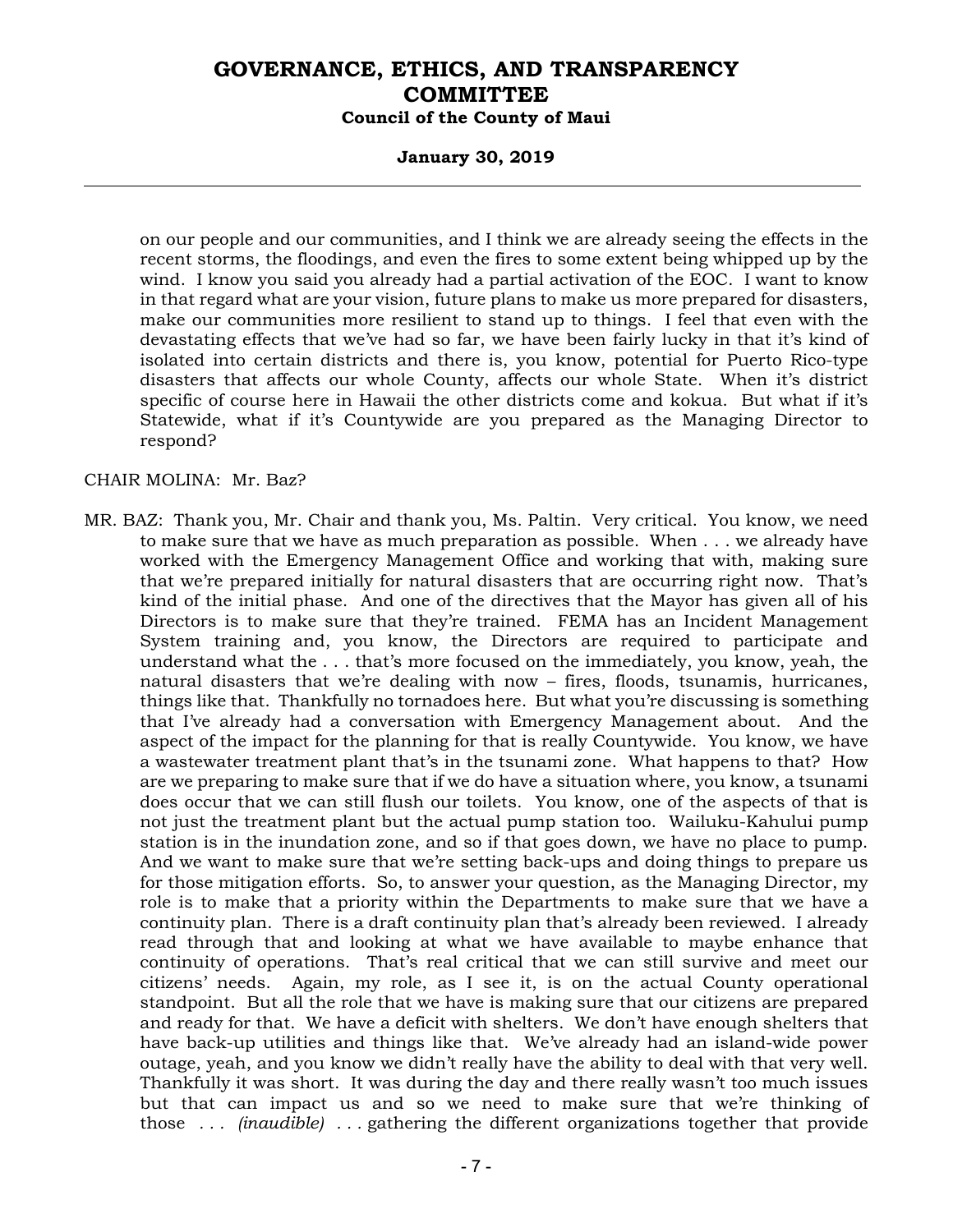### **January 30, 2019**

that public service. During the strategic planning in our . . . I shouldn't say strategic planning, it is strategic too but our planning in future developments, you know, are we approving developments that are in the wrong place, you know? I heard from a prior comment, oh, maybe we should, you know, condemn houses on the beach and move people away. I don't know if that's the option. That's something we all need to discuss and figure out but I'm here as the Managing Director to make sure that our Administration is prepared as possible, and that we're doing our best efforts to make sure that we're mitigating any disasters.

- COUNCILMEMBER PALTIN: Thank you. I just would ask that you please ensure that recovering is part of your planning. It seems like a lot of the focus is focused on planning for the event, opening and staffing the EOC. In past instances, after the full threat has passed the recovery might need a little bit more planning on that.
- MR. BAZ: Yeah. Thank you, Mr. Chair and Ms. Paltin.

CHAIR MOLINA: Proceed.

- MR. BAZ: Yeah, we are working on that as well. You know, one of the things that we deal with after a natural disaster is the debris and how are we doing with that, and what opportunities do we have to help to prevent disease and, you know, littering throughout our community and we're looking at different aspects to that and I have approached already some opportunities for that with Solid Waste and others. Thank you.
- CHAIR MOLINA: Okay. Thank you, Member Paltin. Councilmember Hokama?
- COUNCILMEMBER HOKAMA: Thank you, Chairman. Chairman, thank you. You know, again, for me, this is my fifth confirmation of our fifth Administration. So, you know, one, I know Mr. Baz, he's been part of the County in and out for 20 years about, I think. So, again, like many of us I know his strengths. Like in all of us, we have a few weaknesses. And I appreciate one, first, that you have put yourself up for a public review for a job, which is a very difficult thing. And so, I thank your family for allowing you to go through a very open public process that is can be very difficult at times. So, thank you for that up front. One of the things that I'm going to ask you this afternoon, Mr. Baz, is of a concern of mine and this is going to be about, more of a Department-wide, Countywide concern for me that I believe as the prospective Director of Management I would ask for your thoughts because I think this is a key area of operational responsibility for the Department and yourself, and that goes to procurement, purchase orders and other financial requests, okay. During my tenure, we've had problem Departments with problem employees for what I consider inappropriate action with public money, okay. Whether it's Public Works, Parks and Recreation, what have you, this County's small, this island is small, and I can tell you there's a lot of loose lips out there. So, knowing the reality of our environment and our status, what would your plans be to tighten up because I have issues when our people cheat public funds? Whether it be a mechanic or whether it be an inspector, it doesn't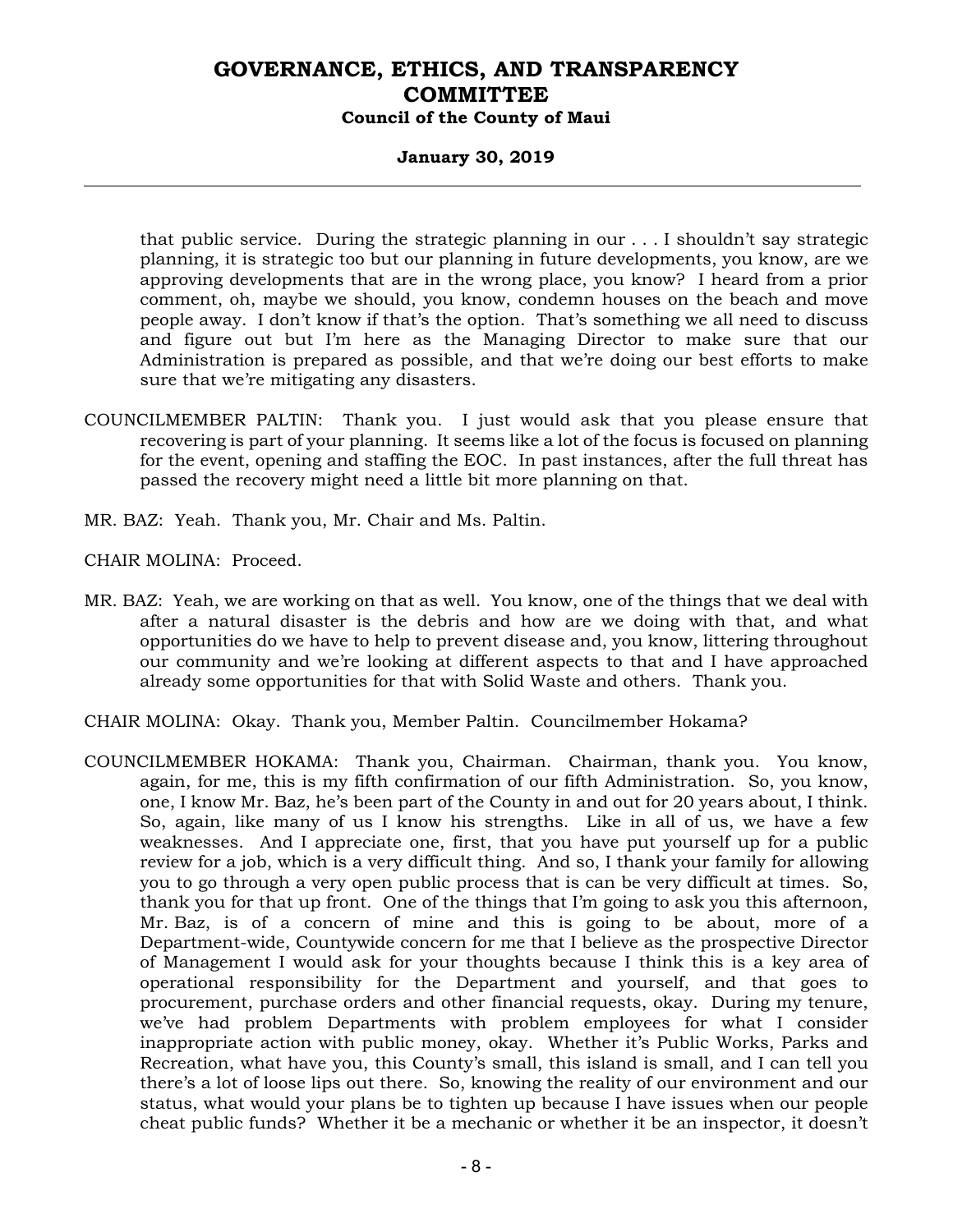#### **January 30, 2019**

matter to me, okay. I expect those that will lead our Departments to have virtues and traits that I feel should be outstanding as our benchmarks and as those from the public perspective look at you for leadership guidance and to be the people, we all hope to be and want to be. So, while . . . how would you address my concern regarding Countywide, the issue of bringing your Departments, your Divisions 1) to ensure fiscal responsibility in what they are requesting for public funds, and then holding those that should be accountable to be responsible for it?

#### CHAIR MOLINA: Mr. Baz?

MR. BAZ: Thank you, Mr. Chair. Member Hokama, thank you for that question. So, as the Budget Director, my evaluation of the Departments and the requesting piece of it was there. I haven't had a whole lot of implementation and authority with the actual procurement things like that. We do have our Department of Finance and that is their role. We have our Chief Procurement Officer. We have our Procurement Division and we have a very, very experienced Division Chief who does . . . actually lead the State as far as State procurement goes. We have the opportunity more recently with the County Auditor and he has evaluated different aspects of procurement related to pCards and specific issues, and that type of review is something that it's very welcomed. The opportunity that we have to be get better only comes from our making mistakes and figuring out what those mistakes are and achieving a better result. There are, obviously, going to be always opportunities for improvement. But working with the County Auditor, working with Department of Finance, working with the . . . under the State Procurement Code in different opportunities that we have there, really my role as Managing Director is to facilitate all of that. The Mayor is the one that signs the contracts, the Finance Director is the one that's evaluating the procurement process making sure that our purchasing requirements are met. I can help to evaluate those things. One of the responsibilities of Department of Management is performance management, right, so, if the Divisions or if the Departments have responsibility for that oversight, responsibility for making sure that Procurement Code is met, making sure that we're not doing things, you know, inappropriately then my role is to make sure that we can test those and see whether or not the Departments are performing up to standards. I would like to beef that up honestly, the Department of Management. We have the, of course, we have the County Auditor and that's a wonderful piece that adds a third-party review sort of to our system. We have our independent auditor that looks like the financial aspects of that, but we don't have . . . well, and we do have the opportunity that this Council has provided in the past with Council reviews, Council audits, and I think that tool has been used very successfully. And the reviews that they have had recently with Solid Waste, with Fire, with different aspects of those help the Administration. When I was at MEO we would get monitored, reviewed, audited probably every month. I had somebody from some level of government reviewing what we're doing, and it helped because we're going to continue on doing what we think is appropriate until, unless we're told otherwise, right. So, that ability for that review is going to make sure that we are successful 'cause we all make mistakes. We all have definitely regret some of the decisions that we made. But the opportunity for us to learn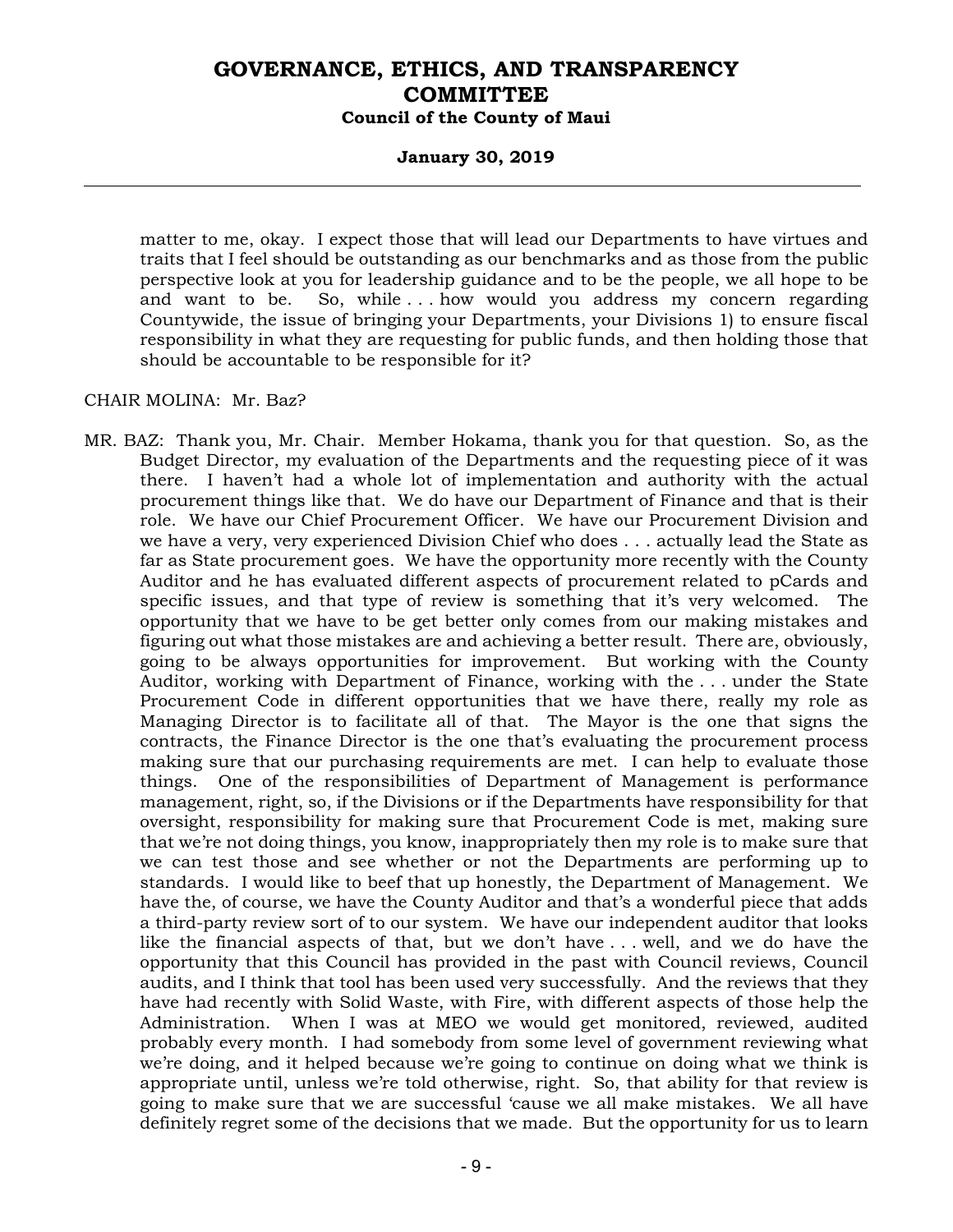### **January 30, 2019**

from those and grow from those is what's going to make us successful or not. And I have made mistakes and I don't, you know, think that I made every decision appropriately. But I have grown from that and as that example, leader, you know, I'm going to take that and be able to help others to make sure that they're reviewing things appropriately. You know, as the Budget Chair and me as the Budget Director, we've worked on things to put securities in place so that there is that oversight. So, there is a little bit more control over what's going on and I support that. And I think that that's something that has improved the accountability that we have in the County itself and the Administration itself.

#### COUNCILMEMBER HOKAMA: Uh-huh. Good.

#### CHAIR MOLINA: Mr. Hokama?

COUNCILMEMBER HOKAMA: Thank you, Chairman. And again, yeah, Mr. Baz, for certain type of actions I understand your response. But when it comes to money, yeah, I'm very small in tolerance. Almost none tolerant when it comes to the money side. And, for me, enough occurrences have happened that we should have adjusted either the supervisory training or something because it disturbs me the amount that has occurred in the past, the divisions that has occurred in the past, and how we've dealt with the wrongdoing. Okay. I don't have a problem sending people to the appropriate process for appropriate judgment. But saying that, you know, one of the things I'm going to ask you about the . . . following through on your response is that still yet as the Director of Management and your ability to traverse all Departments because of that management component and should be as the top Director for the Mayor. You know, I've listened carefully to your responses to some of my colleagues' questions about your vision, yeah. My question now is, so how does that fit with the Mayor's vision because you work for the Mayor?

MR. BAZ: Correct.

#### COUNCILMEMBER HOKAMA: So, is there a difference?

#### CHAIR MOLINA: Mr. Baz?

MR. BAZ: Thank you. So, thank you, Mr. Chairman, Member Hokama. So, the Mayor's vision, the reason why we're going through solicited strategic planning process is so that the Mayor's vision is fleshed out. That we have the strategic vision, the leadership direction that I will implement. My job is implementation of that, right. It's his directive, definitely. And it's the Council's objectives and their directives in the actions they take legislatively.

COUNCILMEMBER HOKAMA: Uh-huh, uh-huh.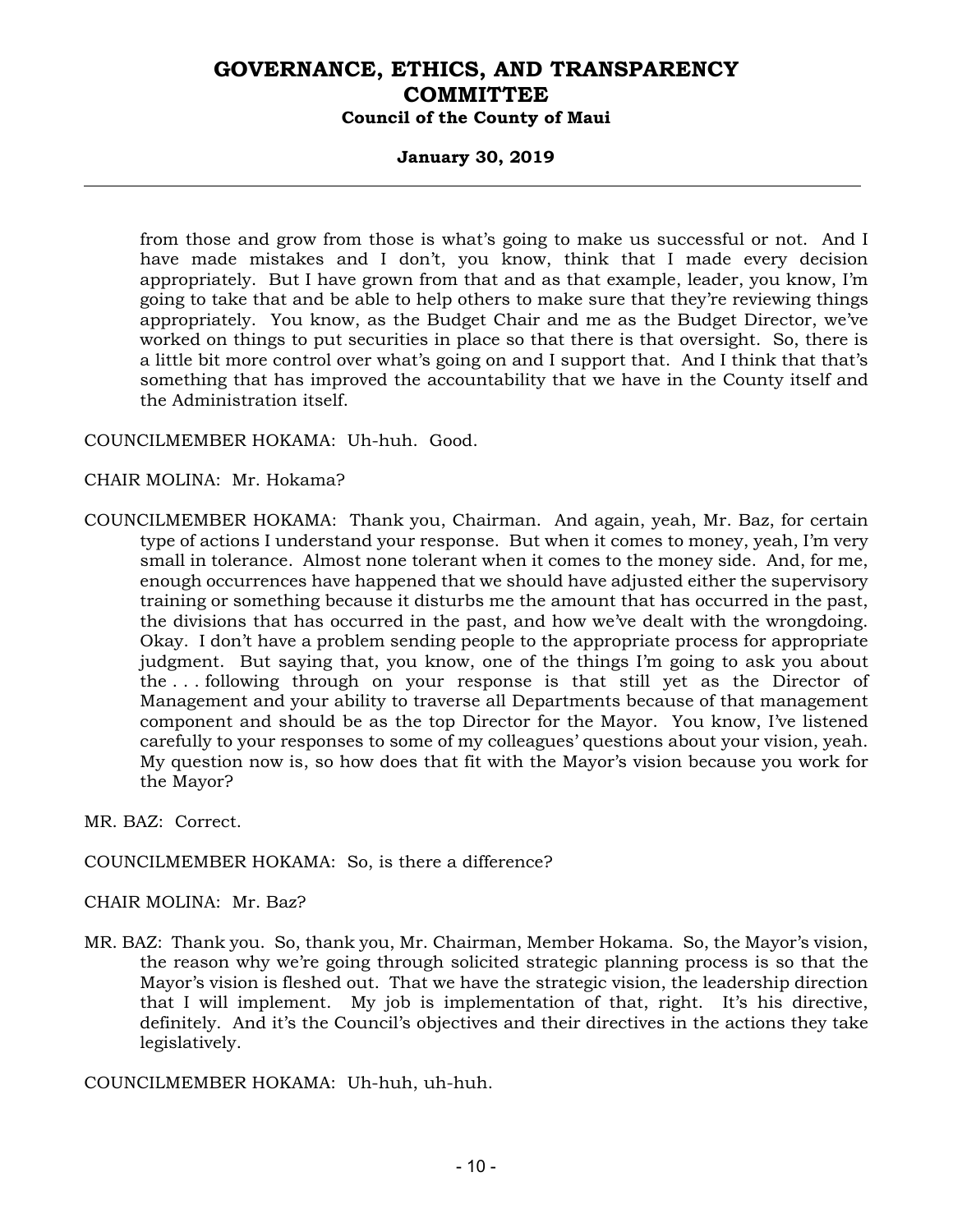### **January 30, 2019**

MR. BAZ: That's . . . and my job is implementation of that strictly, right. And that's something that I'm happy to do. I got to know Mr. Victorino for many years as a Councilmember working together at MEO and through the budget process. He and I, especially in the last couple of months, have had hours of discussion. And his vision, his leadership, I embrace, and I will move forward. This customer service-oriented government is something that I am incredibly happy about because that's meeting the needs of our constituents, right. And so, his focus and his direction that he's providing to me to implement with these departments, that's my role. You know, Departments some of the Departments have some discretionary authority in making decisions, things like that.

### COUNCILMEMBER HOKAMA: Uh-huh.

- MR. BAZ: Honestly, Department of Management, Managing Director, I don't have a whole of discretion as far as that goes, right. My implementation is that. And my implementation with the Directors is making sure that they're performing to meet the needs of the requirements, the policies that are set forth by the Mayor and this Council.
- COUNCILMEMBER HOKAMA: Okay. No, I appreciate that candid response because the people of Maui voted for Mike Victorino to be the Mayor. Okay. We expect his vision and his foresight of how he convinced our residents to support him and gave him this opportunity is what we expect to be presented to us for implementation and to us for potential funding support. Chairman, I'm done at this point in the hearing so, thank you so much.
- CHAIR MOLINA: Thank you very much for your questions, Councilmember Hokama. Chair recognizes Committee Vice-Chair Rawlins-Fernandez.
- VICE-CHAIR RAWLINS-FERNANDEZ: Mahalo, Chair. Mahalo, Mr. Baz. My first question is, how do you plan to improve transparency within the Administration?

### CHAIR MOLINA: Mr. Baz?

MR. BAZ: Yeah, thank you. So, was one of the questions on the written response and my . . . and I've always been a very transparent person when it comes to the County operations and even at MEO too. You know, these are public funds. The money, as Member Hokama mentioned, is it's something that, you know, people work hard, they pay their taxes, they expect us to be doing it the best properly way. As the Budget Director, I sought fit to request to the Mayor, the previous Mayor, that we develop a system to provide open data to our citizens. And so, we do have an open data website. We do have some resources on there. Unfortunately, the staffing hasn't been able to be there to update that information, but we do have many different fiscal years' worth of data as far as our budget, our expenditures, and the actual County checkbook is online. You can go now and look through and see I think the last fiscal year that was updated was Fiscal Year 2017, there's some 2018 Fiscal Year information in there. But that information is available to the public. They want to evaluate whether or not we're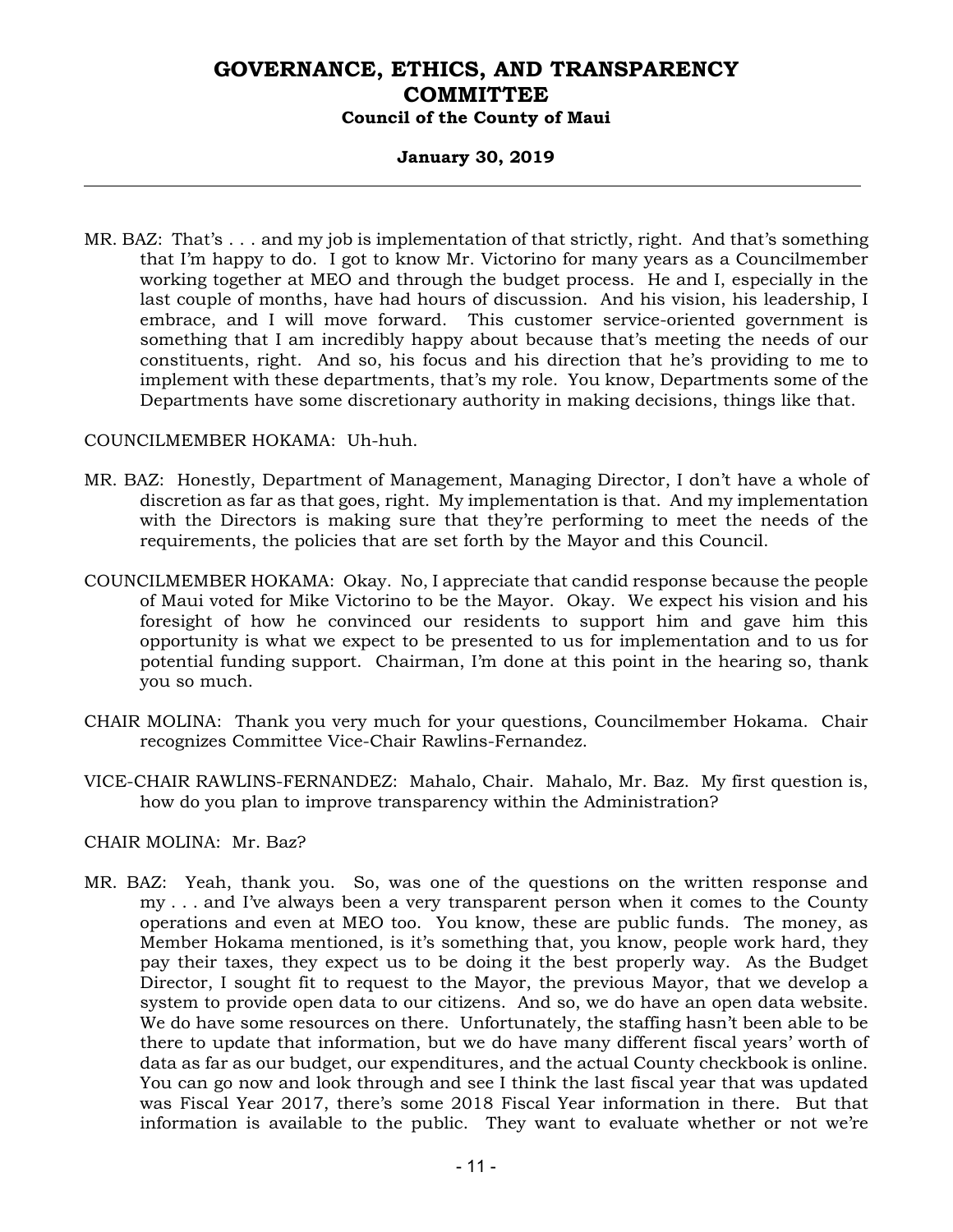#### **January 30, 2019**

expending the money properly, if you know we're looking at different aspects of providing information to our citizen. One of the things that we have is the significant amount of data. The County collects data on lots of different things, and if we have the opportunity to provide that data in an easily accessible manner, then I'm going to be pushing that forward. One of the things that we have upcoming is the MAPPS Program – the Maui Automated Planning and Permitting System. That system is going to be providing another set of significant amount of data relating to land management because that's kind of the focus of it but there's also going to be data available to the general public that is . . . will help them to, you know, evaluate. I heard testimony from a I think it was an attorney yesterday talking about the system that our Finance Director, Acting Finance Director, put together in Real Property. That's a data source that provides an incredible amount of resources that I use on a regular basis, right, you know. And something . . . so, the more opportunities that we can have . . . we have a lot of data already out there and I think it's just a matter of focusing the . . . I don't want to say advertising about it but making sure that people know that it's around. One of the things that when I started looking at the financial data and providing that on there, there are certain data that is not going to be accessible, right. You know, there's certain data that we can't provide. There's . . . HRS has certain protections for different providing information. HRS 92F is really . . . defines what we, what we can and we can't present in a public manner. And so, we're going to make sure that we follow all the laws when it comes to that aspect but if we have the opportunity to provide the data, I want to make it accessible 'cause then for one thing it's less phone calls because you know they can go access the data themselves. It's a different generation now, you know, I mean, the information that's accessible makes it easy for people to do their own research, you know. I don't like picking up the phone anymore and talking to somebody. I want to do my research first and then I'll call 'em and talk story with him about something. But . . . so that's kind of the aspect of that. Understanding the parameters that we have as a government we're required to provide open, you know, information and there's some things that we can't provide. So, we'll make sure that we balance that work with Corporation Counsel or Finance Department on those aspects and provide that . . . yeah, so . . . more data available. And again, we have a lot of it right now. It's just a matter of, I think, getting it out there to show that it is available where those resources are.

VICE-CHAIR RAWLINS-FERNANDEZ: Mahalo.

CHAIR MOLINA: Okay. Ms. Rawlins[*sic*]?

- VICE-CHAIR RAWLINS-FERNANDEZ: I'm really happy to hear that you support open data. As the Budget Chair, I'm really curious to hear your thoughts on implementing a comprehensive budget software like open.gov [*sic*] that will provide real time data to our public.
- MR. BAZ: Right. So, open.gov [*sic*] is one platform. The open data platform that we're using now is Socrata. Very similar and provides the same resources. The interaction with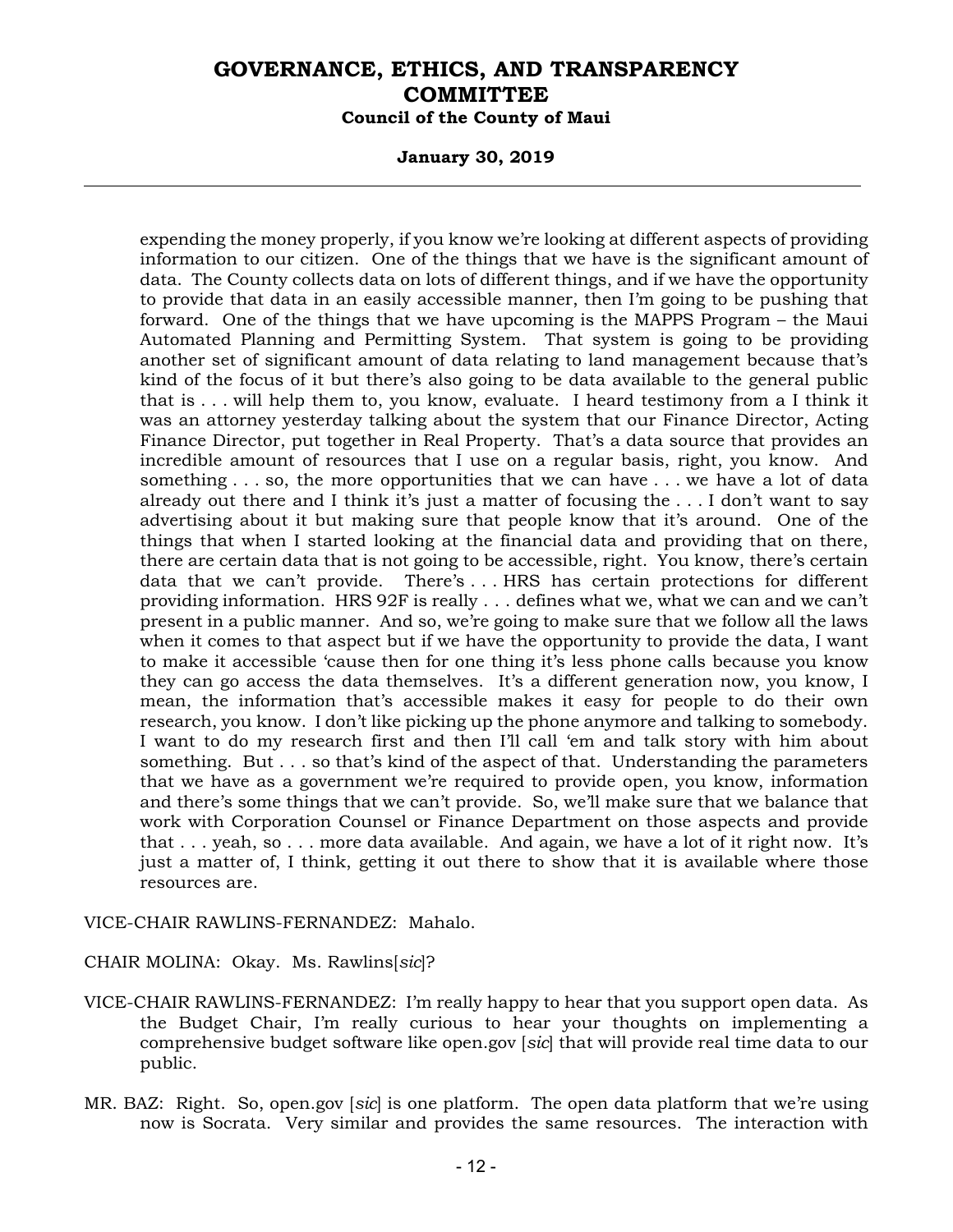### **January 30, 2019**

our financial data is where, you know, that needs to be made a decision of how up-todate the data is. It's going to take a lot of resources and then there still has to be some aspect of making sure that information is not . . . we're not violating any laws by sharing that information. But yeah, so, yeah, open.gov [*sic*] and Socrata very similar. They have pros and cons for each of them. I did evaluate both of them when we were looking at the software and so, yeah, we can work on that with our Budget Director and, you know, of course, with the Mayor's blessing on moving that forward is something that would be . . . would be good.

VICE-CHAIR RAWLINS-FERNANDEZ: Okay. Awesome. Can I move to the next question?

CHAIR MOLINA: Uh-huh.

VICE-CHAIR RAWLINS-FERNANDEZ: Part of the approach for the professional manager motto is because the Mayor determines the amount of power the Managing Director has. Under the previous Administration, the Managing Director did not have too much and so would you be able to share with us what your scope of authority would be?

CHAIR MOLINA: Mr. Baz?

- MR. BAZ: Thank you, Mr. Chair, and ...
- MR. VICTORINO: Mr. Chair, I would prefer that question not be asked in that manner. It's something that the Mayor and . . .

CHAIR MOLINA: Excuse me.

MR. VICTORINO: I'm sorry. I'm sorry. I'd like to object to that question primarily because I and Mr. Baz are working very closely in setting up a system for which accountability by all of the Departments and Department heads as well as his position and mine will be well addressed and documented for all of you. But I have not completed that because I cannot because I'm waiting to see who my Directors will be. So, until that is completed, Ms. Rawlins-Fernandez, I am, at this point, not able to divulge that. But I am working on a comprehensive plan so that all of you will understand. Power is based on accountability and doing the job that is required by not only the Charter but the Island Plan and all the other aspects of County government. Thank you.

CHAIR MOLINA: Well, Mr. Mayor, . . .

COUNCILMEMBER KING: Point of order, Chair.

CHAIR MOLINA: Yeah, hang on. I'll get right to it, Chairman. Mr. Mayor, I appreciate your thoughts on that; however, this is the Council's meeting and so I will allow any Councilmember to ask whatever question necessary. Now, if it does stray out of bounds in terms of legality, I'm sure we have Corporation Counsel to alert us to that. So,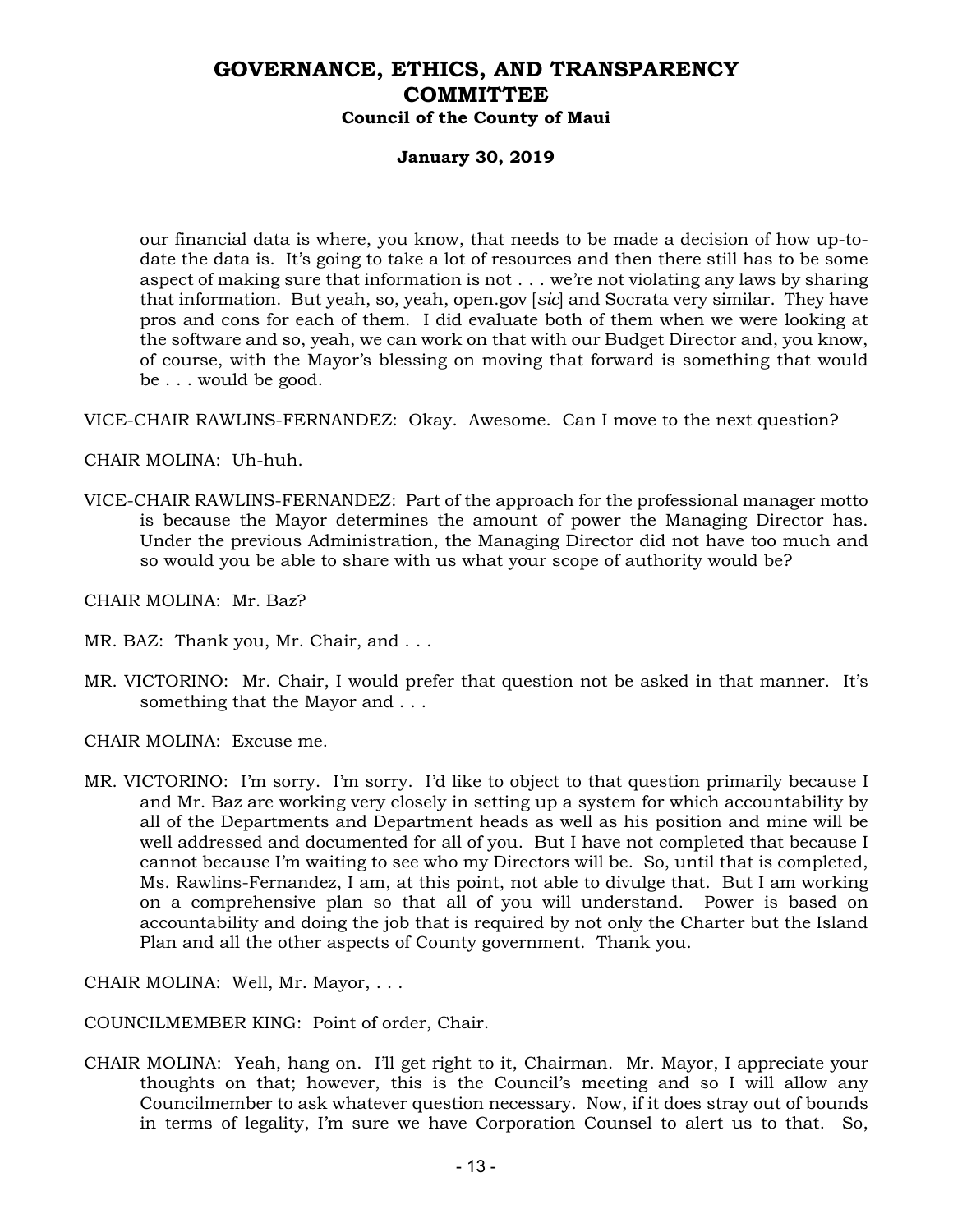### **January 30, 2019**

Mr. Baz, it's up to you if you do want to answer that question. Ms. Rawlins-Fernandez, do you want to pursue asking that question, I will let it go. However, you know, we do have heard concerns from the Mayor on it so, I will leave it up to Mr. Baz if he chooses to answer that question or not.

MR. BAZ: Mr. Chair, I'll answer it very briefly. The Mayor and I and he had this conversation with his Directors that he is a very chain of command-oriented manager and that he has let them know that I am their manager and so if they have issues, they need to come through me to address those issues and we will work on those aspects. Detailed to your question I think Mr. Mayor has, you know, the authority to say what powers and abilities there are there but he has stated to all of us that he does want to keep a chain of command with the Directors reporting to me.

VICE-CHAIR RAWLINS-FERNANDEZ: Okay.

CHAIR MOLINA: Okay.

- VICE-CHAIR RAWLINS-FERNANDEZ: Thank you. I'll let other Councilmembers ask questions.
- CHAIR MOLINA: Okay. And we'll certainly go with another round or two at least.

VICE-CHAIR RAWLINS-FERNANDEZ: Mahalo.

- CHAIR MOLINA: Councilmember from Wailuku, Ms. Lee, you have the floor.
- COUNCILMEMBER LEE: Thank you, Mr. Chair. Mr. Baz, since you won't have direct control of the operations on a day-to-day basis with the Departments, how do you plan to motivate our Department heads to improve public service or service to the public on an ongoing basis?

CHAIR MOLINA: Mr. Baz?

MR. BAZ: Thank you. Mr. Chair and Ms. Lee, that's a very good question. Motivation of employees is a very difficult thing when, especially when you're dealing with difficult to serve, you know, clients or the aspects of the job that you don't really have ability to control very much. The Departments have County Code they have to follow, lot of them have Administrative Rules that they have to implement. And so, they have parameters and restrictions that they have to do in those. What I plan on doing is, you know, utilizing the Mayor's strategic planning vision, in getting us focused in on a shared mission, on a vision that we have to see these aspects to move forward and motivating the County Directors to implement in their Departments that shared goal, right. You know, what is it that we want to see? Do we want to see an effective, efficient, responsive government? As a personal priority, that's one of my personal priorities is efficient, effective, responsive government because that's, to me, that's one of my core values,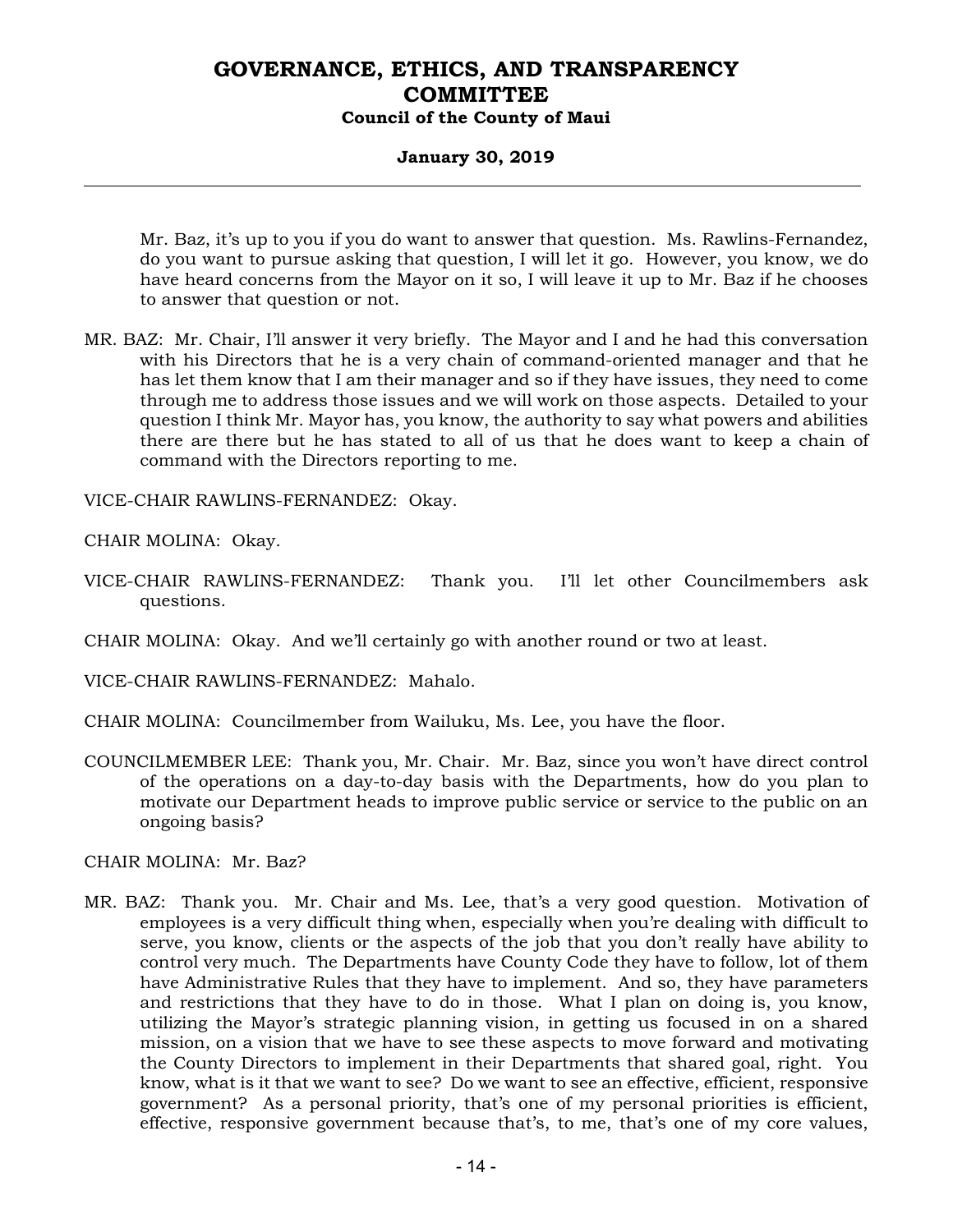### **January 30, 2019**

right. So, so, you know, that strategic vision that's going to be developed here, you know, working with Department Directors the . . . you know, we're going to be holding the Department Directors accountable. We're going to be doing performance evaluations. We're going to be helping them to make sure that they have the resources. And if they come across obstacles that prevent them from providing that good customer service because what you're talking about is what Mayor's initiative is – customer service-oriented government. And so, to make sure that we're motivated to get the job done that's good customer service. So, what aspects do we have as barriers to that? Is it something that we need to come to the Council and say, hey, you know what if we could change the County Code in this certain aspect, we're going to be able to provide better service to our customers? We won't get as many complaints because of each situation that we're dealing with at the time. And so, it's going to be a collaborative relationship on those kinds of aspects. Sometimes it's Administrative Rules that we need to go through the process and go out to the community and it is a process. It's a, you know, you've done Administrative Rules before and you know that it's a lengthy process, it's a challenging thing to do but some of that stuff is not the, you know, I don't want to say sexy stuff, you know, it's not the real high-profile stuff. But it's stuff that we need to get done to eventually work on being a better government, being more responsive to our citizens, being having that better customer service. And then in the meantime, hopefully, more efficient at it, more effective at what we do.

COUNCILMEMBER LEE: Thank you for that response and I'm glad to hear at least part of it. I like the part where you say you're going to provide them the necessary resources because as a former Director and Cabinet member the way I tried to deal with my Department was to motivate them through providing them resources and assistance efficiently and quickly, you know, because we at that level do not, we're not on the front lines. And it takes all the people involved human beings, not machines, at the end who actually provide the service. So, all the way along the line, everybody has to be working together collaboratively and, you know, in a very positive way where you give them the tools to do their jobs. So, but thank you. I appreciate what you just said. Thank you.

#### MR. BAZ: Mr. Chair?

### CHAIR MOLINA: Mr. Baz?

MR. BAZ: One of the Mayor's main drives in this first couple of months is getting out to all of those front-line staff and really wanting to hear from them what is aspects, what obstacles they have to getting their job done. 'Cause you're right, that you know, as managers, as Division Chiefs, sometimes we . . . we're a little bit separated from that. You know, when I was at MEO I had to do that. We worked on, you know, the motto of MEO is helping people changing lives, right. So, I mean, that's really the focus of the organization. And with limited resource, right, nonprofit, we have limited financial resources, can't pay the employees very well but what can we do? Quick response is a wonderful thing, you know, to understand, you know, to really take a look at something, evaluate it properly and make a decision on something 'cause a lot of times they're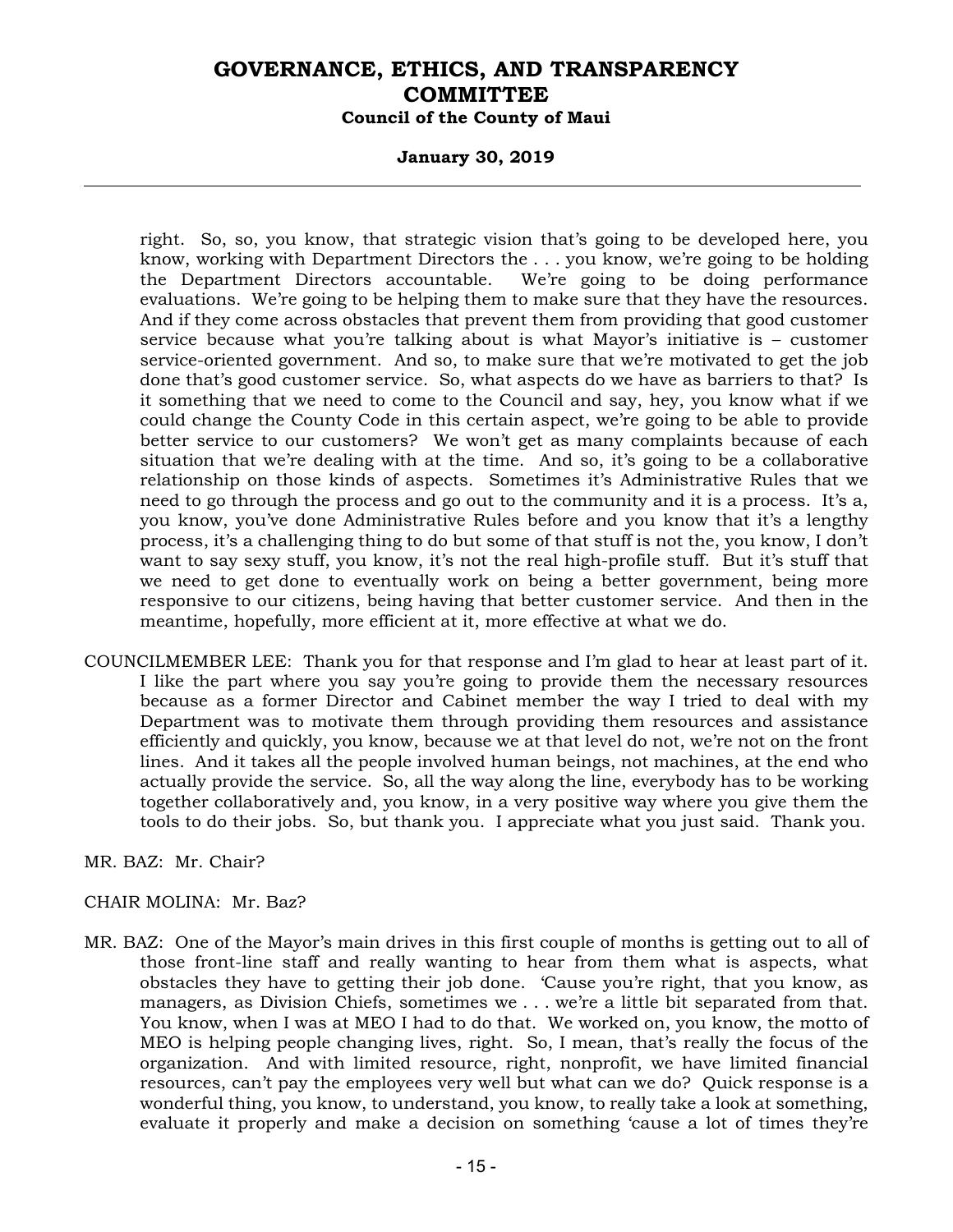### **January 30, 2019**

sitting around waiting for a decision to be made. So, you know, that's where the key factor is over this. Mayor Victorino is very quick. I can pick up my cell phone and call him and, you know, we can talk about something no matter where he's at, what he's doing, he's open to having a discussion, make quick reviews of things and be able to get back to the Departments. There was an issue yesterday that we had to deal with, and it was pretty instantaneous that we could deal with that situation, that communication piece, and the ability for us to collaboratively work together and make sure the Departments have the decisions they make and the resources that they have available to use.

COUNCILMEMBER LEE: One last question --

CHAIR MOLINA: Proceed.

COUNCILMEMBER LEE: --Mr. Chair? And Mr. Baz, you know all of us pledged the people like voted for us that we would make affordable housing the number one priority. But in the past, a major impediment was County government itself. When the Departments don't have the same priorities we run into a major roadblock. So, I'm hoping that the individual Departments will put their personal preferences aside as we move forward and all of us make affordable housing the number one priority.

### CHAIR MOLINA: Mr. Baz?

MR. BAZ: Thank you. Ms. Lee, that's Mayor . . . obviously, you all were out on a campaign trail with him. I went back and looked at a lot of the forms that were available and, you know, listened to the messages that he provided to the citizens and the priorities that he has in affordable housing. And my job now is to, you know, take that vision and that direction that he's provided to us and helped the Departments to get that job done. Again, you know, sometimes it's, they want to do a good job. Their reading of the Code, you know, what's in place right now may be preventing them from providing that customer service. So, if we can adjust that Code, adjust the operations of the Department, adjust the ways that we are thinking of doing, I think we can accomplish that goal of providing definitely or I don't know if we're ever going to meet the needs of affordable housing. It's something that's always been a problem and always is an aspect but if we can start to address that in a holistic manner looking at and he has directed his Departments to make this their priority. So, if they have a concern, if they have an issue, you know, come to us and let's figure out what those are so that we can . . . we can get affordable units built, obtainable units. We want to have people in housing not out there on the streets.

### COUNCILMEMBER LEE: Thank you.

CHAIR MOLINA: Okay. Thank you, Member Lee. Council Chair King?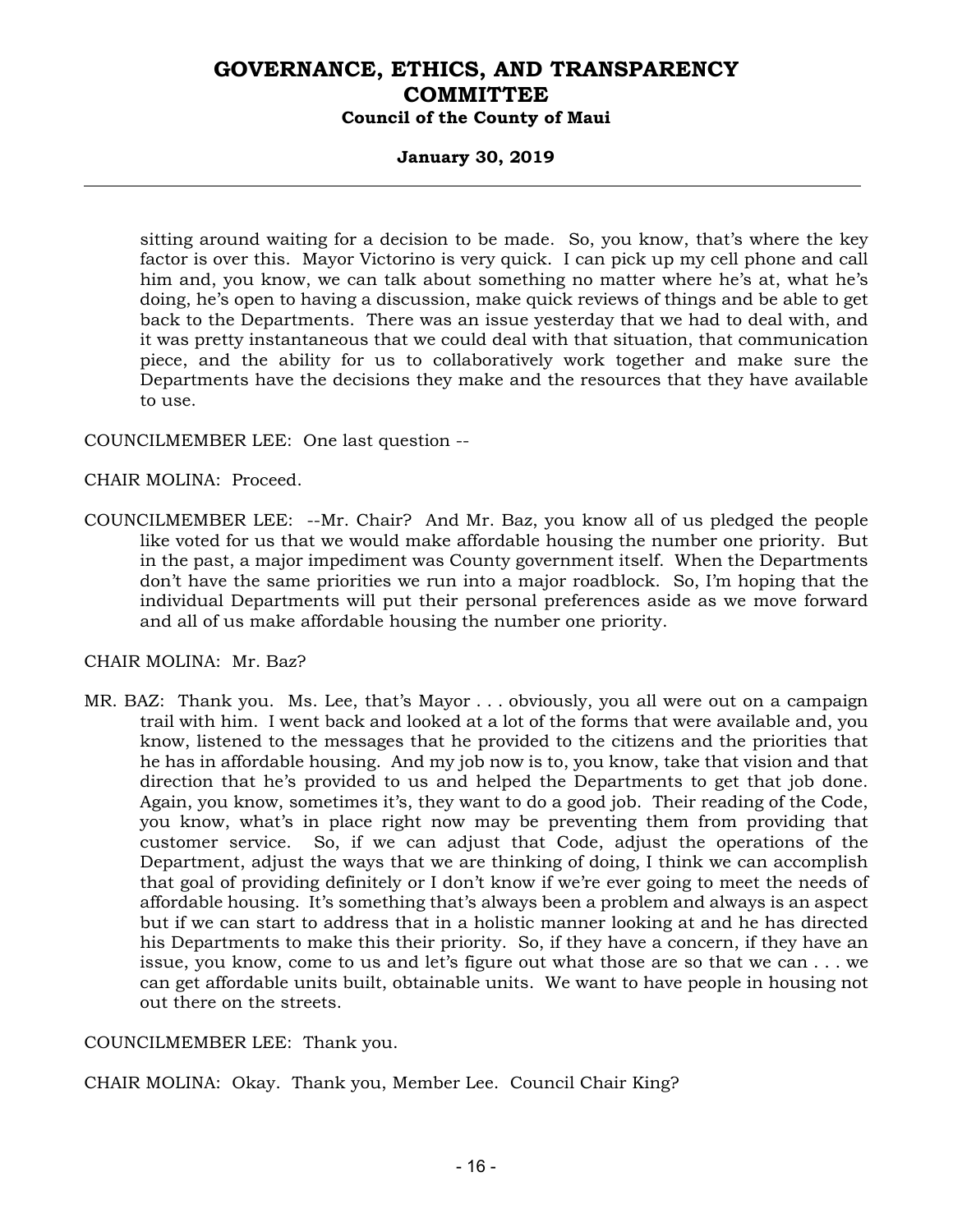### **January 30, 2019**

COUNCILMEMBER KING: Thank you, Chair. Yeah, I appreciate the questions that have come before and thank you for being here, Mr. Baz. My first question is sort of a broad - I appreciate your answers too to the questions that were sent out ahead of time in the format of Senate confirmations. I don't know if you knew that, but, one of my biggest questions I guess in a big picture thing is, you know, I believe that we're all serving the same vision. I believe it's an ordinance in our Countywide Policy Plan, but I do understand that every Mayor, every Administration has a different take on that vision so from your point of view what - how is this Administration's vision different from the previous because I know you worked in the previous Administration? And when you . . . and this is kind of a two-part question, when you talk about customer service who is the customer in your mind?

#### CHAIR MOLINA: Mr. Baz?

- MR. BAZ: Thank you, Mr. Chair, Member King. I honestly, I don't want to necessarily compare Administrations. Everybody has different perceptions of that and different opportunities. I will tell you that this customer service-oriented government that Mayor Victorino wants to make sure that we're accomplishing means that those customers that we're providing is everybody. It's the citizens that need affordable housing. It's the citizens that are out there needing our police, fire services. It's the opportunities that we have to make sure that the water is there when you turn on the faucet. It's to make sure that when you flush your toilet that's properly dealt with, and that it's, you know, continually dealt with until we aren't using injection wells and things like that. So, you know, it's going to be that full aspect of every piece of it whether it be developers, whether it be citizens, whether it be companies out there, whether it be individual groups . . . it's really everybody.
- COUNCILMEMBER KING: Well, thank you. That's a very safe answer. That really didn't answer my questions but . . . I'm gonna go to just a couple of specific questions, Chair, if I may?

CHAIR MOLINA: Proceed.

COUNCILMEMBER KING: And one of them was . . . I noticed there was a mention in . . . there was a discussion in your answers about the Kula Ag Park and the Office of Economic Development. In the past Administration there was an attempt to move the Ag Specialist over to the Department of Environmental Management. It wasn't in their plan yet, but it was supposedly going to be under the Environmental Protection and Sustainability Division. So, can you speak to that Division and if we can expect to see that developed in this Administration and whether or not you would move some of those Specialists over, including the Ag Specialist, the Energy Commissioner, and I think the Environmental Coordinator? Those three were proposed in the previous Administration to move over but the program had not yet been developed.

CHAIR MOLINA: Mr. Baz?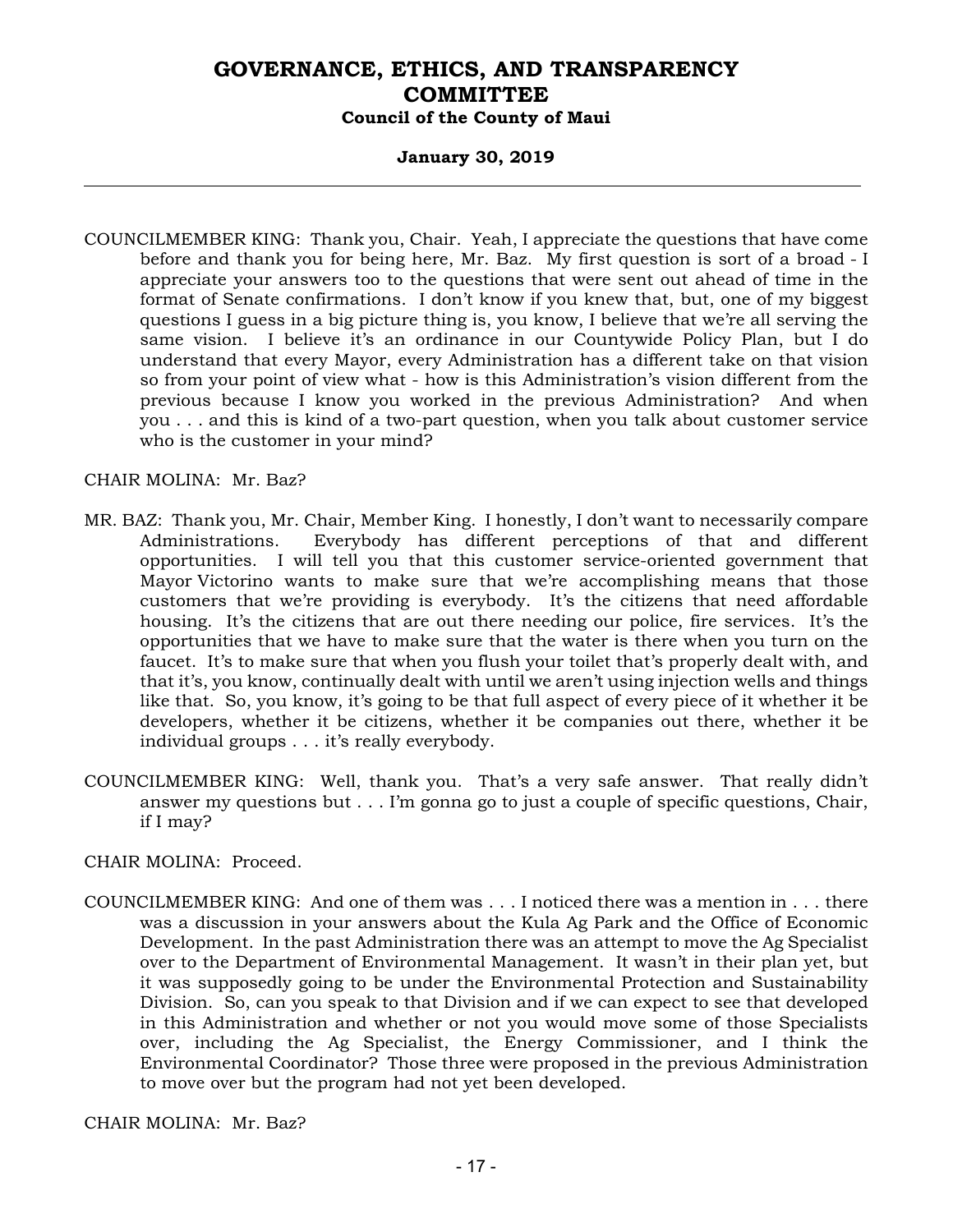### **January 30, 2019**

- MR. BAZ: Yeah, Mr. Chair, thank you. Chair King, the . . . honestly, that's going to be a better question for Environmental Management. I haven't really discussed with them on their priority of that request. That was a request of a combination between the Department and the previous Administration to move those, to combine those efforts. I, honestly, have been doing a lot of other things. And while sustainability and environmental protection are critical components of the aspects of what services we need to provide to our community, hasn't been something that Mayor and I have discussed yet.
- COUNCILMEMBER KING: Okay, so your intent, I mean, in your answers you said plan to work with the Office of Economic Development and the Kula Agricultural Park Committee. So, your intention is to keep that, those two together?
- MR. BAZ: Well, as I mentioned . . .
- COUNCILMEMBER KING: It's not just the current . . .
- CHAIR MOLINA: Proceed, Mr. Baz.
- MR. BAZ: Thank you. As I mentioned, that's the current structure. And so we're going to work within the current parameters until this parameter is changed.
- COUNCILMEMBER KING: Okay. I guess my last question in this round is you mentioned Socrata versus open.gov [*sic*]. I've actually had extensive discussions with the Socrata people 'cause I met them at the NACo Conference. But you said you compared those two and there's pluses and minuses. Did we make a good choice going with Socrata? Or are you reconsidering?

CHAIR MOLINA: Mr. Baz?

MR. BAZ: Well, thank you, Mr. Chair. I guess it depends on the level of information and in open data we want to have, and I found the interface with Socrata to be easier to use than the open.gov [*sic*] interface. Even from the customer service aspect of it. There's different examples – State of Hawaii uses Socrata and Kauai County uses open.gov [*sic*]. So, if you go look at those two sites, you can kind of see a brief example. Those aren't developed. When I looked at the differences, I looked at other jurisdictions that were implementing these systems. And King County, Washington, State of Washington and Seattle City use Socrata very extensively. And the information they have provided, the stories that they can tell with that data is something that attracted me to Socrata. They have the ability to capsulate that data and make it make sense to a citizen because otherwise it's just a bunch of numbers, right. You know, how many permits did we issue and the timing of those permits and, you know, the days that it takes us to issue them. If it's not presented in a way that people can really understand then it's not going to be useful in decision-making, right. So, it's kind of where I was looking at that. And again, I didn't really have a whole lot of resources. I never got anything more than the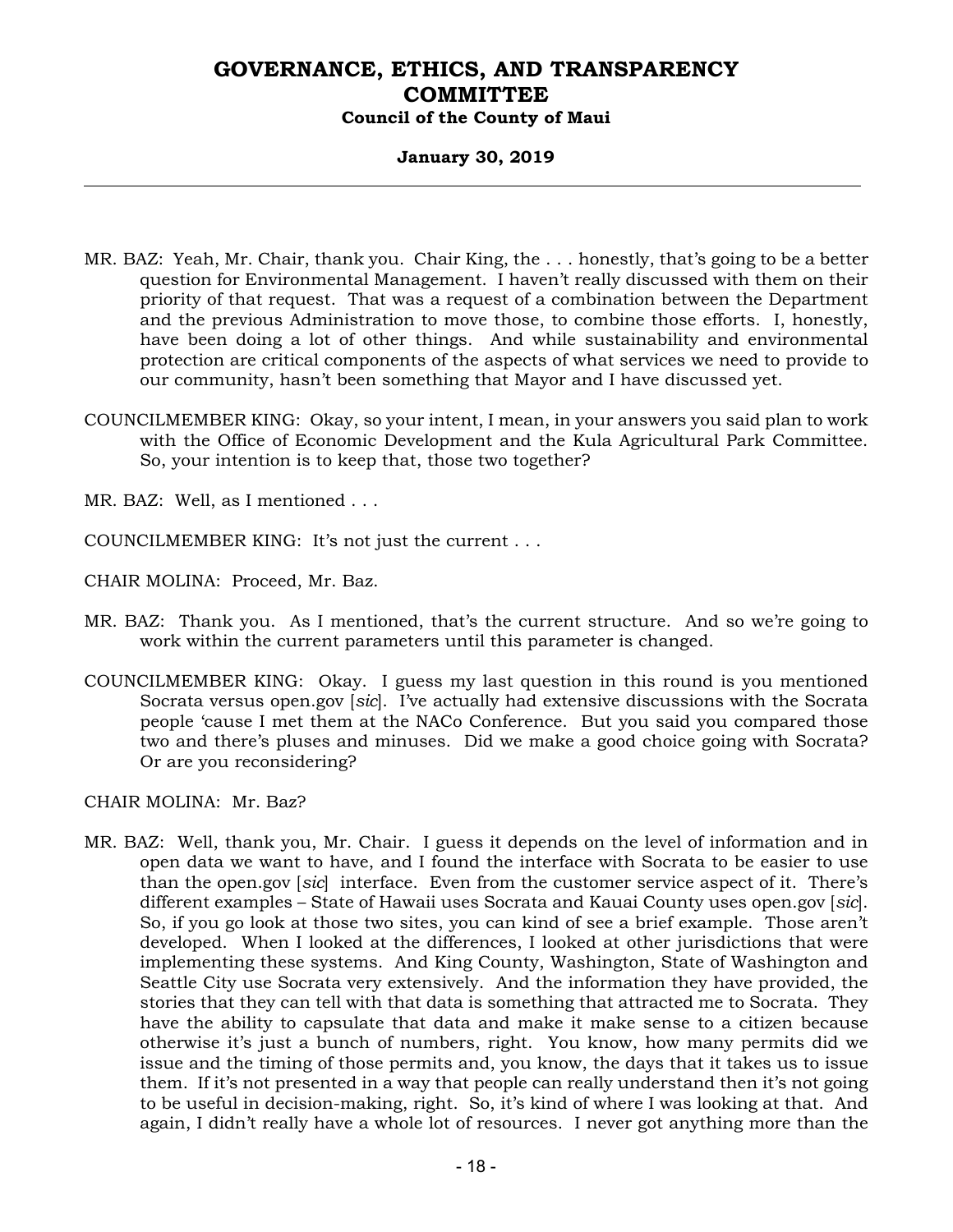### **January 30, 2019**

actual money to buy the service. It's actually a software as a service. If we did have a dedicated resource for that personnel-wise, I think we could flesh that out a lot more and be better at telling that story . . . providing that data in a way that people can understand and then utilize in their decision-making of whether or not we're providing that good customer service.

COUNCILMEMBER KING: Okay. Thank you, Chair. I'll yield the floor from now on.

- CHAIR MOLINA: Okay. Thank you very much, Chair, Council Chairman. Chair now yields the floor to Hana Councilmember Mr. Sinenci.
- COUNCILMEMBER SINENCI: Thank you, Chair. Good afternoon, Mr. Baz. I wanted to thank you for meeting with myself and the staff prior. I have a couple questions.
- MR. BAZ: Sure.
- COUNCILMEMBER SINENCI: I did . . . in our meeting, I did appreciate your intentions to implement strategic planning as the Managing Director, and I was wondering in the process of evaluating the management and performance factors how would you use that data to focus on budgets specifically cost effectiveness, excessive spending, overtime, those types of things?

CHAIR MOLINA: Mr. Baz?

MR. BAZ: So, thank you, Mr. Chair and Member Sinenci. Those are very good questions. And when I was at MEO strategic planning was a big part of our process. Lot of the Federal monies that we received required performance matrix systems that were developed. So, it was a combination effort that the executive and the board worked on, you know, basically extracting the needs and the services they're providing and figuring out the best way to provide those services so that we're doing things efficiently and effectively, right. We want to make sure that the trash that's being collected is being collected in an efficient manner and that we're successfully getting it done. So, when I came to the County as the Budget Director in 2011, there was some performance management goals related to the budget but one of the things that I did was immediately start working with the Departments at the time and explained to them kind of what strategic planning is. Some of the Departments have gone over the years and actually developed good strategic plans. They've done their own processes and have focused strategic plans that are able to be evaluated and then, you know, determined whether or not they're successful. There's some departments that are still working on that. I think the Department of Water Supply just engaged an organization to help them develop a department-wide strategic plan and a very intricate one. So, those are the kinds of aspects that if we have those pieces in place then I can look to that when I'm evaluating the Director. Directors can look to that when they're evaluating their staff and seeing that whether or not they're achieving those goals. It's very difficult to measure something that's qualitative, right. Quantitative easy, right. We've produced 500 visits. Okay, fine. You produced 400,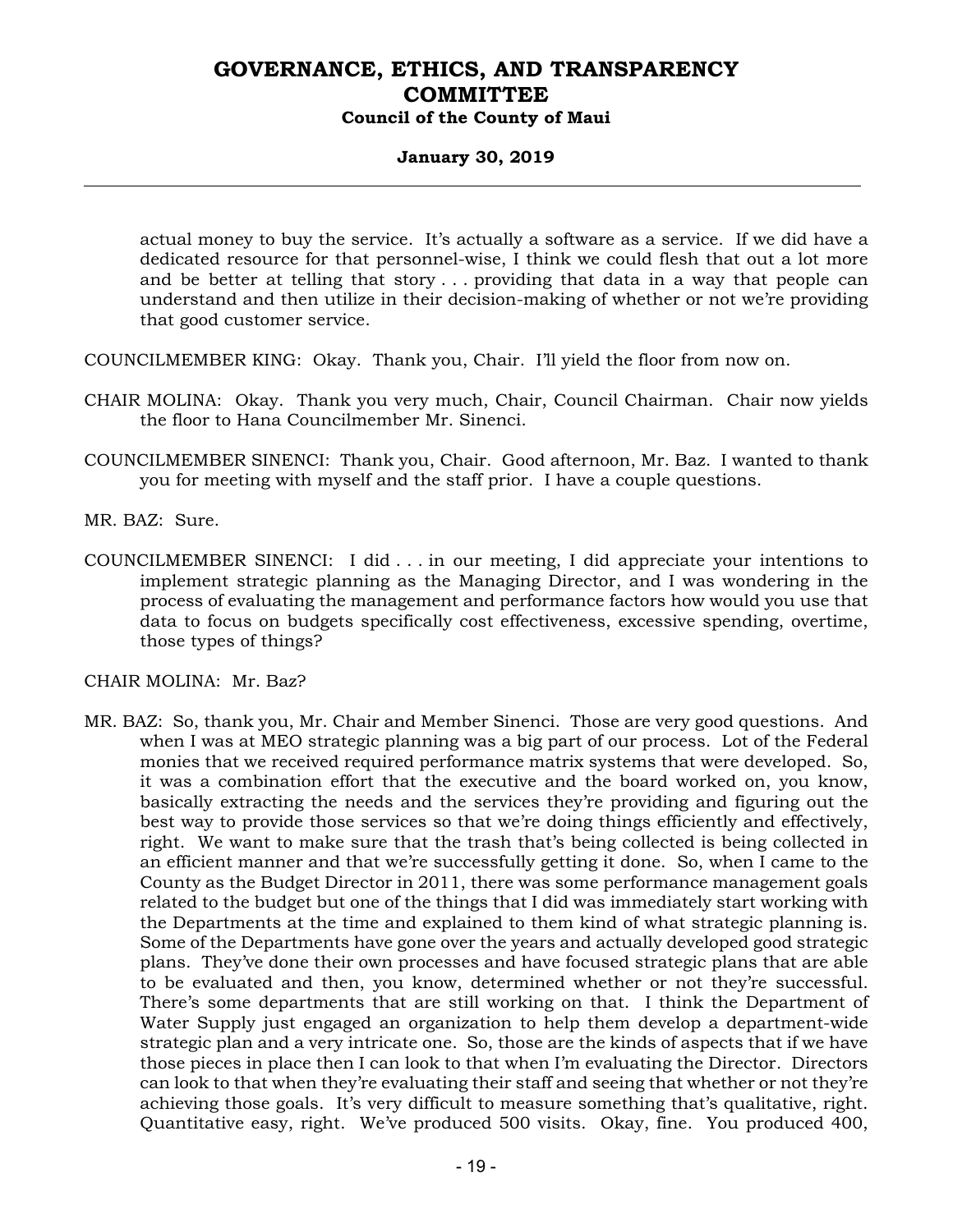#### **January 30, 2019**

you didn't meet your goal. You produced 600 you've over exceeded your goal. Wonderful. Easy. Qualitative measures are incredibly hard to determine whether or not we're successful or not. One of the things that we're looking at is there was a start of a development of a community survey. So, going out to the community and trying to develop a . . . and understanding a baseline of what it is that the community thinks we're doing well and what it is the things we can approve. And it's interesting because you deal with this on a day-to-day basis. A lot of it is individual issues. When people come to you, I have an issue with this road, I have an issue with this Director because of this decision that they made, right. You're dealing with that right now. So, how do you then evaluate whether or not the Department is doing their job on a single-issue type of a thing or are there ways that we can do a better evaluation holistically. So, my job will be working with those Departments and developing, you know, again, there's some that have good strategic planned pieces already melding those together. But what Mayor's initiative is and what we're planning to do within the next month is provide that strategic vision. Previous Mayor developed the five Countywide priorities. It's been so long I kind of forget exactly what they were – suitable public infrastructure and safe health communities, it's you know, all these things that are very important for us. And so, you know, we wanted to see, okay, well, is that the desire of the Administration? Is that the desire of the County in achieving those goals and then we can work with Departments to see if they're doing those. We get your budget review. Three of you have gone through that a number of years now and in the future months you're going to get those same kinds of aspects. We ask them – is this capital improvement project related to the Maui Island Plan? Is it related to your strategic objectives as a Department? And so, you know, one of the things we immediately looked at because Mayor's main initiative is affordable housing is are any of your CIP projects related to affordable housing, you know? Is what we're doing going to achieve that goal? And so, that's the kind of stuff that we're going to have to be evaluating. Performance management it's not just a matter of counting numbers. It's really me working with Department Directors having a good understanding of what they're doing, their operations, and then evaluating whether or not they're . . . they're making the decisions, they're making the opportunity and resources available for their staff to get the job done from a general management perspective, my role as a Managing Director. Thank you.

#### CHAIR MOLINA: Mr. Sinenci?

COUNCILMEMBER SINENCI: Thank you. My next question. You touched a little bit about conflicts of interest in your questionnaire number ten. And although the Council will be confirming the Department heads, we don't always confirm the deputies or the supporting staff. And so, as the Managing Director, how do you plan to, you know, resolve issues of conflicts of interest that may be in some of the other Departments?

#### CHAIR MOLINA: Mr. Baz?

MR. BAZ: Thank you, Mr. Chair. So, you know, the County has a Code of Ethics, right, Article 10 of the County Charter defines that. And defines the prohibitions and different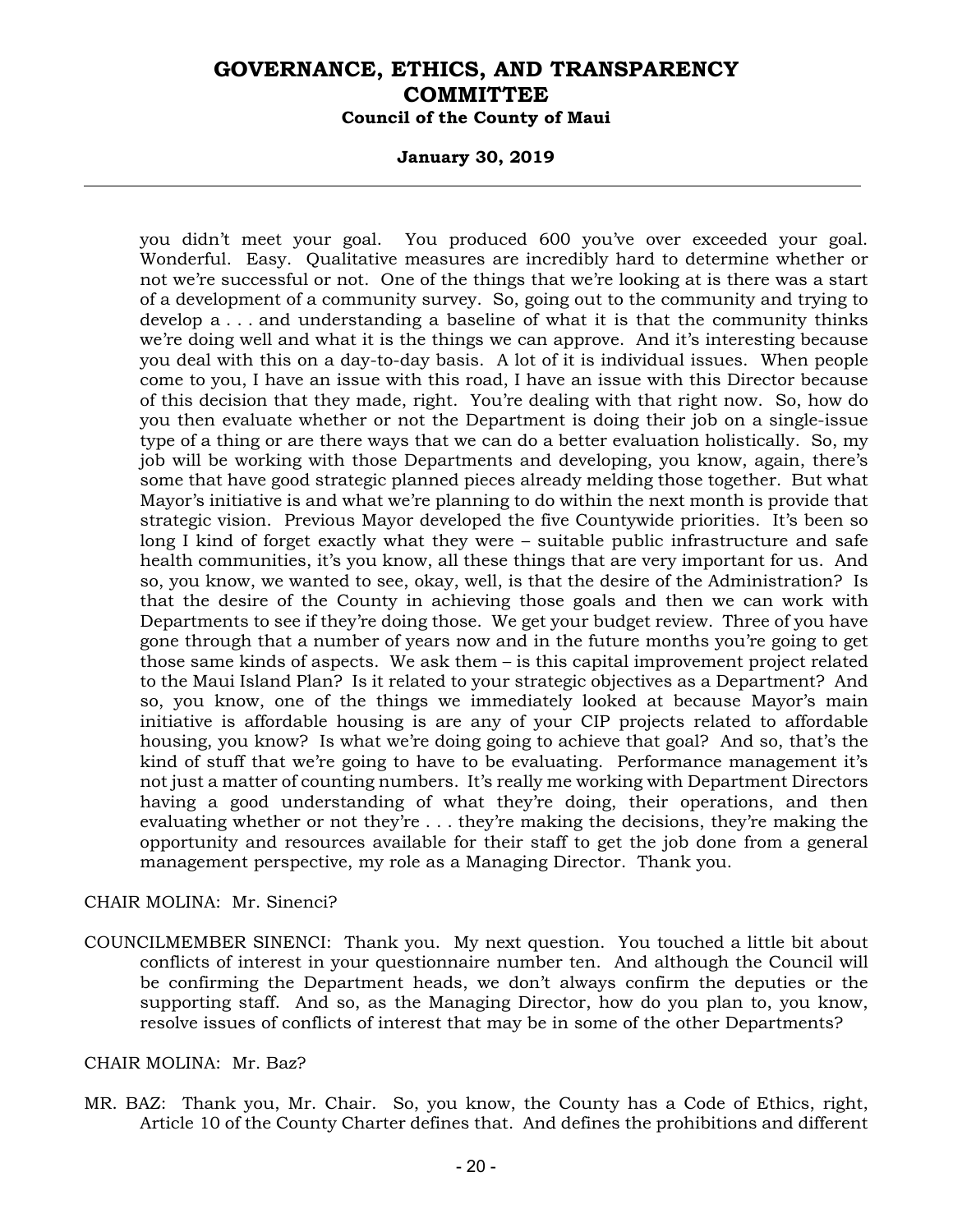### **January 30, 2019**

things that are apart, defines what a conflict of interest is, you know, and then also what it is that we're prohibitive from doing that  $\dots$  we create a conflict. So, if I'm aware of a situation that as perceived conflict of interest, then we will develop that with Corporation Counsel's guidance usually a question will go to the Board of Ethics. They're the Board, they're the body that's responsible for evaluating whether or not something is a true conflict. Something that's perceived as a conflict may or may not be a true conflict. And you know, if you look at the general definition of a conflict of interest it's a conflict between the professional duties of a person or responsibility with the personal benefit, right. So, looking at it  $\ldots$  so that kind of conflict is there a piece that *. . . (inaudible) . . .* so if there is a perception of that then we can go to the Board of Ethics and they can evaluate something and say, yeah, you know, there is a conflict and so we'll prohibit it from doing that. Whatever situation is we can deal with that and they'll make a recommendation from that aspect too but . . . and that's how from a Managing Director if something comes across like that whether it's from a Department Director or others or even myself, you know, if there's an issue that we feel that might be a conflict of interest then I'll go to the Board of Ethics and get an opinion on that.

### COUNCILMEMBER SINENCI: Thank you.

CHAIR MOLINA: Okay. Thank you, Mr. Sinenci. Mr. Baz, --

- MR. BAZ: Yes.
- CHAIR MOLINA: --the Committee asked you some very pointed, very good technical questions and you certainly provided very thorough responses to them. For me, one of the things that I place great emphasis on when it comes to confirming any of the Directors is stability. You're the number two man to the Mayor and if Mayor Victorino for some reason becomes incapacitated, you'll be the face of this Administration. You have a tremendous responsibility of overseeing the Directors, carrying out the Mayor's visions and directives. You are to playoff of a well-known TV series. You'll be Mr. Spock to Captain Kirk, okay. But and you'll be the conscience of this Administration so, I note that on your resume you've moved around a lot in your County career. You've had a couple go-arounds as Budget Director. You worked out of the Corporation Counsel's Office and you had a short stint as a Council Services Director. And now you're up for consideration as Managing Director. And your being accessible and being available to serve especially in times of emergency as Councilmember Paltin has alluded to is very, very important. So, I, for one, am not pleased when I see Directors who have been appointed and they leave in mid-term for other lucrative opportunities in the private sector. That bothers me because I take the commitment to public service very serious. You start something, you finish it. And I know you, you know, you have a family life as well but, you know, you're signing on for this job. We need a commitment, or just assure this Committee you're going to be here for the long haul barring any emergency or illness. I want you to state your commitment to this Committee about your seriousness about this job. Please expound on that, if you can.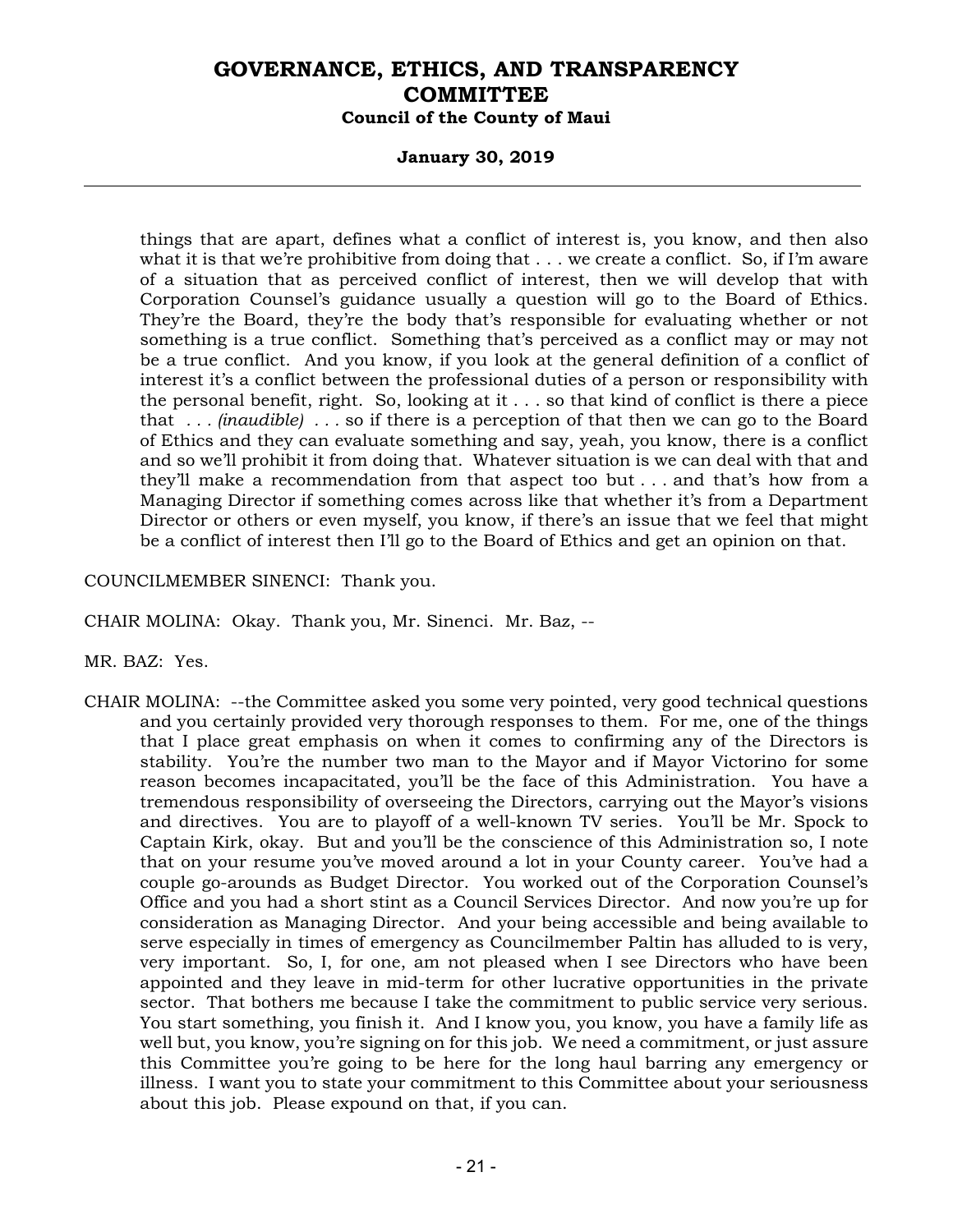#### **January 30, 2019**

- MR. BAZ: Yeah, thank you, Mr. Chair. Yeah, you know, my positions within the County have grown my experience and my abilities and my knowledge of operations both on the Legislative and the Administrative branch side of things. And the opportunity that's been provided to me in this role is something that I do not take lightly as I mentioned in my opening comments, and something that my family has committed to understanding, you know, that this is a 24/7 job and that we do have . . . I have a responsibility no matter what time it is, no matter what issue it is, the preparedness that we deal with for emergencies is not just a matter of making sure that we have the shelters in place. But as a Director, especially as the Managing Director, I make sure that my family is prepared 'cause I could just have to drop everything and leave them and deal with the issue at the County. You know, the Mayor was in Washington, D.C. at the U.S. Conference of Mayors last week and I was the Acting Mayor and that is not a role that I take lightly. It's something that I would definitely put all of my efforts to. I am committed. That was one of the questions that the Committee, I think one of the testifiers that was working on the Committee did express that, that they asked us that, you know, are we committed? And I am committed. Definitely. The, you know, the reasons for leaving other positions obviously if you look at it wasn't lucrative financial reasons. I have dealt with other people who have left the Administration that have gone on to more financially lucrative things. That's not the role that I have. I actually took a pay cut to come from MEO to the County because I saw that as a priority in my personal agenda to help this County to be a better County. And the opportunity that I had when the previous Mayor asked me to join his Administration. In the Budget Director role I saw an opportunity for that, and I was there for seven years. I did get requested to consider the Office of Council Services Directorship. I did have the desire to learn the Legislative branch and, you know, that . . . as we went through that process it wasn't something that I think . . . I met with the Members at the time and had an understanding of what the needs of the OCS were and thought that I could accomplish that goal. As I worked in the Department and worked with the previous Council, I felt that I wasn't able to fulfill that role as much as I desired to. And so, you know, the communication piece that I had with the previous Chair, you know, I think we had just different expectations. Both of us had different expectations of each other and the roles and responsibilities. With Mayor Victorino, I've been very clear about communication with him and being able to request from him more information and roles and responsibilities and being very clear about those. And he and I are both very comfortable as he expressed to you with my ability to fulfill this role as Managing Director, and I'm definitely committed to staying here as Managing Director as long as he sees fit should this Council confirm me.
- CHAIR MOLINA: Okay. Thank you very much, Mr. Baz. Okay. For this second round, Chair recognizes Kahului Councilmember Kama.
- COUNCILMEMBER KAMA: Thank you, Mr. Chair. Earlier you mentioned that there was a MEO slogan that said something like *helping people changing lives*. And then our Mayor now has a slogan that says, he wants to *provide good customer service*. It would be nice, I think, if the Council had their own logo that says, *helping people improving lives*. And,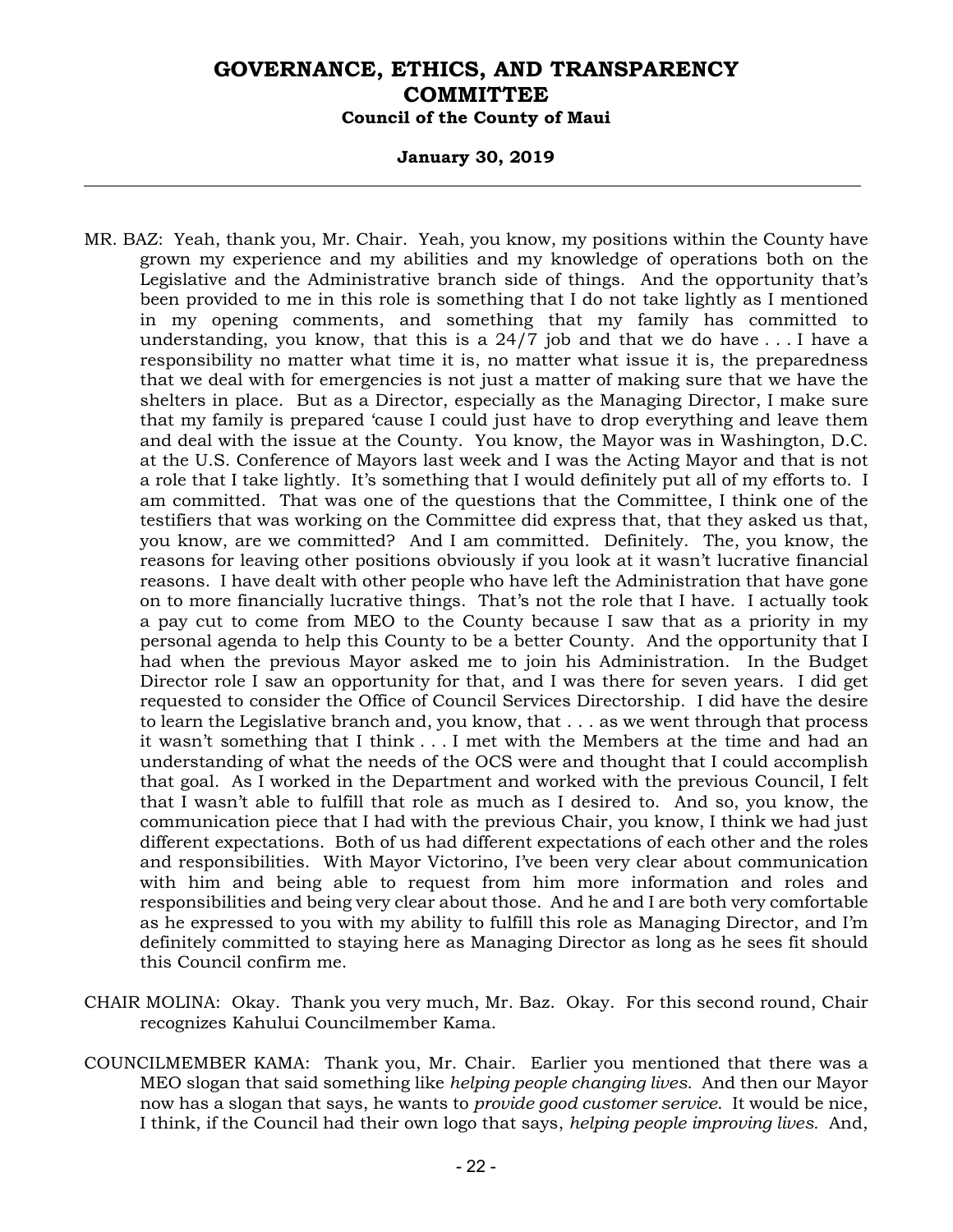### **January 30, 2019**

collectively, if we all work together, we could certainly improve the lives of our people. One of the things I wanted to bring up was improve the lives of our people means improving the lives of the people who are going to be serving our people, which is the Council, the Mayor, his team, but also the Departments, their heads, and all the people who work within those Departments and Divisions. And my concern has always been – what is the morale like in these Departments and their Divisions? When I first got elected, one of the things I wanted to do was to meet some of the Department heads and meet some of their people and get to know who they were, what they did. And in coming in and out of some of the Departments, I would bump into some of their people who actually worked in the rank and file. And, you know, you get information from the guys at the top that says this, and then you get information from the guy on the bottom that says something else. And so, my question to you, sir, is what is your remedy when you find out that within some of your Divisions or Departments that there's stuff going on such as bullying, such as favoritism, such as those kinds of things that is common knowledge, I think, to many of us as we read in the paper and it doesn't stop. And although we have Code of Ethics that says, you know, we're so *. . . (inaudible) . . .* don't worry. There will be no retaliation, but people don't seem to believe that that will be so, that they're still afraid to come forth.

#### CHAIR MOLINA: Mr. Baz?

MR. BAZ: Thank you, Mr. Chair and Member Kama. That's actually an incredibly good and timely question. The part of the management, Department of Management's role . . . the Managing Director's specifically is related to Violence in the Workplace Action Plan and responsibility of dealing with bullying, retaliation, those kinds of things. And there's an ongoing issue that I have been confronted with that I'm dealing with and, you know, we have the assistance of Corporation Counsel and others to get that aspect done. But I think to answer your question the way that it is addressed and the way that we can, from the Administration's standpoint, help to mitigate or to reduce this level of, if there's any frustrations, is that we address them, right. You know, one of the . . . being a manager for a long time now one of the things that I have come to understand is a lot of times the employees are having difficulties because they don't feel like they're being listened to. And, honestly, I've had people tell me. They don't feel like they're being listened to. So, to take the time to listen to their situation, to help to understand it, sometimes we can address the problem, sometimes we can't, sometimes we address the problem, but we can't tell them what the resolution was. There's privacy rules and different things like that so but that piece of listening, being able to do what we can in those parameters I think is what helps the employees to feel valued, you know. And it's something that has to feed down from the Mayor, from me through the Directors, this idea that the staff, everybody is important to get the job done, right, whether it's the janitor, the trash collector, the clerk, the Director. Everybody is important. Everybody does a crucial role to getting the job done helping them to feel valued, feel listened to is something that creates an environment where they then are a little bit more comfortable, that they don't have a lot of issues like this. And a lot of times I've seen, you know, it just . . . I don't wanna say it festers but, you know, it's something that because it's not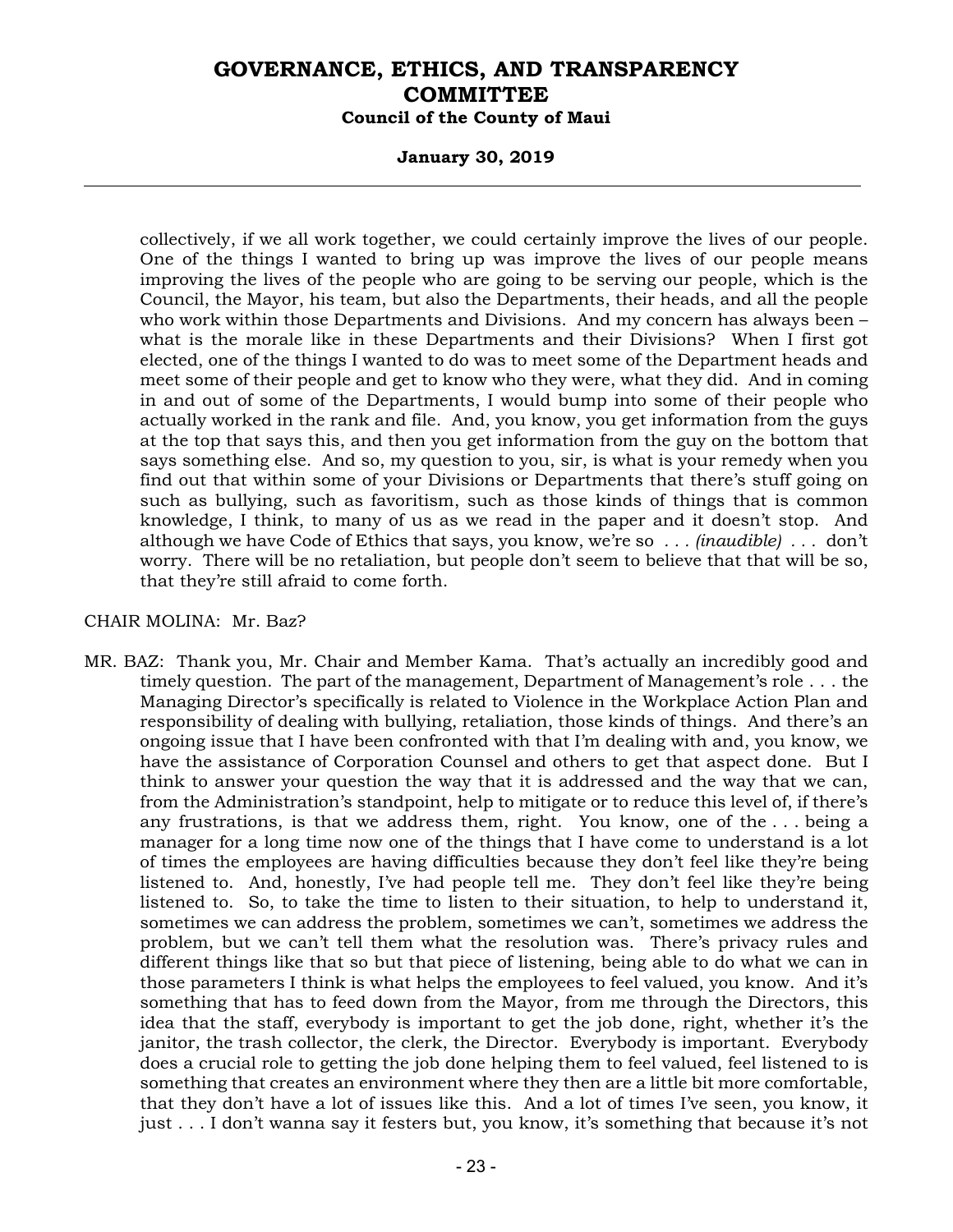### **January 30, 2019**

dealt with, smoke is not dealt with then it becomes fire. So, hopefully, we can deal with the smoke, if we can listen to what those concerns are, if we can't address them then we're going to try our best to address them.

COUNCILMEMBER KAMA: Thank you.

CHAIR MOLINA: Okay. Thank you, Member Kama. Councilmember Sugimura?

COUNCILMEMBER SUGIMURA: Thank you, Mr. Baz. What a grueling process. I hear you. I will say that during the last term one of the things that my Committee did, which is what we're seeing today is put together the qualifications that the electorate allowed, based upon the Charter change. And based upon your qualifications, I just want to go through it because I think that the Screening Committee probably did that when they looked at your resume. So, you have a really glowing resume in terms of years of experience. So, some of the  $\dots$  just the minimum requirements were five years of experience in administrative capacity either in public or private business, which you qualified for with your work with the County as a Budget Director as well as with MEO, as well as have three years of responsible managerial and budgetary experience. You were the Budget Director. So, I'd like to, you know, give you credit for that. In addition, five years of administrative experience and three years of or, oh, three years of experience and one or more of the following, and it talks about supporting the Chief Executive Officer, which is your job now as a Managing Director; supervising administrative functions of agencies, departments, boards and commissions; evaluating the management and performance of agencies under your supervision; prescribing standards of administrative practice to be followed by agencies under your supervision; supervising and coordinating the participate, oh, I'm sorry, preparation and submittal of an annual operating budget and capital programs, so you're very familiar with that; supervising and coordinating the control of management and execution of an annual operating budget and capital program. And then your educational degree. So, your educational degree is . . .

### CHAIR MOLINA: Mr. Baz?

MR. BAZ: I have . . . Mr. Chair, thank you. I have a Bachelor's in Business Administration and a Master's in Business Administration. My Master's Degree is focused on management and strategy looking at the . . . a lot of the classes that I took were related to figuring out, you know, HR related things, organizational behavior kind of stuff. That was something I felt that would help me in my role, you know, at MEO and in any management aspect. Organizational behavior is something to study that you can, again, it helps to I don't say listen but to be able to hear what's going on and evaluate those things, and then make management decisions based on that. And so, there are a lot of the classes they had a course of financial related stuff and legal business law and different things like that, yeah.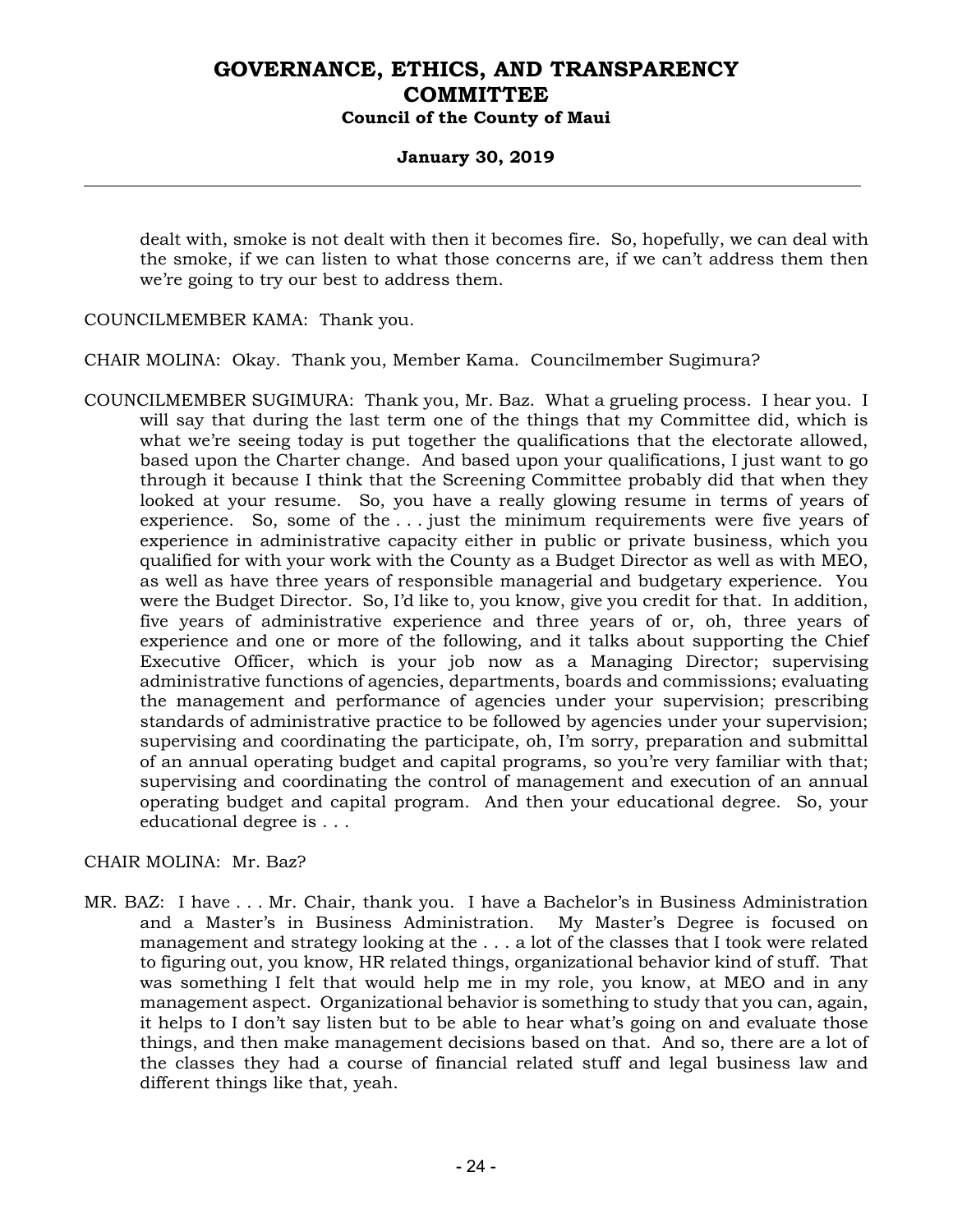### **January 30, 2019**

- COUNCILMEMBER SUGIMURA: Thank you. Going back to my first question. So, with all of these qualifications and with your . . . you listed it as your first short-term goal, which is basically to develop strategic plan for the County using the General Plan, Maui Island Plan for Maui, Molokai and Lanai. So, going through this, basics of working what are your hours that you put in to when you come to work every day and, oh, can you answer that question?
- MR. BAZ: Sure.
- CHAIR MOLINA: Mr. Baz?
- MR. BAZ: So, typically, I'm at the office from usually eight to nine hours at the office every day. While operations are going on, I put my son to bed and I'm usually on the computer doing emails 'cause a lot of times my day is spent with the Mayor in meetings working with Department Directors or working with the public in situations like that, so I need to take the time in the evening to respond to emails and deal with that, provide directives. I keep a notebook of everything that's going on so that I can then provide that to, yeah, the Departments. The Mayor is providing me with direction to Departments that I gotta get out there and then make sure that they understand and hold them accountable too.

COUNCILMEMBER SUGIMURA: Thank you.

MR. BAZ: Yeah.

COUNCILMEMBER SUGIMURA: So, how many . . . what is your management schedule for having meetings with your Department managers and what is that because if you were to do strategic plans for the County, how would you implement that with your . . . I don't know what you call your management meetings but what is your plan, what is the schedule, I guess, for your management meetings and how often? And how would you ensure that these strategic plans are followed because you said we wouldn't see it in this budget, which means it's not going to happen in this budget round, but it could be in the daily practices of the Departments. So, please explain that --

CHAIR MOLINA: Mr. Baz?

COUNCILMEMBER SUGIMURA: --through your meetings.

MR. BAZ: Thank you, Mr. Chair. So, we've already implemented by at least bi-weekly Directors' meetings. So, we get together sometimes weekly, sometimes bi-weekly with the Departments – the Directors, Deputies are there. We pull in some other related, you know, budget and communications and things like that . . . emergency management pieces that may not necessarily be Department Directors but very critical to our operational aspects. And those meetings provide an opportunity for us to present policy directives and requests to the Departments on different functionality as well as provides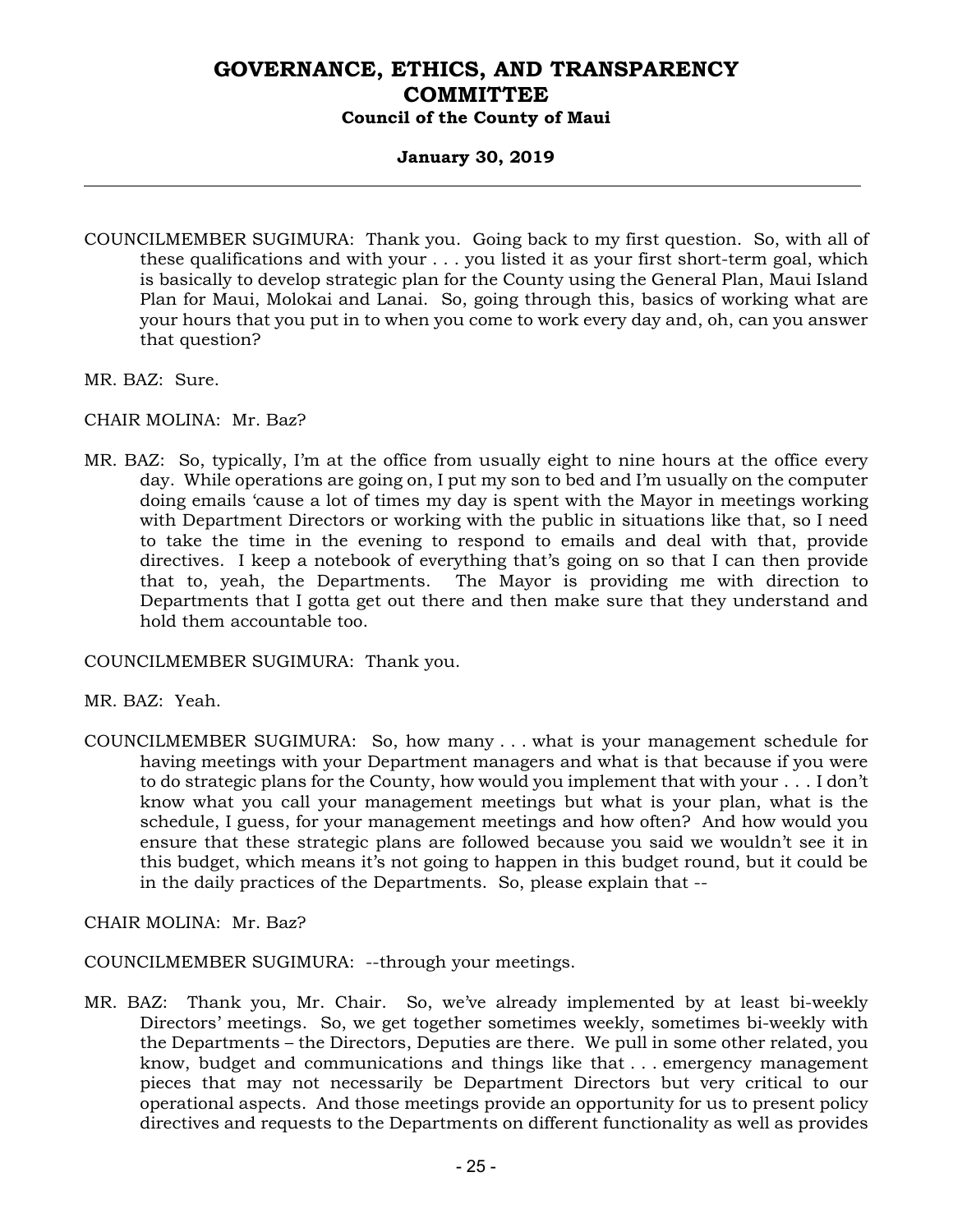### **January 30, 2019**

them an opportunity to provide feedback and communication, so kind of a two-way communication tool. So, those are going to be at least bi-weekly. Like I said, we probably had four or five just in the last, maybe four I think we've had so far. So, some weekly and some bi-weekly. And my role as the Managing Director is not just to have meetings to have meetings. I'm not a person who likes to have meetings to have meetings. I want to make sure that those are effective, that they're not wasting people's time. So, if we have the opportunity to get together and have a brief conversation about something provide that directive, so there's that aspect. I do meet with the Department Directors on at least a monthly basis one-on-one, and sometimes a lot more frequently. With the ease of communication now we are able to communicate, you know, via email or phone call or face-to-face. As things arise, I've told the Departments don't wait for a Director's meeting or don't wait for our monthly meeting, if you have an issue. And they have been very good at addressing those. But as far as the aspect of your question relating to implementing a strategic plan that will definitely be something that the Directors will be involved in the process of the strategic visioning that we've set forth as well as a regular discussion topic with me, with the Directors whether it is in our Directors' meeting or in our one-on-one meetings. I don't want to make any promises about the 2020 Budget and that stuff will be presented because our Budget Director is working very hard on making sure that the information is all there and that the budget is going to be balanced and I don't want to burden her with, if there are any changes from the strategic planning process that happens in February with making significant changes to our budget that's going to be presented in March. That's the only reason why I'm saying it. It may not be in the 2020 Budget.

COUNCILMEMBER SUGIMURA: But you are working with the Budget Director?

- MR. BAZ: On a daily, multiple daily basis, yes.
- COUNCILMEMBER SUGIMURA: So, when . . . one last question. So, when the Office of Council Services was having problems with the Violence in the Workplace, which happened over this last two years, what did you do when you were sitting in the Director's seat?
- MR. BAZ: So, the Director of OCS has a little bit different role I think than definitely the Managing Director and even in the Director of a Department because of the role of the Chair of the Council with that Director. And so, the Violence in the Workplace issues that were brought up were managed by the Chair and the Chair's office. As far as the Director of OCS, we did try to address certain situations and we did have investigation as needed of complaint. But it was difficult to deal with and there's been some discussion about that and I'm not going to provide any recommendations to the Council about how to deal with that aspect of it. You had some discussions in your organizational meeting and when you're developing your Rules on that aspect. And that's really from OCS side of things, and the Council that's your role as the body that oversees the Legislative Branch. From the Administration Branch, we do have a Violence in the Workplace Action Plan and we do have pieces in place and the resources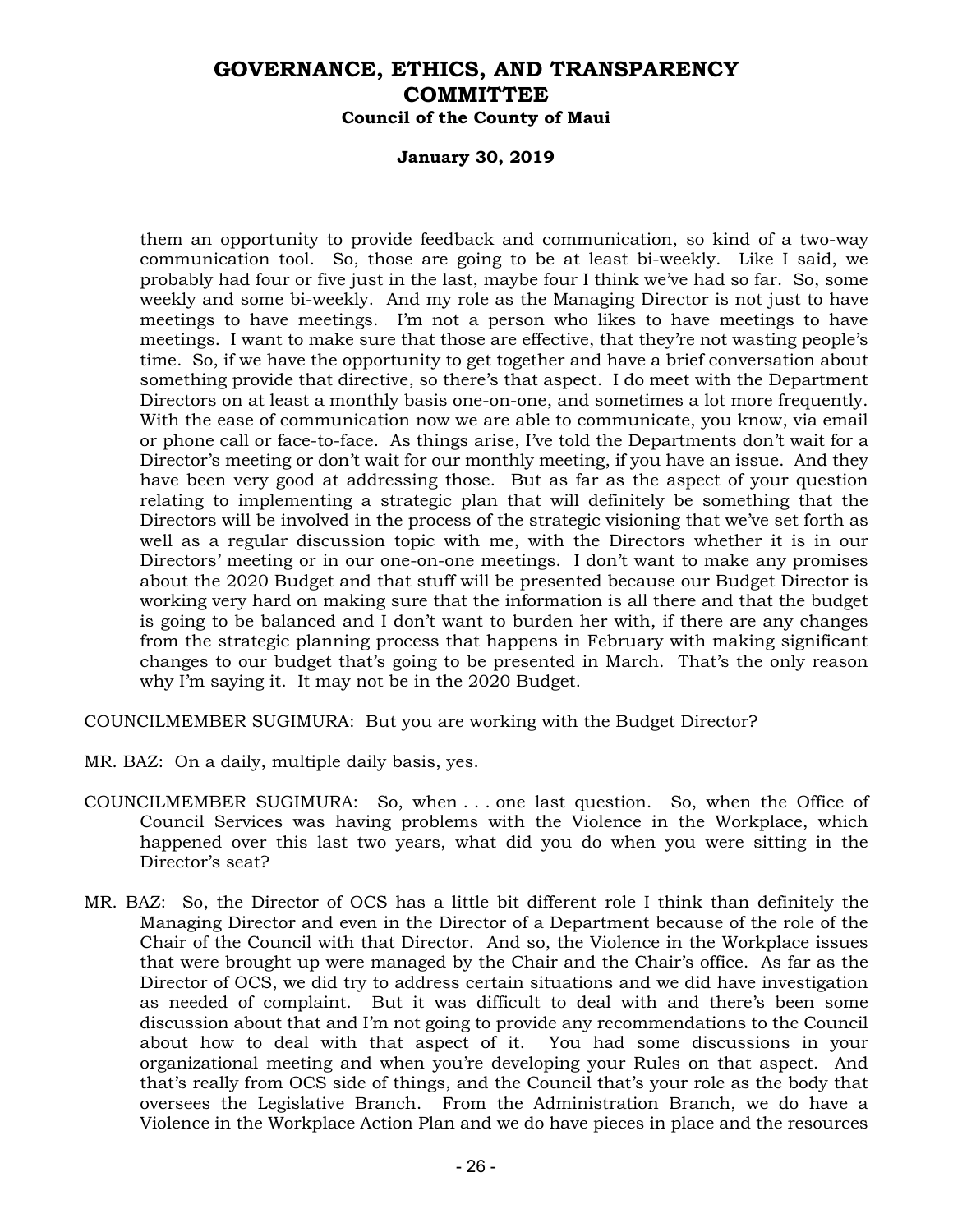### **January 30, 2019**

available to address any complaint that's dealt with. We have a process to deal with it within the Department if that is available and will be something that is going to be dealt with appropriately. If it is going to go beyond that, then it goes into my office and dealing with that situation as well as Corporation Counsel. And so, that . . . from the Administration standpoint we're going to follow the Violence in the Workplace Action Plan that's been developed.

CHAIR MOLINA: Okay. Thank you, Councilmember Sugimura. Member Paltin?

COUNCILMEMBER PALTIN: Thank you, Chair. I neglected the first time around to thank you for your service and thank you for going through this process. I really appreciate it and I'm sorry I forgot to mention it the first time around. I have couple more questions. So, the first one is, I've been a proponent of the professional manager set up and should you be confirmed, and should there be one or more directors that are not confirmed, do you envision being that . . . if you're confirmed you will be working so closely with these directors that you will be a part of the selection process of the new appointee?

CHAIR MOLINA: Mr. Baz?

- MR. BAZ: Thank you, Mr. Chair. So, the Mayor had defined a process that he developed for this initial hiring and the Selection Committee review and all that was what it was, and he described that. As far as how it goes with the . . . if a director is not confirmed, we haven't really addressed that yet specifically. I do hope to be involved with it as the confirmed Managing Director, you know, that role will be there. It's still the Mayor's directive and purview to appoint a Director, right? He's the one that no matter if he had a Review Committee that did everything, you know, and I think they did an excellent thorough job in evaluating us, it's still the Mayor's choice, right. He is the Mayor. He's the one that was elected to be the Chief Executive Officer so that is his role. I do believe that he would involve me in that process but that's something that that definitely he would probably be better to confirm the answer to that question.
- COUNCILMEMBER PALTIN: So, I guess maybe the gist of my question is if you are able to be at the table in the selection of another appointee, would you work collaboratively with the Council to save time on the confirmation process, you know, kind of a thing?

CHAIR MOLINA: Mr. Baz?

- MR. BAZ: Yeah, I would defer to the Mayor on that.
- COUNCILMEMBER PALTIN: So, my second question goes to like . . . integrity, character, and corruption or whatever you want to call it. At what point do you draw the line whether it's somebody from the Administration, somebody from the Council, somebody from the public asking you to do something that would compromise your integrity or what you believe to be your character or what you believe to be just general corruption?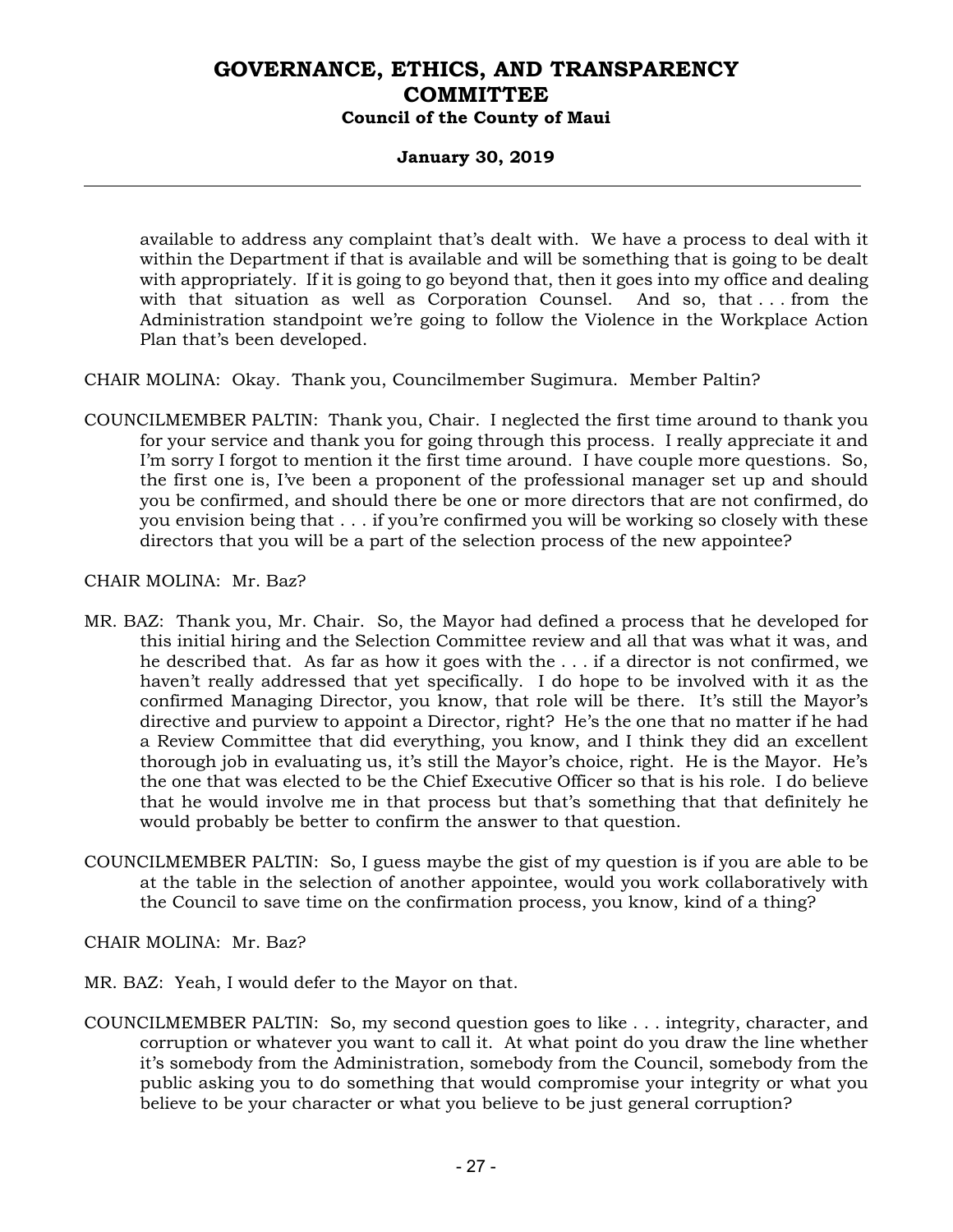### **January 30, 2019**

### CHAIR MOLINA: Mr. Baz?

MR. BAZ: Yeah. Thank you, Mr. Chair. So, Member Paltin, that's a very good question. And as the Managing Director that is a critical role. And definitely evaluating things with a different mindset may be then I had in the past. I mean the core; my core values are what they are and they're not going to change. The responsibility for me to do things as I have the ability to review and understand legally is going to be something that I will maintain if I have a question about it. One of the things I've learned is to take a step back and take the time to have a better review of things and working with our attorneys. You know, Corporation Counsel is the attorneys for the County and so Mr. Kushi here or whoever the attorneys are assigned to a specific topic or situation would be a collaborative process with dealing with that. If there was a . . . if there was a question to do something illegal, definitely, you know, we'd be looking at that and saying, no, because it's not something that the Code allows. It's not something HRS allows, that kind of stuff for sure. Yeah.

CHAIR MOLINA: Member Paltin?

COUNCILMEMBER PALTIN: So, at this point, there's been no illegalities --

CHAIR MOLINA: Mr. Baz?

MR. BAZ: Yeah.

COUNCILMEMBER PALTIN: --in your career with the County?

MR. BAZ: No. There was a situation that was addressed early on with the old Wailuku Post Office as something that I think one of the testifiers brought up. The evaluation of that the Auditor did perform a pretty thorough review. One of the situations that came up and one of the things why I changed my processes was I had been appointed as basically the Acting Director of Finance for a couple of weeks because there was no Deputy and the Director had a pre-planned international trip. It happened to be the last couple of days in the year. And as such, the Departments are presenting contracts that need to be signed before the end of the fiscal year, the end of the calendar year, which is the end of the ability for the CIP projects to be approved. And one of those projects that I had signed the contract on was the old Wailuku Post Office demolition. And in that evaluation, and this is one of the things why I say that having reviews are good because we looked at that and we looked at the situation. The Auditor did a very thorough analysis and provided some recommendations and the Budget Committee Chair worked on implementing those and now we have an Appendix C. We have more controls in place to prevent those kinds of things. But from me, from specifically in my ability to evaluate the situation, I learned that I need to take a pause sometimes and do a better evaluation before I approve something, before I would do something.

COUNCILMEMBER PALTIN: Thank you. Sorry, I had to go there.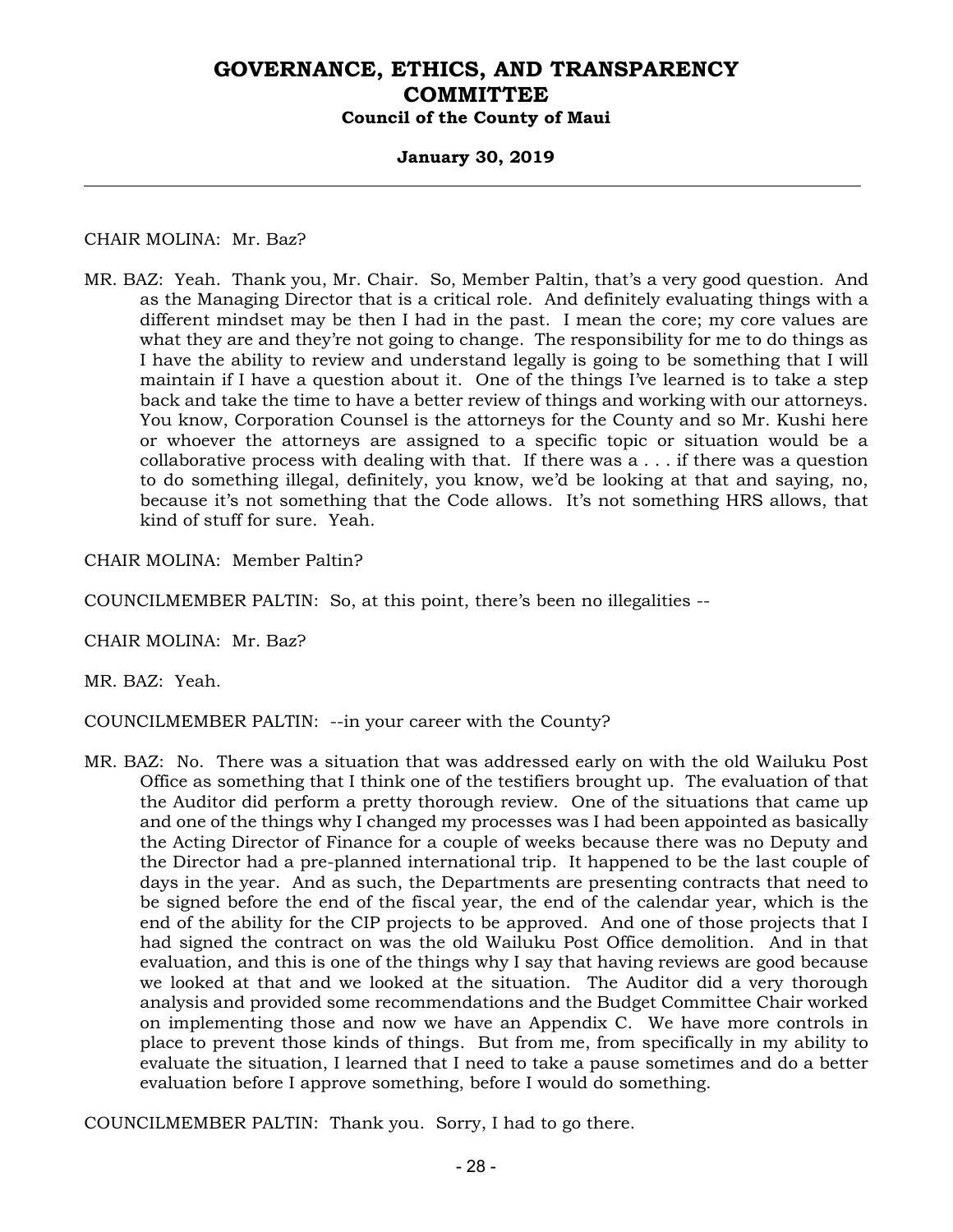### **January 30, 2019**

MR. BAZ: No, that's okay. I understand.

- CHAIR MOLINA: Thank you, Member Paltin. No apologies necessary. You ask these tough questions. Member Hokama?
- COUNCILMEMBER HOKAMA: Chairman, thank you. First, just a comment, Chairman. On the agenda, yeah, we posted it as appointment and removal.

UNIDENTIFIED SPEAKER: Correct.

COUNCILMEMBER HOKAMA: We have very limited powers on removal. So, hopefully more accurately provide the agendas or your scheduled sheets to more appropriately affect our parameters. This is about a review of the qualifications of a nominee for the, to that confirmation of an appointment to a directorship. So, just a comment on that, Chairman. Couple things here and I'm glad that some of the other Members brought it up because I have an irk with the word customer. I serve the residents of this County, yeah. They're not customers to me, they're residents. They're my neighbors, they're fellow workers, they are people who make up a healthy community. So, I don't see them as customers. I see them as fellow residents. And as residents . . . because usually customers have choices of what they want to use. They choose Brand A, Brand B, Brand C, that's my choice as a customer, yeah. Residents don't really have that choice regarding government – Brand A, Brand B, Brand C. It's either the County or the State in Hawaii. So, for me, you know, it's just, again, my little irk about that. And I say that because I have issues with this new generation mentality, yeah. It goes against the efforts of what we're trying to do from government. We should be part of a collective group. Purely consensus within the various communities for the benefit of the County, and that in the end, it is about building communities. Okay. So, this me mentality, me generation is out the door with me. But hearing that, there's couple things I want to ask you about Mr. Baz and I appreciate some of the Members approaching the subject regarding transparency and whatnot. So, I'm going to ask you this same question I've asked earlier and I'm going to ask all the other nominees because I appreciate being reconnected or recommunicated with Ms. Cochran, and I share some communications. Did you receive any type of earlier notification that you may or may not have sufficient votes to be confirmed for your position?

CHAIR MOLINA: Mr. Baz?

MR. BAZ: No, I did not receive any communication from a former Councilmember.

COUNCILMEMBER HOKAMA: Or anyone?

MR. BAZ: Or anyone.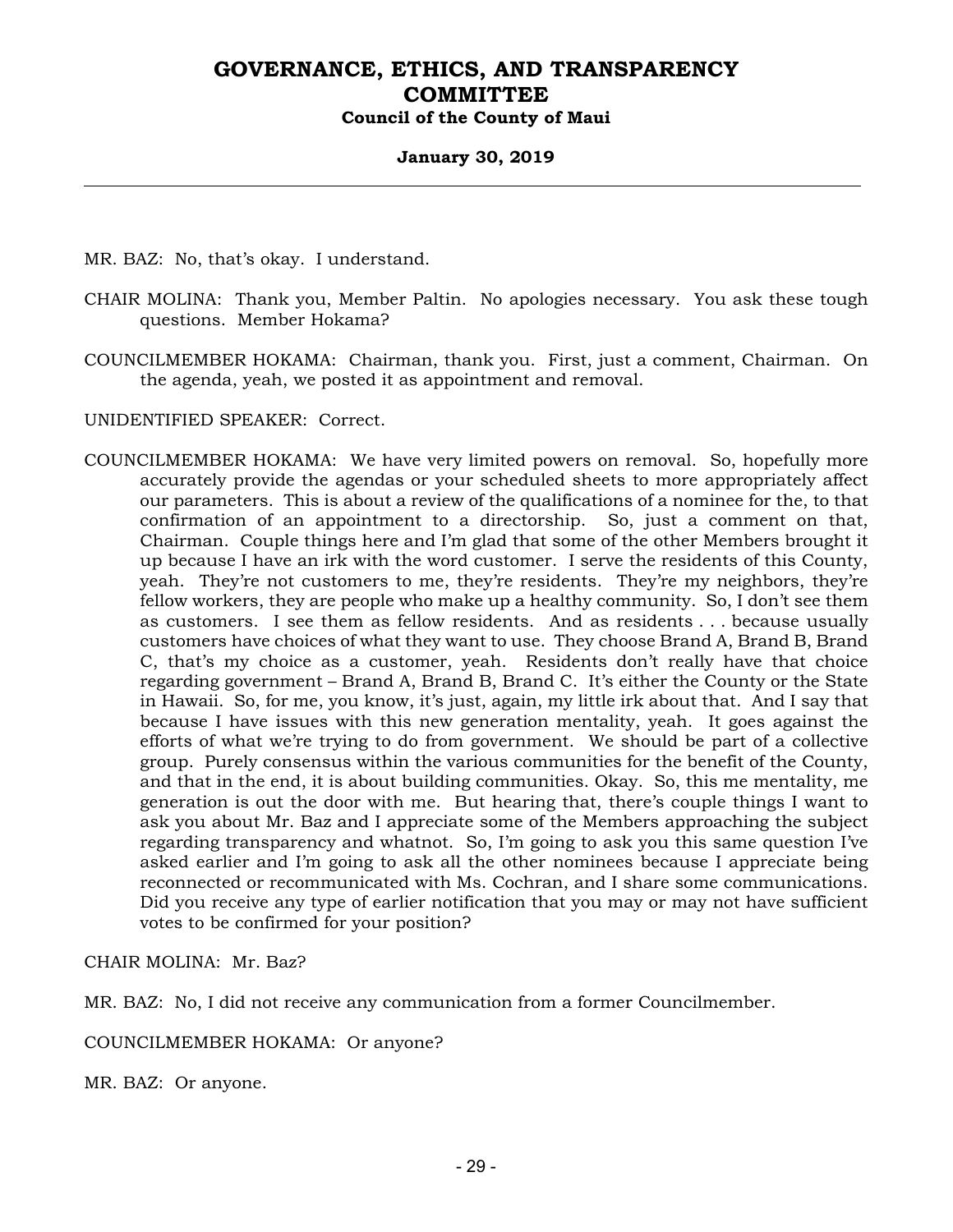### **January 30, 2019**

- COUNCILMEMBER HOKAMA: Okay. Because I find interesting how word gets on the street unless someone gives notice. Okay. So, I want to know what has been predetermined that some can be recommended to seek other employment. Okay. That means, to me, something has been determined already and I thought this was the process for us to help make a determination.
- MR. BAZ: Thank you. Mr. Chairman, --
- CHAIR MOLINA: Mr. Baz?
- MR. BAZ: --how I am aware that some of the Directors have been approached. But me, personally, I did not.
- CHAIR MOLINA: Okay, thank you for that response, Mr. Baz. Chairman, I choose to end my questioning now. I appreciate, again, Mr. Baz's presence and his responses to the previous questions but I'm more concerned about the qualifications, and just one additional comment. I will take my level of responsibility because as I reviewed it and seen how it's been difficult for this Administration in its process for nominees cause I asked others why didn't you consider for applying on it. The issue wasn't the Charter. The issue was the ordinance that we adopted, and some of the language of how we wrote it, which wasn't our intention to limit applications, yeah. Council was trying to get some a bit more I guess professionalism in certain areas understanding the role of County operations per se subject matter has some value. But if you cannot manage people, I don't care how smart you are, it ain't going to work. Okay. So, I'll take my level of responsibility that we may have created ordinance language that has maybe hindered us from receiving additional potential applications. And if so, people are not happy to make appropriate adjustments in the Code and still be in line with what the Charter says. You have any comments you would share at this time on that specific area?

CHAIR MOLINA: Mr. Baz?

MR. BAZ: Yeah, thank you, Mr. Chair and Member Hokama. Those are . . . I've heard the same things. Not directly but from others that were, you know, maybe thinking about applying maybe did not two processes that they had to deal with were the additional qualifications and this public review process. Both of them are, I think, important. You know, the Charter allowed for . . . the Charter amendment that was approved by the citizens allowed for this process to be put in place. And they saw a need for that, right. Obviously, a majority of people saw a need for the confirmation of the Directors and possible additional qualifications were put in place. I think as an ordinance, as a Code it should be reviewed, you know. As I mentioned earlier in my conversation here with you is that there are different aspects of the Code that should be reviewed on a regular basis and seem, you know, are there barriers to us achieving the goals that we want to achieve because it's written a certain way. So, yeah, no, I would definitely want the Council to maybe take another look at that and, you know, hopefully, the Mayor can provide his comments on him dealing with this recruitment situation and the outcome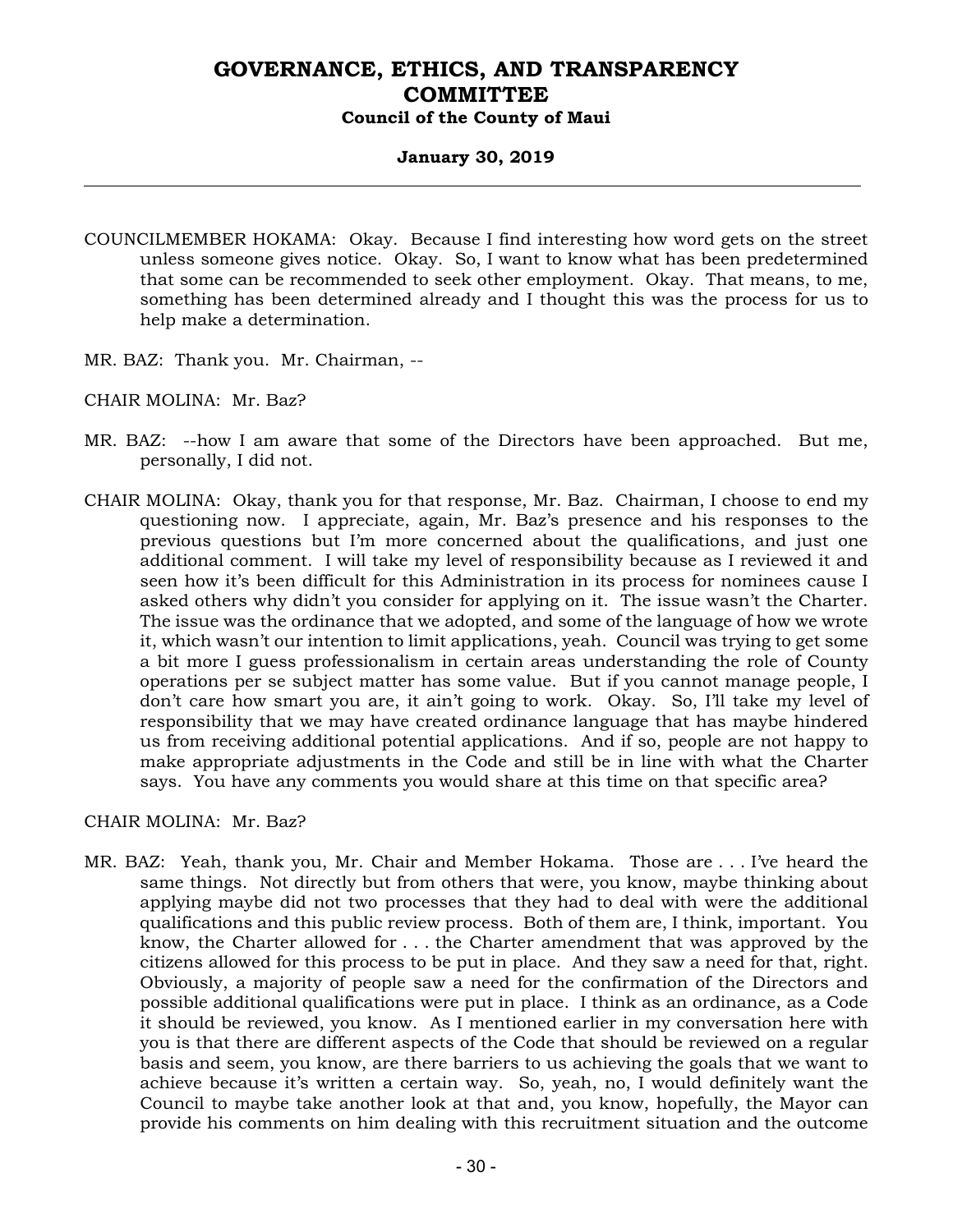### **January 30, 2019**

of that. The Committee that did the work I think has some comments that they provided too so, yeah, definitely open to that discussion piece, yeah.

CHAIR MOLINA: Okay.

- MR. BAZ: And then, again, my experience as a manager and hiring people I think I can, hopefully, assist as well.
- CHAIR MOLINA: Thank you, Mr. Baz. Thank you, Mr. Hokama. Councilmember Rawlins-Fernandez?
- VICE-CHAIR RAWLINS-FERNANDEZ: Okay. Mahalo, Chair. And mahalo, again, Mr. Baz, for enduring this process, and for recognizing the value of this process. You know, an overwhelming majority, I believe 63 percent of people voted to establish this and so . . . and it was for more transparency and accountability, and so my question is on accountability. Councilmember Kama asked about bullying. But she also asked about retaliation and I didn't hear a response specifically to that, and so I wanted to know, you know, retaliation from whistleblowing, you know, what kind of office policies will you have in place to protect our County workers? And will you hold up a level manager or even Directors accountable if finding wrongdoing?

CHAIR MOLINA: Mr. Baz?

- MR. BAZ: Thank you. So, yes, whistleblowing does involve our policies we have in place now. It does address those and the requirement of preventing retaliation. And so, when we're addressing a situation, we're very clear to the people involved whether, you know, especially when it's still at the investigation process about retaliating, about you know those type of activities, and that they're not allowed to retaliate. And so, if that's addressed to me as a manager, I'm going to deal with that directly because it does go back to Member Kama's question about do people have the confidence in management to be able to feel like they can come to us with their problems that it will remain confidential to the extent possible, and that it will be something that we address to the extent possible but also that they're not impacted in their day-to-day role of trying to get their job done through retaliation. So, it is something definitely that we'll address if it does come up to us.
- VICE-CHAIR RAWLINS-FERNANDEZ: Okay. Thank you. Second question -- so, earlier you mentioned mistakes and regrets in response to Councilmember Hokama's question. I think self-reflection is so important and a good quality to have. So, what issues in the past do you wish you would have handled differently?

CHAIR MOLINA: Mr. Baz?

MR. BAZ: Definitely the old Wailuku Post Office and having a better understanding, you know. I don't want to get into a discussion about that and that evaluation has come across,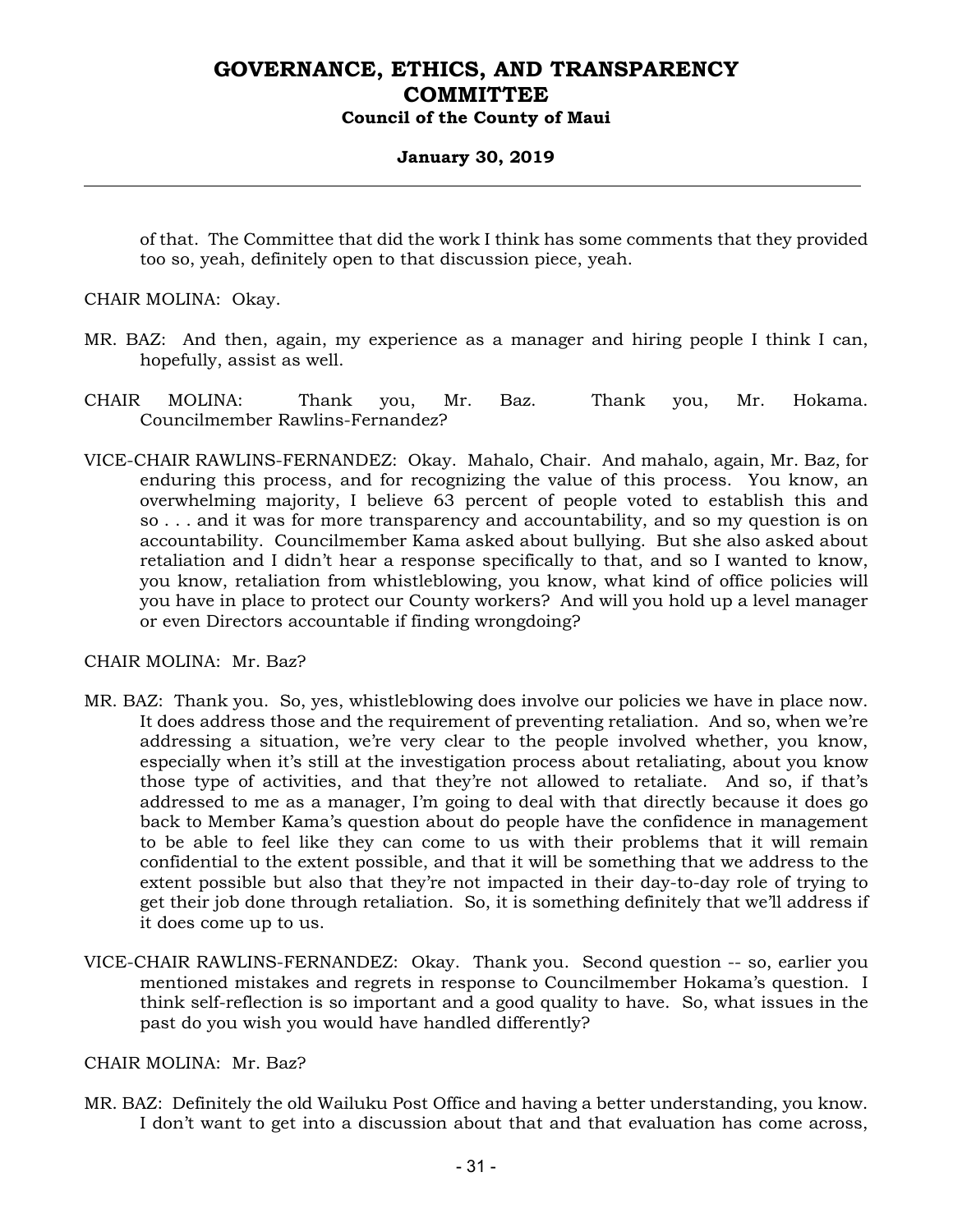### **January 30, 2019**

you know, but in gen- little things too, you know. And stuff that may or may not had a significant impact in the outcome of it but, you know, that self-reflection is something that I've learned to evaluate. My wife's a good sounding board. She, you know, is  $\dots$ provides me with some of the not necessarily the self-reflection of me looking at things and telling me, hey, you know, you better look at what it is and sometimes the tone I say things in or something like that or not smiling and maybe look too aggressive I'm not sure. But, yeah, I mean, you know, there's . . . I don't want to get into too much details about stuff but there has been things. I understood that and grow from it, and I appreciate the opportunity to grow and be a better person from that. And, hopefully, now the management experience that I've had have made me prepared for this role as Managing Director, and a little bit more cautious in, again, you know, some of the decisions that I make and the review of things. I'm very cognizant of communicating with especially with the Mayor on things before decisions are made. And that's something that I just, you know, appreciate the opportunity to get better at.

VICE-CHAIR RAWLINS-FERNANDEZ: Okay. Mahalo. I'll yield the floor, Chair.

CHAIR MOLINA: Thank you very much, Ms. Rawlins-Fernandez. Prior to recognizing Member Lee, the Chair is certainly aware of the time. While it has been certainly grueling for the nominees, also been grueling for you, Members. You've, Chair has kept you in your seats for nearly two hours along with the fact you've participated in two Committee meetings from this morning and this afternoon. So, Chair is looking at possibly finishing the second and possible final round of questions for Mr. Baz. I was initially looking at recessing at five o'clock for your early evening break. However, Ms. Lee, do you have a question or two for Mr. Baz before we consider other alternatives?

COUNCILMEMBER LEE: Chair, you would be happy to know I have no more questions.

CHAIR MOLINA: Okay. Alrighty, well, let's move on to Council Chairman King.

COUNCILMEMBER KING: Thank you, Chair. I don't have too many more grueling questions, but I appreciate you being here, but I also think that this is a really important process to go through. And given the fact that we, this is our only opportunity to do this oversight that was mandated by the general public, by the voters of Maui, and we have no recourse after this. So, I think it's important and as much as I appreciate it, Chair, I don't want to be apologizing for it because I think we are doing the people's work. But I guess what I wanted to ask, the last question I wanted to ask Mr. Baz because I've had sort of a working relationship with you on some of these various positions you've been in and been impressed. But on the earlier subject that came up of possible . . . possibly having an ordinance description that are too stringent. I guess I take exception to that because I don't feel and I wanted to get your take on this, I don't feel like there was a real effort to recruit. And when you are in the corporate world and you're at this high level of management, you don't really just sit back and wait for applications to come in. You go out and you find the good people, and there are some great people in this community. We have not gone out and sought them out. We waited till . . . to just see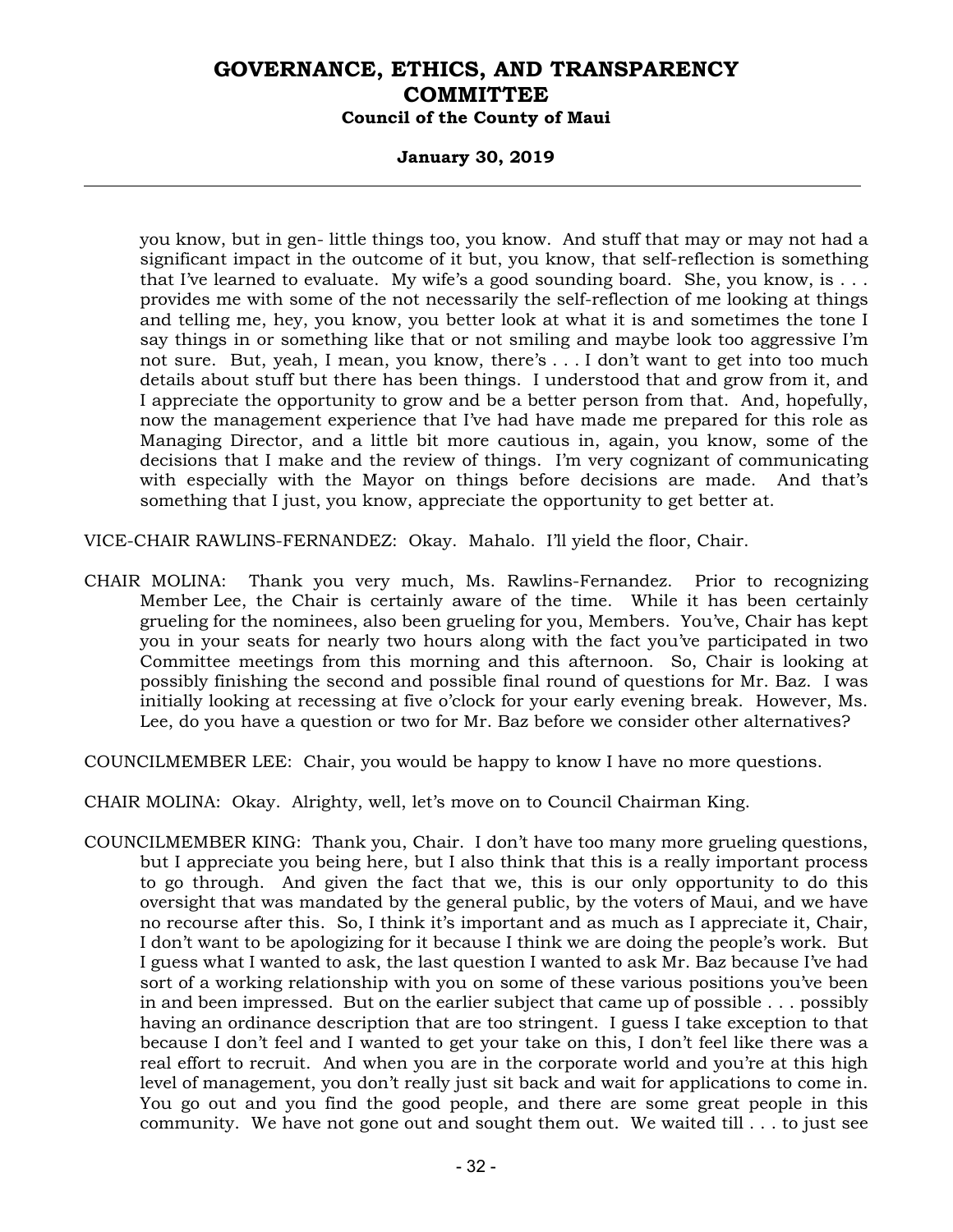### **January 30, 2019**

what applications came in. So, I guess my question to you is based on earlier conversations we've had is do you feel confident that you will have that ability to go out and recruit? Should there been a need after we go through this round of confirmation?

### CHAIR MOLINA: Mr. Baz?

MR. BAZ: Thank you. Thank you, Mr. Chair. Chair King, so, again, the recruitment process, selection process and eventual appointment is under the purview of the Mayor. He did, during this prior, did do advertising. It was on the County's hiring system. There was, you know, newspaper articles and things like that. I don't know the extent of the personal touch. I think it's what you're getting at is that, you know, as a manager and if you feel that there's somebody that you think would do an excellent job at that position would, you know, go, do approach that directly. And I think Mayor Victorino in this initial intent wanted to try to prevent perception of it being him hiring his friends or hm hiring, you know, through any kind of process that wasn't as transparent as it could be. You know, it's still a hiring process and there's going to be confidentiality of applicants and things like that, but he didn't want to present to the Committee any idea that he had a certain person in mind. There's a big balance between that process if you have especially because of the responsibility that we have as government directors and, you know, the Administration to make sure that we're trying to find the best candidate possible and if there is a certain person you think is great, they may not be the best candidate possible. So, you try to do as much broad-based recruitment as possible. But then, the balance of that is, yeah, you kind of want to make sure that that person at least applied for the job because then that evaluation piece can happen. Then that Selection Committee could have reviewed that application and decided that that was a recommendation they wanted to make or not. So, it is a balance between being, you know, open and fair to all the candidates, and making sure that you're finding the right people. So, as we move forward and, you know, we still want to go and Mayor's, you know, still under the idea that he wants to get, you know, all of his director's confirmed. And this is this body's decision to do that whether or not they're going to confirm all of 'em. But should the director not get confirmed then we can evaluate those pieces and take their recommendations and be able to maybe look at the process itself and see if there's a better way to do it. So, at this point, I can tell you, yeah, for sure, yeah, we're going to go and hand pick people because we want it to be still, no matter what, we just want it to be an open and competitive process.

COUNCILMEMBER KING: Thank you, Chair.

CHAIR MOLINA: Thank you, Chair King. Mr. Sinenci?

COUNCILMEMBER SINENCI: Yes. I guess I have just a comment more than a question about the Charter amendment. And, you know, as a new Councilmember, I can certainly appreciate the continuity of government when it comes to qualifications and to work ethic and having that success in government. However, you know, I also appreciate this process and I appreciate you going through this and I appreciate the voters wanting to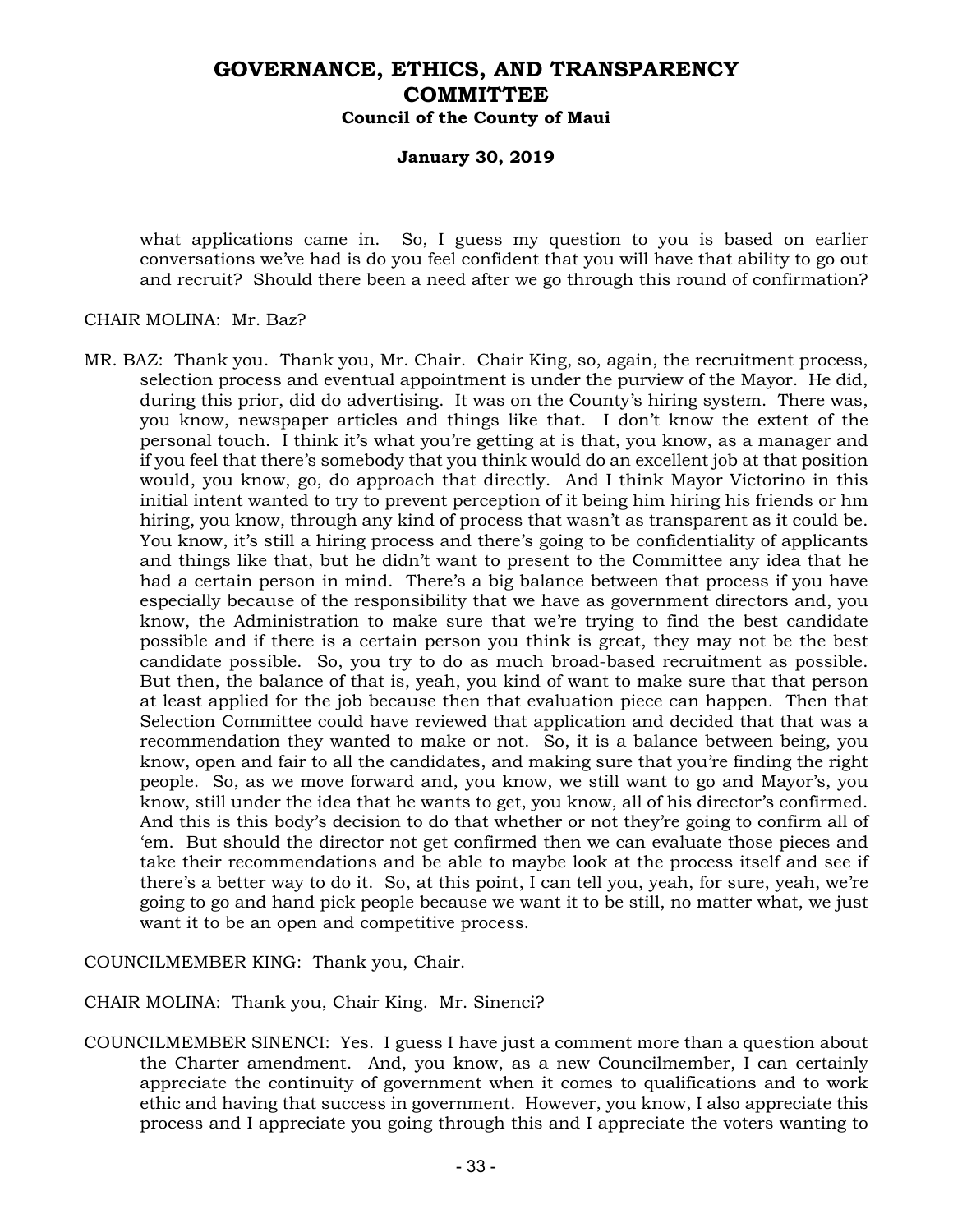### **January 30, 2019**

see also change where we can, where we can effect change within our local government. So, if you had any comments towards that?

#### CHAIR MOLINA: Mr. Baz?

- MR. BAZ: You know, I'll try to brief. It's after 5:00 here. I watched the Temporary Investigative group on the County Manager system of government and the evaluations they took and the comments that they made. You know, continuity in government is . . . there's a good, it has to be a good balance between people who are . . . have the knowledge and experience to get the job done and fresh eyes, fresh look. And so, you know, when we look at the Directors and I guess, sorry, Mr. Chair, generalized comment here, when we look at the Directors that were appointed we have a very good mix, I think, of people who have experience at different levels of government and then now they're taking on leadership roles, and people who are experienced leaders and have the ability to work with their deputy and provide mentoring and provide opportunities for continued growth. We want to provide the most excellent government that we can, the most efficient, effective, responsive government. That's my core function as I mentioned. So, this process, in a way, allows for certain aspects of that to happen, and whether you call it a compromise of a different system, you know, the Mayor still appointing, you guys still have the ability to do that through vetting and analysis and make the decision of a confirmation or not. You know, we'll save the end results and the outcomes it's produced but I'm optimistic. I'm a generally optimistic kind of guy anyway so, yeah.
- CHAIR MOLINA: Okay. Thank you, Mr. Sinenci. Mr. Baz, the Committee has certainly put you through an exhausting round of questions, which basically some of the questions the Chair was going to ask is, has been asked. Members, Chair is ready to offer a recommendation. If there are more questions though, the Chair is going to take a recess and come back. Any Members have any more questions for Mr. Baz? If not, the Chair is ready to offer a recommendation? So be it. Members, Chair would like to ask for a motion for the adoption of the revised proposed resolution entitled "APPROVING THE MAYOR'S APPOINTMENT FOR MANAGING DIRECTOR" and inserting the name of Sananda Baz and incorporating any nonsubstantive revisions that may be needed. And this motion will also include the filing of the proposed resolution entitled DISAPPROVING THE MAYOR'S APPOINTMENT FOR THE DIRECTOR OF MANAGEMENT. The floor is open for a motion.

COUNCILMEMBER LEE: So moved.

VICE-CHAIR RAWLINS-FERNANDEZ: So moved.

CHAIR MOLINA: Okay. It's been moved by Committee Vice-Chair Rawlins [*sic*].

COUNCILMEMBER LEE: Second.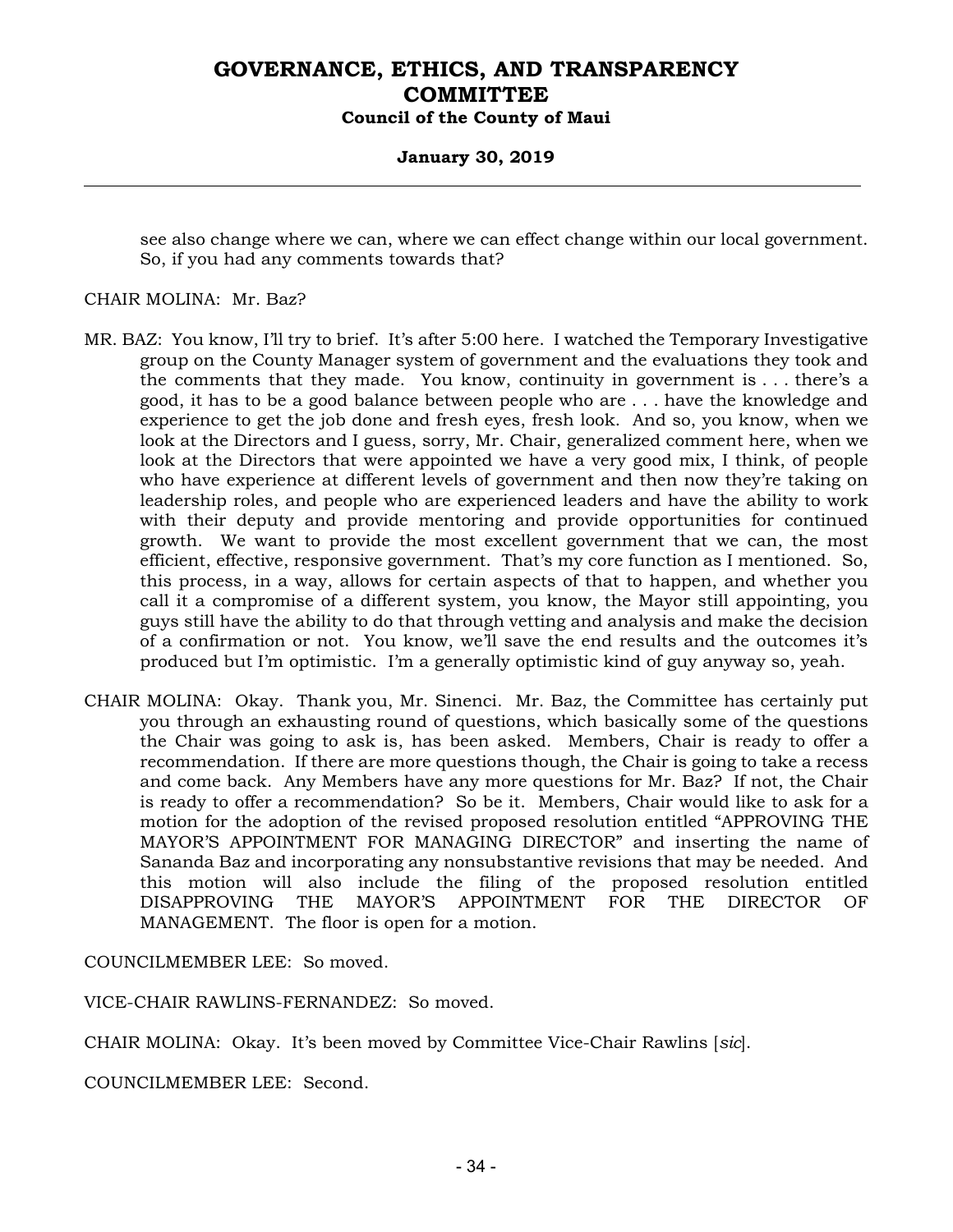#### **January 30, 2019**

- CHAIR MOLINA: And seconded by Councilmember Lee. The floor is open for discussion. Mr. Hokama?
- COUNCILMEMBER HOKAMA: Chairman, I'm open to the movant as . . .
- CHAIR MOLINA: Okay. All right. The Chair will recognize Councilmember Rawlins [*sic*] as the Committee Vice-Chair for remarks on the motion.
- VICE-CHAIR RAWLINS-FERNANDEZ: Mahalo, Chair. I speak in favor of my motion. I feel that Mr. Baz has done an excellent job at answering our questions. He is qualified and I feel that he will be very collaborate . . . he'll work very collaboratively with us and I look forward to working with him.
- CHAIR MOLINA: Thank you very much, Ms. Rawlins-Fernandez. Member Hokama?
- COUNCILMEMBER HOKAMA: Thank you, Chairman. It's never easy when it comes to personnel decisions, Chairman. But this afternoon I will be happy to support your motion with reservations. I would like this to get to the full Council for final Council decision so I can support you to move this through to Council. But, in general, Chairman, these are the areas that I will make my final determination on, and I want everyone to know that these are the factors in my judgment and decision-making. It carries six components that I feel is critical of our Department heads. One, discernment – the quality of being able to grasp and comprehend the elements whether it be obscured or not regarding what is before them. And then how that is applied to number two, judgment – the process of forming and evaluating an opinion through discernment. Then comes the component for me of integrity. The hearings to court of especially moral values. And then, it leads me to my fourth major area of decision-making – morals, relating to the principles of right and wrong in behavior and judgment. Again, Chairman, in behavior and judgment, which all comes to a point for me under credibility. But the quality or power regarding the capacity of belief. And, therefore, what that leads to is honesty. Fairness and straightforwardness of conduct in the adherence to facts because we are a body that deals with findings of facts and conclusion of law. That is part of our duties. And the most important thing, Chairman, that I've been judging the nominees on is on accountability. The obligation of willingness to accept responsibility of one's actions. So, I state that for the record that that will be my factors of making my final decision at Council. But I have no problem of moving forward the Mayor's nominees at this time for a final decision. Thank you, Chairman.
- CHAIR MOLINA: So noted, Mr. Hokama. Members, any other discussion to the motion? Chairman King?
- COUNCILMEMBER KING: Thank you, Chair. I support the motion and I want to thank Mr. Baz for supporting our process here, which is a brand-new process for this County. But I also want to say that I've had of all the folks I think on the ninth floor I've had the most collaborative relationship with Mr. Baz so, I'm happy that he is moving into this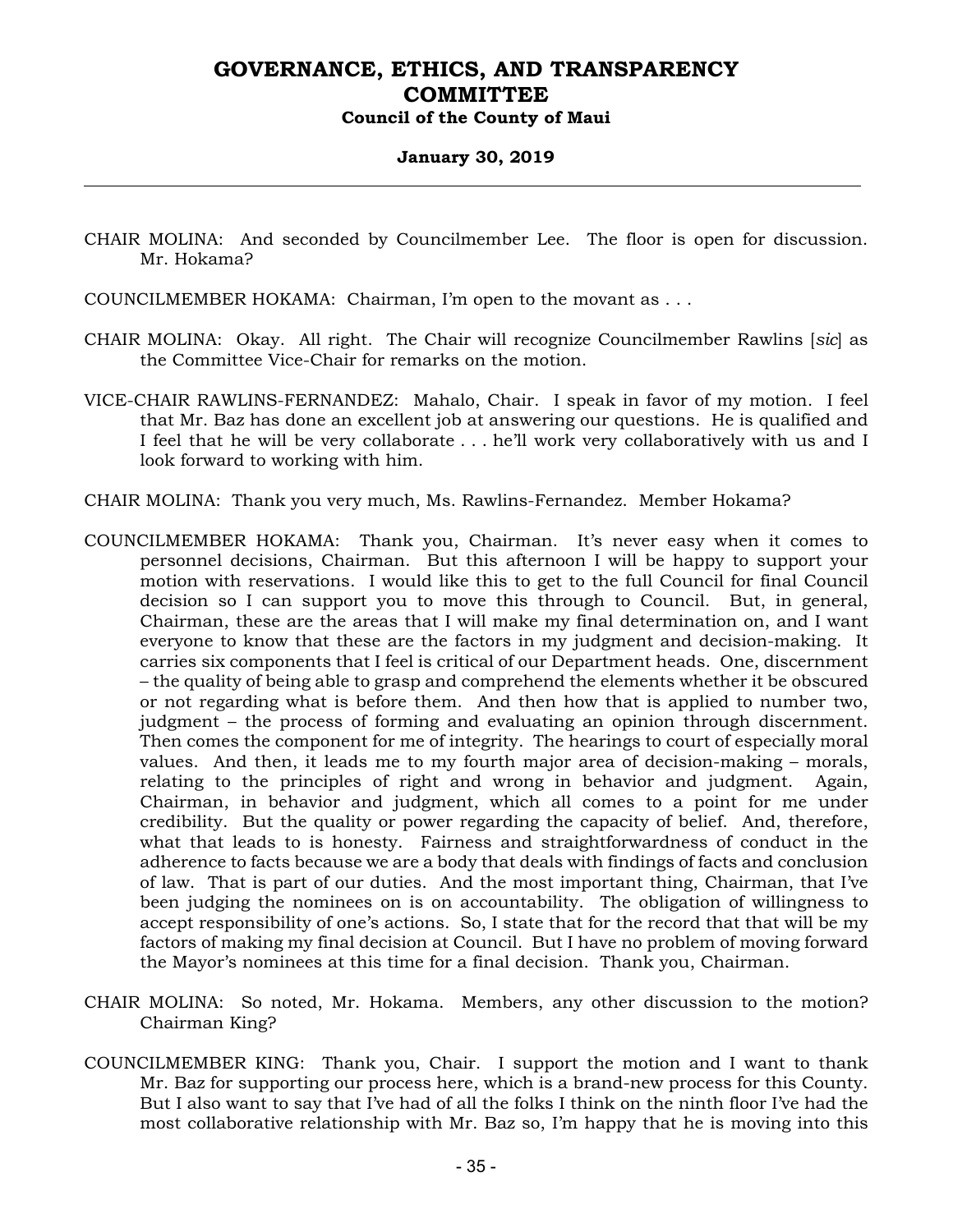### **January 30, 2019**

position and hoping that we can work, that he will also work collaboratively among the different Departments because I think that's a key piece to the communication with the Council. So, happy to support this nomination, Chair. Thank you.

- CHAIR MOLINA: Thank you, Chairman King. Members? Councilmember Sugimura?
- COUNCILMEMBER SUGIMURA: Thank you. Thank you, Mr. Baz. What a grinding, grueling process to go through these questions so always the first one is probably the hardest. In light of what Member Hokama said, I think another element that I think is really important to all the Directors and especially your position because of what you'd be doing, and I did have a private conversation with the Mayor just about this position because I think it's probably one of the most encompassing and important position because you will represent him. And what you embody will be him and I think a lot of our current Mayor. So, I did want to know that what you would be doing or, you know, where you stand with your integrity and I think the word that I just want to add to this is loyalty to add to Mr. Hokama's list that I think loyalty to him is a very important as well as loyalty to as we all talked about earlier but to the electorate. But definitely, you know, you got the Mayor's back, basically. So, I just want to add that on that I think is very important. And the Mayor did, you know, give me his assurances that those are the qualifications and besides what we wrote 'cause those things are words of qualifications but, as you said earlier, you know, to quantify that in terms of, you know, your integrity as a person I think that's going to be really important and I think he said it's important to him and he'll be watching what you do and the Directors do but I just want to add my support and I look forward to following what the Mayor has decided to do for the County and, you know, being able to watch from a distance because we can't tell you what to do as in terms of a body basically the Charter. But look forward to working with you and the County.
- CHAIR MOLINA: Thank you, Member Sugimura. Members, any other discussion as it relates to the motion on the floor? Member Kama?
- COUNCILMEMBER KAMA: Yes, Mr. Chair. Thank you very much. And I just wanted to say if we could add to your list, Member Hokama, I'd like to add the spirit of aloha to that list because I think if we have love not for one another then how do we continue to proceed and to go on to serve. So, I just wanted to add that to your list, sir, and to let you know, Mr. Baz, that that is what I discern from you. So, thank you for being here.
- CHAIR MOLINA: Thank you, Member Kama. Any other discussion as it relates to the motion?
- COUNCILMEMBER SINENCI: Chair?
- CHAIR MOLINA: Thank you. Member Sinenci followed by Member Paltin?
- COUNCILMEMBER SINENCI: I, too, would like to support the recommendation of Mr. Baz and out of Committee and to full Council.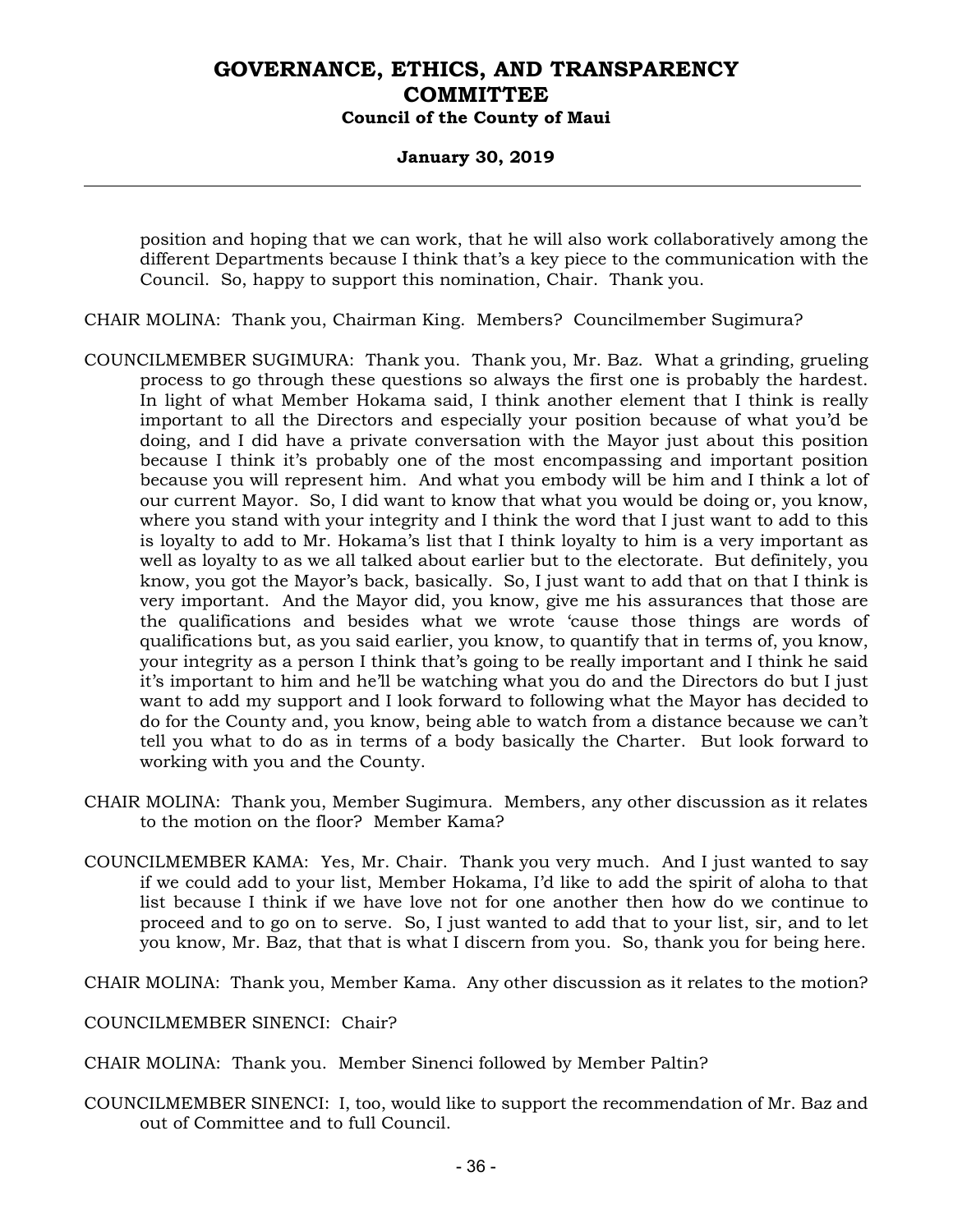### **January 30, 2019**

CHAIR MOLINA: Okay. Thank you, Mr. Sinenci. Member Paltin?

COUNCILMEMBER PALTIN: Thank you, Chair. So, I recognize that the Managing Director is one of the Mayor's most key appointments. This is the position that coordinates and oversees all other Directors and works most closely with the Mayor and running all other Departments. I've had the opportunity in the past to work with interim Director Baz through the budget process and I've met personally with him about this appointment. It's my opinion that this is a bigger responsibility Mr. Baz is stepping up into and I do have some concerns but in the spirit of collaboration and compromise I do believe that Mayor Victorino's choice for Managing Director should be given special consideration. This is his choice as our elected Mayor for who to work most closely with. His choice for who will serve on his behalf should he be absent from our County and his choice to help make our visions a reality. In this case, more than all others, seeing that Mr. Baz meets the minimum qualifications I would like to approve the Mayor's top pick for the Director he will work most closely with. My only request to Mr. Baz and all of the Directors whom I will be approving is to please work together to make Maui County a better place, and remember we are serving the people of Maui County. They are entrusting us to provide stewardship over self-interest. Thank you, Chair.

CHAIR MOLINA: Thank you, Member Paltin. Member Lee, anything to say?

COUNCILMEMBER LEE: Okay. Thank you, Mr. Chair. Gee, I'm getting hungry, you know.

CHAIR MOLINA: Likewise.

COUNCILMEMBER LEE: So, anyway, I would like to add to Mr. Hokama's list, and I will be focusing in on your memory, yeah, that you don't forget all the promises you made today and all the nice things you heard from the Councilmembers today because we are taking a chance on you and we certainly hope you are successful. Thank you.

CHAIR MOLINA: Thank you, Member Lee.

MR. BAZ: Thank you.

CHAIR MOLINA: And finally, the Chair would like to just say I've had the opportunity to work with you in the former Administration and I found you to be responsive to any questions I had as an Executive Assistant and also members of the public. I hope you continue that spirit of openness and being responsive in your soon to be possibly new role. I don't want to see any encouragement at least in your position, which I don't believe you will create somewhat adversarial relationship with this Council because this is why the people wanted change and I think it's important that we maintain a decent spirit of cooperation with each other otherwise things won't get done in this community. So, I'd just like to state that for the record, Members. So, Members, the Chair is ready to call for the vote. All those in favor of, and by the way, I just was informed by my Staff to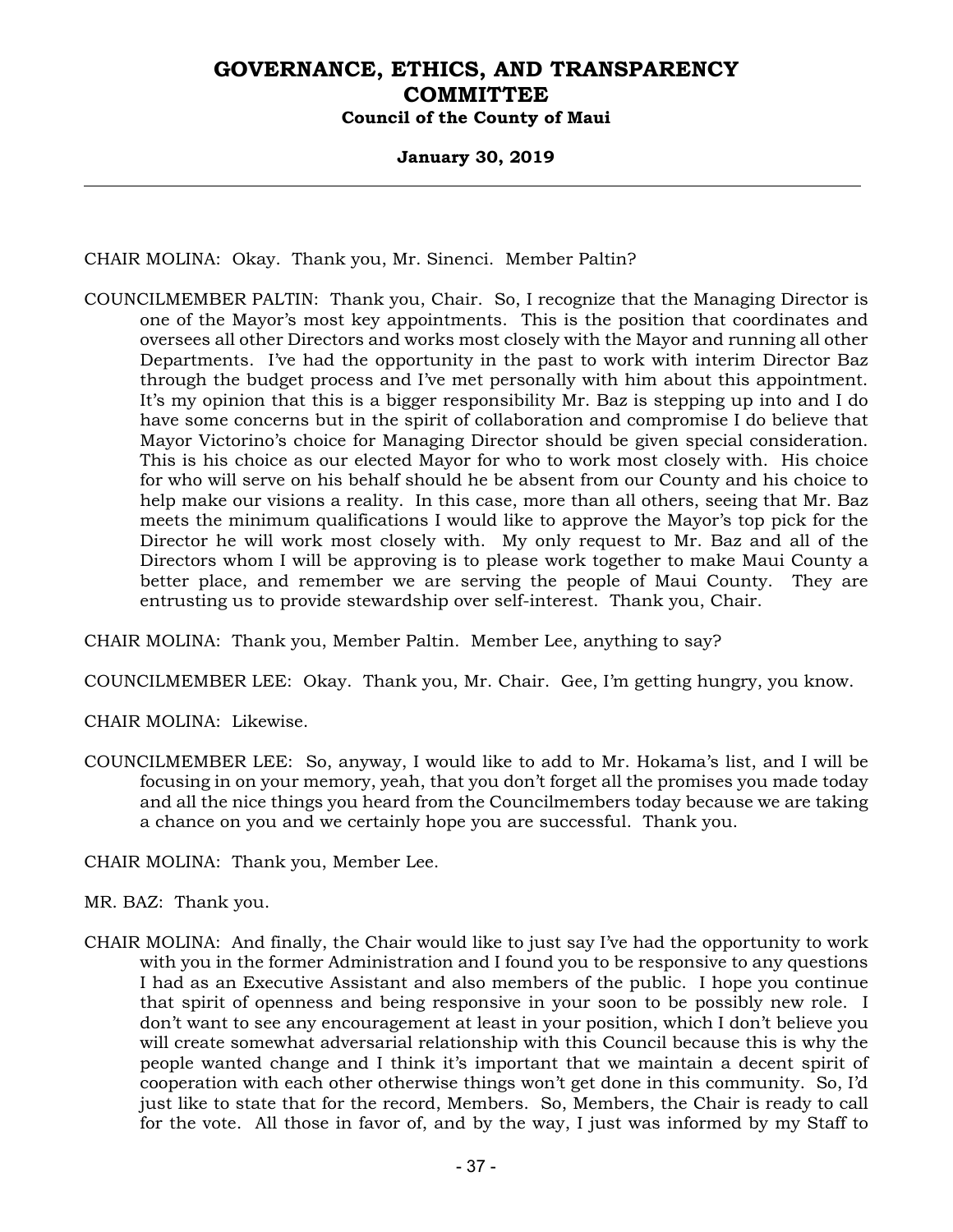#### **January 30, 2019**

appropriately give the name of the resolution which is the motion is to approving the Mayor's appointment for Managing Director. All those in favor, signify by saying "aye?"

COUNCIL MEMBERS VOICED AYE.

CHAIR MOLINA: All those opposed? Chair will mark it unanimous, 9-0. Congratulations, Mr. Baz. This will move on to the full Council.

**VOTE: AYES: Chair Molina, Vice-Chair Rawlins-Fernandez, Councilmembers Hokama, Kama, King, Lee, Paltin, Sinenci, and Sugimura.** 

 **NOES: None.** 

 **ABSTAIN: None.** 

 **ABSENT: None.** 

 **EXC.: None.** 

#### **MOTION CARRIED.**

#### **ACTION: ADOPTION OF REVISED RESOLUTION TO APPROVE THE APPOINTMENT OF SANANDA BAZ AS THE MANAGING DIRECTOR AND FILING OF RESOLUTION TO DISAPPROVE.**

CHAIR MOLINA: Members, you look hungry and tired, you deserve a break. Chair will call for a recess till 5:45 p.m.

MR. BAZ: Thank you, Chair and Members.

CHAIR MOLINA: *. . . (gavel) . . .* Recess, Members.

 **RECESS: 5:15 p.m.** 

 **RECONVENE: 5:50 p.m.**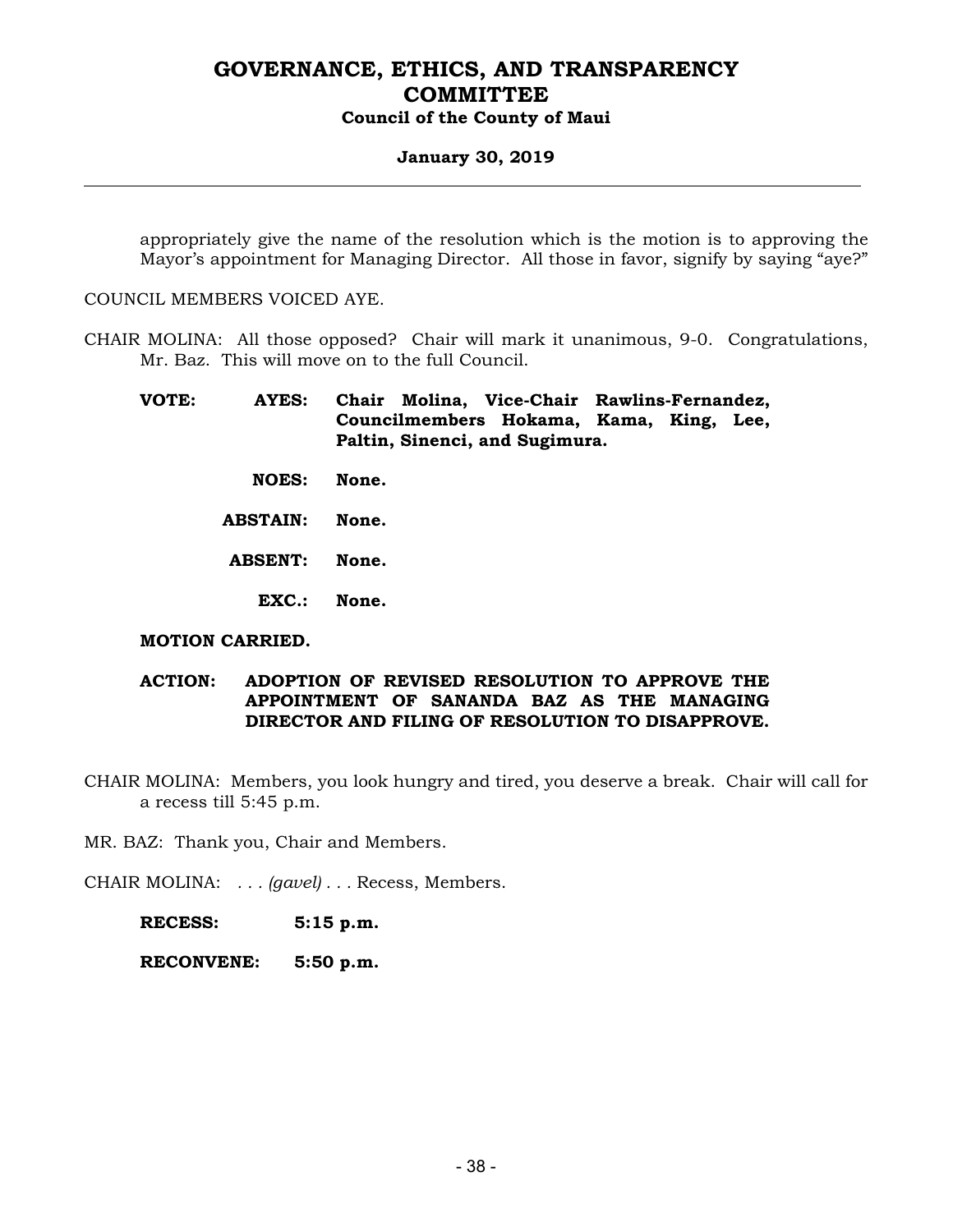### **January 30, 2019**

CHAIR MOLINA: *. . . (gavel) . . .* The Governance, Ethics, and Transparency Committee meeting of January  $23<sup>rd</sup>$  recessed meeting will now come back to order. Members, it is 5:50 p.m. Today's date is Wednesday, January 30<sup>th</sup>. We're now on to our second item of the agenda, which is the consideration of the Mayor's appointee to the Director of Environmental Management, Mr. Mike Miyamoto. But before we engage Mr. Miyamoto, we have the Chief of Staff, Ms. Deidre Tegarden to provide us a brief opening on the nominee. Ms. Tegarden.

## **GET-1(7) APPOINTMENT AND REMOVAL OF ADMINISTRATIVE HEADS OF DEPARTMENTS (DIRECTOR OF ENVIRONMENTAL MANAGEMENT) (CC 19-1)**

- MS. TEGARDEN: Thank you, Chair and Committee Members. And, yes, I will keep my remarks brief. But I just wanted to share that Mr. Miyamoto has been dedicated to public service since graduating from college. And he is guided by the principle that you treat people the way you wish to be treated. He is a compassionate, knowledgeable, and forwardthinking leader who brings a great deal of experience and knowledge with him to this role as the Director of Environmental Management. Thank you for having us here this evening and I turn the floor back to you, Chair.
- CHAIR MOLINA: Thank you, Ms. Tegarden. Mr. Miyamoto, if you'd like to give a brief opening remarks prior to the Chair opening the floor up for questions. Proceed.
- MR. MIYAMOTO: Thank you, Mr. Chair. I guess I'll give a little bit about my background first. I'm a Lahainaluna grad. And I have my college degree in Civil Engineering from the University of Lowell out in Massachusetts. As Chief of Staff has said, once I graduated got into the working force. I did work for the Maryland State Highway Administration as you seen on my resume where I learned my public service really what it means 'cause you know I heard the question being asked who is your client? Well, to me, if you're not on my side of the phone, you're my client whether you're a co-worker, another Department, State agency, the public, an elected official, you are my client at that point because I need to respond to you. And, you know, in this new world of electronics everybody is . . . everybody is so hyped up on sending emails, but I think, you know, from if you're on the other side of the phone, you want to hear a voice. You want to hear someone get back to you. So, that's been our, my focus since I've always started working that the government pays me, the people pay me, so I need to respond to them as much as possible. So, for the Department of Environmental Management, you know, we have three divisions, three major divisions – the Wastewater Reclamation Division, our Solid Waste Management Division, and our Environmental Protection and Sustainability Division. All total we have somewhere around 238 employees, actually EPs I should say. We currently have around between 10 and 15 vacancies. We typically try to promote from within so you can understand when you promote from within that creates a vacancy at a lower level, so we really don't, you know, increase the numbers. We just create a vacancy at a lower level, which opens up the opportunity for other people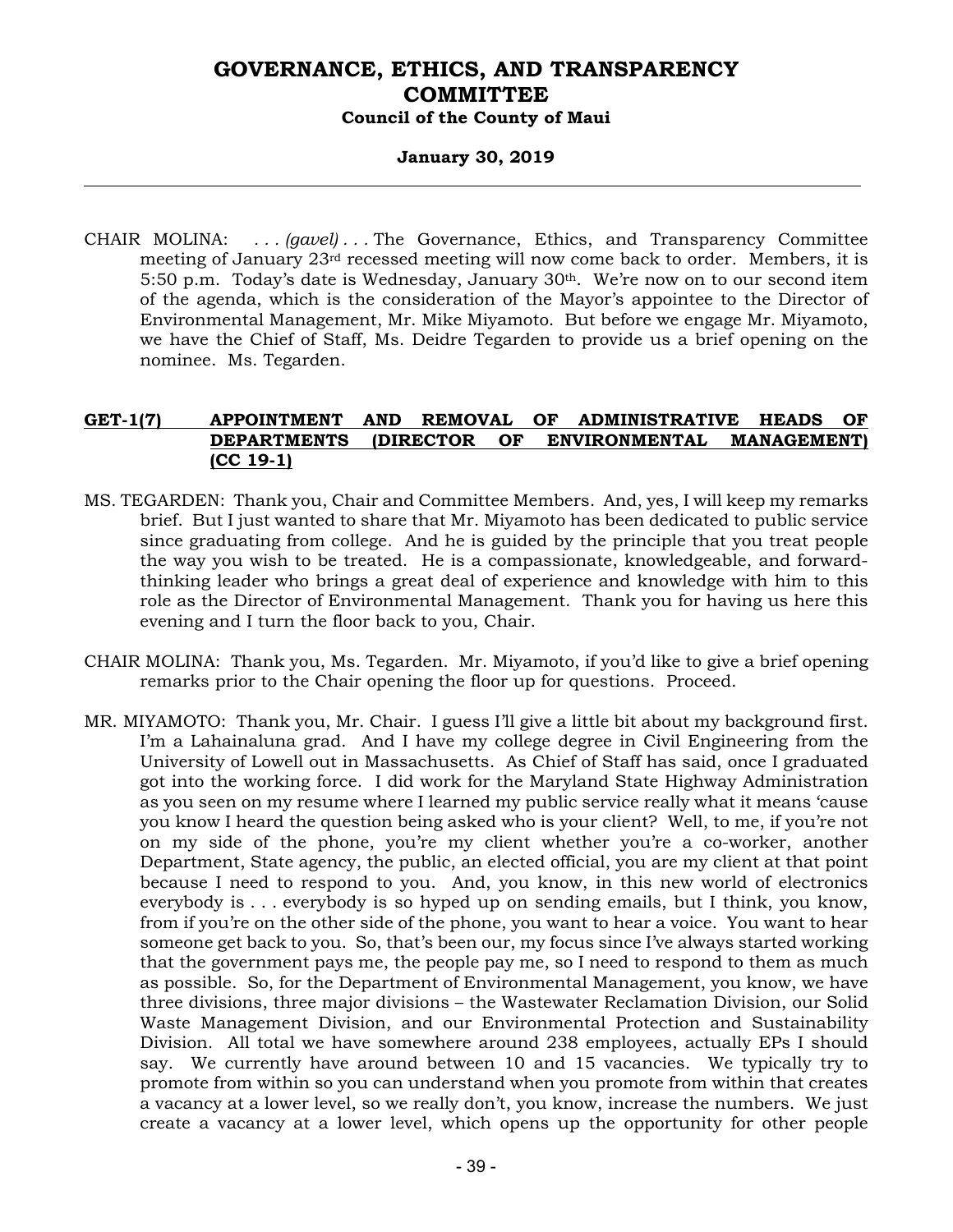#### **January 30, 2019**

outside the Department. Heard about my short-term goals. Well, we've had some significant retirements this past season. End of the year came, a lot of significant people retired. Lot of good supervisors with long careers of really only what they do. For example, like George Correa retired from our Refuse Collection. He owns the business, he takes care of it. He's very customer service and that's one of the goals ism I don't want anyone here, any elected official to be stuck with the stigma that well, you know, they got elected and the service went down. It's not your fault. It's our responsibility to try and maintain that level of service. So, we're trying to find a good candidate at this point. We're TA'ing people from within to try and try out the position and, so, we're going to be recruiting for that position. We had the same thing happen in our Wastewater side. Our Wastewater Supervisor for that side, I mean, in becoming a supervisor in Wastewater, if you're actually out in having to deal with wastewater, the union contract allows you for 25 and out. So, we had employees who can retire. Some were in their 40s. And so, when you become, you rise to a higher level as a supervisor, you lose that flexibility. So, to get somebody from within to give up that right of theirs to retire so early and to take a managerial supervisor position has proven problematic. So, we're re-evaluating how we can attract more people that would be interested in that type of a position. I heard about Environmental Protection and Sustainability Division. In the past, we didn't have a supervisor. Previous Council approved a supervisory position. We were able to hire a very capable young lady. She has heard the criticisms that the body has given us. She is working on setting goals for that Division. She's working on a mission statement. She's working on a philosophy for that Division, which is the most exciting thing for me because that's something I really don't have much exposure to. And, hopefully, in the coming days you'll see, you know, where we can go with it. Whether or not that Division should be in our Department is up for debate because their scope of work isn't just in our Department. They transcend departmental line so maybe they should be somewhere else that can have the stronger authority to mandate certain things about recycling, landfill diversion, and things like that. So, I look forward to their growth and where they're going to go in the future. Some of the long-term goals, we have our injection well issue that we're battling with. That aside we decided to just take a new vision, you know. Recycled water is no longer something we need to dispose of. It is now a resource. How can we market that resource? How can we utilize that resource? And fortunately, with some of the new Director that's coming in for the Department of Water he's open to talk to us. He's looking at, okay, maybe people don't like the stigma of making it potable but how can you offset other demands for him so that his demand on potable goes down? So, we'll be working in conversations with the Water Department more closely as someone had mentioned about crossing departmental lines to work together. So, we'll be doing that with the Water Department. The other thing is about our landfills. We, you know, we have to keep marching on. We do have a contract for alternative methods. We're going to be putting screws to that contract a little bit tighter. So, we wanna see . . . I've been involved with that contract since 2012 when we led the industry but now, we're behind the industry and that sort of upsets me. So, we're going to be putting the screws and tightening that one down to get moving. Other than that, I'm here for questions. Thank you, Mr. Chair.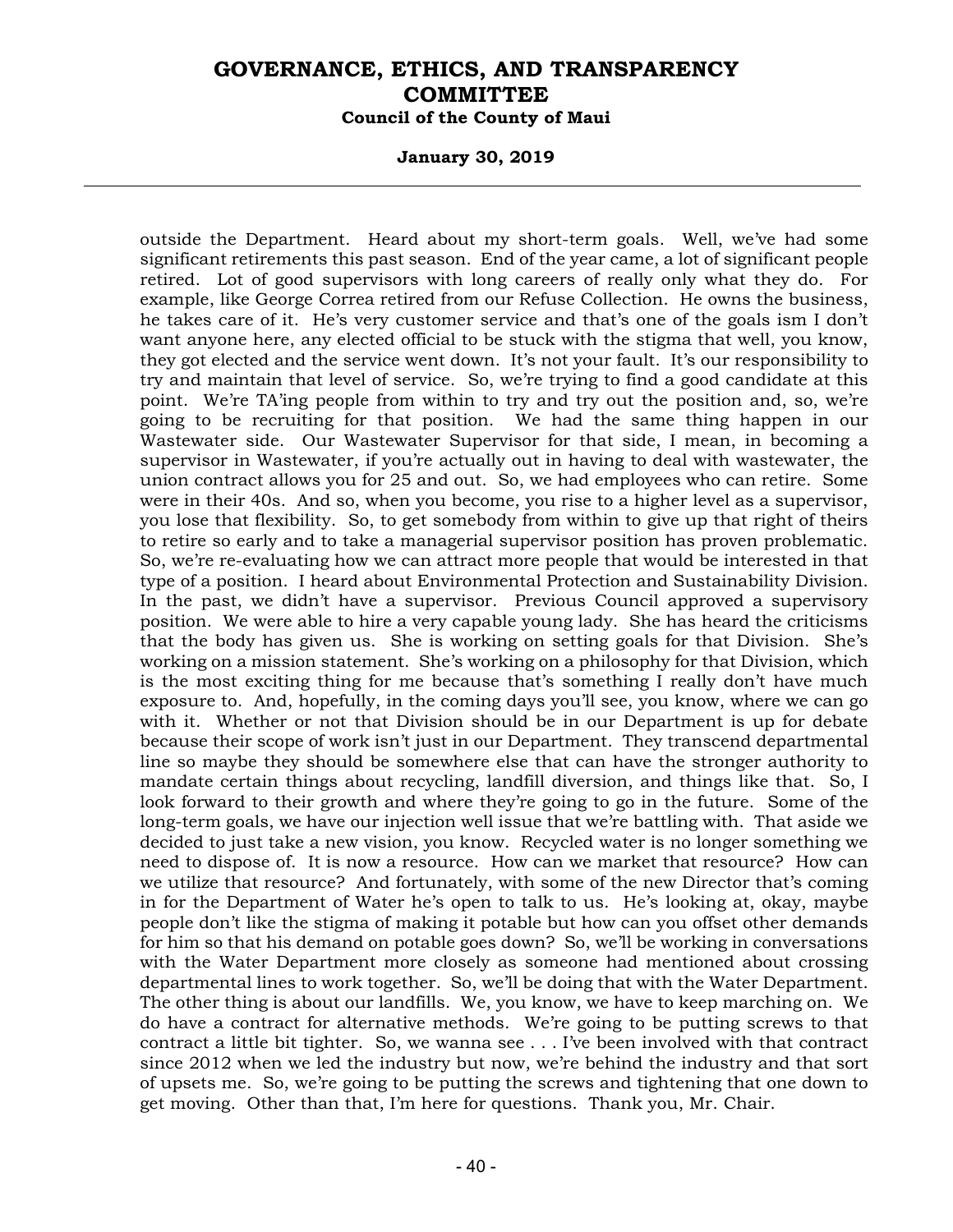## **January 30, 2019**

- CHAIR MOLINA: Okay. Thank you very much, Mr. Miyamoto. As we open up the floor for questions, Chair welcomes back Mr. Kushi from Corporation Counsel. Members, we're going to start first with the subject matter Chair. I'd like to recognize, start first with the line of questioning with Member Lee. Am I correct? I know you have Infrastructure and Environment. Okay. If you don't mind, Member Lee, I'll recognize Member Sinenci first.
- COUNCILMEMBER LEE: Okay, you hurt my feelings.

CHAIR MOLINA: Okay. Sorry. I owe you one; I owe you plenty. Mr. Sinenci?

COUNCILMEMBER SINENCI: Thank you, Chair. Mr. Miyamoto, in light of, you know, the sea level rise doctrines and government accepting this doctrine, can you explain, and I know it's a large project but how the Anaergia project would help to move some of our sewage systems inland if indulged?

CHAIR MOLINA: Mr. Miyamoto?

MR. MIYAMOTO: Thank you, Mr. Chair. When we developed the RFP for that project that's in Kahului, for example, it's right next to the shoreline, it's right in our wastewater treatment plant, in working with our Corporation Counsel it's at no risk to the County. If a tsunami comes and it damages that infrastructure, it's their . . . it's all on them. They have to move it. If we end up moving the treatment plant, they have to pay to move their facilities to go with our treatment plant. The Kahului treatment plant is a 7.9-million gallons a day facility. We're looking at, right now the thought is, you know, if you have to build another 7.9-million-gallon facility, it's probably going to be somewhere in the \$200,000 range to move it. You're gonna have to move some pump stations, you're gonna have to do a lot more infrastructural changes. So, our thought is, well, there's a growing area called Waikapu. So, what if we put a satellite facility out there then the opportunities to divert existing flows to that area can reduce the pressure on the 7.9-million-gallon facility. Maybe now we can build a 5-million-gallon facility, which is much cheaper than a \$200 million facility. So, staff are looking into that possibility how we can accommodate growth in the future down in the Waikapu area and also how to assist us in moving that plant, maybe making a smaller one so it's a little bit easier. Thank you.

CHAIR MOLINA: Mr. Sinenci?

COUNCILMEMBER SINENCI: So, my second question is *. . . (inaudible) . . .* 

CHAIR MOLINA: Microphone, Mr. Sinenci. Thank you. You have a nice voice.

COUNCILMEMBER SINENCI: Sorry. My second question was, were you aware that MECo has also got some programs towards moving some of the . . . They have a system of addressing the sewage. Are you aware of their system as well?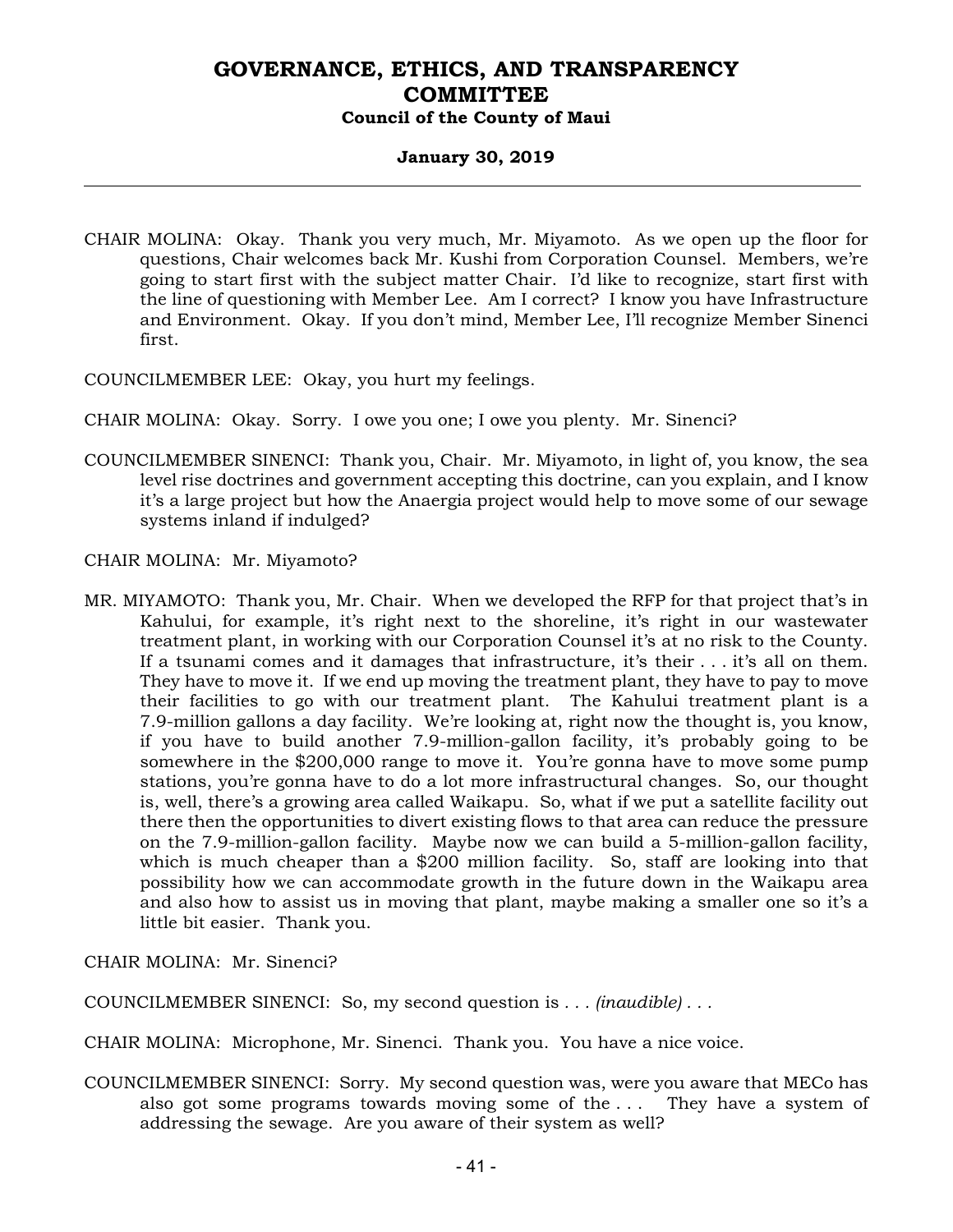## **January 30, 2019**

CHAIR MOLINA: Mr. Miyamoto?

- MR. MIYAMOTO: Without specifics, thank you, Mr. Chair, without specifics I'm not really sure which ones you're referring to when you say ...
- COUNCILMEMBER SINENCI: Okay. I'll research and I'll come back to that.
- MR. MIYAMOTO: If there's alternative sources of funding, we're always looking at Member Hokama drilled into our heads in Budget Committee. So, if we can find somebody to help us fund it and move it, we're all open for it.

COUNCILMEMBER SINENCI: Thank you.

- CHAIR MOLINA: All right. Thank you, Mr. Sinenci. Ms. Lee?
- COUNCILMEMBER LEE: Thank you, Mr. Chair. You're so kind. Okay, Mike, speaking of budget, is or are your wastewater treatment plants self-supporting?

CHAIR MOLINA: Mr. Miyamoto?

MR. MIYAMOTO: Thank you, Mr. Chair. The Wastewater Division overall is a self-supporting fund. Yes, we charge rates, fees and that's based on whatever CIP we do for reliability. We don't want to have spills. We want it to keep it in the pipes so to speak.

COUNCILMEMBER LEE: Uh-huh. Are you asking for any rate increases?

CHAIR MOLINA: Mr. Miyamoto?

MR. MIYAMOTO: Thank you, Mr. Chair. Yes. In discussing with the Budget Director, former Budget Director, we had proposed one in previous Administration. With the new Budget Director we'll be reviewing that and seeing where she wants to go with it in the future. So, we were but we'll see what the new Budget Director says.

COUNCILMEMBER LEE: I see. Thank you.

- CHAIR MOLINA: Okay. Thank you, Member Lee. Next, floor is open for questions. Council Chair King?
- COUNCILMEMBER KING: Thank you, Chair. So, thanks for being here, Mike, and I know you're on your way through the first nominee. I guess my question is, how would you run this Department different from your predecessors? And some of the things I'm concerned about I'll give you so maybe you can comment on them. As you talk about your clients as everybody who's on the opposite side and I've witnessed the clients in Maui Meadows being upset because there was an attempt to end curbside recycling.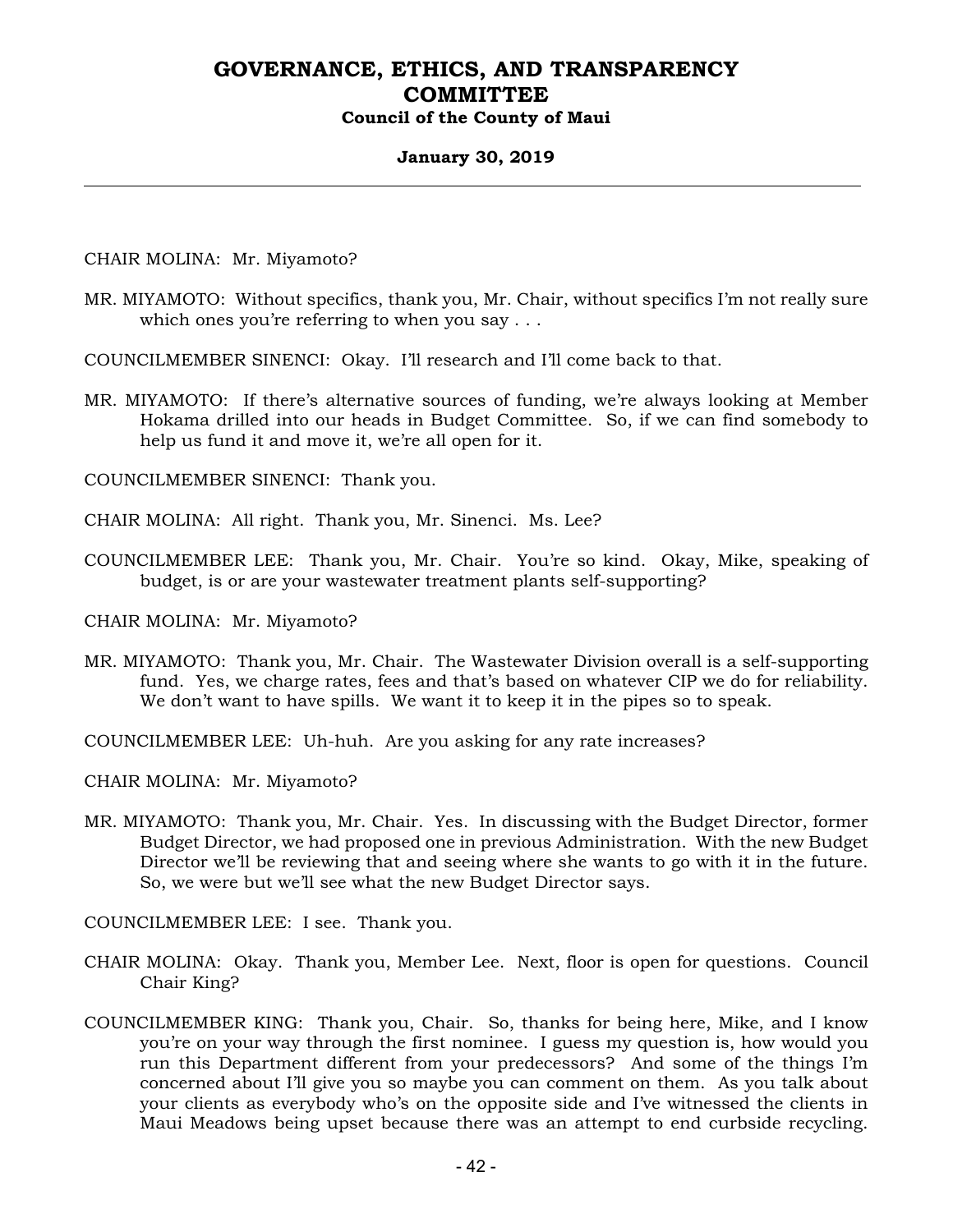#### **January 30, 2019**

I've witnessed the people in the community being upset because the EP and S program was not instituted after it was voted in in 2012 and it's actually in the Charter. So, I don't think you can move it because it's under the Department of Environmental Management. So, it will take a Charter change to move it. But I've been one of the people from back in 2012 lobbying for that position and that program and nothing was ever done until last year. And I understand that you were Deputy so you didn't have that direction so that's why I'm asking how would your direction for this Department be different? There's a lot of questions about the two Anaergia contracts and specifically the one for the landfill I think has just gotten extend . . . another extension? Or is that the wastewater treatment? I don't know. Maybe you could answer where we're at with that one because that one was going to cost the County quite a bit and never went through approval of the Council. So, I'll stop there for now.

CHAIR MOLINA: Okay. Pretty loaded questions you asked. Okay, Mr. Miyamoto?

MR. MIYAMOTO: Thank you, Mr. Chair. So, with the Anaergia contract, it affects all of the areas that you mentioned in your questions. So, the Anaergia contract that we entered into it provides that whatever comes into our landfill, whatever comes through our gates is what they're entitled to. So, if something doesn't come into our gates, for example, the 3 can plan recyclables, if that doesn't come in, they don't have a right for it. But that's going to be a decision that this body and the Mayor will make going further down the road because when we originally conceived the plan it was going to cost us over \$6 million just to implement it islandwide. If we had implemented it islandwide that when you look at the market for recyclables now, that has really changed our thought process about recycling because the market has crashed. I mean, China is so strict now. I think their requirement on, for example, cardboards is .5 percent contamination. And so, you can imagine, you know, you're going to have to really, really, really take care your cardboard. You're going to have to clean it. You have to take your tape off of it because tape is considered contamination. You're gonna have to take off that mailing label because that's contamination. So, you can see it's getting harder and harder to recycle. Currently, right now, at our residential recyclable facilities we pay \$303.00 to recycle all the items that we collect. When you think about our landfill tipping fee currently right now is about a hundred dollars roughly. So, you think we're paying three times the amount to recycle. So, you know, the market is falling down. Our processor is really, we're fortunate that he's got a broker that's shopping recyclables around the world literally. China is really . . . become a hard, hard, hard place to send the materials. So, the Anaergia contract that's going to be their responsibility. They'll have like a dirty MRF materials recovery facility at the front end. What's marketable that you can go ahead and collect it. What's not marketable they can put 'em through their process. Their process, you know, we've heard the public input they want compost. So, okay, you're being sensitive to that. So, the possibility of having just an organic anaerobic digester to process organics only so the waste product becomes a compostable material that organic farmers can utilize. 'Cause currently our process for compost at the landfill has sludge in it. So, having the sludge in that compost makes it a no go for organic farmers. They can't use it. They'll lose their organic certification. So, with the Anaergia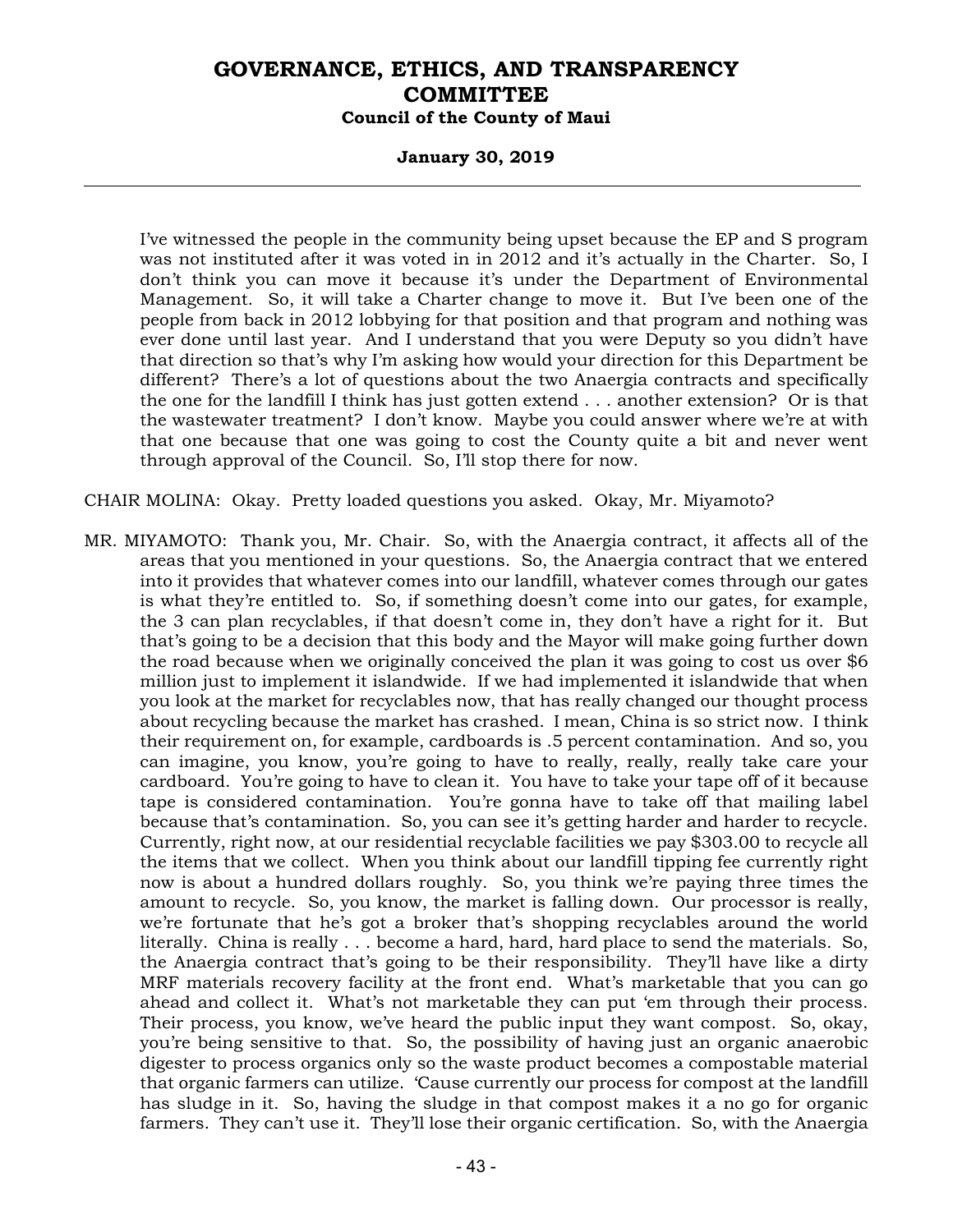#### **January 30, 2019**

project, if they see the profit in an organic anaerobic digester and then they can work with the farmers to have this material come out the back end, they can turn it into compost and then it's something that they can utilize. That's one end of it. The undesirable other materials that we get in there, there's other processes that we can certainly utilize and they're looking into it. One of them that I really liked on the mainland it's not of commercial size because when we did this, we wanted a commercial size facility. We didn't want to be the guinea pigs so you had to have a commercial size facility, test it for three years, proved that it worked, and people couldn't read it. The anaerobic digester was the only one that really met that requirement. Because we didn't want to do incineration, we heard it from the public they want it incinerated, they don't want the burning trash, so we did a technology search, and so there's other technologies. So, we're changing the mentality a little bit. We'll do the anaerobic digesters, we can do it the organics come out with methane gas, come out with compostable materials in the back end but all that other undesirables can go into another type of technology that can be utilized. And you know, the possibility that no longer may need to be a commercial size technology 'cause it's not the full, I think we said, 650 tons a day. So, the possibilities for them to hear what the people say and adjust that process to meet what they want is out there with the Anaergia contract.

- COUNCILMEMBER KING: So, the landfill contract is that one that's been extended three times since . . .
- MR. MIYAMOTO: To my knowledge, yes.
- COUNCILMEMBER KING: Because nothing's happened on it. So, that's kind of one of my concerns is that under your previous direction the last two directors the original RFP was never addressed, and the project keeps morphing. And the public, who is your client, is saying why doesn't I go back out for bid for an open, fair bid? And then the fact that when the first iteration of that project was going to cost us close to a million dollars a year because we were going to have to start paying a tipping fee on our own garbage trucks. And so, to me, that triggered going to the Council and getting approval for it, but it never did come to the Council. So, those are some concerns. And I just want to hear how you're going to approach that differently because to me that's illegal to push through a contract like that that's not vetted by the, you know, that the Council hasn't given you the approval to pay that money for. And so, those are my concerns, you know, the timing of everything just keeps getting pushed further and further and we're not seeing results. And I'm hoping because I like you, Mike, and you know I've worked with you on the outside for many years but I'm just hoping the direction of this Department is going to be different, and actually is going to be action-oriented and look at what the public wants because the public really wants environmental protection sustainability, and they wanted that since 2012. So, if you can just, you know, if you can just focus on your direction and your leadership and how things would be different.

CHAIR MOLINA: Mr. Miyamoto?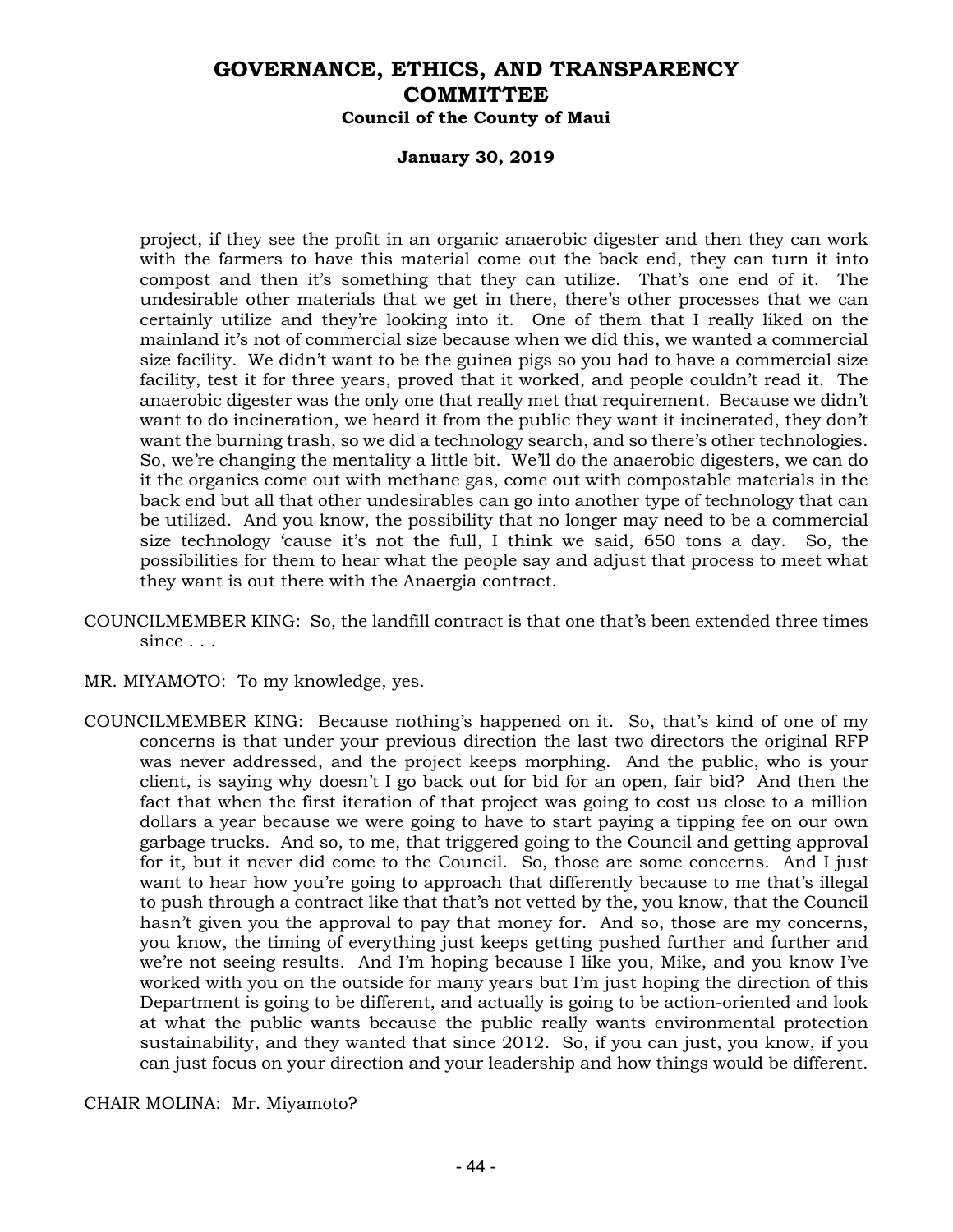#### **January 30, 2019**

- MR. MIYAMOTO: Thank you, Mr. Chair. I think at the inauguration, you know, Mayor Victorino put the contractor . . . this is a contractor that contract, it's service provider so it didn't need to come to this body. But at the inauguration speech Mayor Victorino put the contractor on notice. Even though the contract is extended there are going to be measurables. Even former Mayor Arakawa had his measurables that he wanted to see and, you know, some of the things he wanted to make sure was they had land controls, so they end up getting a land lease from A&B at the time, so they have land control. In meeting the new management staff for the project, you know, I expressed my displeasure also. I mean, when I used to go to conferences back in 2013 and 14, you know, Maui was on the map. Maui was going to be ahead of the curve and now we're behind and that really, really, really bothers me since I was involved in it from the beginning. So, this year, there are going to be measures that they have to do. There are going to be performances that they're going to have to meet. If not, by the end of the year, I think, Mayor Victorino is looking to see what his options are. But just to let you know the second . . . the process that came in second was very similar to one that came in first because that's the only technology that could meet it that wasn't incineration. And so, you know, moving forward beyond that I mean, the landscape has really changed. I have to let you know that the landscape of what's out there has really changed. When the contract started in the early 2012-13, you know, we have a process they're going to produce a product. And if you produce a product, you gotta have somebody buying your product or it becomes a useless product. So, they entered into a lawsuit with the utility company. Few years later now, we're a few years later moving along HC&S goes out of business, mandate to be renewable. The two parties are now working together. They'll be working together to try and see how they can go ahead and use this product and how they can use this product to meet their mandate by 2045 of renewable fuels. So, it's been a tough one for them because the landscape keeps changing. But in the end for Maui County we want to see something done. So, this year is going to be a really make it or break it year for them so to speak.
- COUNCILMEMBER KING: Okay. So, this is no more extensions. So, if something doesn't happen this year, we're done with this and we can move on to something different or put it back out to bid again?
- CHAIR MOLINA: Mr. Miyamoto?
- MR. MIYAMOTO: That's my understanding from Mayor Victorino.
- COUNCILMEMBER KING: Uh-huh. And then I guess the other thing is because it started in my community and in the last budget session you told me you were moving curbside recycling up to Lahaina so, apparently, it's you know it's got a larger demand. So, are we working in that direction of curbside recycling, trying to figure out how to make that work?

CHAIR MOLINA: Mr. Miyamoto?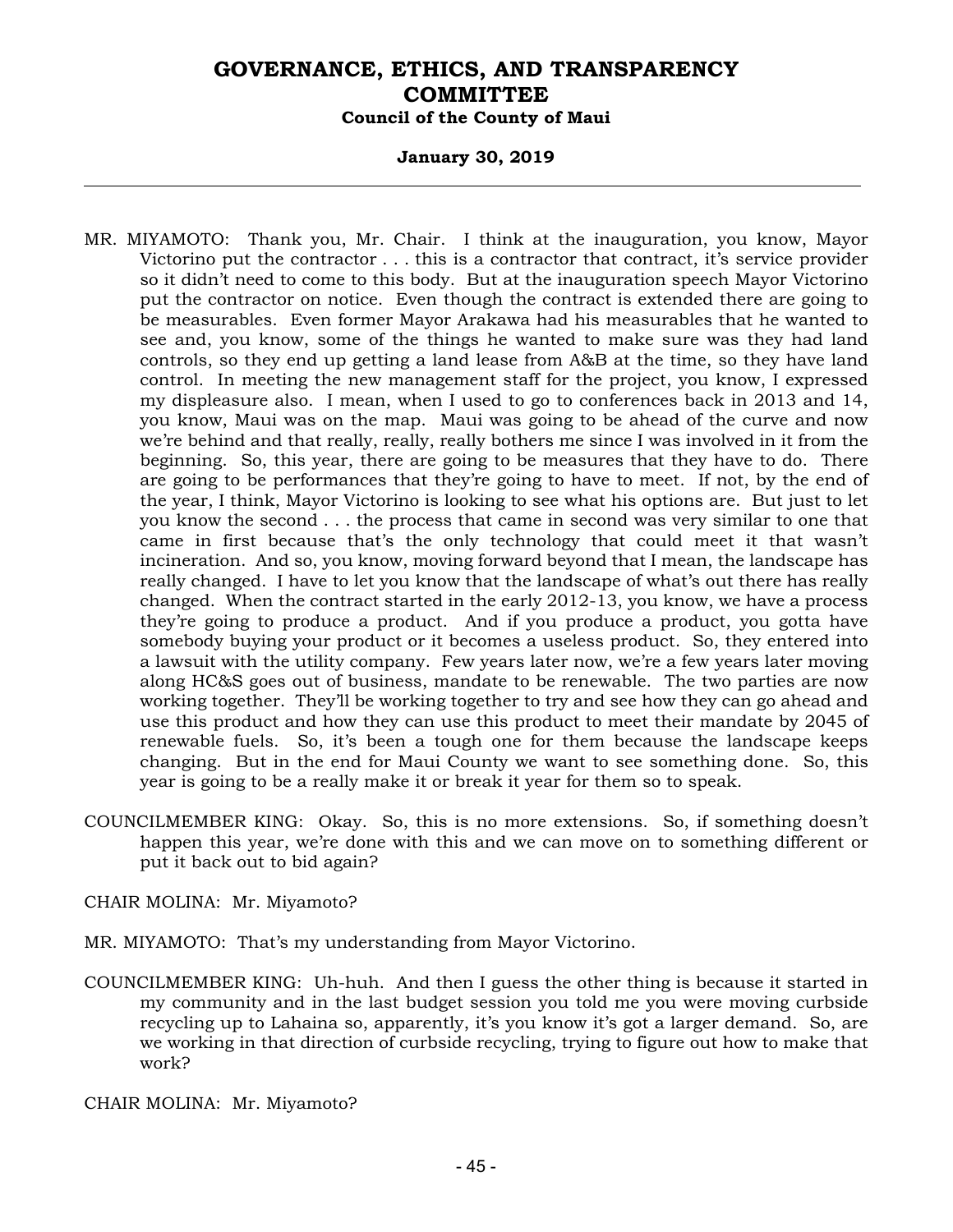## **January 30, 2019**

MR. MIYAMOTO: Mr. Chair, yeah. It was an interesting conversation with the predecessor, the previous representative from West Maui. Yeah, it all became about because West Maui does not have a recycling facility for the Members out there. The closest thing that they have is the Olowalu transfer station, which is quite a drive for the people in Maui, in the Lahaina and Napili area. So, the private . . . there was a private vendor who had two facilities – one in Napili and then one down by the old smoke stack. They had two facilities. To give you an idea of how hard it is they had to close both facilities because they just couldn't make the dollars work. So, previously, we worked with the previous Parks Director. We had a great site next to the skate park in town. That big basin you see only half of that technically is a basin. They just left the other side go. But technically half of that basin could be filled and utilized as a recycling center. So, we proposed that item previously with the previous representative from West Maui. And she didn't want it. She said it's too close to the skate park . . . the kids might get hurt with all the traffic going in and out. So, we struggled to move forward and . . . so we took the 3 can plan off the table because should the Anaergia, well, not should . . . the Anaergia contract better move forward and that better be taking all of those. And the market changed so we'll see what recycles. In the meantime, we have given a grant to an individual who is operating the old Maui Disposal site near the cannery. We get quarterly reports from them and we're trying to see how much material they're actually taking in. But, yeah, we had given a grant to them.

COUNCILMEMBER KING: Okay. But you'll continue in Maui Meadows?

MR. MIYAMOTO: Excuse me?

COUNCILMEMBER KING: They'll continue the program in Maui Meadows?

MR. MIYAMOTO: Yes.

COUNCILMEMBER KING: Okay.

MR. MIYAMOTO: Yes, at this time, that's been proposed.

COUNCILMEMBER KING: Okay. Thank you, Chair.

- CHAIR MOLINA: Okay. Thank you, Chairman King. Councilmember Paltin, you had a question?
- COUNCILMEMBER PALTIN: I think it was addressed. We do recycle, we are able to recycle at the old Pioneer Mill now. But it was kind of a soft opening so not everybody in the community knows about it. But it would be good to get the word out, if you want to measure how much is getting recycled.

CHAIR MOLINA: Mr. Miyamoto, a response?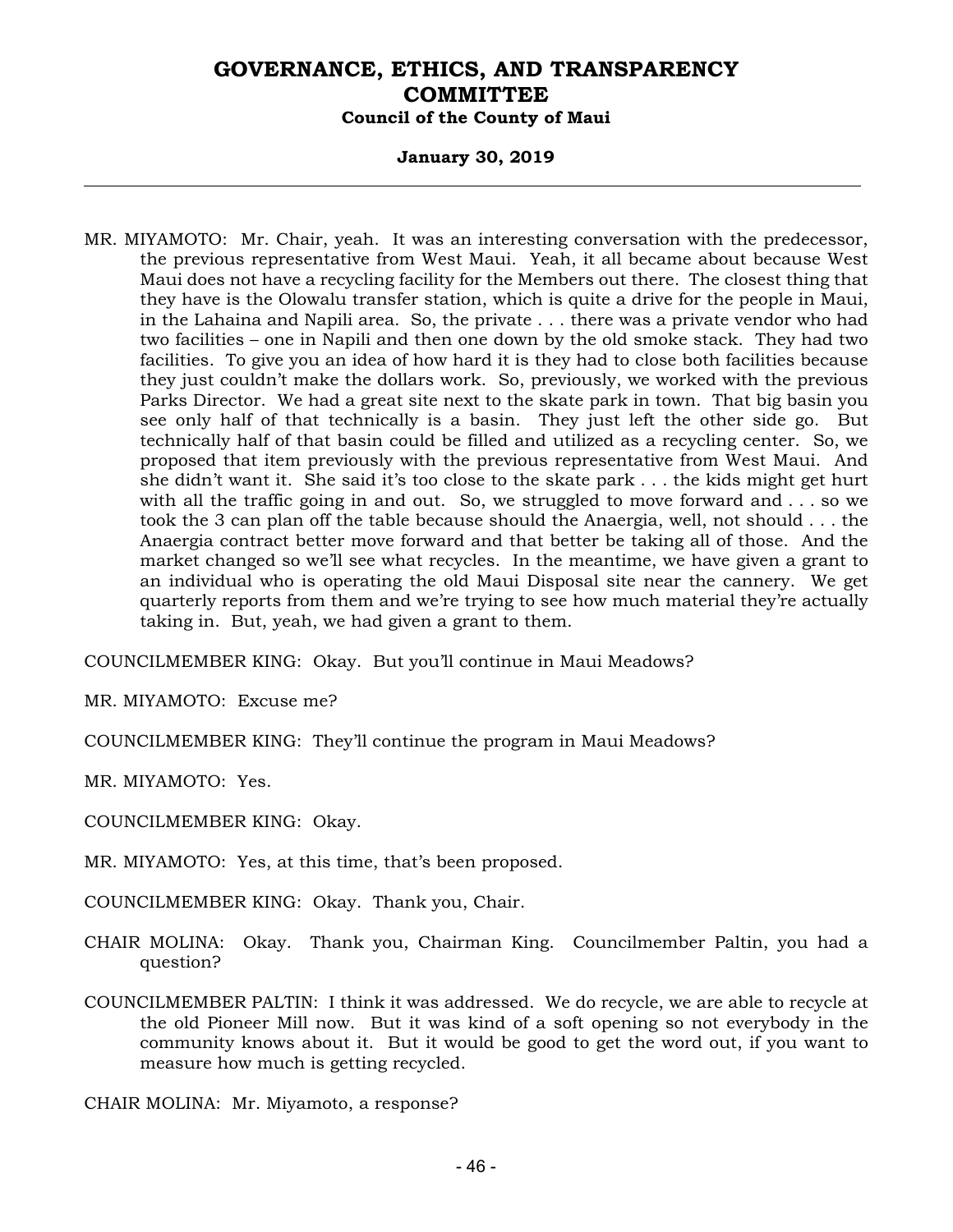## **January 30, 2019**

MR. MIYAMOTO: Yes, as part of that grant, it was very challenging for the grantee to meet the requirements. That's why it's been very, you know, it's sort of a new relationship in trying to start that business up. And so, it's sort of two entities. One overseeing it, the guy who does the high five, but he's sort of somewhat subletting it out to somebody else to take care of the recycling portion. So, we can improve and get that notification out. But we also like that, what is that, third Sunday.

COUNCILMEMBER PALTIN: Third Saturdays.

- MR. MIYAMOTO: Third Saturdays, yes. That was an initiation that, at the time, Chair White and Member Cochran set up as a proviso and we found it so valuable that we just started putting it in our budget because they don't just collect regular recyclables. They collect appliances, batteries, and they just collect so much more that, you know, it's money well spent to get all of that once a month.
- COUNCILMEMBER PALTIN: In fact, it could even be expanded when we do clean-ups and there's extra tires and things like that, that's obviously generated from people's homes already. It doesn't spring up from the fields. We're not allowed to take any of that there because the capacity from home use is so big. I mean, it would be nice to expand on that because where else can volunteers take 30 tires on a Saturday to be disposed of. You know, you mentioned that the landscape is changing. I think with . . . like my colleague, Councilmember Sinenci mentioned of sea level rise and climate change I think it will continue to change and it will change faster than ever. And I was wondering, you know, with the Anaergia being one type of technology, are there other technologies that you looked into specifically regarding, in my district, a big constituent request is the smell of the wastewater treatment plant. And I know that you had mentioned to me in our interview about a kind of a sucking truck. I recently met with these other folks from YDRO who say that they can address the smell at 15 through 35 percent in the cost less. Fifteen to 35 percent less of the cost. And I was wondering, are you actively looking into any and all options to reduce the smell?

#### CHAIR MOLINA: Mr. Miyamoto?

MR. MIYAMOTO: Thank you, Mr. Chair. They mentioned Councilmember Lee's name also when we met with them this morning. We had seen their product before, and it seems like they've expanded their product list. I think before they only had maybe less than five products. Now, they're over 22 products. And so, we had a great discussion with them. We're going to be looking to see how can we do some kind of a pilot project, maybe in the 2020 Budget, you know. We'll have to see if there's going to be a proviso for a pilot project in some place. The Lahaina facility right now is undergoing major construction so it wouldn't be a good facility to do a test pilot because we don't have a base level right now. You know, we spent \$49 million out there to modify the process. So, we don't have a good base level to assess whether or not this technology, this process actually works. So, we're looking at, okay, where else can we utilize it? So, we looked at where we're having a lot of fat, oils, and grease in our lines. So, we're looking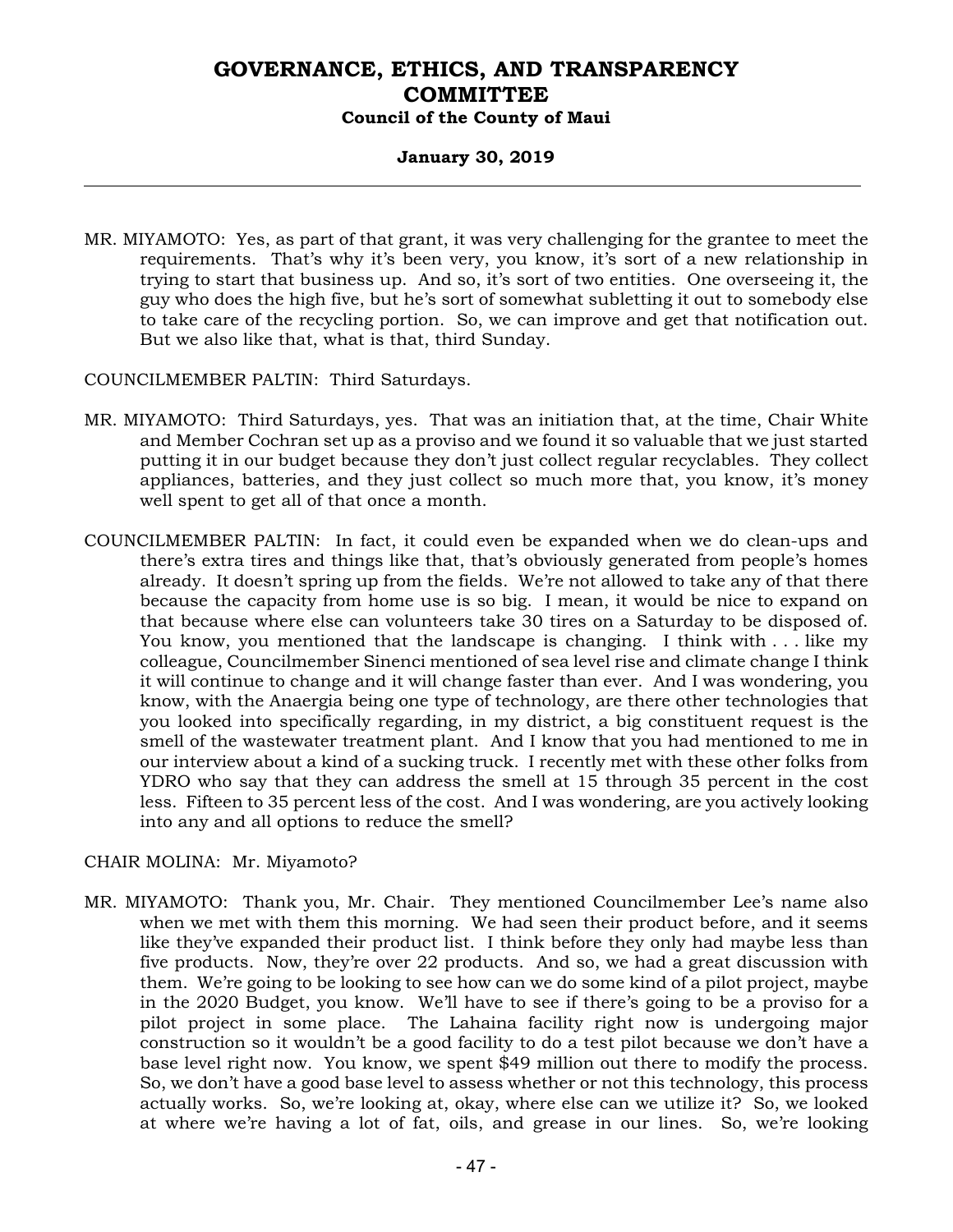### **January 30, 2019**

somewhere in Central Maui. There's a line that heads towards from the Wailuku pump station out towards the Hawaiian Homes area that has a history of having a lot of fat, oils, and grease. So, we're looking to do some kind of a pilot project down the road. We're still in contact. We want to find out, yeah, how much can it really reduce the odors. The previous product that someone had proposed actually increased the odors so that's why we're very cautious. So, we're trying to get some background information on that and send it to the YDRO people and see how they react to see, you know, the data from the previous product.

COUNCILMEMBER PALTIN: Sorry. Can you clarify . . . so, you don't want to do a test project because it's being upgraded right now. But the smell is still there.

MR. MIYAMOTO: Right.

- COUNCILMEMBER PALTIN: And it's gonna be addressed somehow.
- MR. MIYAMOTO: Right. 'Cause typically a sewage treatment plant has two locations where it stinks -- the front end and the back end. The front end because the wastewater is coming all the way from Puamana to that Honokowai. It's coming all the way from Napili down so that wastewater is pretty old. So, the minute it hits the surface at the head works, the odor is really kicked up. So, we have air systems now, we create negative air pressure, we're sucking air into a filtration system, so we've got that pretty well set. The back end, the sludge, we don't have what they call a digester in Lahaina facility that helps do an additional process to help eat up all the organics in there. So, one thing we're going to do is we're looking at the trucks. So, if we can get the trucks that's enclosed, totally enclosed and that thing sucks the air into the truck system and filters it then maybe we can reduce . . . we're thinking it should reduce our stinkiness of our trucks because right now we have open air trucks. That material just sits out in the open air of the truck until we can fill it because we're not going to haul a half empty truck, so we wait till we fill the truck and it gets pretty old and, obviously, the odor. So, if we get it enclosed with negative air pressure that should keep all the odors inside.
- COUNCILMEMBER PALTIN: So, during the \$49 million upgrade process that wasn't taken into account the smell on the back end or . . .
- MR. MIYAMOTO: The smell in the back end we were already working on. We're evaluating the type of trucks that will meet our requirements because we're looking at . . . you know, right now we have fixed floor trucks . So, if we go with the enclosed one, we need one that can move. You have one hole in that tank, it only comes in there and then the floor will slowly move until that truck gets filled. So, we're looking at technology. So, that's already been . . . we were in that process. The modification for the plant is to, for reliability. You can imagine if we had a 75 side and 85 side. Seventy-five technology does not meet the current DOH requirements. So, we had to moth ball it, so we have to maintain that level of capacity in the facility, hence, the \$49 million modification.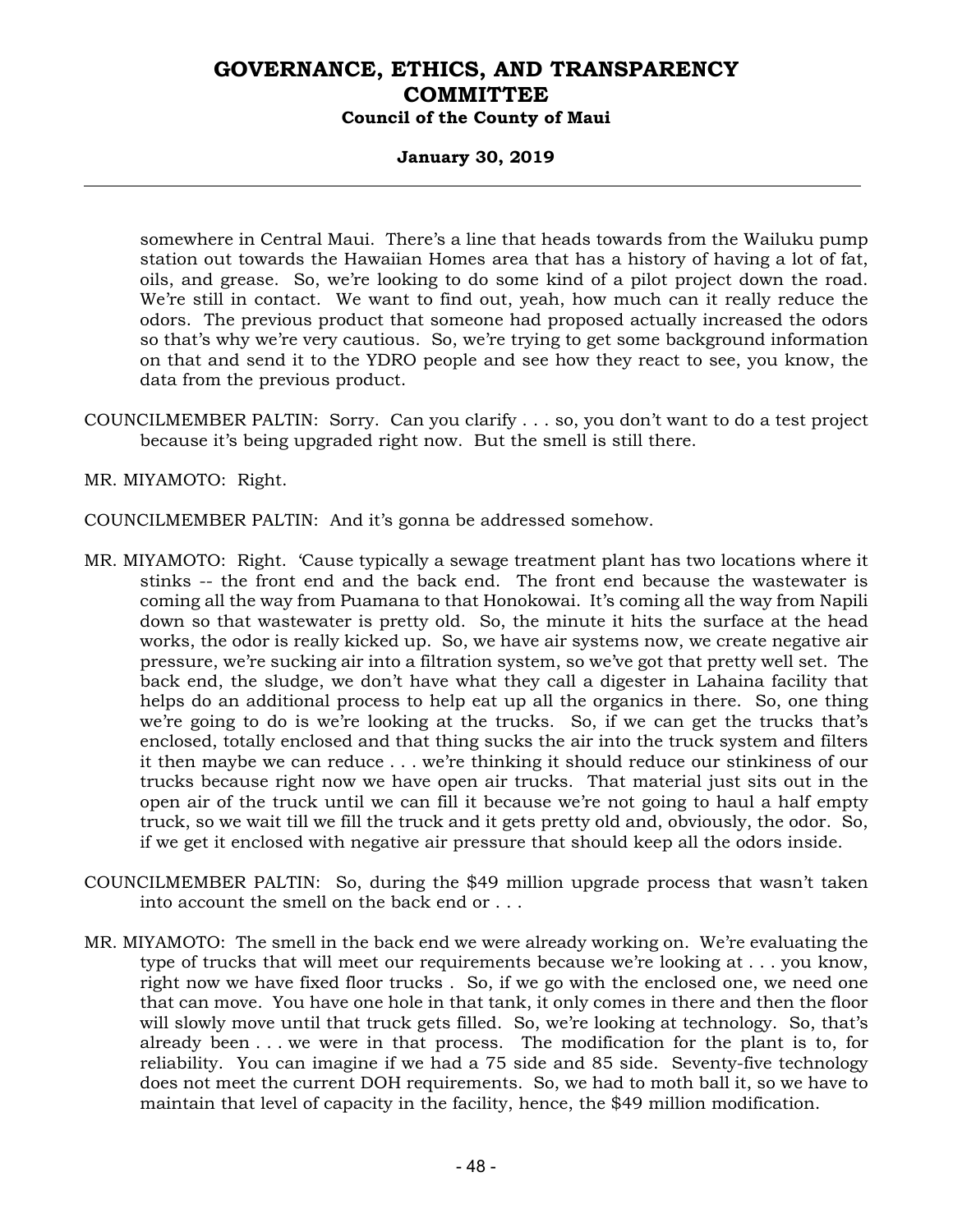### **January 30, 2019**

COUNCILMEMBER PALTIN: Thank you, Chair.

- CHAIR MOLINA: Thank you, Councilmember Paltin. And if the body would indulge the Chair for just one question as a follow-up to Member Paltin's question related to rubbish and stinkiness, Mr. Miyamoto, we've had a, you know, I guess it's . . . just on my end, it seems to be increasing with the amount of missed rubbish pickups in the community. In your position as the potential Director of this Department, any suggestions? I mean, will you likely be approaching this body more for additional personnel? I mean, it seems to be . . . maybe I'm not sure what the cause is for the missed pickups. Maybe a higher sick-out rate among employees. Can you address that?
- MR. MIYAMOTO: Thank you, Mr. Chair. So, there's two reasons why we would miss trash collection on a particular day or a particular route. Obviously, it's either mechanical, the truck breaks down or we are short manpower. So, this body has always been very generous for us and had provided us the equipment that we need so we can reduce the amount of down time for machinery. The one thing we don't . . . we depend on Public Works to maintain our equipment so that's probably the one thing down the road maybe if we had our own mechanics, we could take care of it. Yeah, we could make sure our facility, our equipment operate properly. You can imagine the typical one-arm bandit, if you figure out, you know, let's say he got 800 picks in a day, he does it four days a week and you figure out there's 52 weeks in a year, it's like something like 70,000 activations that arm does in one year. So, that's usually a weak point. You can imagine that arm doing it 76,000 times in a year. So, that . . . you know, maybe if we had our own mechanics, that might be a possibility. As far as manpower go, what we're looking to do is we started this process of we're trying to get more and more people with their CDL license. Even the guy who stands in the back of the truck if he gets his CDL license and we train him properly, he can fill in for a truck driver. He can get TA'd to the truck driver if the truck driver is sick. So, we're working on that process. We have our own trainers. We're trying to get expanded so to speak. We're also looking at more, you know, converting manual routes to automated that will free up, you know, at least two guys on the back end. If they don't have their CDL, then they can start working on cart repairs and things of that nature. That's our other big complaint is about -- lids falling off, wheels falling off. So, we don't have a dedicated crew. We just, if everybody shows up, then we got somebody that can, a group that can do it and then we send them out. So, we don't like to say we have missed pick-ups. We're just delaying them because, you know, if we don't get to you today, leave it out tomorrow we'll get to you. So, that's been our philosophy and that's a philosophy we had from the previous supervisor who retired and we're hoping the people still maintain that level of dedication to the service that we're providing.
- CHAIR MOLINA: Okay. Thank you, Mr. Miyamoto. Chair appreciates your thinking outside of the box and looking at different options. Councilman Hokama, you have a question?
- COUNCILMEMBER HOKAMA: Just a few specifics but, in general, Chairman, I've been fairly pleased. Like I said, this is my fifth Administration. I've dealt with a lot of Directors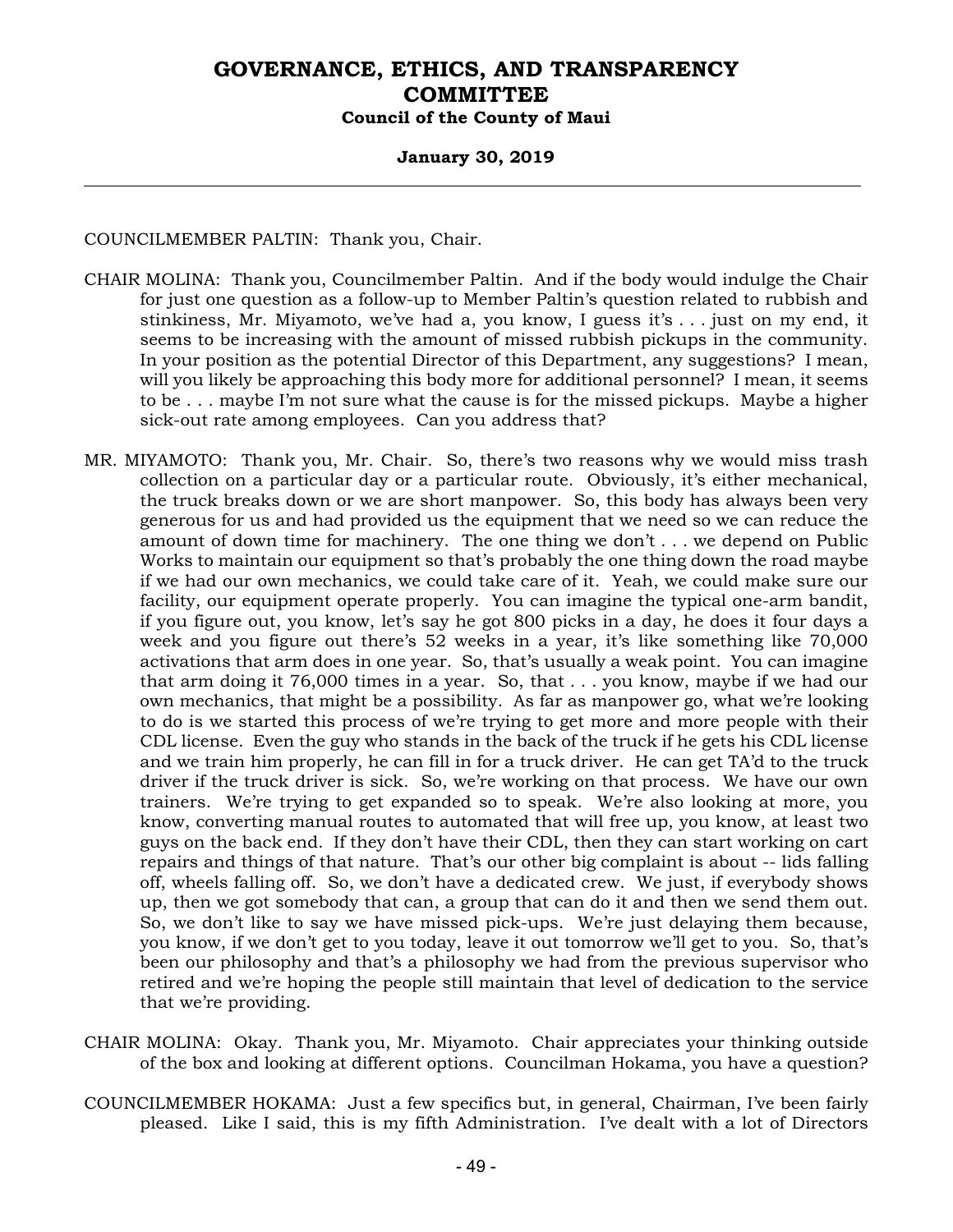#### **January 30, 2019**

and Deputies in my tenure. So, I want to commend Mr. Miyamoto. He was part of a team, last Administration, that I felt did a very good job. So, seeking the areas of personnel issues for me -- grievances, work comp., overtime, absenteeism, morale. I think the previous Director, Mr. Miyamoto, did a very good job on behalf of us. And if you look at the stats, the stats prove itself on their success. And I would agree with Mr. Miyamoto, one of the challenges is that technology is moving quickly that we can be behind the ball in a blink of an eye just as quickly too, Chairman. So, I appreciate his candidness about being part of leading the industry and now being behind the ball because that's how quickly technology is changing the face. And I can verify the comments because China they're booming, and I just was there. More than half of the world's concrete last year was poured in China, and the majority was in Shanghai. Okay. So, they got a booming economy going right now. My concern though, again, one is Solid Waste and so you made comments already but to support the Department, Mr. Chair, I would just say that by public law, which is Federal by Congress, the users of our system is to pay for its maintenance, expansion and improvements. Wasn't supposed to come from General Fund, was supposed to come from dedicated fees to pay for the system, operate the system, and improve the system. So, I expect rate fee increases because we have an aged infrastructure that's going to need replacements, not just patch work and maintenance, but replacement of an aging facility and I can tell you what is missing -- 80 percent funding from the Federal government. Okay. That is what's going to be missing. So, to me, we need to be honest with our residents that fees going to have to go up especially with contract costs, collective bargaining agreements for the private sector as well that people are going to have to pay more to get certain services, Chairman. And that's just the reality that all communities face in the country. Okay. Not just ours. Being saying that, Mr. Chairman, you know, Mr. Miyamoto, one thing that in my discussions with President Kochi, Speaker Saiki, Chairman Luke from House Finance, and Chairman Dela Cruz from Senate WAM, is that we know we're going to have our disagreements more than likely on real property tax and TAT revenue. I believe there's one thing we can agree and work jointly together on behalf of the residents of this State, and particularly for us, with our residents of our County is the issue of cesspool closure. Okay. It's a State concern. It's a Statewide health issue, okay. Not just our issue. And while we do have our challenges with West Maui regarding some of our wells and whatnot, the other counties face the same situation. They got the same issue with leakage in the ocean. Big Island has it. Kona, that whole coast is dealing with same thing with the lava tubes and everything. So, we're not unique as a County or an island facing health issues regarding cesspool and waste. Saying that, does your . . . do you already have some additional thoughts or plans to address how this County may want to address the cesspool issue because there's a clock ticking? And one of the concerns is cost to the individual resident or property owner. And by law, again, you have to backfield the puka eventually, okay. So, that's going to be additional cost . . . fill material and transportation of the material as well as appropriate compaction. I get it. We did it on Lanai when we converted, okay, so, you have any comments you wish to share with us this evening?

CHAIR MOLINA: Mr. Miyamoto?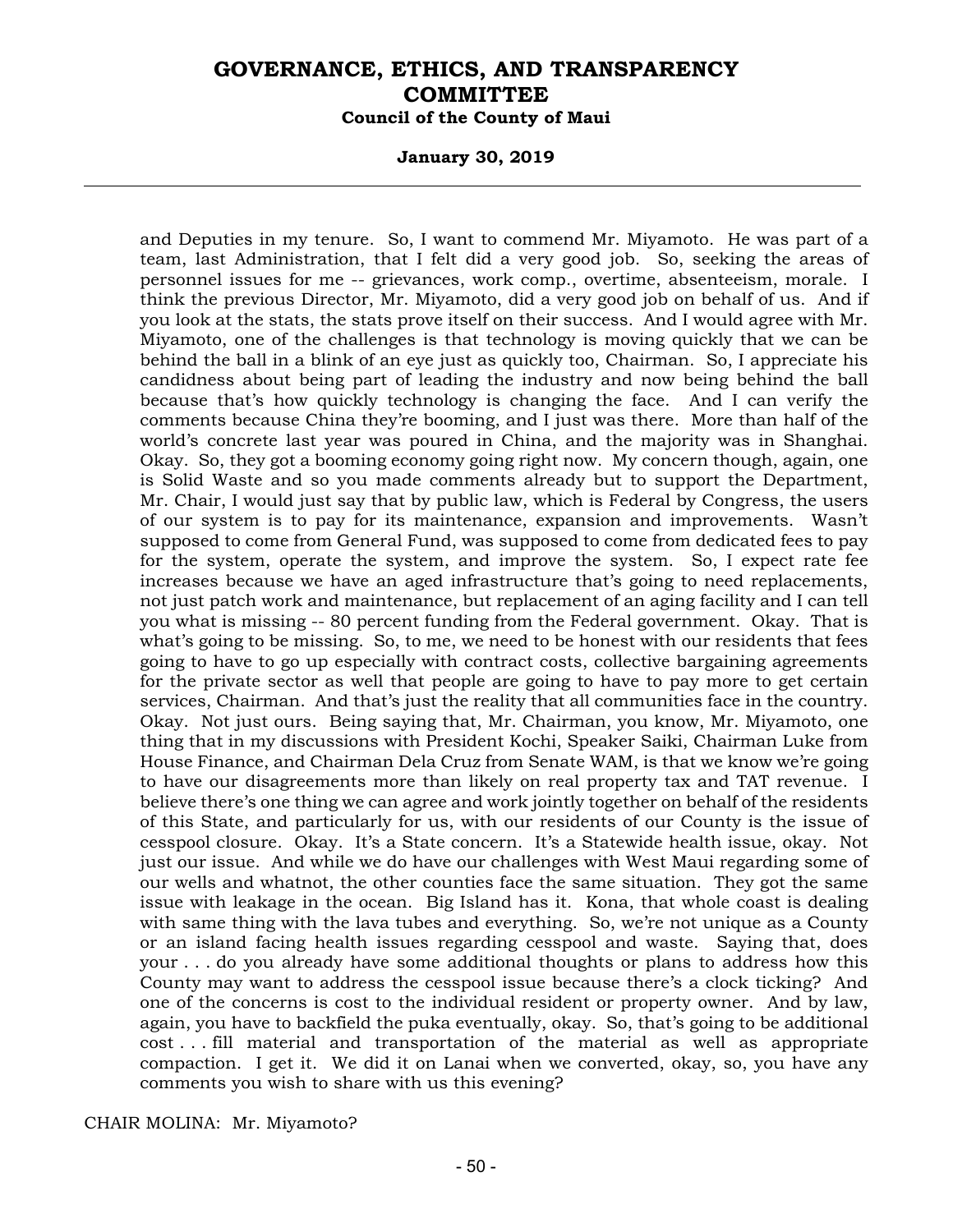### **January 30, 2019**

MR. MIYAMOTO: Thank you, Mr. Chair. The previous budget, our current budget FY '19, the Council had put in a project for our Wastewater Division to assist the Parks Department relative to Helene Hall in Hana.

#### COUNCILMEMBER HOKAMA: Uh-huh.

- MR. MIYAMOTO: And so, I just . . . I had my Deputy out there I think it was yesterday they went out and looked at the situation and, you know, the physical situation is how can we do it? So, we're doing a pilot project. We hired a consultant. We have a consultant on board and the first thing they have to do is look at what technologies are available that's been approved by the Department of Health. And the second thing is also about what level . . . what quality of water do we want to produce out of these facilities? Do we want to make it water that we can recycle and utilize, you know? The current plan for the Helene Hall had a septic tank with a leach field and then that met great public opposition because the leach field was going to be where the kids were playing. So, then they . . . their plan was, well, let's pump it up to a bigger septic tank up the hill. Well, that had its own challenges in trying to do it. So, with this contract that we have they're going to look at the available, what technologies we can implement and, obviously, 7,400 units, 74 household need to replace their systems. And you can imagine you do ten a year, if you do it over ten years, that's two a day you would have to average replacing. I just can't imagine trying to replace average two a day. So, we want to get the technology done. We want to get the options available and then we can start looking at, you know, creative funding as we had talked about before whether or not the County enters into this system where we start assisting the homeowners with maintaining the systems with for a fee. You know, they're not connected to our sewage treatment plant but if they're depending on us for some kind of a maintenance program for this facility, then they would pay a fee for that. Whether or not we can get funding from the State level, I know the previous Director had looked at what was available from I guess Department of Health and whatever opportunities were very open, if there's something you need as Member Sinenci had mentioned if there was other opportunities from other agencies, we're open to it also. I mean, it's our County, it's our waste. So, we gotta look at how we can help our residents on this. We'll do the research for them. We'll do the evaluation and we can see what we can do to assist them.
- COUNCILMEMBER HOKAMA: So, that is something already ongoing, Mr. Miyamoto, or that's something you wish to establish?
- CHAIR MOLINA: Mr. Miyamoto?
- MR. MIYAMOTO: Thank you. Because we have the Helene Hall a lot of the engineering so to speak about technology, what kind of water we can produce, and what are the opportunities, it's going to be part of that contract. So, beyond that, then we have to start looking at the individual properties and see what can be fed. If you have a large property and you're not too worried about it, a leach field may be doing with very clean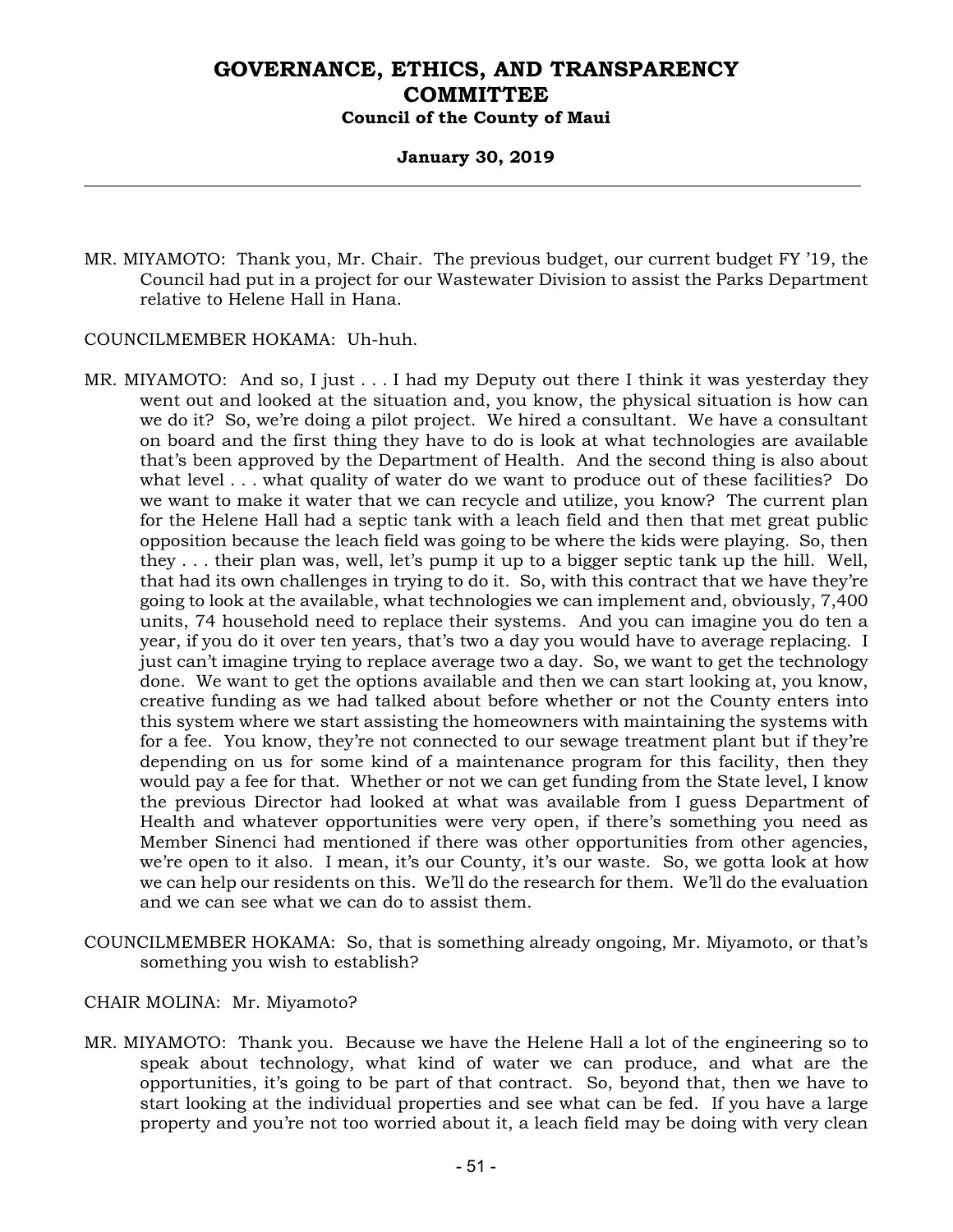## **January 30, 2019**

water is a possibility. If you don't have a big property, you have a small property, then maybe you can use some kind of a septic tank with maybe a little bit additional aeration or something to clean the water up a little bit better and you can put it back down into the existing cesspool. So, I know they've  $\dots$ 

COUNCILMEMBER HOKAMA: So, for us, yeah, I know we can talk about all this in --

- MR. MIYAMOTO: Uh-huh.
- COUNCILMEMBER HOKAMA: --long, long hours but for this evening what I'm trying to get at is that you need a policy decision sooner than later from us regarding quality of water we expect from the treatments, whether it's R-0 or R-1. You need policy decisions to be made so that you can then look at the appropriate options to implement our policy decisions?
- MR. MIYAMOTO: Actually, we're looking at 'em all. We're not going to put limits on it. Go from R-0 – what are the costs for R-0, what are the costs for R-1, what are the costs for R-2? So, as part of that for Helene Hall, they have to look at every, all of these options, what are the costs of installation, what are the costs of maintenance?

COUNCILMEMBER HOKAMA: Uh-huh.

MR. MIYAMOTO: So, we'll look at all of that. Of course, to operate also.

COUNCILMEMBER HOKAMA: Did we tie that to the Kula Gym wastewater project too? Part of the outcome of Helene Hall we would then make the adjustments for Kula Gym?

MR. MIYAMOTO: Yes.

COUNCILMEMBER SUGIMURA: Yes, yes.

MR. MIYAMOTO: I think you're correct, yes.

COUNCILMEMBER SUGIMURA: Yes.

- COUNCILMEMBER HOKAMA: Okay. So, I just wanted to point that in coordination Council has been supportive of new technology to solve some of our . . . and maybe that's the right term, stinky mess, whatever it be. But I just want to share that the Department has not sit still because technology continues to move, Chairman. So, that's all I have, and I have no further questions, and I will be supporting this nominee. Thank you.
- CHAIR MOLINA: Okay, Councilmember Hokama. Committee Vice-Chair Rawlins-Fernandez, question?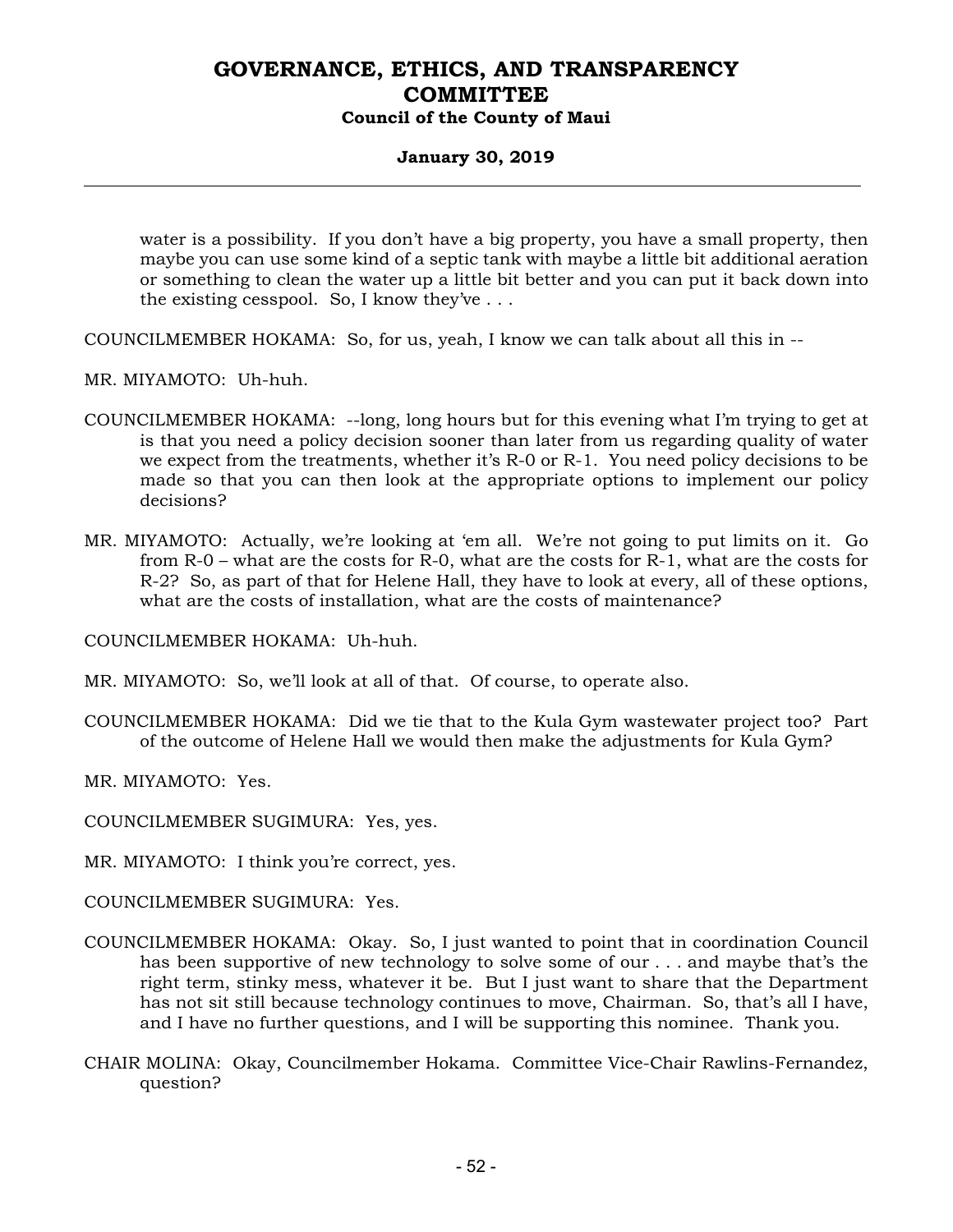#### **January 30, 2019**

VICE-CHAIR RAWLINS-FERNANDEZ: Mahalo, Chair. Okay, so, mahalo for joining us, Mr. Miyamoto, and mahalo for meeting with me. So, first question is, I'm hoping to get an update from you on a decision that was made back in 2008. The A&B wanted a zoning change and as part of approving that there were a number of conditions placed on the change. One of the changes or one of the conditions . . . I'll read this, that Alexander and Baldwin shall work with the County's Department of Environmental Management to identify and dedicate to the County a mutually acceptable site or sites for future Central Maui wastewater requirements. This is when Mr. Molina and Mr. Hokama were on the Council back in 2008. So, do you have an update on that?

#### CHAIR MOLINA: Mr. Miyamoto?

- MR. MIYAMOTO: Thank you, Mr. Chair. I remember that 'cause I remember Councilmember Hokama was the one that really suggested it and we were thankful because that committed them. As I mentioned before, we're somewhat looking at, you know, A&B has a project out in the Waikapu area for future growth. And so, we're looking at that as a possibility, you know, as one site that they could provide so that we could do a satellite facility to take care of that, take care of some growth, divert maybe about a million gallons of existing wastewater to that facility. Then we would need a smaller footprint for the relocation of the Kahului facility. So, we haven't quite figured out the size of the, how big that satellite facility would be. We're looking between maybe two and four million gallons maybe. We just haven't figured out exactly how big that's going to be but overall, we're looking possibly maybe two sites but until we decide exactly what that size should be, I think it's premature at this time. But we have been in contact with the representative from A&B that just to keep it on their radar you still have this requirement and that, you know, obviously, it needs to be closer to the Central area because we are looking at, we are talking in discussions with them for other lands, other wares at the Central Maui landfill, maybe somewhere in the Central azimuths so we can do soil aquifer treatment type basins to recharge the groundwater. So, we are in contact with them.
- VICE-CHAIR RAWLINS-FERNANDEZ: Okay. So, it sounds like the Mahi Pono purchase will not have an impact on the negotiations?

CHAIR MOLINA: Mr. Miyamoto?

MR. MIYAMOTO: That is my understanding at this time.

VICE-CHAIR RAWLINS-FERNANDEZ: Okay. Thank you. My second question is, so what has been your effort towards moving Maui to a zero waste as Kauai and Hawaii Counties have done? What kind of a goals and principles will you adopt?

CHAIR MOLINA: Mr. Miyamoto?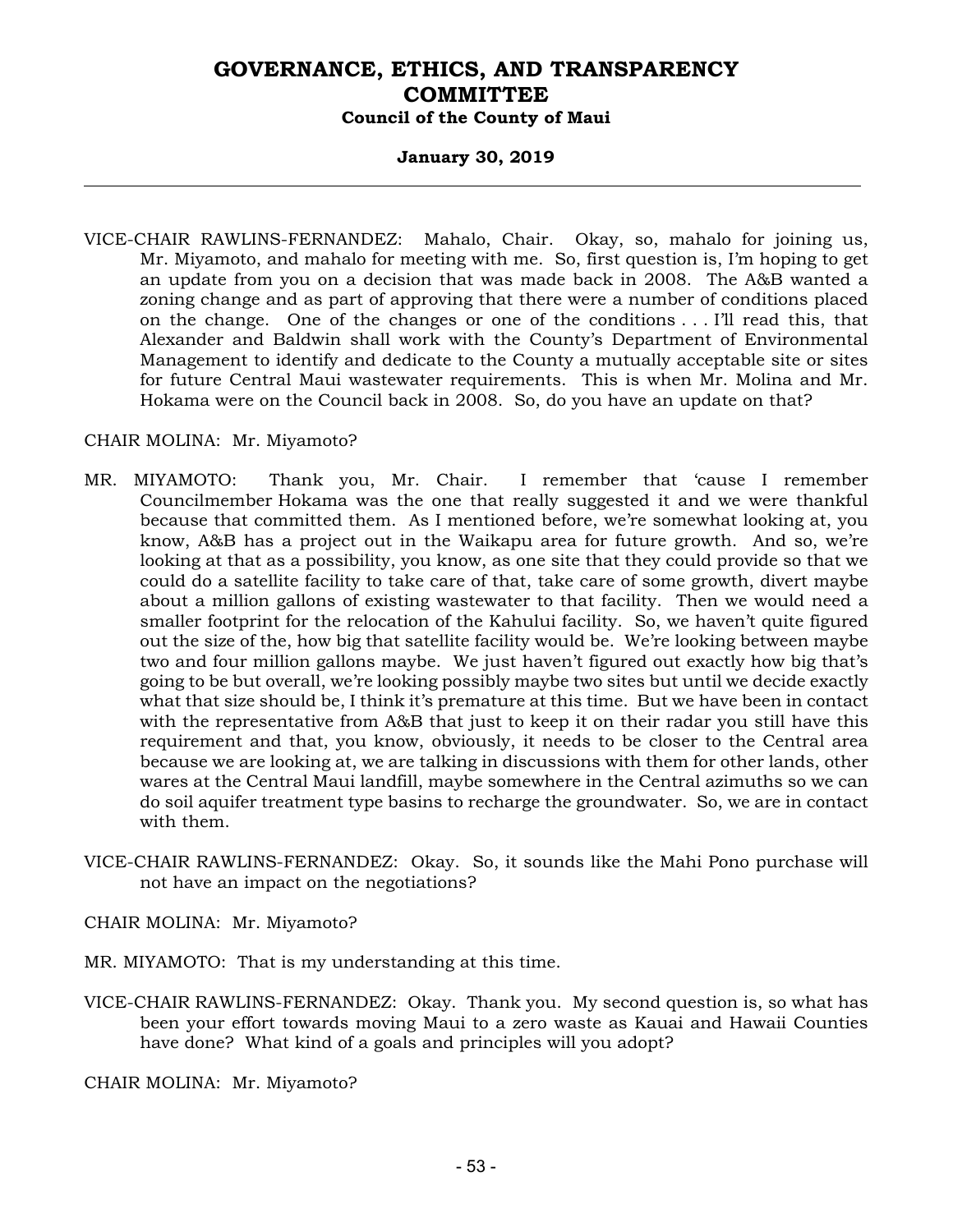### **January 30, 2019**

- MR. MIYAMOTO: Mr. Chair, for this question, I point to our Environmental Protection Sustainability Division. They are, you know, the new leaders of somewhat setting a vision for that. She's very familiar with zero waste. The principles whether it's technically achievable it's questionable how the zero is zero but, she is working on it. For example, they have a program out called *Bring Your Own*. So, we have reusable clam shells. We got rid of the polystyrene, now we're having these clam shells that you can reutilize. We did a pilot project at the community college. We have a system where you can exchange, you have a FOB. If you have a FOB, you're entitled to a reusable facility. And, you know, we were concerned about contamination and everything. So, the way the system is set up technically the food vendor keeps the container, cleans it, and when they serve it if you have the FOB you get it in that reusable container and that can go back and then be utilized. We are starting to move in that direction. That's why it's, like I said, that's the area that citing me for my Department, our EP and S they're coming up with new ideas every time and I just want to get out of their way and just let them really help me grow in that Division. Thank you, Mr. Chair.
- VICE-CHAIR RAWLINS-FERNANDEZ: Thank you. Okay. The actions of the past two Directors of DEM have done damage to neglect and regards to our Clean Water Act and our environment the job obviously must be corrected. And then as a long-time Deputy, I assume then you were a part of some of these decisions. How can you expect the reputation of DEM to change under your directorship?

#### CHAIR MOLINA: Mr. Miyamoto?

MR. MIYAMOTO: Thank you, Mr. Chair. As I mentioned in my opening remarks, you're now looking at the effluent as a resource, you know. Obviously, when you think about an injection well, to replace it . . . to totally not use an injection well there are two options. One is an ocean outfall, and given where we are, we won't be doing an ocean outfall because it's in sync to the whale sanctuary in West Maui. The other guarantee that we will never use an injection well is using that water as potable source. You may not like the flavor of that thought so to speak. So, that's something I would be working with the Water Director in how we can replace some of their non-potable demands . . . some of their potable demands with non-potable water. So, our Wastewater Reclamation Division we're starting a process of evaluating what are the possibilities to maximize recycled water. So, we have a reservoir at about the 700-foot elevation. We will be pumping water up to that elevation. We need some pumps. We need some pipes. We're working on those. But we can have the water but if we don't have a customer it's useless. So, what the Wastewater Division has started is they've talked with major landowners, and some of these landowners are going to lose their water source. I mean, they have stream water sources that they're going to lose. So, now they really want to use this recycled water. So, we're in a position right now at least in West Maui where demand is higher than what we have. The guy at the last . . . end of the line he's worried if he's going to have water coming out of the pipe for him. So, what we're doing now is we're looking also at what are existing . . . there are some existing reservoirs that we can utilize to stabilize the flow of water to our customers. So, we're trying to negotiate some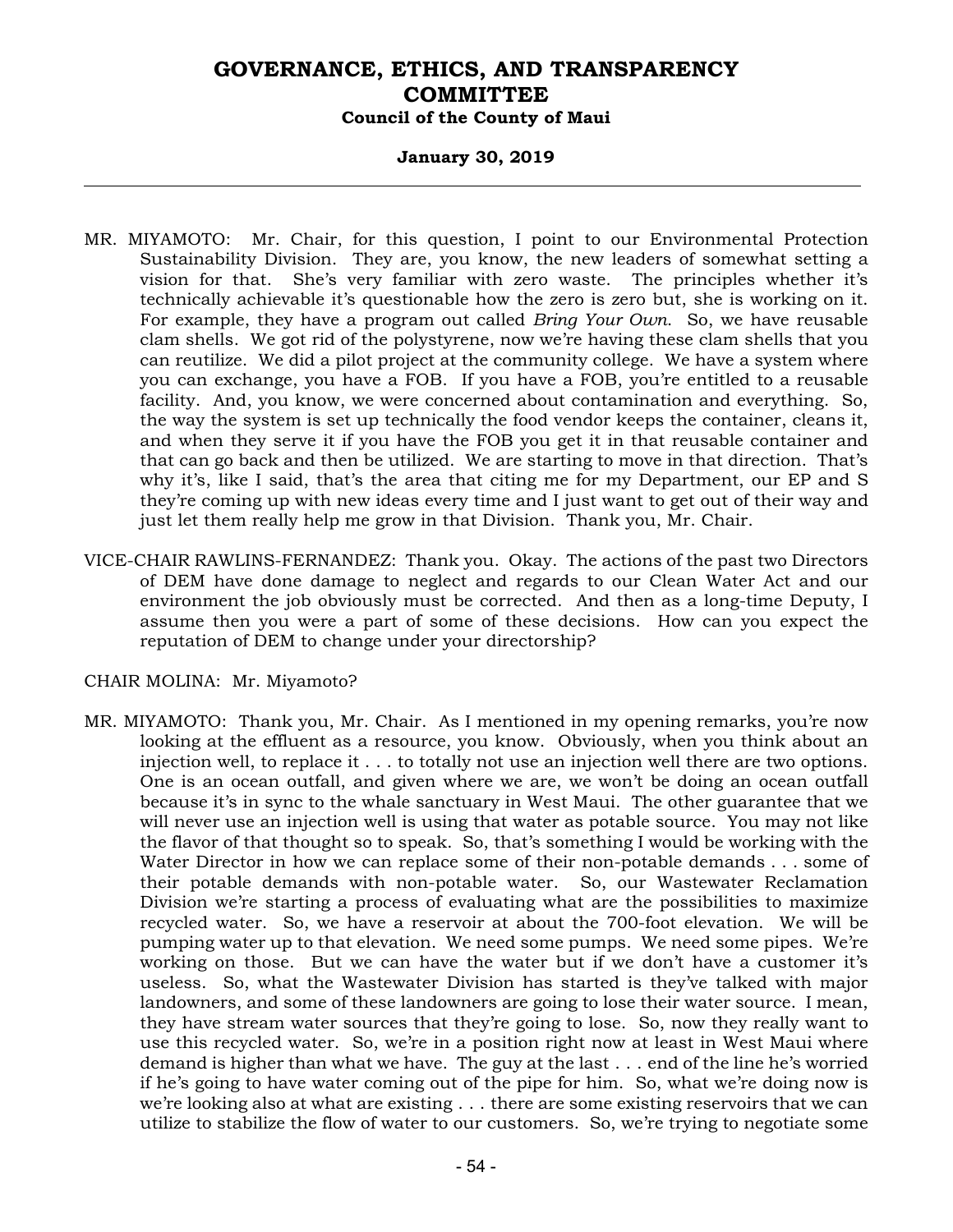#### **January 30, 2019**

kind of an agreement where those . . . you know, like it's raining right now. Nobody wants our water, but we still got water. Let's fill those reservoirs up and so that when we go back to drier weather, we have the additional flow for those people. We're trying to do that . . . Kihei the Council approved a second tank for us so, initially we said we want to irrigate the 152 acres. Gentleman sitting to the right, the Mayor said, why limit yourself to 152 acres? Let's talk to all the landowners above . . . right around where our tank is and let's see if we can irrigate all of those areas. When we look at to irrigate those areas, we have to make sure we don't over irrigate because now technically it's R-1 water. If it runs off of the property, it's a spill. We have to report it to DOH and it's a fine involved in. So, we have to figure out how we can control that, yet still fully utilize it. But we're looking bigger in those areas. Thank you, Mr. Chair.

VICE-CHAIR RAWLINS-FERNANDEZ: Mahalo. One last question.

CHAIR MOLINA: Proceed.

VICE-CHAIR RAWLINS-FERNANDEZ: So, pharmaceuticals that come into our water supply through wastewater have become quite a large concern from many in our County and all over the globe. How has your Department been addressing this concern? And if I . . . yeah, let's leave it at that.

CHAIR MOLINA: Mr. Miyamoto?

MR. MIYAMOTO: Thank you, Mr. Chair. Given our limited population it really hasn't been a major issue for us, the pharmaceuticals at this point but in conversation with the YDRO people they say they can help us with that issue. So, that's why we're looking at, you know, some type of a pilot project. We want something with a baseline that we can evaluate. We're not gonna just to do it and not evaluate it. So, we want to make sure that we're spending our money wisely. Does it cost us more to do it that way than it would to just do it another way? We want to make sure we're fiscally responsible when we do those types of pilot projects. So, we want to have full control over what our current costs. What are the quality of the waters that we're producing at the back end? Is it going to reduce our fat oils, and grease in our sewer line? Is it going to clean up? So, we are looking into other methods, the latest one being the YDRO people.

VICE-CHAIR RAWLINS-FERNANDEZ: I'm sorry. I just have one more question?

CHAIR MOLINA: Proceed.

VICE-CHAIR RAWLINS-FERNANDEZ: For the Molokai Wastewater Treatment facility in Kaunakakai, what are your long-term plans for that facility?

CHAIR MOLINA: Mr. Miyamoto?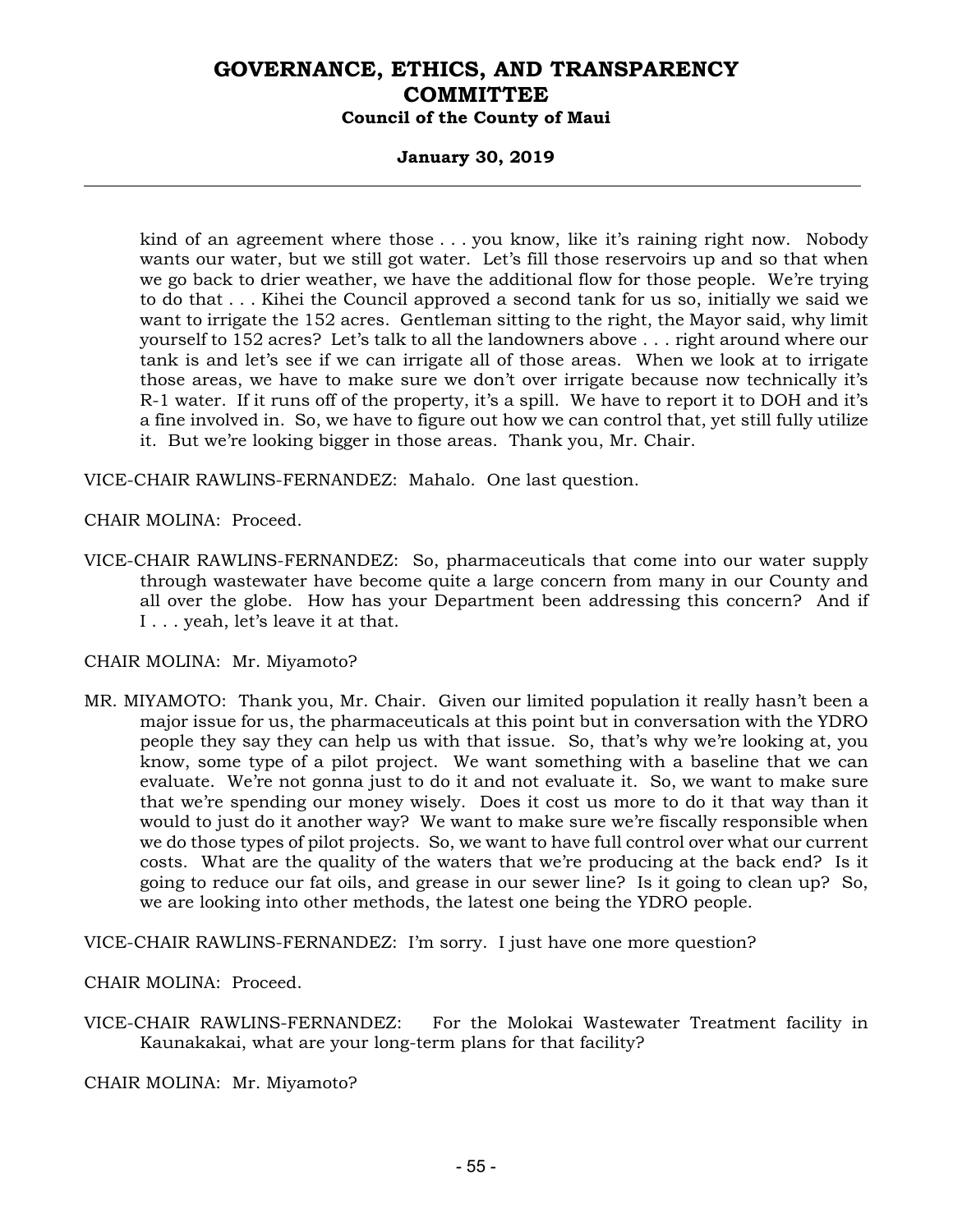#### **January 30, 2019**

- MR. MIYAMOTO: Thank you, Mr. Chair. We haven't really seen much growth, so the demand really hasn't warranted us expanding it that much. Actually, we also - in the conversation with YDRO, the Molokai Plan came up because for fat, oils, and grease we don't have a pre-treatment type system like we do here on Maui. So, the possibility of doing, using their product to go ahead and reduce the amount of fat, oils, and grease in our ponds and then ultimately in our system is what we were looking for. So, we're pretty stable as far as there is only one pump station. We've gone ahead and done an upgrade there. There's one force main we've done the upgrade there. We do regular checks on the collection systems so we're pretty good at that. Relative to the injection wells, we're looking at what are the options. If this YDRO system can work out, then you know it can reduce, it can improve our water, it can reduce the demand on sludge and everything.
- VICE-CHAIR RAWLINS-FERNANDEZ: So, follow-up to that question. So, correct me if I'm wrong but I believe the capacity of the Kaunakakai Wastewater Treatment facility is 300,000 gallons and it's at 250,000 gallons now. So, it's pretty close to capacity.
- CHAIR MOLINA: Mr. Miyamoto, any comment?
- MR. MIYAMOTO: Yes. We have, you know, as part of a permit for that facility. We have certain triggers when it reaches a certain point. So, when it reaches 50 percent it triggers us to do a study. So, when it reaches 75 percent then it triggers us some kind of an action plan. We need to start thinking about it. So, it's one of the studies that we have on board that we're going to be executing for that plan see what we need to do. Maybe it's more about, you know, how can we reduce the flows? Do we have a lot of I and I because Kaunakakai is so close to the sea level we may have a lot of infiltration coming in to our pipelines that, you know, if we were to put the hole so to speak in our pipeline and stop the groundwater or sea water that's coming into our system, then maybe we don't need to expand the facility and that the flows would drop to under 200,000. So, those are the types of alternatives we're looking at for that facility at this time.
- VICE-CHAIR RAWLINS-FERNANDEZ: Okay. And so, as far as like, you know, sea level rise and shoreline, it's right on the shoreline.
- CHAIR MOLINA: Mr. Miyamoto?
- MR. MIYAMOTO: I think all of Kaunakakai would be gone.
- VICE-CHAIR RAWLINS-FERNANDEZ: Yes.
- MR. MIYAMOTO: So, yeah, if sea level rises and all of Kaunakakai is down, I guess we'll be removing our facilities out there.

VICE-CHAIR RAWLINS-FERNANDEZ: Okay. Thank you.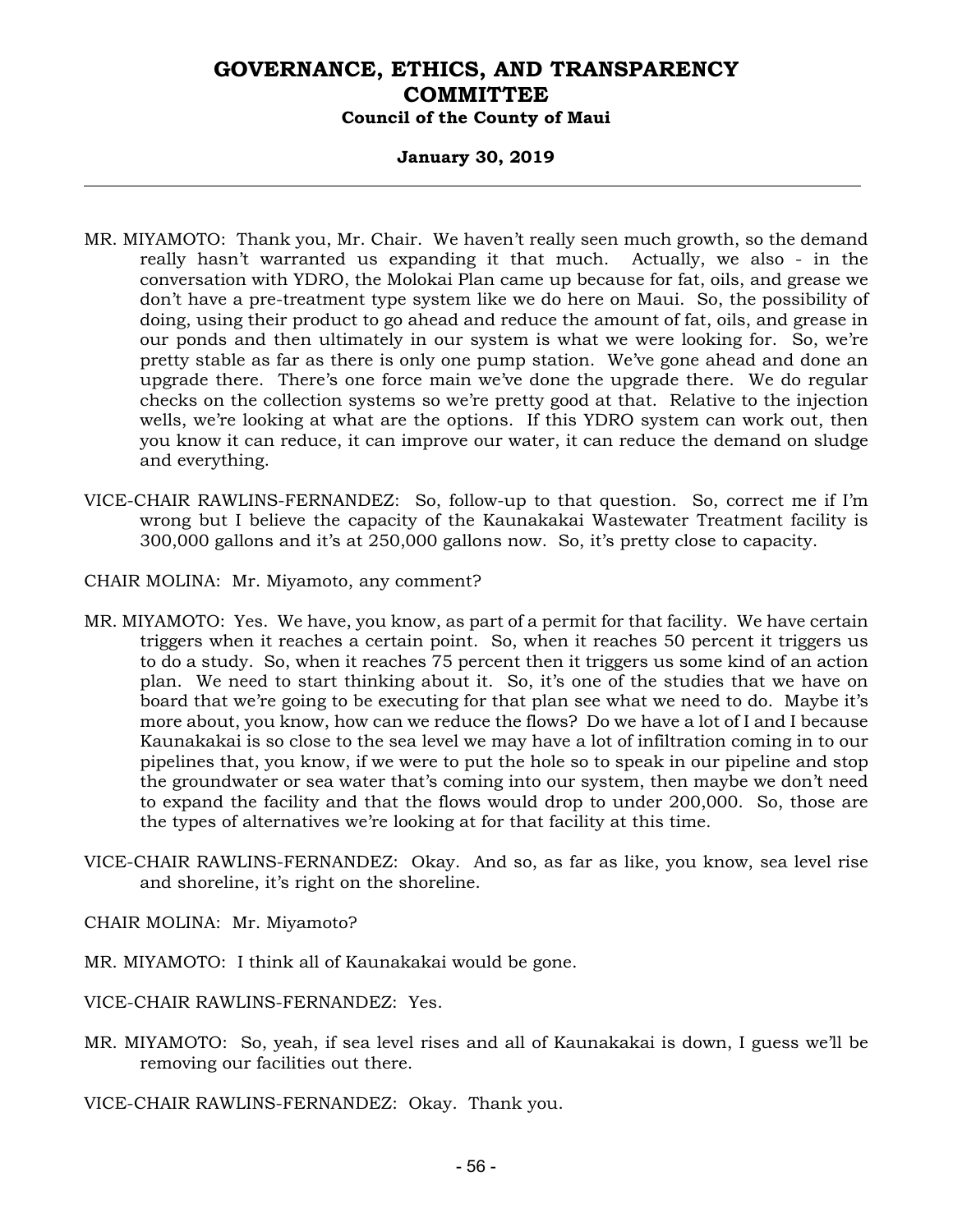#### **January 30, 2019**

- CHAIR MOLINA: Thank you, Ms. Rawlins-Fernandez. Moving on to the end as we get closer, Councilmember Kama, question for Mr. Miyamoto?
- COUNCILMEMBER KAMA: Yes, thank you, Chair. Wow, I've been waiting on this question for so long, but my iPad keeps shutting down on me. Okay. So, here we are. So, Mr. Miyamoto . . .
- CHAIR MOLINA: Sorry, Member Kama, can you speak into the mike? Thank you.
- COUNCILMEMBER KAMA: Sorry. I'm sorry. Well, let me move this over. I can have it all in the front of me. So, you know, on the . . . your response to the questions that were sent out, under No. 5, it says, what are your goals for reclaimed water use projects and cesspool conversions? Can you help me to understand what the cesspool conversion, what it means by that? And how is it that cesspools are under the jurisdiction of the Department of Health, State of Hawaii, and how is it that the septics are under County jurisdiction? And are we trying to get everybody to convert to cesspools or doesn't it not matter? I'm trying . . . because Upcountry in the Hawaiian Home Lands area, it's all on septics so does that mean that we all have to convert to cesspool? Help me to understand that, please?
- CHAIR MOLINA: All right. Mr. Miyamoto, are you prepared to respond to numerous amount of good questions certainly, though. Go ahead, Mr. Miyamoto?
- MR. MIYAMOTO: Thank you, Mr. Chair. Cesspool was the old day technology you just dig a hole and you throw it in. So, cesspool is the bottom. They're no longer permitted for any use. So, that's why the Hawaiian Home Lands Subdivision is all on septic tanks

COUNCILMEMBER KAMA: Yeah.

MR. MIYAMOTO: So, the tank collects a lot of the waste. It does settlement and hopefully the clear water is what's going into your leach field whether vegetation is taking up the nitrogen and everything else. So, yes, it is a State mandate but it's falling on our County and so, you know, how can we help our constituents to, you know, take care this heavy mandate . . . this unfunded so-called mandate. And so that's the conversations we've had in the previous Administration. Member Hokama has been very helpful in trying to figure out how can we go ahead and meet this requirement. So, septic tanks are nice and we're also looking at what can we do beyond that whether it's aeration systems, there's advanced treatment systems that can be utilized. So, it just depends on what people want to do with that water. If they want to use it for above ground irrigation, then it has to be a higher quality.

COUNCILMEMBER KAMA: How do you get that? I'm sorry, sir.

CHAIR MOLINA: Go ahead. Mr. Miyamoto?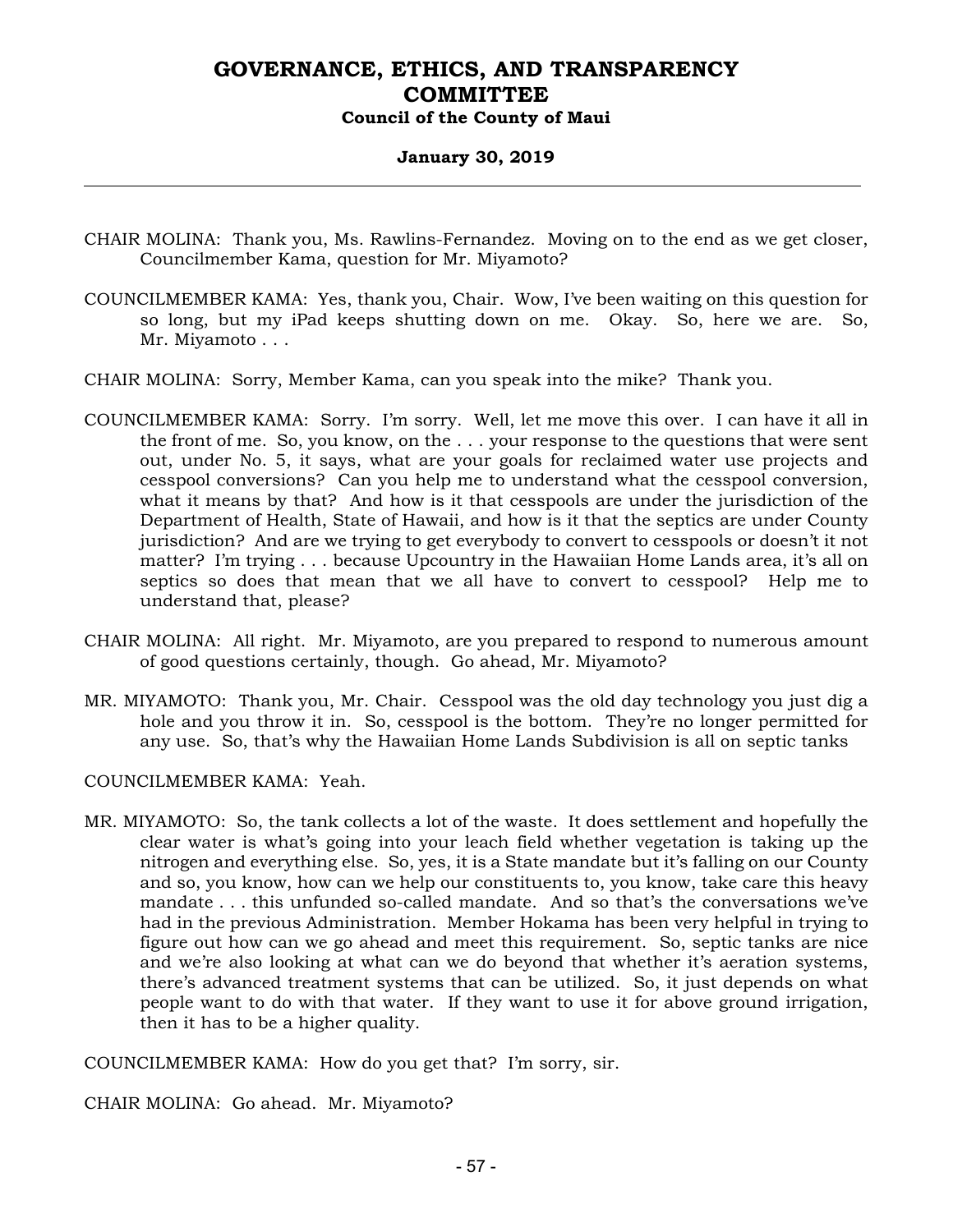#### **January 30, 2019**

MR. MIYAMOTO: When you say how do you get that, what is . . .

COUNCILMEMBER KAMA: How do you get the above-ground quality?

MR. MIYAMOTO: Mr. Chair? So, there's other advanced treatment systems. You can do, you know, they have . . . there's multiple tanks, you can go through aeration and then you can go through advanced treatment whether they do some kind of UV treatment that obviously the Cadillac will have the UV treatments, the filtration systems, and the basic system is like a septic tank.

COUNCILMEMBER KAMA: Okay. Thank you.

- CHAIR MOLINA: Thank you, Member Kama. And last but not least my colleague from Upcountry who is also very interested in the cesspool matters, Councilmember Sugimura.
- COUNCILMEMBER SUGIMURA: Seventy-four hundred of them. We were designated throughout the whole State as having the worst problem, but I want to say, I want to congratulate the Mayor for selecting you to lead this Department because the last two budget sessions since I've been, have gone through two sessions, you always came with Steward Stant and provided a lot of background information. And through both of your leadership you certainly had a very strong presence and force in terms of leading this Department forward. But actually the questions that I had from the other Members have asked it and you certainly have answered it with a lot of background and knowledge. So, Chair, I call for the question. I want to support this guy and make him our next Director for Department of Environmental Management.
- CHAIR MOLINA: Okay. Thank you, Councilmember Sugimura. Chair certainly appreciates your exuberance. If there are no more questions, the Chair would like to offer a recommendation. Chairman King?
- COUNCILMEMBER KING: Thank you, Chair. I do have some more questions and I wanted to follow up on the biological nutrient removal project in Kihei and see where we're at with that. Are we working towards getting, you know, lower usage out of our injection wells there? And are we working towards just biological nutrient removal in general?

CHAIR MOLINA: Okay, Mr. Miyamoto?

MR. MIYAMOTO: Thank you, Mr. Chair. The project has been assigned. We're down to the qualification-based selection process so we have a consultant on board. Philosophically, here's a challenge we have. So, our recycled water people like it because it has the nutrients in it. This study wants to remove the nutrients so it's kind of a . . . it could impact the quality of our recycled water. If we do biological nutrient removal at the front end, so then the recycled water at the back end doesn't have as much nutrients for like for example nitrogen phosphorous those are the two things that people want in our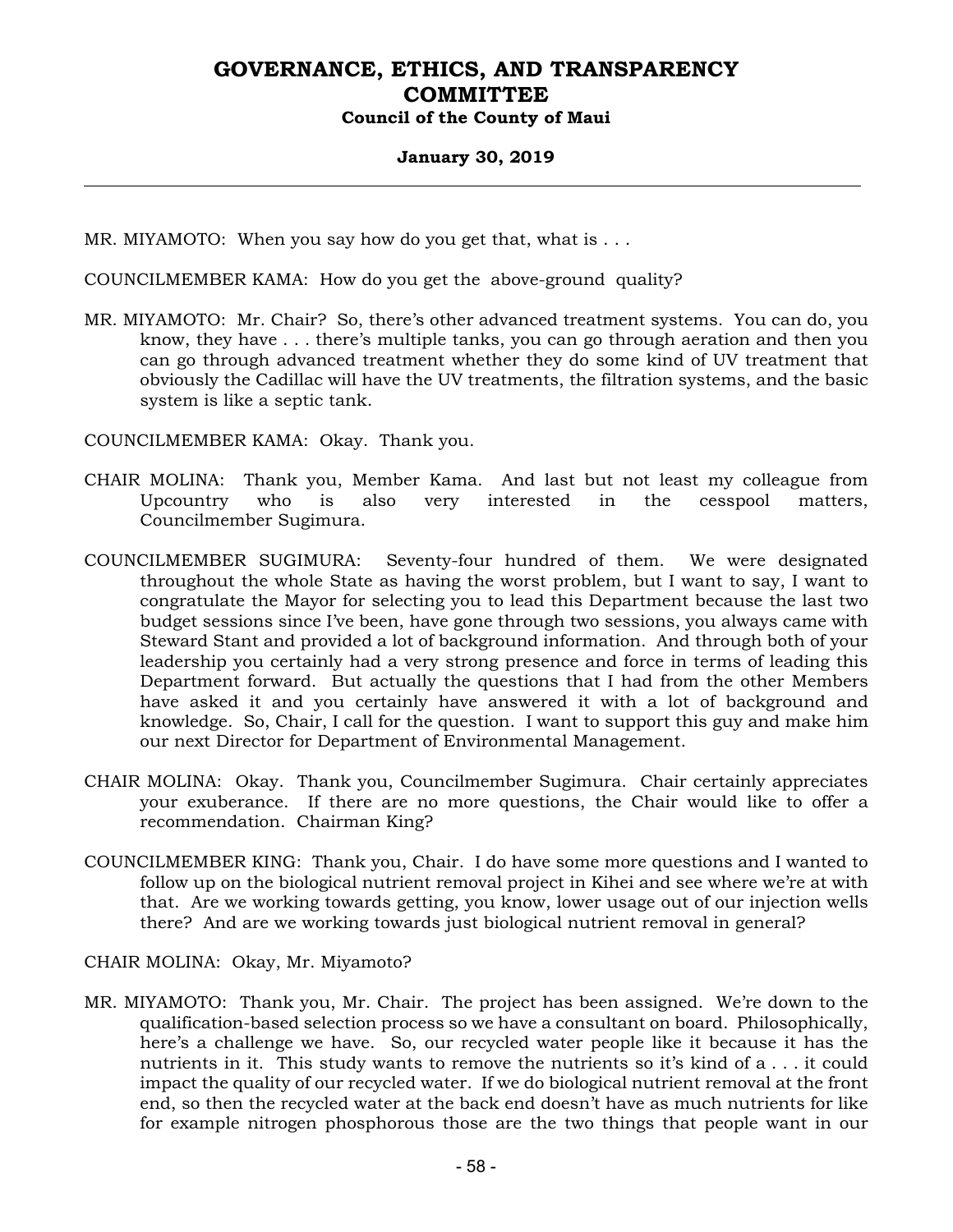## **January 30, 2019**

recycled water. So, it's kind of a double-edge sword. Do we take it out and then sort of . . . people will still have to use fertilizer when they use our water or do we leave our water somewhat rich with nitrogen and then they can utilize it and not have to use as much commercial fertilizer?

- COUNCILMEMBER KING: Okay. But as you know, the point of it is to take that out before it goes in the injection wells. So, are we not using our injection wells anymore in Kihei?
- MR. MIYAMOTO: Mr. Chair?
- CHAIR MOLINA: Mr. Miyamoto?
- MR. MIYAMOTO: As I mentioned, with our new Mayor, you know, initially we were looking to do the 152 acres, he wants it all irrigated. So, we're expanding our scope of thought on that how do we irrigate that whole side of that area. We have to talk to multiple landowners, we have to see how we can control any runoff that may occur from our recycled water because that would be considered a spill. So, we're expanding it. We're trying to, you know, short of an outfall or drinking it, if it rains like it's raining right now, nobody wants our water. So, unless we're prepared to build a 100-million gallons storage facility to store the water when people don't want it that's going to be the challenge at this time.
- COUNCILMEMBER KING: Okay, so you didn't answer my question. Are you trying to not use the injection wells or we're still using the injection wells 'cause that's the whole point of taking the nutrient out?
- MR. MIYAMOTO: So, we're trying to minimize its use. Rainy days we have to utilize the injection wells because nobody wants our water. The golf course right next to us didn't take water because it's raining. So, why would they pay for water when they getting the free water from rain. So, it's our goal to minimize the use of the injection wells. And so, you know, whether we do land irrigation as Mayor Victorino has given us that direction. So, we're trying to just minimize its use at this time.

COUNCILMEMBER KING: Okay. So, you're not doing the biological nutrient removal then?

- MR. MIYAMOTO: We're still looking at it. We still have that project.
- COUNCILMEMBER KING: Okay, yeah that's about a year old, I think. So, you know, I wanted to ask you too about you're in the management because in the last term Managing Director Keith Regan stated that the two departments that he was not able to manage were Parks and Rec and your Department – DEM. And that those were hands off and the Mayor managed those two Departments directly. He sat right where you're seating, and he told me that. And so, are you planning to work with our Managing Director directly, you know, like the other departments do?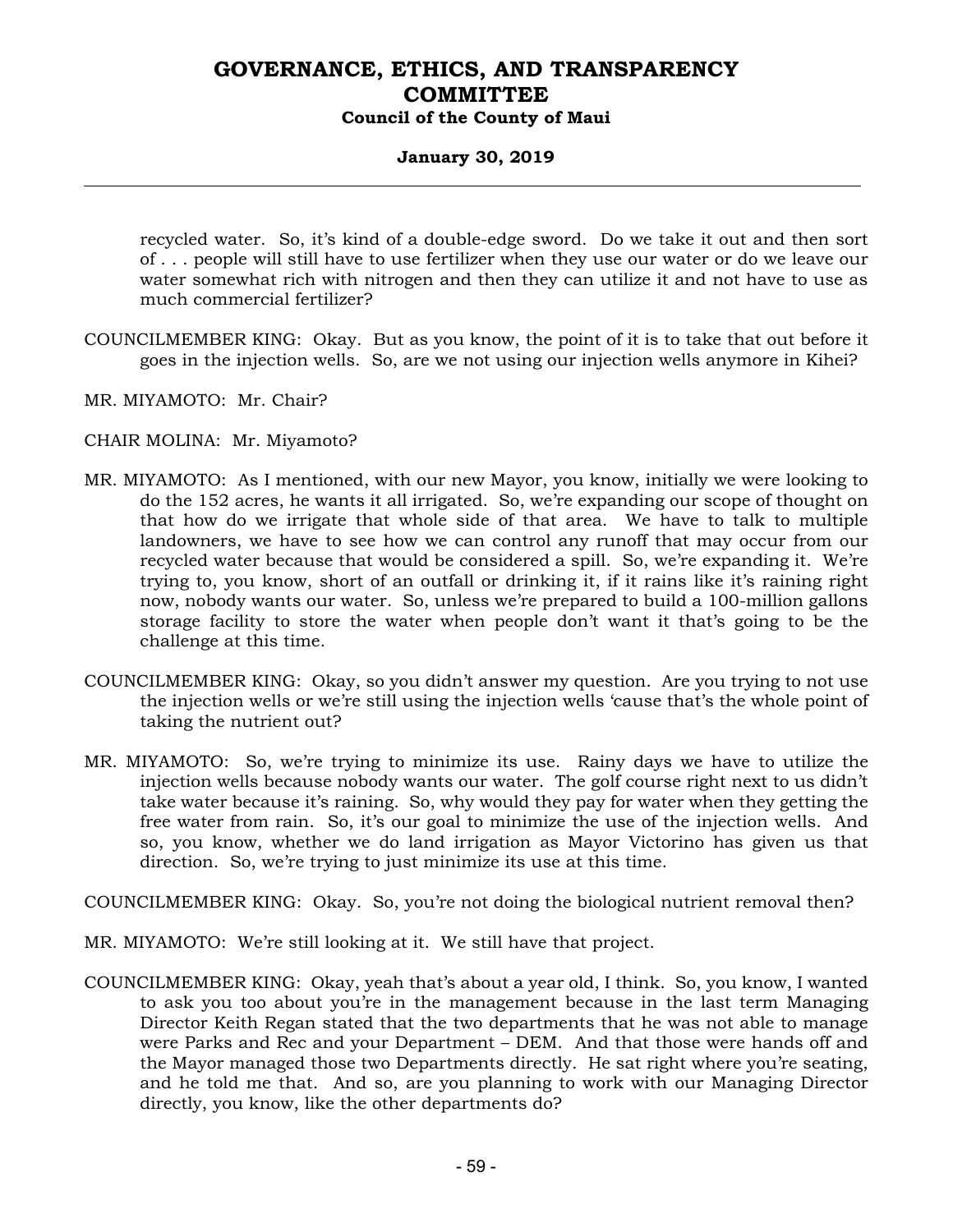## **January 30, 2019**

### CHAIR MOLINA: Mr. Miyamoto?

- MR. MIYAMOTO: Mr. Chair, I'm ecstatic that Sandy was approved as Managing Director because if anybody knows all the budgets of all the Departments, he's the guy that knows it all. So, he knows . . . he's, you know, extremely educated. We've seen him at Budget. He literally does a great introduction into all of our Departments. Hearing you say that we were hands-off in the previous Administration is sort of news to me. I wasn't aware that that was the situation because we met with Keith twice, we met with the MD (Managing Director) twice a month to discuss issues and directions and everything. So, it sort of caught me off guard when you mentioned that.
- COUNCILMEMBER KING: Yeah, well, it caught me off guard when he said it but, you know, that was kind of the feeling we got. And one of the biggest issues I think I had as a constituent that would be before I got on the Council was that seeing that Anaergia contracts when the audit came out there was a \$35 million discrepancy because originally it was supposed to save us over 18 million, 18.3 I think it was really when they did the audit it was going to cost us 16.7 million. So, that discrepancy and, you know, then there was no, after that audit came out there was no apology, there was no attempt to remove that contract. There was just an extension and another extension. And so, I would just like some assurance that this, your . . . this Department is going to be different under your Administration because that was really unacceptable. I agree there's people talking about a lawsuit because of that. So, you know, we have to start responding to these irresponsible . . . You know, when the audit comes out nobody ever responded to it from the Department. The Department head left. You know that. The Director left.
- CHAIR MOLINA: Comment or respond to Chairman King's statements?
- MR. MIYAMOTO: Thank you, Mr. Chair. As a previous managing . . . as Mr. Baz, Managing Director Baz had mentioned, yeah, we love audits. I remember that audit and operations part of that audit showed that we were doing the best that we can do, and they were really supportive of that. The second part of it was relative to, you know, are we . . . is that a good . . . basically a good deal for the thing? And it came down to one item that was the total difference for that audit, and it was the value of air space. We valued it high. They valued air space low. So, of course, when you have low value for air space, it looks like we're losing out. But if you have a . . . we've put a high value on it because, you know, the height you can go to is really valuable at how much longer your landfill can survive. So, we placed a higher value on the air space, they did a lower value on air space. And I think that was the primary difference. And I remember, at the time, Director Ginoza mentioning that, that was the key for the difference between the two what we assessed it at and what the auditors assessed it at.
- COUNCILMEMBER KING: Okay. But there were, you know, the fact remains there is that discrepancy and it was really never answered. I mean, Director Ginoza left before that audit came out so there was really no response to that. And I was here when people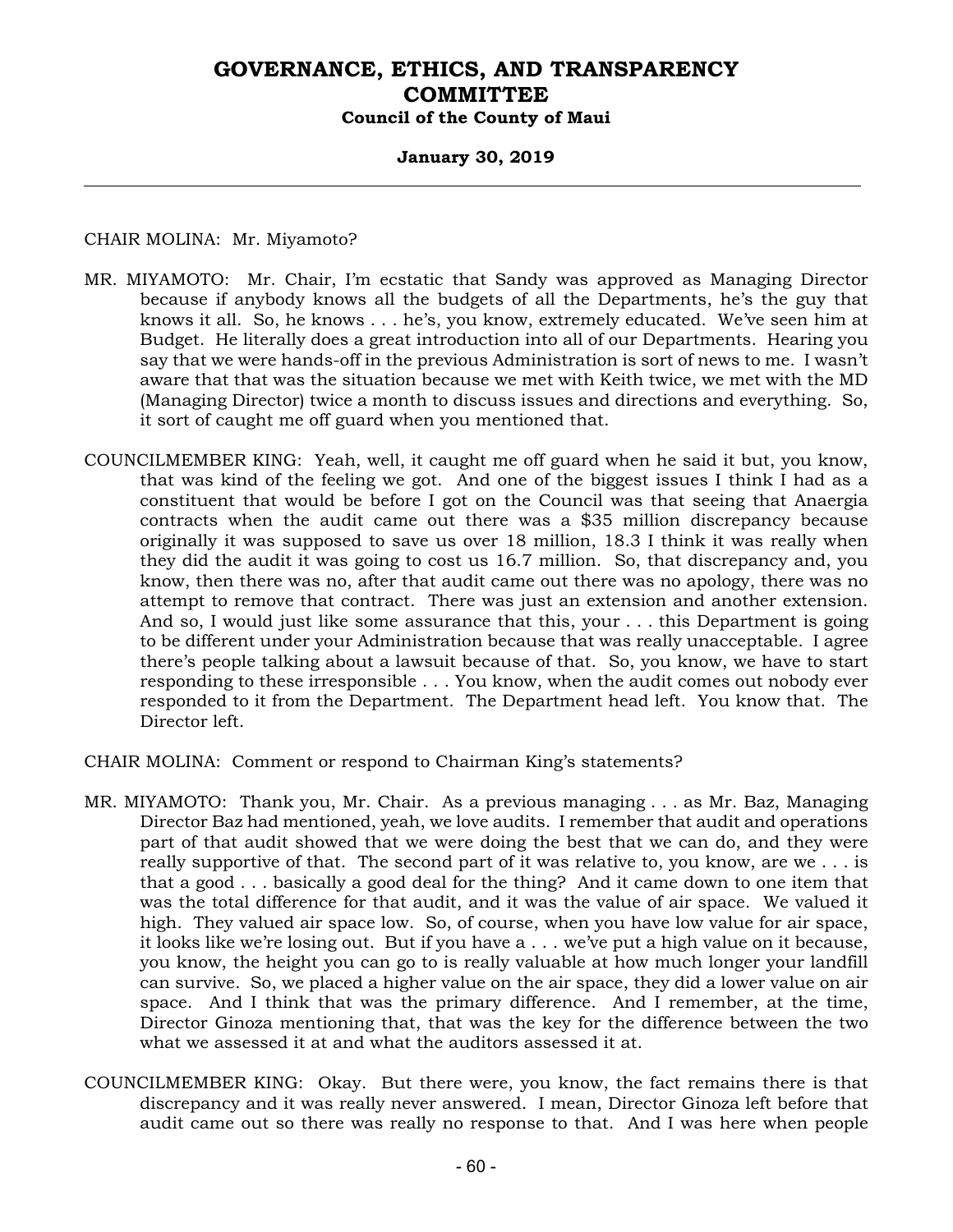### **January 30, 2019**

were testifying on that, so I remember it pretty clearly. So, I'm just hoping that there's going to be a different direction, that we're going to be tighter on these things. If something is shown to not be working out, then show 'em what these discrepancies and they're going to come out and, you know, and inform the public and talk to the public about what the reasons are and move forward because we should not be keep giving extensions to contracts. They're actually costing us money.

CHAIR MOLINA: Okay. Thank you, Chairman King, Mr. Miyamoto. All right, Members, Chair is ready to offer a recommendation. Chair recommends adoption of the revised proposed resolution entitled "APPROVING THE MAYOR'S APPOINTMENT FOR DIRECTOR OF ENVIRONMENTAL MANAGEMENT." This will include nonsubstantive changes as well as the filing of the resolution entitled "DISAPPROVING THE MAYOR'S APPOINTMENT FOR DIRECTOR OF ENVIRONMENTAL MANAGEMENT."

COUNCILMEMBER SUGIMURA: So moved.

COUNCILMEMBER KAMA: Second.

- CHAIR MOLINA: Okay. It's been moved by Member Sugimura, seconded by Member Kama. The floor is open for discussion. Member Sugimura as the movant, you have any brief comments before . . .
- COUNCILMEMBER SUGIMURA: I think I expressed my feelings when I asked for the question before but I'm totally grateful for this wealth of knowledge that we're seeing and I think the leadership that he's going to take us to with this Administration, so congratulations.
- CHAIR MOLINA: Thank you. Any other discussion? Seeing none . . .

COUNCILMEMBER PALTIN: Chair?

CHAIR MOLINA: Oops, excuse me. I'm sorry. Member Paltin followed by Chairman King.

COUNCILMEMBER PALTIN: Appointee Michael Miyamoto shared with me that he's one of the longest served being appointed officials having been appointed Director, a Deputy Director under several Administrations. I really appreciate his dedication to this County, his family, and the employees he oversees. I believe he has the technical knowledge and managerial knowledge maybe to do this job. However, with the changing climate, environment and rapid advancements in technology we will experience in the coming years. I have a feeling that this job will be much more difficult than it is currently expected to be. This is not to say that Michael Miyamoto is not capable. I think the position will be difficult for anyone. I do have some concerns. I'm not sure that he's the best person for this position but I am willing to work with Mayor Victorino and approve this nominee. I believe that if he does end up being confirmed by the majority, we will need to do our best to support him in guiding the Department of Environmental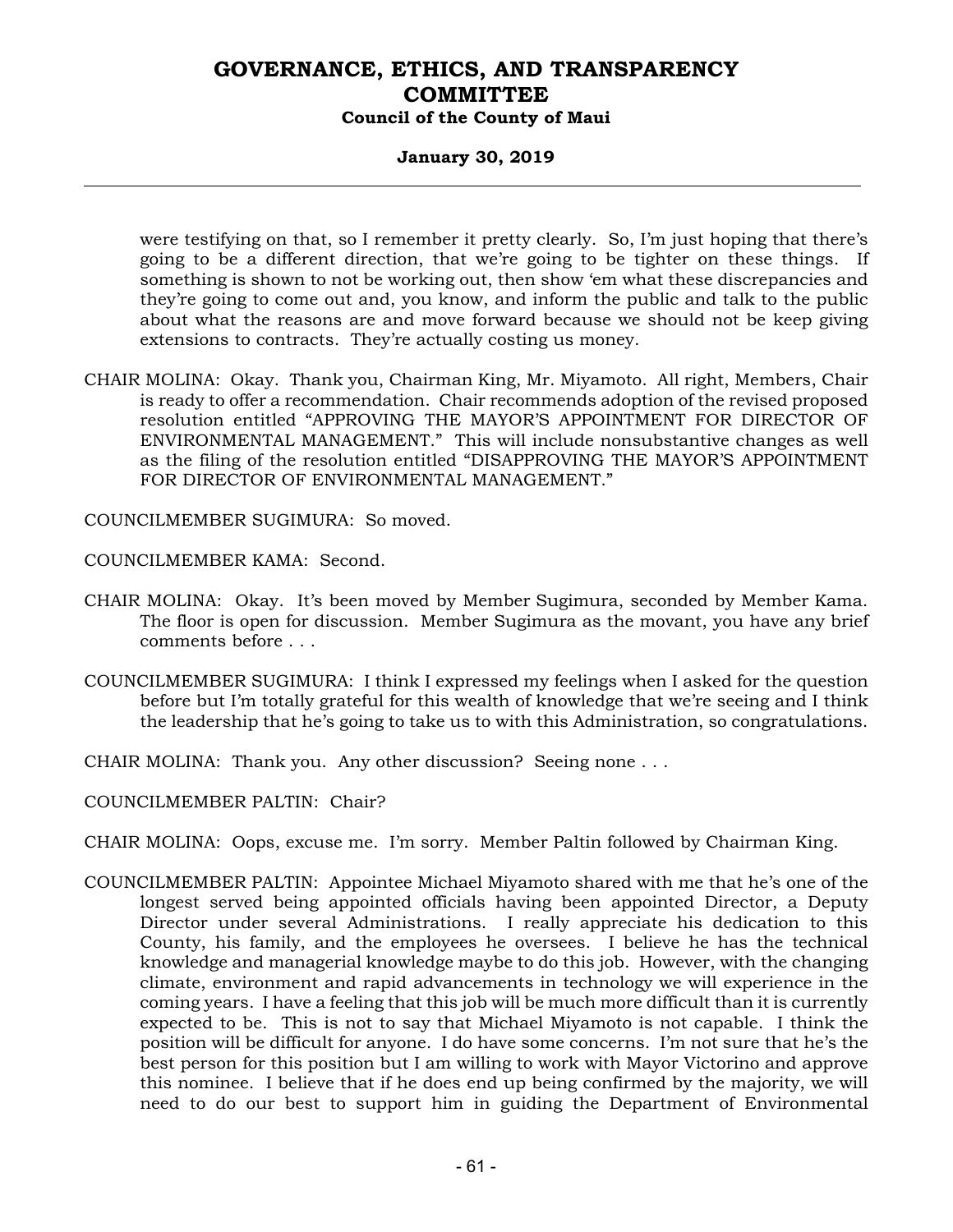#### **January 30, 2019**

Management through the upcoming challenges we will face. I remember how big of a challenge it is that he's taking on. Thank you, Chair.

- CHAIR MOLINA: Thank you, Ms. Paltin. Well stated. Chairman King followed by Councilmember Sinenci.
- COUNCILMEMBER KING: Thank you, Chair, and thank you for being here, again, Mike. I'm going to support this nomination with reservations because I have a long history with this Department. I've always had a good relation, working relationship with Mr. Miyamoto; however, the direction in the past that this Department has led to some huge mistakes, I believe. And I believe the willingness to continue to paint them is very disturbing to me, but I know it wasn't your decision to do that last extension. So, you know, I'm hoping that you're going to step up. I think you have the right attitude about the environmental concerns that we have that will, hopefully, finally be prescribed in a program for environmental protection and sustainability. So, I'm going to put my faith in you and hope that we see the public truly being served and being responded to so thanks for stepping up and we'll go forward from here.
- CHAIR MOLINA: Okay, thank you, Chairman King. Subject matter Chair, Councilmember Sinenci.
- COUNCILMEMBER SINENCI: Thank you, Chair. I, too, would like to support Mr. Miyamoto's confirmation tonight. I have some reservations only because, you know, my community has seen a lot of infrastructure that has been aged infrastructure. So, we've been always looking. It's something that we've seen in the last couple years especially with the increased visitor industry and just seeing public utility just kind of, you know, age and, and, so I look with high hopes as the Environmental Committee Chair. I'm offering my help as well and I hope Mr. Miyamoto you're open to new ideas and to input that would help the Department look at some cost-effective ways of dealing with our environmental issues. Thank you.

CHAIR MOLINA: Okay, Mr. Sinenci, any other discussion? Okay. Mr. Hokama?

COUNCILMEMBER HOKAMA: Quickly, Chairman, as I stated before, I am in support of Mr. Miyamoto. I've watched him over a decade, I guess, serving this, our people of Maui County. And I didn't ask you the one question I said I was going to ask everybody. Did you receive any communication prior to this meeting whether or not you had enough support or not for your directorship?

CHAIR MOLINA: Mr. Miyamoto?

MR. MIYAMOTO: No, I did not.

COUNCILMEMBER HOKAMA: Okay. Thank you, Chairman.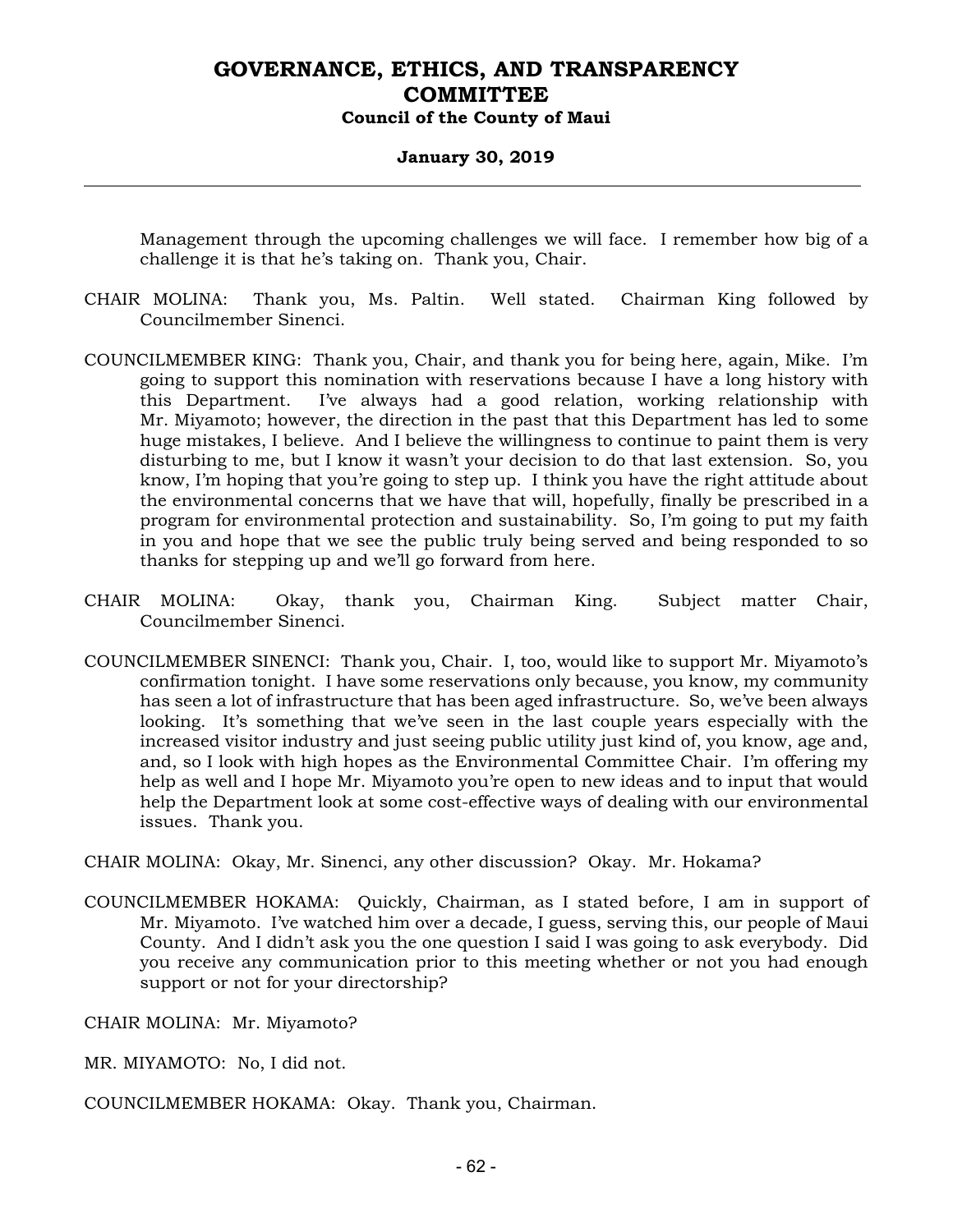### **January 30, 2019**

CHAIR MOLINA: Okay. Thank you, Mr. Hokama. Any final discussion? If not, the Chair would like to just state I have worked with Mr. Miyamoto on my previous tenure on the Council as well as on the Executive Branch with the former Mayor, and I do appreciate you've always been a very responsive individual with any concerns related to both Public Works as well as with Environmental Management. So, I hope you continue that with this Council. Keep the lines of communication open and when constituents call us up about missed rubbish pickups and any other things, if you'll allow us to reach out to you. And with the support of your Mayor, our Mayor, we look forward to best address all of the environmental and rubbish concerns in this community. So, with that being said, the Chair will call for the vote. All those in favor signify by saying "aye?"

#### COUNCIL MEMBERS VOICED AYE.

CHAIR MOLINA: All those opposed? Thank you. The Chair will mark it unanimous – nine ayes, zero noes. Congratulations, Mr. Miyamoto.

MR. MIYAMOTO: Thank you, Mr. Chair. Thank you, Members.

| VOTE: | AYES:                  | Chair Molina, Vice-Chair Rawlins-Fernandez,<br>Councilmembers Hokama, Kama, King, Lee,<br>Paltin, Sinenci, and Sugimura. |
|-------|------------------------|--------------------------------------------------------------------------------------------------------------------------|
|       | <b>NOES:</b>           | None.                                                                                                                    |
|       | <b>ABSTAIN:</b>        | None.                                                                                                                    |
|       | <b>ABSENT:</b>         | None.                                                                                                                    |
|       | $EXC.$ :               | None.                                                                                                                    |
|       | <b>MOTION CARRIED.</b> |                                                                                                                          |

**ACTION: ADOPTION OF REVISED RESOLUTION TO APPROVE THE APPOINTMENT OF MICHAEL MIYAMOTO AS THE DIRECTOR OF ENVIRONMENTAL MANAGEMENT AND FILING OF RESOLUTION TO DISAPPROVE .** 

CHAIR MOLINA: Members, it's . . . closing in on the zero hour. Chair needs a brief stretch break so, I'll call for a recess. We shall reconvene at 10 minutes after 7:00. Meeting in recess. *. . . (gavel) . . .*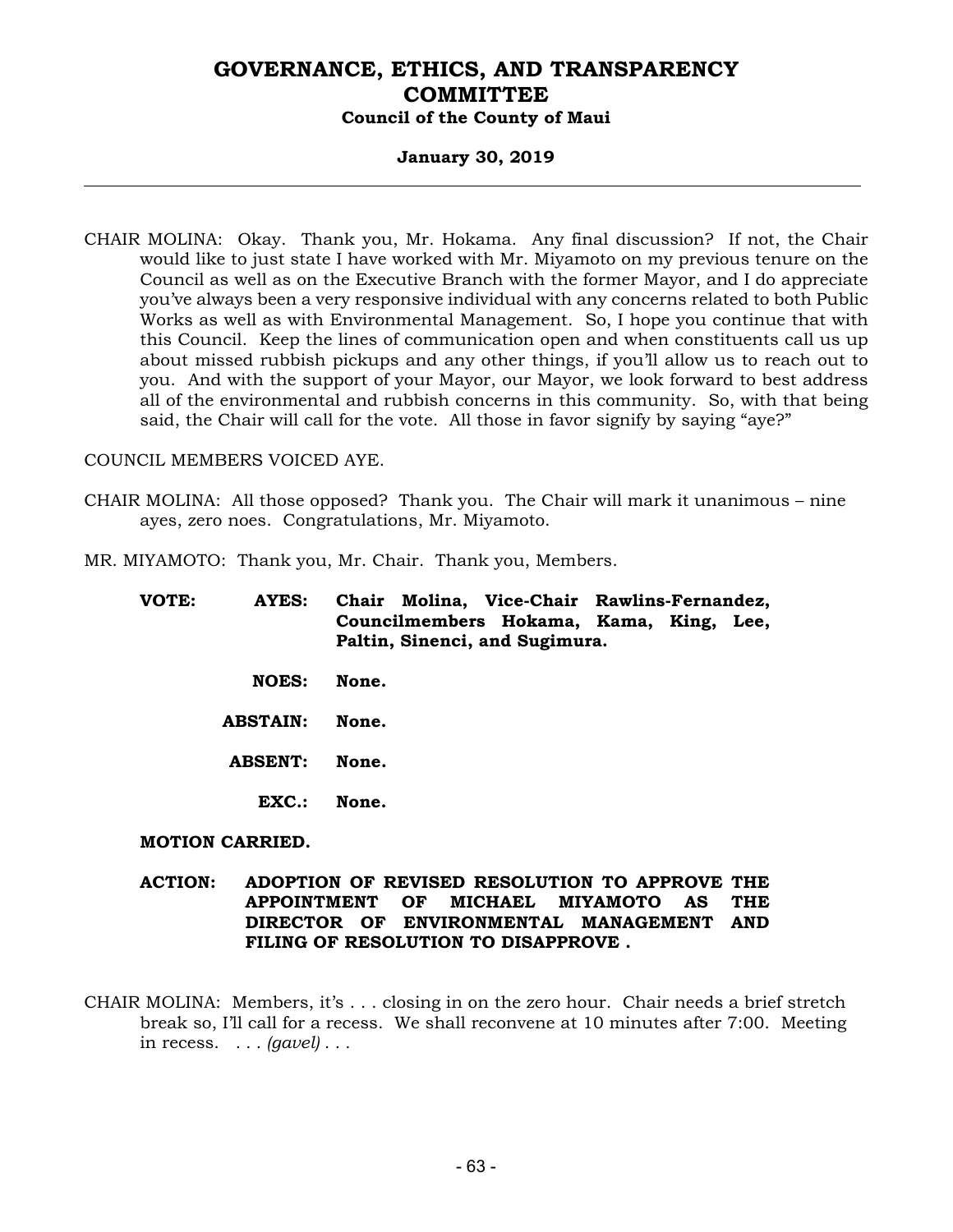#### **January 30, 2019**

 **RECESS: 7:00 p.m.** 

 **RECONVENE: 7:15 p.m.** 

#### **GET-1(3) APPOINTMENT AND REMOVAL OF ADMINISTRATIVE HEADS OF DEPARTMENTS (PROSECUTING ATTORNEY) (CC 19-1)**

- CHAIR MOLINA: *. . . (gavel) . . .* The GET recessed meeting of January 23rd, 2019 is now back in session. Members, it is Wednesday, January  $30<sup>th</sup>$ , 7:15 p.m. Thank you for that brief break, Members. We are coming close to the tail end of the evening. We have one more nominee to consider this evening, and that is the nominee for the Prosecutor's Office, Mr. J.D. Kim. First, I'd like to ask Ms. Tegarden to give us a brief opening remarks regarding the nominee. Ms. Tegarden?
- MS. TEGARDEN: Thank you, Chair and Committee Members. Mr. Kim brings experience to his role as Prosecuting Attorney. With over 30 years of experience at the State and County levels he does not rest on his laurels. With a short-term goal of establishing a children's peace center for children and their families who are victims of violent crime, Mr. Kim is constantly looking for new ways to serve our most vulnerable. Mr. Kim works collaboratively with law enforcement to continually seek justice for our community. We thank you very much for allowing us to share these few remarks.

CHAIR MOLINA: Okay, thank you, Ms. Tegarden. Mr. Kim, you have the floor.

MR. KIM: Thank you, Mr. Chair. Good evening. Just a little bit of background about myself. I am a graduate of Waianae High School in 1972 in rural Waianae. I went to Leeward Community College for two years but in between that I also worked as a Merchant Marine, Merchant Seaman as well as construction. One year I was here and then came back to Honolulu and got my degree in Bachelor Arts & Science in Zoology. In 1980, I came to Maui to work for the Water Board. I was a lab assistant for a year and then I got hired by Operations Management International that was doing contract work for the County at the Wastewater Reclamation Plant so, I became the Water Chemist. Brought them into compliance with the EPA. Then in 1982, I got accepted into law school. I tried to get into U. H. Law School for three years running and for three years I got turned down. So, I was lucky enough to get accepted to Temple University School of Law in Philadelphia. In '85, I came back to Maui, passed the bar. And December of '85, I got hired by then Judge, well, Joseph Cardoza who was the Prosecutor. And I worked for him till 1990. From 1990 to '91, I was a Deputy Attorney General for Child Protective Services in the Administration Division for the DOE. And then in 1991, I got re-hired by the Prosecutors and was imbedded at the Police station for about nine years reviewing and doing screening and indicting cases, and taking cases to preliminary hearing. Then in 2000, I moved to Corporation Counsel for seven years and was assigned various tasks with interest in arbitration, grievance arbitrations. I also assisted the Department of Personnel Services. I was asked to also counsel and advise the Police station, the Police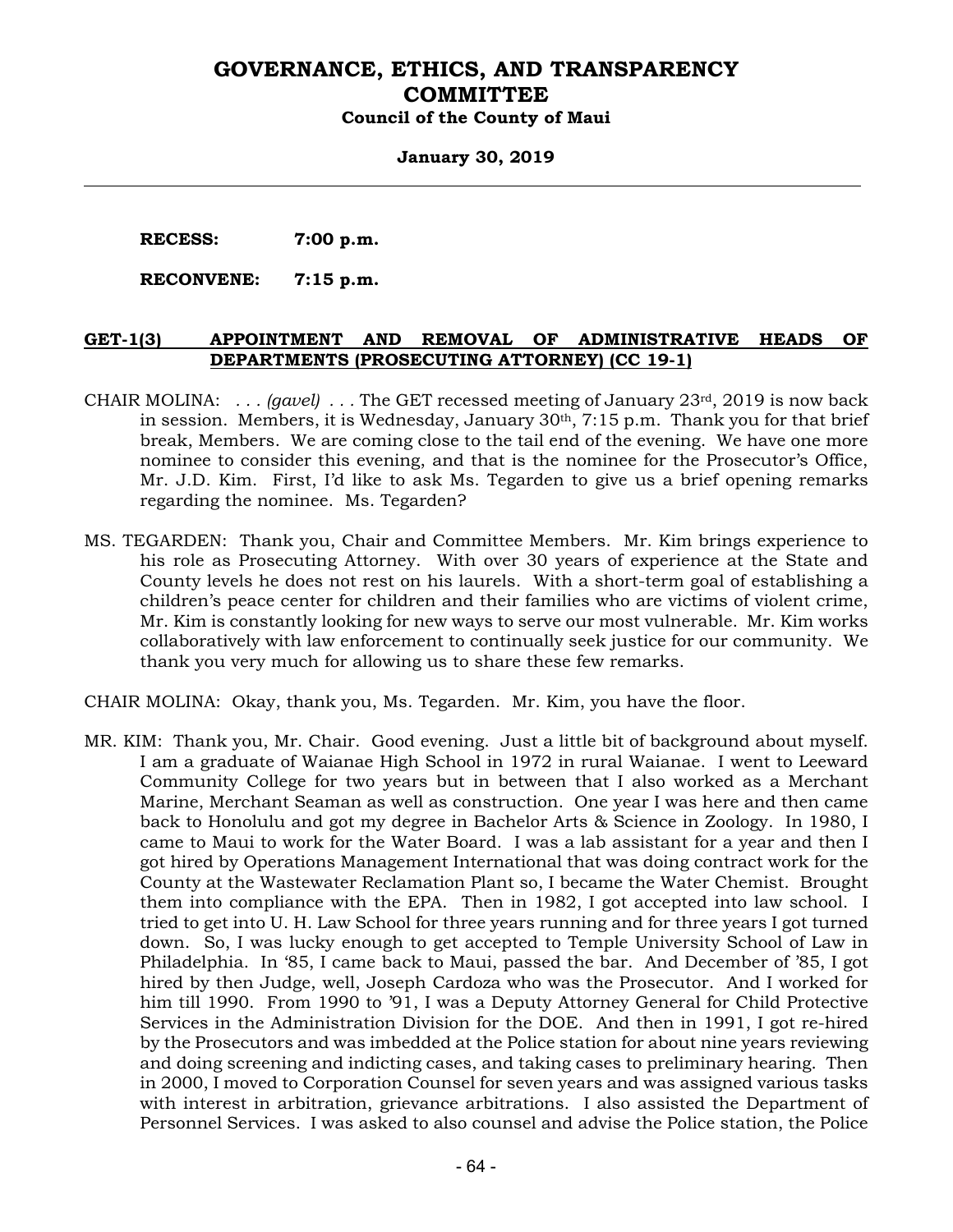#### **January 30, 2019**

as well as the Fire Department. Also, I had Parks and Recreation for a little while. Came back to the Prosecuting Attorney in 2007 and became the Prosecutor in 2011 and currently holds that position. People asked me why I applied and that's because my job is very important, and I believe I've been doing a very good job in coordinating as well as re-establishing our partnerships with all the different various law enforcement agencies from the Federal government down to the local Police Department. We are victims centered prosecution department and so we pay attention to our victims. That's been our philosophy working with Robert Rivera, my First Deputy. His vision as well as my vision is to establish this Family Peace Center, this one stop shop, which a former counsel allowed us to acquire 2103 Wells Street, the former Ueoka building. And our vision is to establish a co-location with the Police Department, Children's Justice Center, Victim Witness counselors as well as forensic exams for our child victims. Our long-term goal is actually to expand our campus because we are out growing the old courthouse. We have 88 positions that we oversee. Our Victims Witness counselors as well as most of our investigators are at 2103 Wells Street. We were renting but that, you know, we don't want to pay rent when you can actually own the building for the cost of the rent, and that was pointed out by Councilman Hokama, and we were lucky enough to get that. So, at this point, I'll turn it over to you.

- CHAIR MOLINA: Thank you very much, Mr. Kim. Members, before I open a line of questioning, I'd like to ask Mr. Kushi to take his place as Corporation Counsel. All right, Members, I'll go ahead and open up the floor with questions. Let's start with Mr. Hokama.
- COUNCILMEMBER HOKAMA: Thank you very much, Mr. Chairman. Mr. Kim, I don't know I think this is our third review with the information process between you and I. One thing I will ask you this evening because I was surprised on the amount of communications I received. This is particular in general from our women of our County and the concern about early release, especially with the incidences we've been made aware of whether it's the news or cases filed. And, you know, for me, I'm not clear on exactly what is the protocols of the process but can you give us some comments this evening how you approaching this phrase "early releases", and is this something you just follow according to State Statute or by rules of the Judiciary or is this just an internal departmental procedure? But I'm trying to get some understanding better because a lot of our women in our County are concerned about safety, and I am too. And so, can you give us some comment regarding this thing called early releases, and does it apply to those that are not convicted of previous crimes or that's for anyone including convicted felonies?
- CHAIR MOLINA: Mr. Kim, prior to responding to Mr. Hokama's questions, just a friendly courtesy to the Members, depending on your level of questioning because of the nature of Mr. Kim's job that he's being considered for, I will ask Mr. Kushi to advise us depending on the type of question you ask if he recommends possible executive session depending on the level of questions that you're asking. So, just wanted to just pass that on to you. Okay, Mr. Kim, you can go ahead and respond to Mr. Hokama's questions.

COUNCILMEMBER HOKAMA: What you can say in open session, --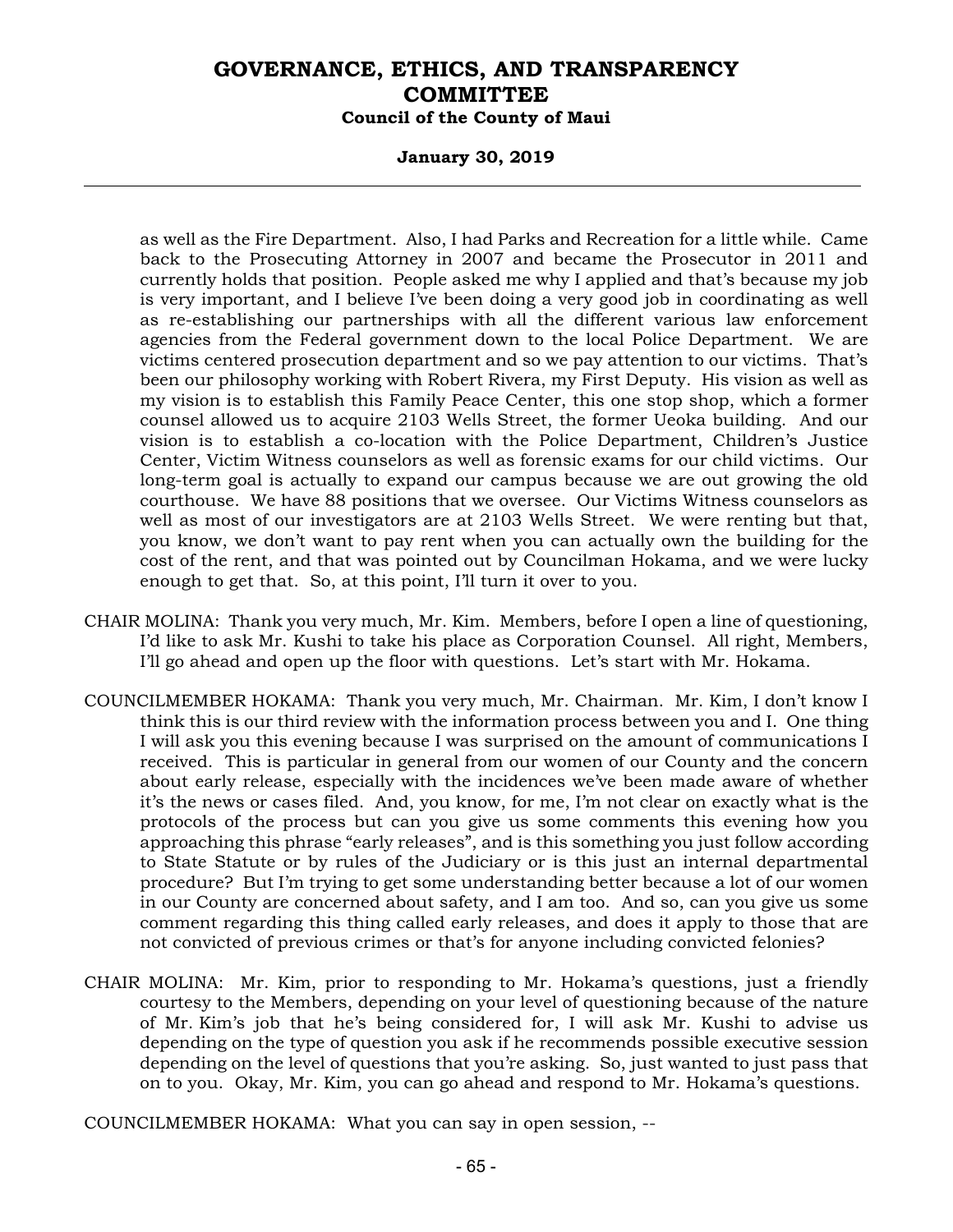#### **January 30, 2019**

MR. KIM: Yes.

COUNCILMEMBER HOKAMA: --Mr. Kim.

MR. KIM: Thank you.

- COUNCILMEMBER HOKAMA: 'Cause I want our community, our women of this County to hear your response, please.
- MR. KIM: Thank you, Mr. Hokama. About two or three years ago, we had an *. . . (inaudible) . . .* investment study that came to the State of Hawaii. And they did a study of the Judiciary, the criminals, law system as well as the parole system and locking of people and putting the criminals away. And they opined that four years of probation would be enough because five years was too much. And currently, if you're put on probation, the norm is five years unless you commit a more serious crime. And so, by and large, a lot of . . . there was a decriminalization that was going on. For example, they made it so . . . they said, if we let them out early, we would save the State money. And it surely would because they don't have to keep these guys in prison. They came up with this early release thing. Our Department from the get-go we were probably the only County that actually sent Prosecutors on the more serious violent crimes to speak to the Hawaii Paroling Authority to get their minimum term equal to the maximum term. And we would send and write religiously to the Parole Board when we get notices about the early release. And our deputies are assigned, and they follow up with those letters opposing any type of release for our defendants that get convicted in our courts, especially the violent defenders.

COUNCILMEMBER HOKAMA: Okay. Just a few follow ups, Mr. Chairman?

CHAIR MOLINA: Proceed.

COUNCILMEMBER HOKAMA: And we'll be kind of pointed so your specific responses, Mr. Kim. So, when you say, we or they, you mean, the Legislature made a policy decision regarding the early release on the subject we're talking about right now?

MR. KIM: That's correct.

COUNCILMEMBER HOKAMA: And their policy decision was based on the cost to the State to house inmates versus safety of our residents?

MR. KIM: Yes.

COUNCILMEMBER HOKAMA: Interesting choices.

MR. KIM: Well . . .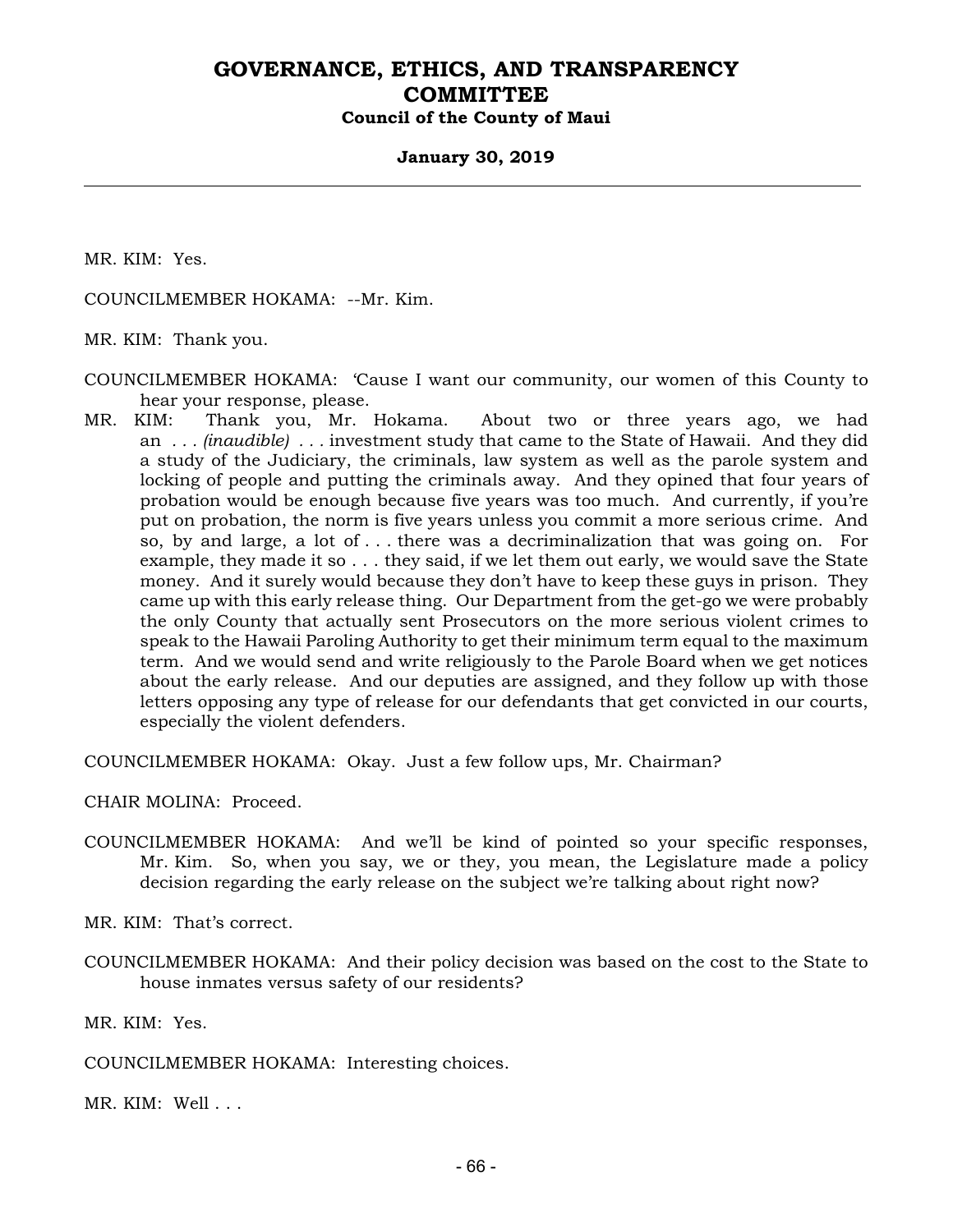### **January 30, 2019**

CHAIR MOLINA: Mr. Kim?

MR. KIM: Don't forget when Governor Abercrombie got into office, he had promised the return all those that were incarcerated out of state, and that has not happened. We don't have enough prison space.

COUNCILMEMBER HOKAMA: Understood.

MR. KIM: And so, we, as Prosecutors, law enforcement, we didn't see any value in that. COUNCILMEMBER HOKAMA: Uh-huh.

- MR. KIM: I mean, they were supposed to build a community correctional center in Puunene, and they had three iterations of design. Still haven't moved forward on that. And so, we're looking forward to when they do build a bigger prison, our population is growing, we need a bigger community center. We do have programs that work with this current community center. I think we're the only Drug Court Program that has space in the dormitories for those who need drug treatment. And we understand that people fall off the wagon but if they're honest about it, they get a time out and they get treatment. And that's what the drug program is about as well as the larger space for the community correctional center.
- COUNCILMEMBER HOKAMA: And I appreciate you bringing up the challenge because I can tell you even when I chaired Council and it was working with Governor Lingle's Administration, okay, Governor Lingle's Administration of looking at Waiale or possible relocating the State prison. Where are we today? Same place. Still spinning our wheels except for the amount of inmates and lack of facilities. But from the County's perspective we got an early release and whatnot, is there an issue for us within our booking and holding component? Because we're responsible for jails. Okay. But jails are for people who have yet to be adjudicated. Prisons is for those that have been adjudicated. Okay. That's why we have issues of, well, for me, I have issues with who's paying the bill for what component, yeah. So, from our standpoint, from the County's standpoint, regarding jail space and everything else for you to do your job as a Prosecutor, how do you feel about your situation status with this?

#### CHAIR MOLINA: Mr. Kim?

MR. KIM: Mr. Hokama, our Department stands by our policy with respect to holding those that commit crimes accountable. And that they should be locked up so that they don't victimize the rest of the community after they've been caught and adjudicated by the courts. And so, that's why we have the constitutional protections. We have a preliminary hearing or indictment by a neutral magistrate or, I mean, neutral parties. Once that happens, and they're charged with a criminal offense we want them away from our victims, away from the public so that they don't re-victimize people while they're out and about. There is a push currently with our Legislature on a bill Reform Act. It hasn't worked in New Jersey and it hasn't worked in California. California just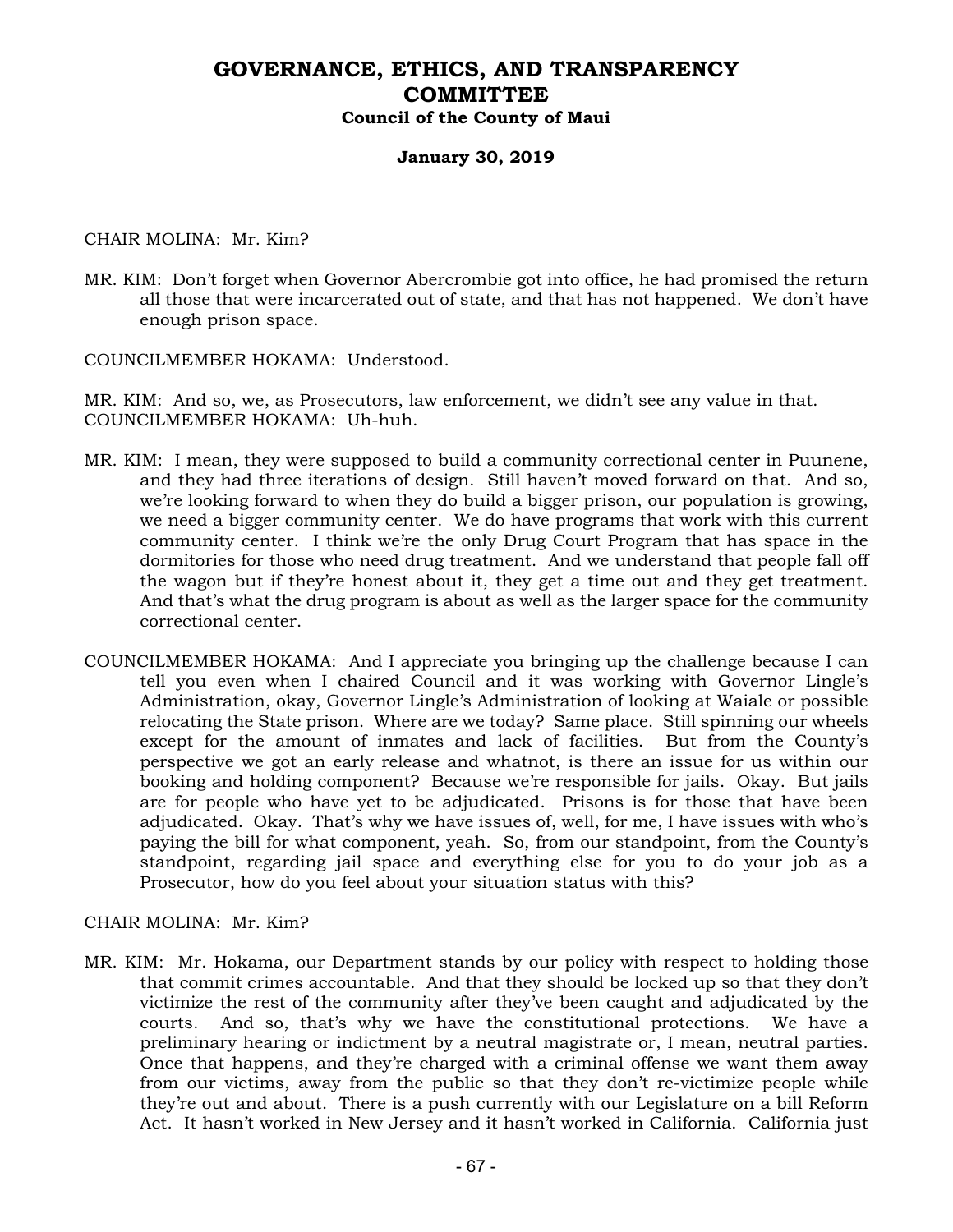## **January 30, 2019**

passed it. And so, you either bail, no, you either no bail or you get released and that's been an issue with California because there's now a risk assessment for dangerousness. And so, once you're found a danger, you don't get released. And so, now their population in their jail system is overcrowded, is burgeoning.

COUNCILMEMBER HOKAMA: And that's before adjudication?

- MR. KIM: That's before adjudication. Because it's either yes or no you get released. The County faces, because we're a three-island County, we also face the issue of release and services. If they get released, they're ordered to do services and that's the main point. And, we've seen that in the 70s where everything was forgiveness and let's see if we can rehabilitate. Then when the 80s came, the pendulum swung back to punishment. We had mandatory prison time just for methane phentermine possession. And now, we're seeing the pendulum swinging back to forgiveness and rehabilitation. And so, we . . . I'm old enough to know or at least appreciate and that's why I became a Prosecutor. Rehabilitation and forgiveness will take for a very small population of those who decide to be criminals and criminalize and victimize our public members. There are some that do get rehabilitated and that's fine. We can weed them out, we can look at them in Drug Court. Those that have that addiction, and I was a Drug Court Prosecutor for two years, three years. We handled 300 cases but were able to take those 300 potential defendants off the street, get them services, get them counseling, and keep those 300 cases out of the court system. So, I do believe in that part. But for our violent criminals who because they can victimize the weak, I have no sympathy for that.
- COUNCILMEMBER HOKAMA: So, with this early releasing the State Legislature put into law has this increased or assisted your workload for you and your deputies?

MR. KIM: Well . . .

CHAIR MOLINA: Mr. Kim?

MR. KIM: Just let me say that there's a policy that the Department of Public Safety --

### COUNCILMEMBER HOKAMA: Uh-huh.

MR. KIM: --about this early release, it hasn't been put into law just yet. I'm talking about the bail reform act that's coming about, that's coming this Legislative season and that will be . . . we'll see what happens with that. I think the head of that Task Force, joint Task Force – House and Senate was asked should can we do it, should we do it all one time or can we do it piecemeal? He said, piecemeal is fine. But there's dangerous . . . a danger to that for public safety. That's my main objection. When I asked about my opinion on this Task Force and the ACLU coming out with their study, they came to speak to the Task Force, and we asked them pointedly. This information that you base your opinions on is incomplete data, and they agreed, yeah, it is. But we had to say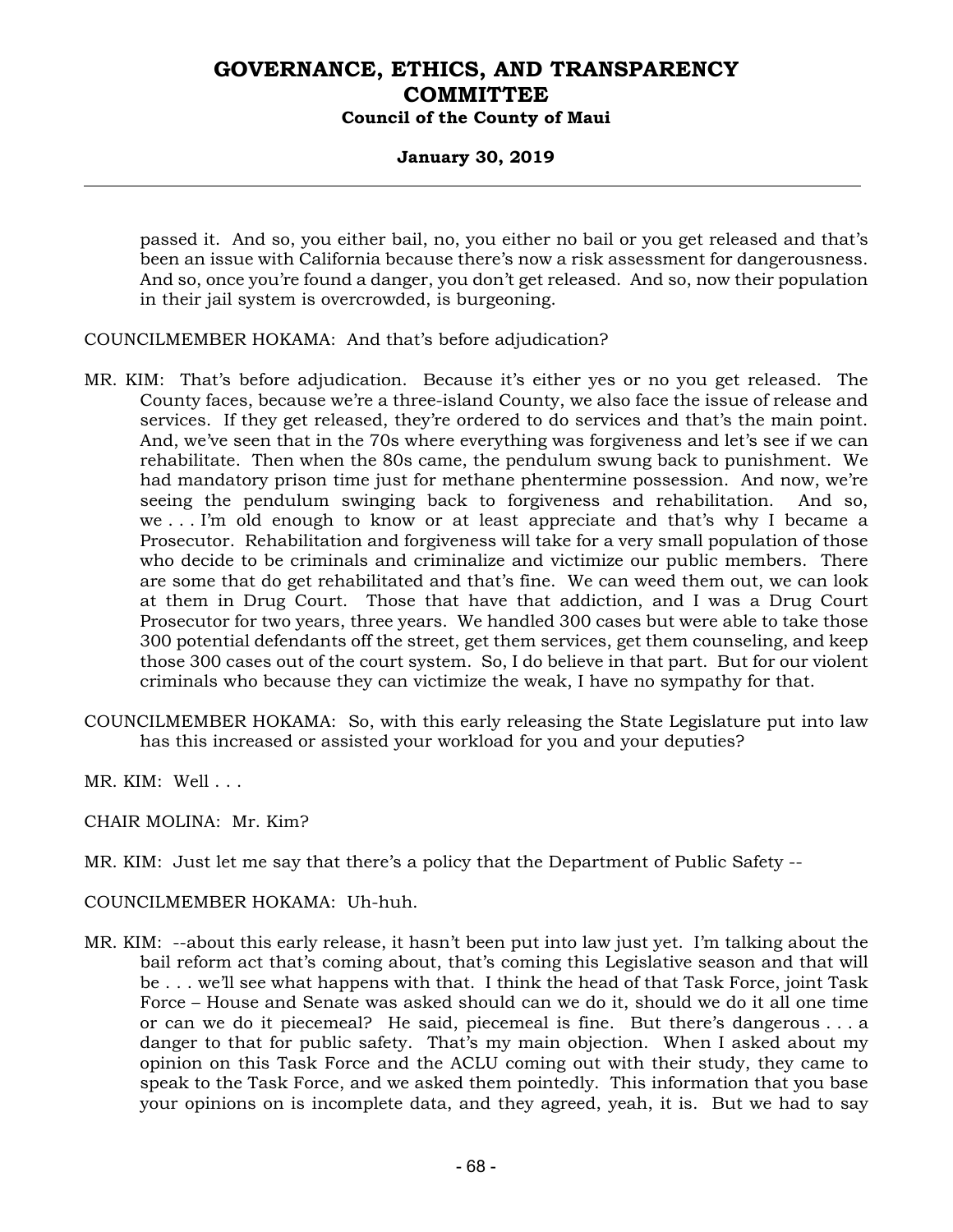### **January 30, 2019**

something. And so, I asked Judge Ron Traitor, who wrote for the Task Force that make sure that the Legis. understands that.

- COUNCILMEMBER HOKAMA: Okay. I would just ask that you, again, upon a final disposition of your nomination, Mr. Kim, at the appropriate time I would ask that your Department prepare for our Budget Committee whether or not some of these adjustments in State law is an actual new State mandate, which by Constitution the State should be providing financial resources to each participating County. So, you're going to need to provide us with some comment and recommendations down the road. Okay. Thank you, Chairman.
- CHAIR MOLINA: Thank you, Mr. Hokama. Let's move out towards the West side. Ms. Paltin, do you have any questions for Mr. Kim?
- COUNCILMEMBER PALTIN: Thank you, Chair. Similar to my colleague, Mr. Hokama, I have no desire to go into executive session so if any questions that I ask would prompt that, then I would withdraw that question. I think I agree that I think the public should be able to hear the processes. So, I have a bunch of questions, but I'll just start out . . . how many vacancies do you have in your Department?

CHAIR MOLINA: Mr. Kim?

- MR. KIM: Currently, we have I believe two for attorneys. Probably one because the one is position for an attorney is being held because that Deputy was called to active duty for three years and he's coming back in August of 2019. As far as Support staff, I just accepted, well, she resigned as an Investigator at the end of this month, so I have probably two Investigative positions open. And as far as Legal Clerks, I believe we have one or two. So, not very many.
- COUNCILMEMBER PALTIN: And I see here year-to-date as of February 28th, 2018 in your Prosecutor's Administration Program, so this was February of last year, there was already 31,113 overtime expended, and in the General Prosecution Program – 96,664 is up from 2017, and I just was wondering because in your . . . in the minutes from the April 11, 2018, it says that the Deputies do not get premium pay. They get paid what they're paid, and they're expected to work overtime. So, I was wondering all this overtime expenses how is it coming about?
- MR. KIM: The overtime is coming . . . I'm sorry.
- CHAIR MOLINA: No, go ahead, Mr. Kim.
- MR. KIM: The overtime is coming about from our Legal Clerks. Our Law Techs is now Legal Clerks. They do the bulk of the work for the office, for my Department. Our support staff is worth their weight in gold. I would rather fire a Deputy than trying to get rid a Legal Clerk or a Law Tech. So, it's on a voluntary basis. We're getting more and more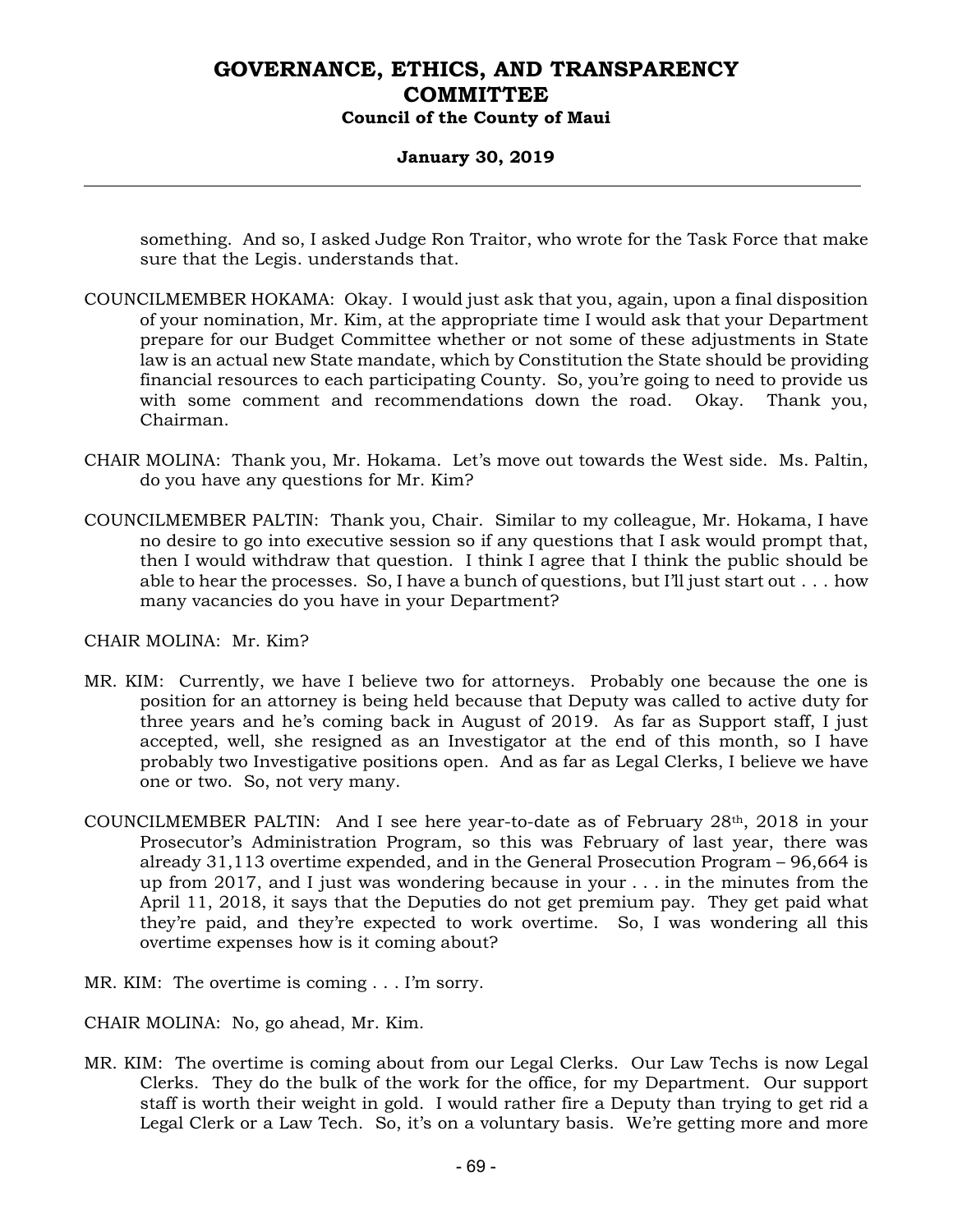## **January 30, 2019**

cases. We probably indict every year felony charges about a thousand cases of the 4,000 to 5,000 cases we receive from the law enforcement agencies. And so, they work. We do not have the redundancy that some of the other Departments may have but this is County so if someone gets sick, someone is on family leave, Support staff is expected to take up the slack. My Deputies are salaried, so they do not get overtime. That's just how it is.

COUNCILMEMBER PALTIN: So, you have vacancies in the Legal Techs?

MR. KIM: It's not really a vacancy if they're sick, long-term sick or if they decided or not or they're on family leave.

COUNCILMEMBER PALTIN: Oh, so there's no vacancies?

- MR. KIM: Right now, I believe, there's probably two or three and that's it, and they're being filled. 'Cause right now, we just moved up our Office Administration Assistants to Legal Clerks. That's how we train internally our court staff. It's very rarely would somebody come over from private practice to our Department because I believe private practice pays more money. And we have a very low unemployment rate. So, it's hard to recruit.
- COUNCILMEMBER PALTIN: Thank you. How about the backlog in cases? It says it's up 45 percent from your predecessor yet 2011, 2012, '14, '15, '16, '17 all saw a decrease in crime per capita. So, wondering why the backlog?
- MR. KIM: I don't know if there's a backlog.
- COUNCILMEMBER PALTIN: Okay. I'll yield at this time.
- CHAIR MOLINA: Thank you, Ms. Paltin. Ms. Sugimura?
- COUNCILMEMBER SUGIMURA: Thank you, Mr. Kim. I believe that in Granicus and who came to visit us as well as testified was a Kimberlyn Scott . . . Kimberlyn Scott. And I guess I'm not sure how much can be said about this so please stop me. I don't want to go into executive session about this. I know that there is, was an ongoing case and I think there may be something going on now. And I know that there are  $\dots$

CHAIR MOLINA: Mr. Kim, if you would like to respond to that inquiry?

MR. KIM: I cannot respond to any of her allegations that she brought up because the case is currently under appeal. So, it's a very long case and right now I would be remiss in comments made in open session.

COUNCILMEMBER SUGIMURA: Okay.

CHAIR MOLINA: Mr. Kushi?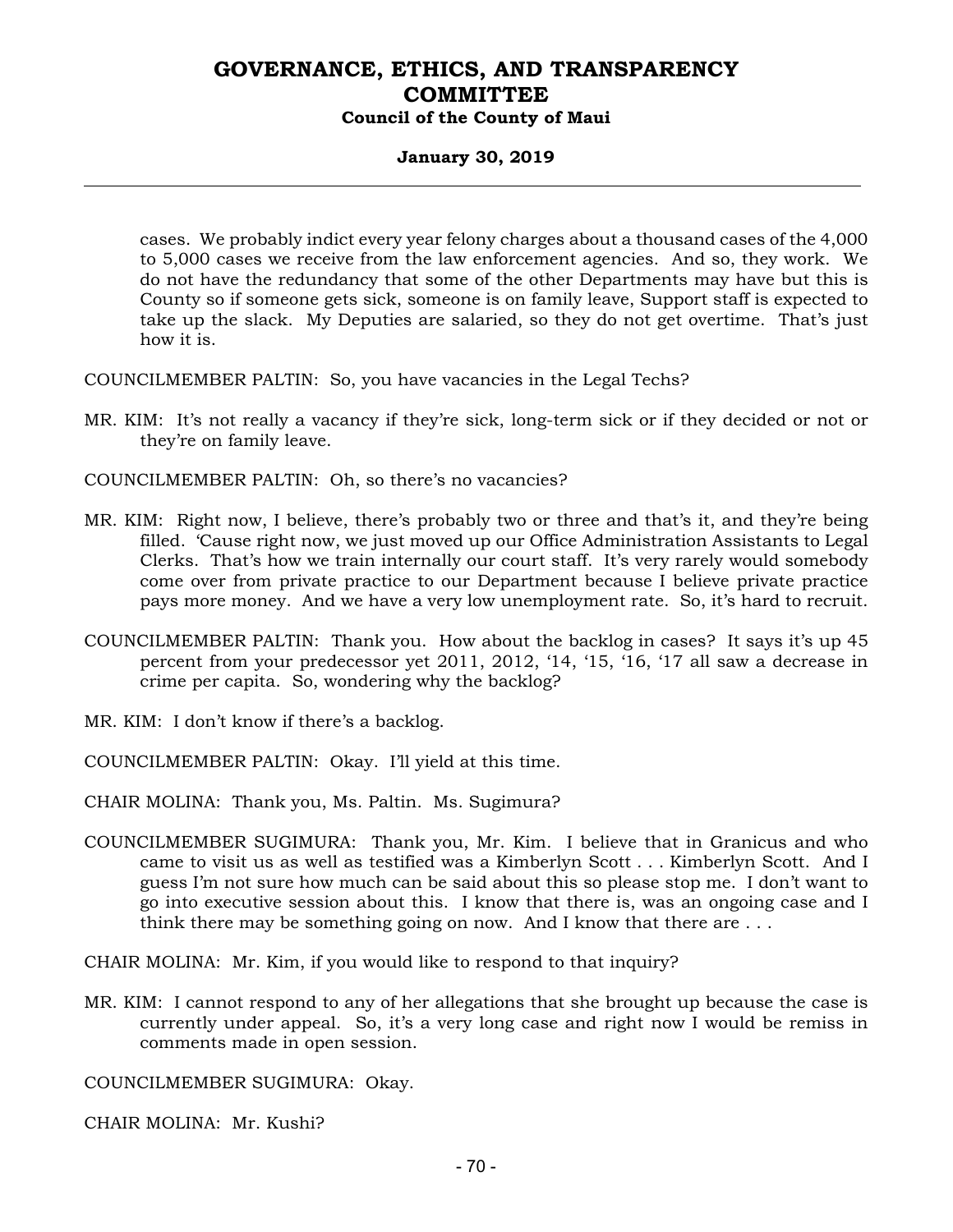#### **January 30, 2019**

MR. KUSHI: Member, what case are you talking about?

COUNCILMEMBER SUGIMURA: Kimberlyn Scott who came to testify. It's her daughter . . .

MR. KUSHI: Okay. If Kim says it's under appeal, it's under appeal the same litigation.

COUNCILMEMBER SUGIMURA: Okay. So, we will not . . .

MR. KIM: Well, I can address any of your concerns in closed session.

COUNCILMEMBER SUGIMURA: Yeah, no, I don't want to. I just wanted to clear or get from you and Corp. Counsel what can or cannot be said 'cause there's some pretty, you know, allegations in here that we cannot talk about so.

MR. KIM: That was the document that was just handed out.

COUNCILMEMBER SUGIMURA: And she did submit before.

MR. KIM: Right.

COUNCILMEMBER SUGIMURA: Yeah.

MR. KIM: Right.

COUNCILMEMBER SUGIMURA: Yeah.

MR. KIM: Okay.

COUNCILMEMBER SUGIMURA: Come and testify. So, yes. All along the same --

MR. KIM: I got it.

COUNCILMEMBER SUGIMURA: --venue so . . .

CHAIR MOLINA: Ms. Sugimura, do you have another . . . you want to redirect your questions or is there anything else to ask of Mr. Kim?

COUNCILMEMBER SUGIMURA: I think I just wanted to clear the air on that --

CHAIR MOLINA: Sure.

COUNCILMEMBER SUGIMURA: --because it was pretty strong testimony, emotional testimony so, I just wanted to clear the air and just . . . that's it.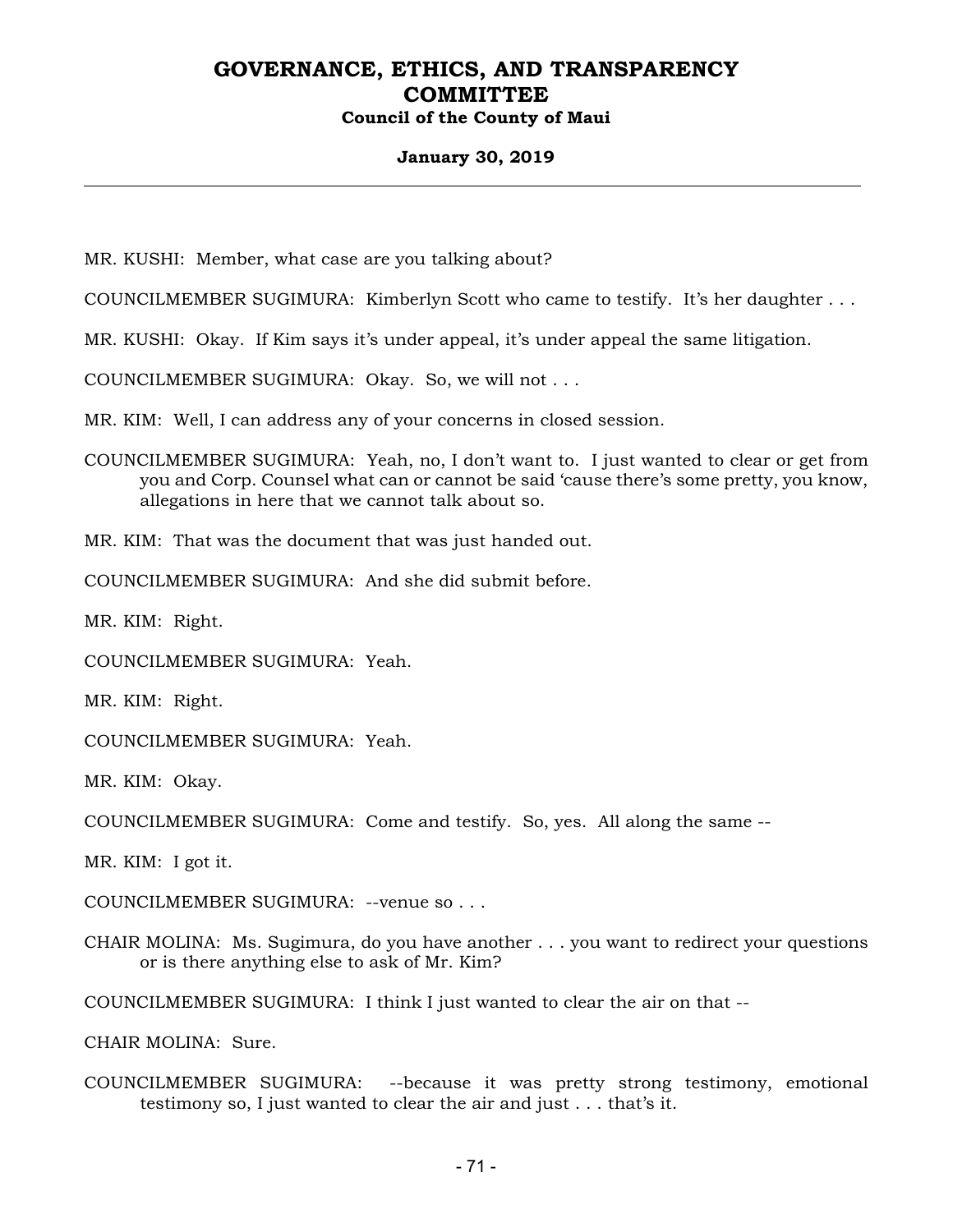#### **January 30, 2019**

CHAIR MOLINA: Okay, thank you, Ms. Sugimura.

MR. KIM: Thank you.

CHAIR MOLINA: Councilmember Kama, questions for Mr. Kim?

COUNCILMEMBER KAMA: Thank you, Chair. Boy, I'm not sure if I should ask this question at all but you will tell me if it's inappropriate or not. When we started doing the roles for our Council or the rules for our Council, one of the things that came up was that we were trying to look for new language that would be able to support and protect you know, the Councilmembers here because of what happened prior in a prior Council where there's a lot of outburst in the community and things of that nature that actually brought some interpretation and fear, and so we're looking for that language. And so what that did was because Councilmember Sugimura was very . . . I was very . . . oh, what she said just touched my heart and I thought to myself that oh, my gosh, I feel what she's saying. And I thought no person regardless where you stay should have that kind of feeling of not being safe. So, when this young woman walked into my office and I've had people come into my office and hit me up any place, any time in the bathroom, to talk about certain things. And I'm always open to talking to them. When this young lady came into my office and she wanted to meet with me, and she was very fearful. She didn't want anybody to know that she's coming to see but she came nonetheless. And she brought with her many documents regarding Mr. Kim. And it just . . . it broke my heart to hear her story, and it had to do with being bullied, retaliation, and it had to do with her being terminated after 20 plus years of work in the County. And so, I didn't know what to say or to do with that except to just bring it forth to this place and if that's what Mr. Kim could respond to.

CHAIR MOLINA: Mr. Kim?

- MR. KIM: Thank you. Ms. Kama, that case is also under litigation. Corporation Counsel is handling a grievance and a workman's compensation appeal. So, I cannot comment about it in open session. I can do so if you're willing to know where we stand on that.
- COUNCILMEMBER KAMA: I need to confirm whether you . . . because if what this young lady is saying is true, then do I want to appoint someone who may continue this behavior within the Department and allow other women to be exposed to this type of behavior? That's my concern. So, I'm just not sure if we should go into exec or not go into exec. So, I'm not sure. But I don't want this to continue to go on and I do want some resolution. And I do understand that . . . this system and litigation.

CHAIR MOLINA: Okay. Mr. Kim, you have a comment?

MR. KIM: Ms. Kama, you have every right as the member of this Council to ask for executive session and I can explain that to you.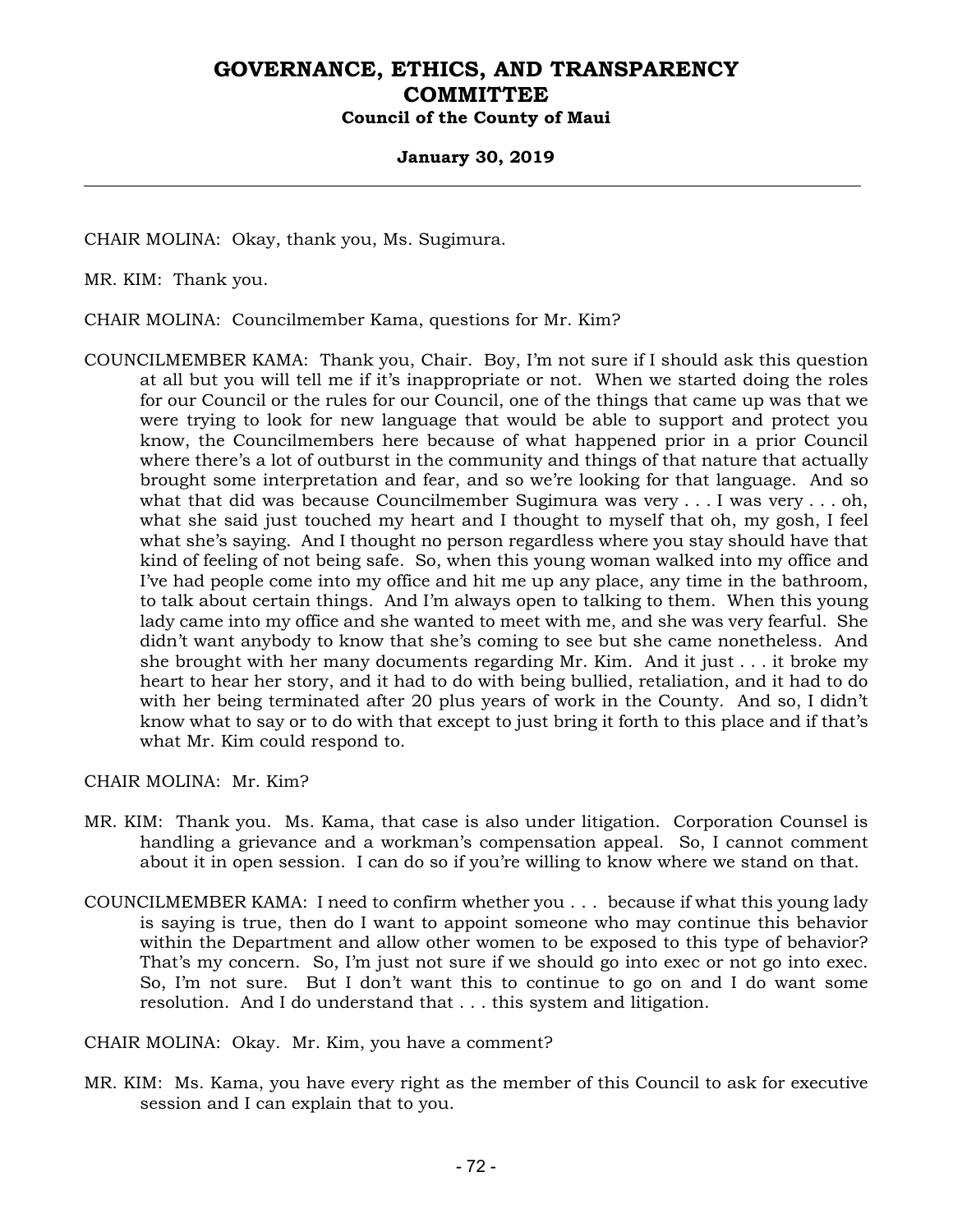#### **January 30, 2019**

- CHAIR MOLINA: Ms. Kama? As Mr. Kim has stated, you have the right to make a motion if that is your choosing. Another option . . . although we probably . . . of course, this is the first hurdle. If Mister . . . looking ahead, if Mr. Kim does get approval from the majority of this Council, there is this matter . . . his vote we'll still have to go before Council and, at that point, you may want to meet with Mr. Kim one-to-one to find out these concerns that had been brought to our attention tonight. So, that's a couple of options for you to consider. Mr. Kushi?
- MR. KUSHI: Well, Mr. Chair, if you go into executive session, there is a reason why you go into it because its executive session is confidential. Anything said in executive session cannot, should not be let out to the public. You understand?

#### COUNCILMEMBER KAMA: Yes.

MR. KUSHI: Okay. So, again, in fact you just had Sunshine Law training. You go into executive session whatever information is disclosed whether it be about Mr. Kim or his employee or any litigation should not be disclosed to the public for several reasons. One, it may not involve only him but somebody else who's not here to defend him or herself. Secondly, if it's litigation and you disclose that, you're giving the other side an advantage. If it's litigation, it's a suit against the County or its employees. The County of Maui is all of you. So, we go into litigation, we discuss litigation, we review our strategies, and that should not be disclosed. So, again, if you . . . following up on Member Molina's suggestion, you should talk to Mr. Kim in private. Again, I would warn him about the same concerns.

COUNCILMEMBER KAMA: Thank you, --

MR. KUSHI: Okay.

- COUNCILMEMBER KAMA: Mr. Kushi. And Mr. Chair, I do not want to go into executive session. Thank you.
- CHAIR MOLINA: So noted. Thank you, Member Kama. Appreciate the explanation and clarification from you, Mr. Kushi, as well as Mr. Kim. Mr. Sinenci, questions for Mr. Kim?
- COUNCILMEMBER SINENCI: Thank you, Chair. Mr. Kim, you mentioned earlier that your staff is salaried, and they don't have . . . they don't receive any overtime. Is that . . . I wanted to clarify your response?

CHAIR MOLINA: Mr. Kim?

MR. KIM: Thank you. Mr. Sinenci, my appointed attorneys, my Deputy Prosecuting Attorneys are salaried, and so, under the Fair Labor Standards Act they're expected to work for what the County pays them, and they do not receive any overtime.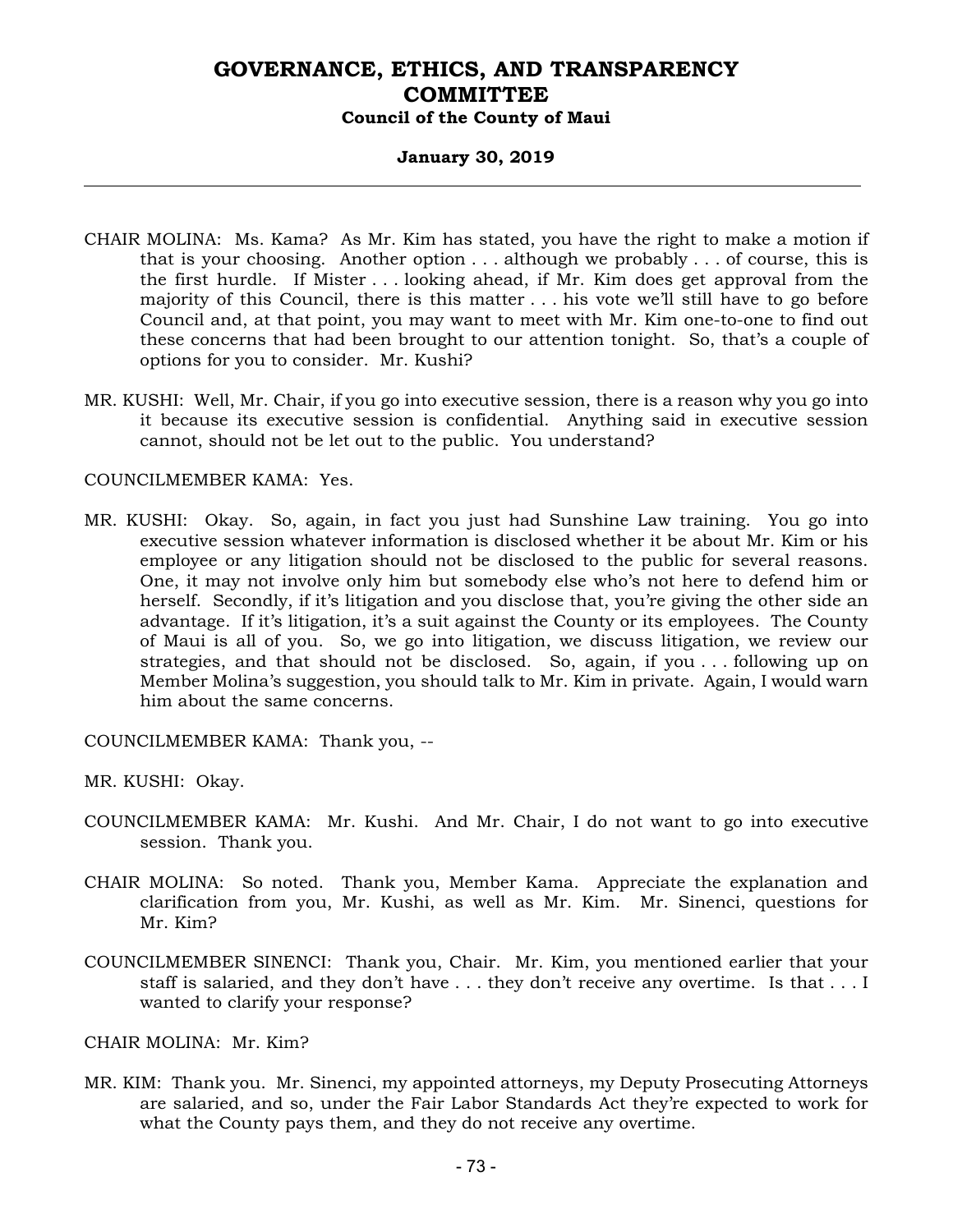#### **January 30, 2019**

COUNCILMEMBER SINENCI: So, you were mentioning that your Clerks receive overtime?

MR. KIM: That's correct. Our Law Clerks and our Investigators as well as the Victim Witness Counselors are all under collective bargaining agreements. We have Unit 2 for our Secretaries, Unit 4 for the Supervisors, Unit 13 for the Investigators as well as the Victim Witness Counselors.

COUNCILMEMBER SINENCI: Thank you.

MR. KIM: They receive overtime.

COUNCILMEMBER SINENCI: Okay. I'm in receipt of a May 2018 where there was amendments to the Fiscal Year Budget to authorize transfers relating to categories of use within a program of Department to address some of those overtime overtures.

MR. KIM: That's correct.

COUNCILMEMBER SINENCI: Can you explain?

CHAIR MOLINA: Mr. Kim?

- MR. KIM: Yeah. Currently, the court system is going over to electronic filing which cause some concern with the staff that has beenthere longer than this newer staff that's been hired. That takes scanning as well as a lot of computer work to scan and file documents, which we used to do by hand. Now, all the Clerks that come in currently that haven't been working for the Department don't know about hand filing documents. They only know about electronic filing, so they pick it up quickly. There are others who are reticent in accepting this technology but it's the way the court system is going. It takes time for our staff to actually do some of this work. The other things they no longer taking handwritten notes. It's all done electronically. Our files have to be kept up-to-date. We're trying to go paperless in keeping or maintaining our court files as well as the minutes as to what goes on in court. And so, that's being inputted into our records management system, and that takes time; more time than what it used to be. So, yeah, we could use more staff and that would cut down on the overtime.
- COUNCILMEMBER SINENCI: Thank you. You know, as a new Councilmember, I'm still getting . . . familiarizing myself with the technical jargons of the . . . Could you explain what "forfeiture funds" are?

CHAIR MOLINA: Mr. Kim?

MR. KIM: Forfeiture funds is under Chapter 712A of the Hawaii Revised Statutes, which allows us to go in and seize assets used by criminals to you further their criminal activity. Whether it be making drug deals in their car, seizing monies from drug dealers, taking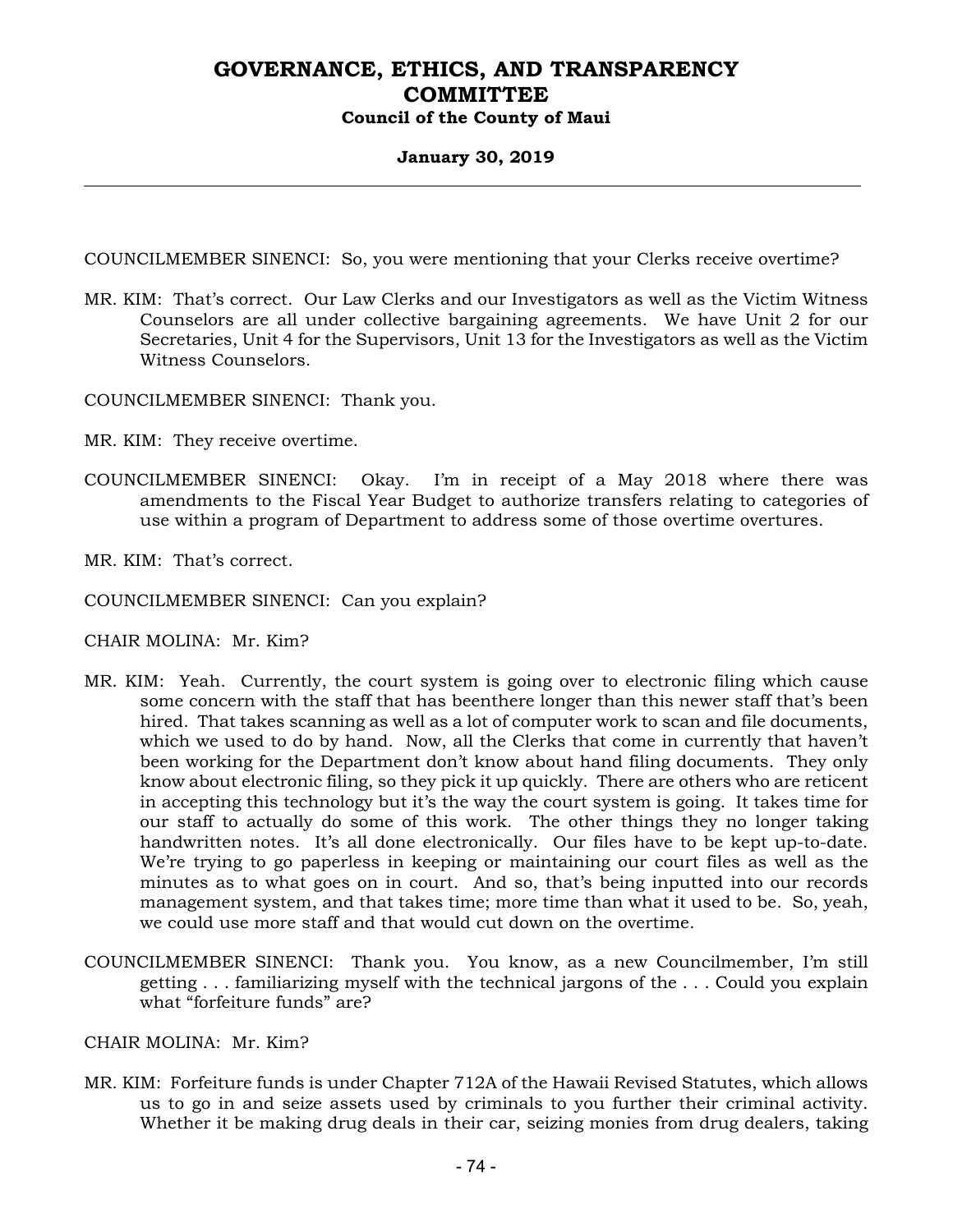#### **January 30, 2019**

their cellphones. In the old days, when I first started was taking their beepers . Anything that was used in committing or allow them to commit the crime, we're allowed to go before a Magistrate or before the Attorney General who decides whether or not we're able to seize those property, that once was evidence as forfeiture property. Those properties are then turned over to the AG's office, they in turn return the bulk of it to the Police Department. And normally, we get anywheres from 10 to 25 percent of what was seized. And it also depends, under the Obama Administration he stopped having the DEA do the forfeitures. The DEA was more lucrative I would say to the law enforcement because we did not have to have a prosecution or a conviction. We just had to show that it was used during the commission of those crimes. Mostly, I'm talking about drug dealers. If you went federally, the Police makes that choice whether or not they want to do it federally or by State forfeiture. If it goes by Fed., we get like 10 percent. If it goes by State, we get 25.

COUNCILMEMBER SINENCI: So, those forfeiture . . .

MR. KIM: Those monies are specifically designed to only be used for equipment or training.

COUNCILMEMBER SINENCI: And that's part of your budget – the forfeiture?

MR. KIM: Yes, but we cannot use that for salaries though.

COUNCILMEMBER SINENCI: Okay. Thank you.

CHAIR MOLINA: Thank you, Mr. Sinenci. Chair King?

COUNCILMEMBER KING: Thank you, Chair. Yeah, I have similar concerns as my colleague, Councilmember Kama. I don't think it's going to do any good to go into executive session because we won't get both sides there anyway. And, there's, you know, there's been multiple letters that we received, and some have names to them, and some don't but there seems to be intimidation on some of these. But I have couple things I would like to ask in public. And one of them is about the overtime. So, if you got, I think Councilmember Paltin said 96,000 is that the figure you have? But when I hear that the Investigators and their Clerks and there's been two openings in Investigators and two openings in Clerks, I remember these numbers being fairly similar couple of years ago. So, why isn't that we're aren't able to fill those positions in your office? What's the difficulty? And we keep paying overtime rather than getting those extra positions, those vacancies filled?

CHAIR MOLINA: Mr. Kim?

MR. KIM: One of the issues is our low unemployment in keeping staff. The other one is retaining staff. We've had people just get up and leave. The Investigator that we had, yeah, he just decided he was done and for his own personal reasons he left. We had another one who was out on injury leave, not on the job and she finally decided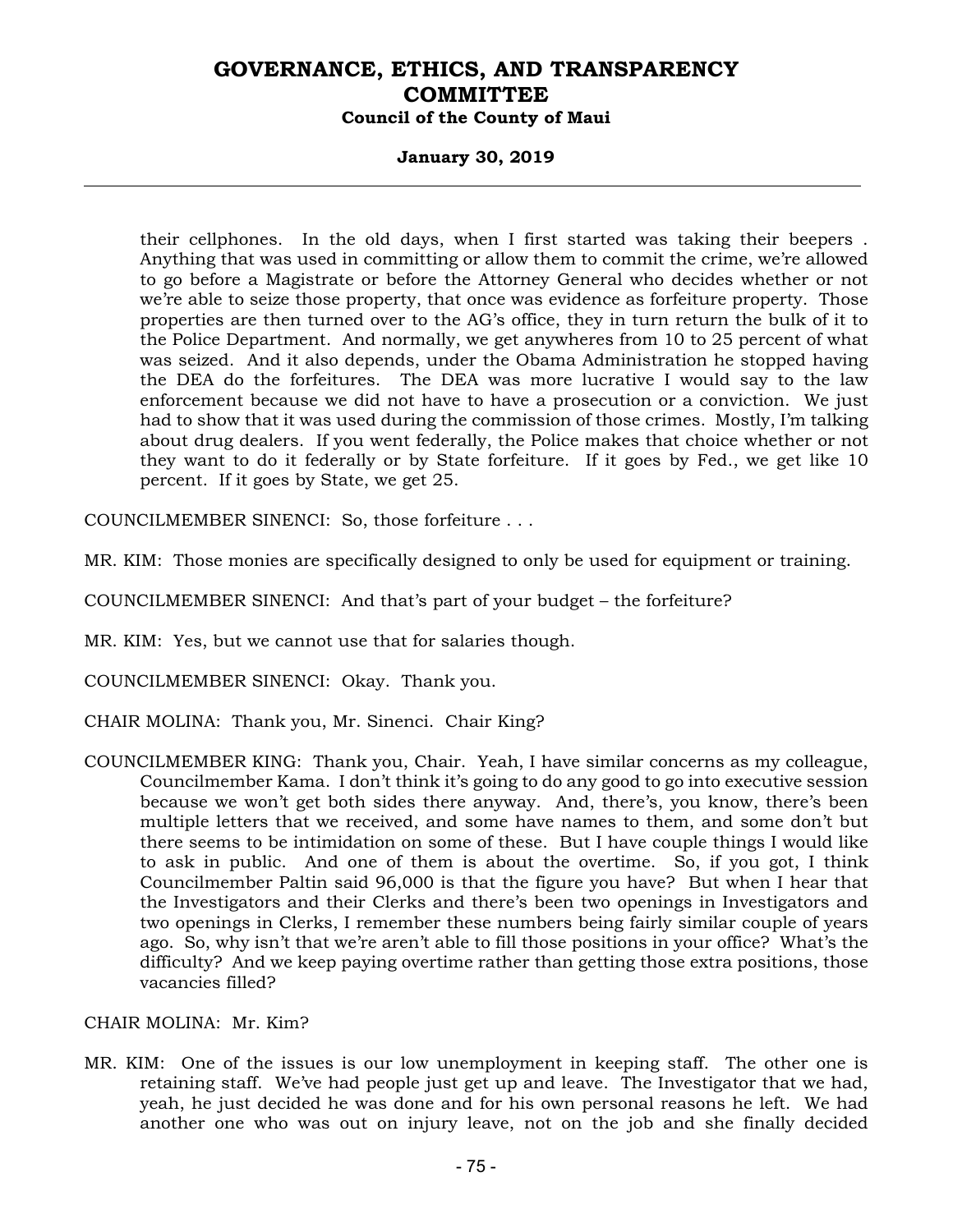#### **January 30, 2019**

that . . . we had to hold the position open if she had come back but that didn't occur. So, that was the two vacancies. As far as the Legal Clerks, we had some movement in the office and we still need to recruit on that level.

COUNCILMEMBER KING: Okay. I got some notes from April 2018 from a meeting that I was in and I know I asked you if you have any calculations or analysis of how much overtime you expect and the answer was, well, we haven't done a specific analysis. I wouldn't know how to start doing that type of analysis. But with having these high numbers every year of overtime that would kind of be my expectation as watching that Department is trying to do some kind of an analysis of what overtime is recurring, why we're unable to retain and I'm going through that right now in OCS from the previous years of having multiple vacancies and trying to make some adjustments, and we're getting some extremely high level people applying. So, I know they're out there. It's just a matter of applying that management principles so that, to me, is a little bit disappointing. But I also wanted to ask you about multiple reports I've gotten about two years when you were reappointed and there had been a . . . couple of incidents or issues. One of them is considerable backlog of cases, high employee turnover. This is reading from the article that were reported on. Most distressing to County Councilmembers Mike White and Don Guzman, who was a former Deputy Prosecuting Attorney. Seems to be the news then in 2009 then Deputy Prosecuting Attorney Kim was reprimanded by superiors. White and Guzman referred to the reprimand during a Special Maui County Council meeting on March 3rd. Both Members said they learned about the reprimand was discovered in a court document that was not explained and it was not disclosed, and they had issues with these incidents should have been disclosed before the first appointment back in 2011. So, can you speak to that? Do you know what I'm talking about because I've got minutes from the meetings, and there are articles about the meetings. I've got emails from people that were in those meetings.

CHAIR MOLINA: Mr. Kim, are you able to answer that in open session? Mr. Kushi?

- MR. KIM: Well, I can answer that in closed session because it deals with my personnel file and what occurred, as to why I was removed as the Circuit Court Supervisor when I was a Deputy.
- COUNCILMEMBER KING: I'll withdraw the question, Chair. I don't want to go into closed, executive session.
- CHAIR MOLINA: Thank you, Chairman King. Councilmember Lee? Councilmember Rawlins-Fernandez?
- VICE-CHAIR RAWLINS-FERNANDEZ: Mahalo, Chair. I'll follow up with that question that Councilmember King withdrew. So, I guess I don't need the details of why you were reprimanded but I understand that part of the requirement as an attorney is to disclose that information and that information wasn't disclosed.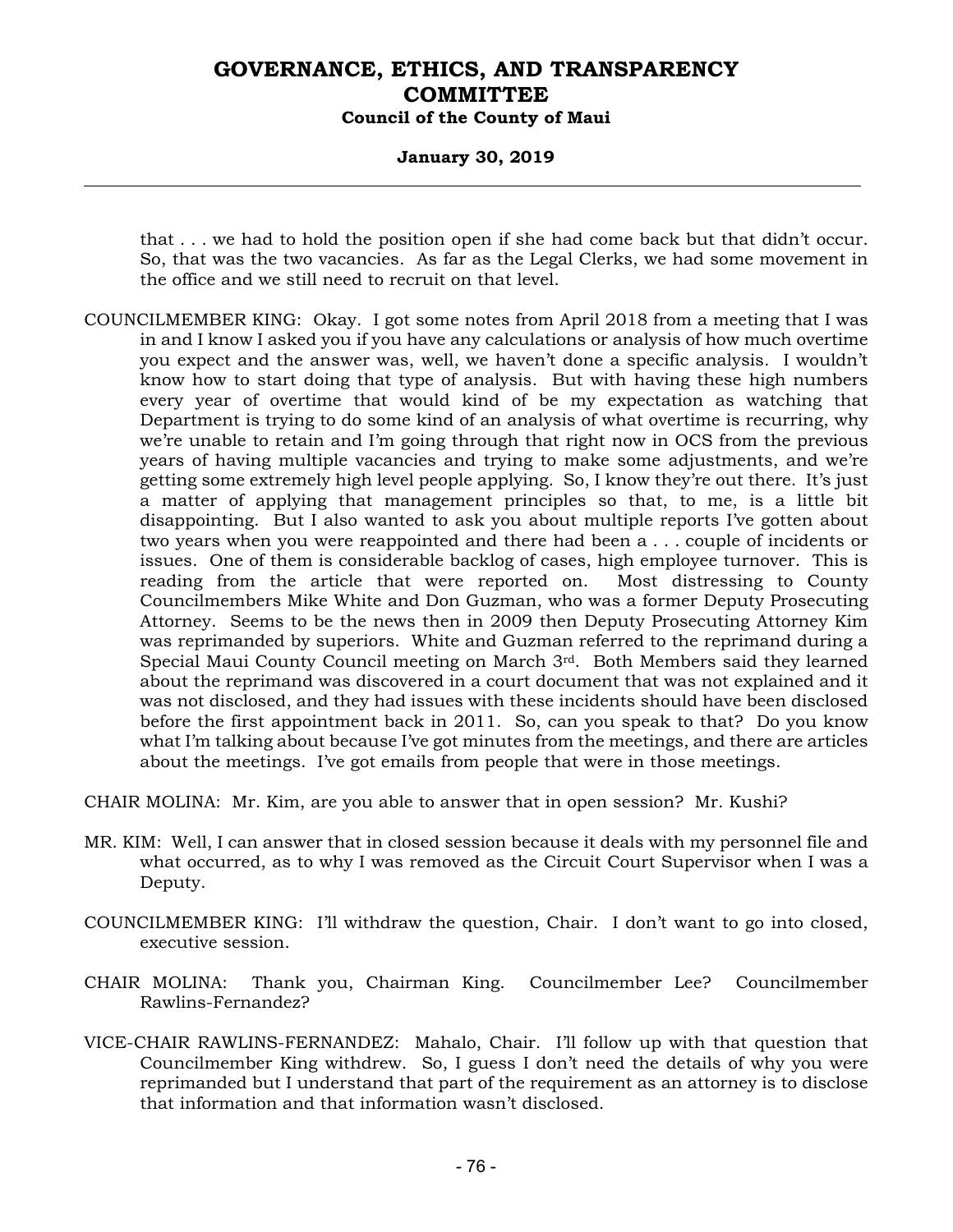### **January 30, 2019**

MR. KIM: That information was disclosed to Alan Arakawa who hired me as his Prosecutor.

VICE-CHAIR RAWLINS-FERNANDEZ: But it wasn't disclosed to the Council --

CHAIR MOLINA: Mr. Kim?

VICE-CHAIR RAWLINS-FERNANDEZ: --during the initial confirmation process.

MR. KIM: I believe I disclosed and the reason why in closed session.

VICE-CHAIR RAWLINS-FERNANDEZ: Okay. Since your nomination, my office has been flooded with emails and visits, you know, similar to the other Councilmembers, which ought to me to warn me of behavioral and the culture of your office, and that, you know, your behavior and office culture has been described as hostile, retaliatory, discriminatory, and promoting favoritism and sexual harassment in the workplace. Many of these same concerns were brought up at your previous nomination by different individuals. So, how do you respond to the flood are very concerning and serious allegations that I have received about this from the community, current and former employees of the County?

CHAIR MOLINA: Mr. Kim, are you *. . . (inaudible) . . .* in open session?

- MR. KIM: I don't know what these allegations entail. I don't believe I've been accused of sexual harassment in any shape or form nor in my tenure as the Prosecutor or as a Deputy. I don't know where these are coming from so, if you want to discuss this, we can go into executive session.
- VICE-CHAIR RAWLINS-FERNANDEZ: All right. Thank you. So, I'll just throw it out there and if it cannot, I'll withdraw. What would you do if you're appointed to ensure that the culture in your Department is improved?

CHAIR MOLINA: Mr. Kim?

MR. KIM: If I'm reappointed or confirmed, I was reappointed but if I'm confirmed by Council, my policy is an open-door policy in my office. I did explain to one of your Councilmembers on an anonymous letter about retaliation. Our County's policy is there's no such thing as retaliation because we open the County up for liability, if we retaliate, even on frivolous claims. And so, I know that as a Department head, I would not jeopardize the County assets by retaliating. It's no sense. Life is too short. I believe the morale in my office is good. I don't believe that, well, I did explain to the Mayor that I do have favorites in the office and those are the people who show up, they do their work, and they go above and beyond what they need to do. And it's the same way when you have a team. You don't put in a guy who doesn't have the talent or doesn't play or doesn't come to practice and expects to play. That's not how it works in our Department. You have to be able to be a talented attorney to do these types of cases. We deal with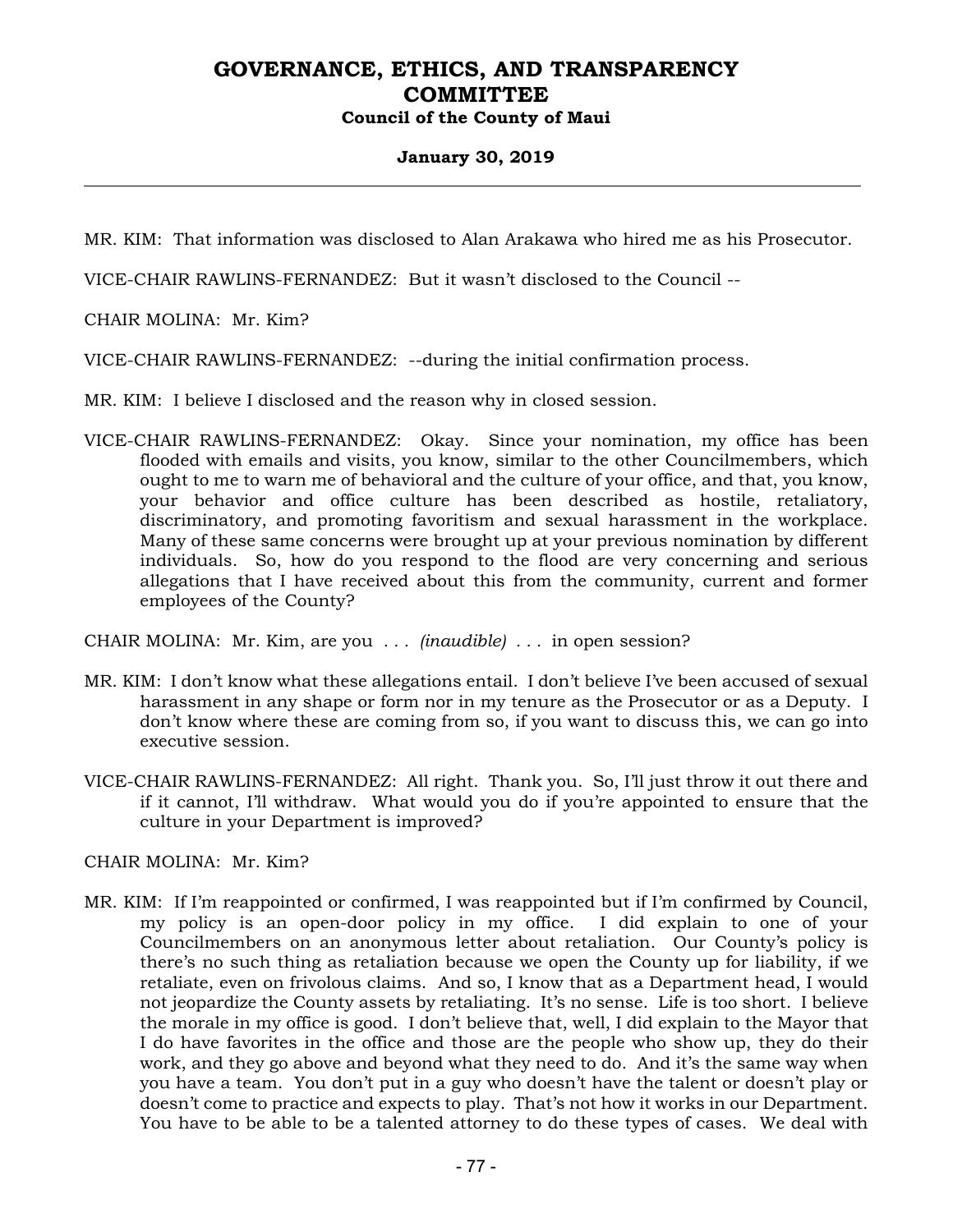#### **January 30, 2019**

the scum of the earth and you have to understand that. And it takes a certain type of person, certain type of an attorney to deal with that on a day-to-day basis. The paperwork is demanding. It's voluminous. It's exactly. If we get a word wrong, the documents get kicked out or they get misconstrued, so they have to be read and reread, proofread over and over, and so it is not an easy task. I heard an attorney to come and testify before you regarding how he has the biggest law firm in the County. He's wrong. The Department of the Prosecuting Attorney is the biggest law firm in the County with 33 attorneys and 55 Support staff. And we do the work to protect our community and we continue to do that work. We're very sensitive to our victims.

VICE-CHAIR RAWLINS-FERNANDEZ: I think the testifier was saying that Corporation Counsel was the largest law firm.

MR. KIM: No.

VICE-CHAIR RAWLINS-FERNANDEZ: I don't know the size in comparison.

- MR. KIM: If you go by numbers, he's also wrong on that.
- MR. KUSHI: *. . . (inaudible) . . .*
- CHAIR MOLINA: Ms. Fernandez [*sic*], another question?
- VICE-CHAIR RAWLINS-FERNANDEZ: Uh, yes. So, in response to Chair King, it sounds like there's a high turnover in your office. What is the current turnover rate?

CHAIR MOLINA: Mr. Kim?

- MR. KIM: Currently, I don't know what the turnover rate is other than I lost two attorneys in the last year. I lost an Account Clerk, and we've had maybe two Law Clerks that left but we've also replaced them. I had two attorneys and one passed away, so we just hired three attorneys.
- VICE-CHAIR RAWLINS-FERNANDEZ: So, in comparison to previous Administrations leadership from what I understand a lot of Clerks who go to work at the Prosecuting Office, Prosecutor's Office, go there and plan to stay until retirement. So, do you see like long time employees leaving your office?

CHAIR MOLINA: Mr. Kim?

MR. KIM: Currently, there is one Legal Clerk that can retire, and she won't retire until I retire. And the others have already retired. I think February of last year we lost a lot at two who ran one of the courtrooms . . . yeah, and they took a wealth of knowledge with them. So, if, yeah, once you . . . and it's a tradition that's been carried on by my predecessors that our Law Clerks are treated as gold.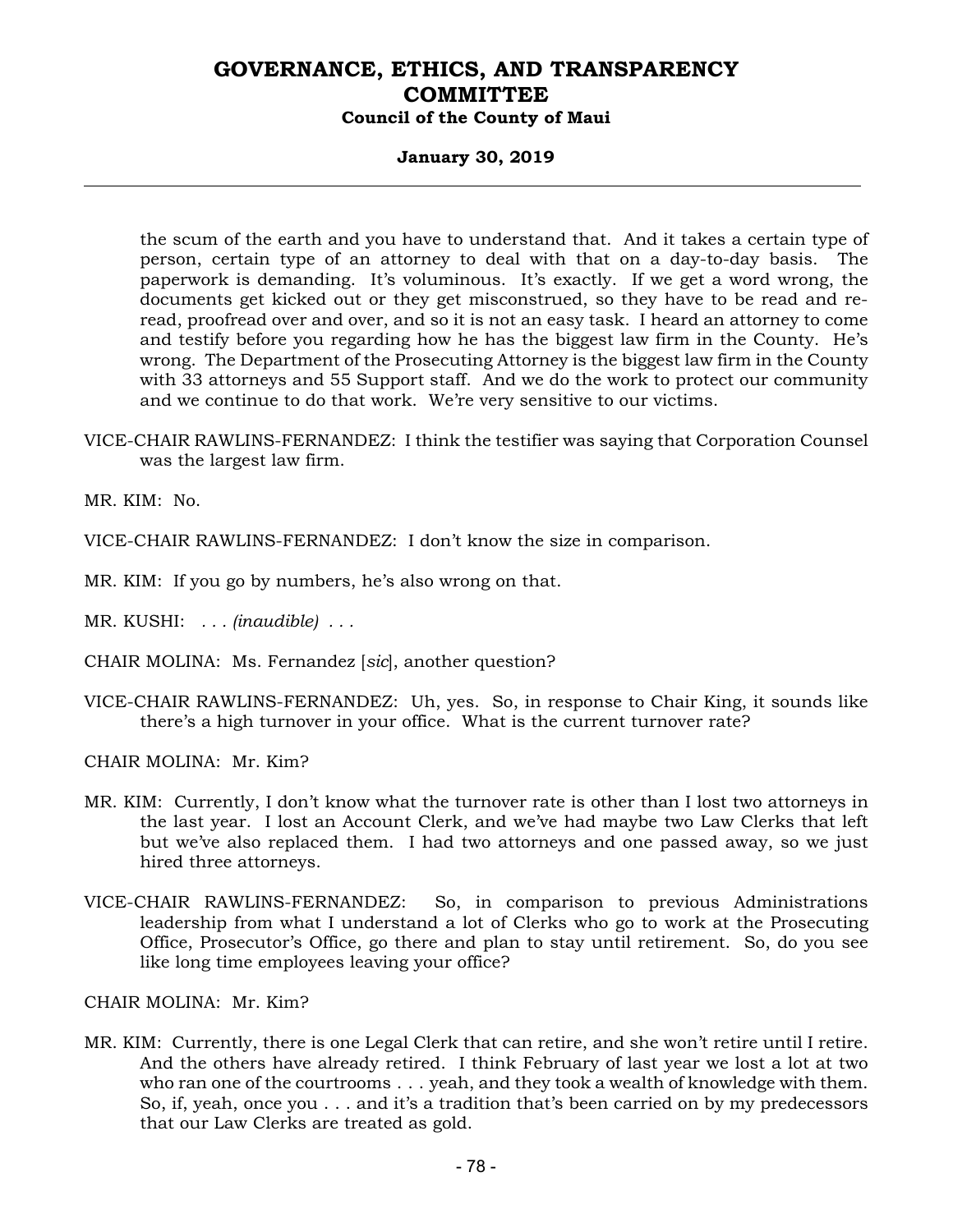#### **January 30, 2019**

VICE-CHAIR RAWLINS-FERNANDEZ: I'm sorry, treated as . . .

- MR. KIM: Gold. G-O-L-D. Very, very valuable.
- CHAIR MOLINA: Excuse me, Councilmember and Mr. Kim. I'd like to call for a brief recess subject to the call of the Chair. *. . . (gavel) . . .*

 **RECESS: 8:01 p.m.** 

#### **RECONVENE: 8:04 p.m.**

- CHAIR MOLINA: *. . . (gavel) . . .* The recessed GET meeting of January 23rd, 2019 is now back in session. Members, it is four minutes after the hour of 8 p.m. on Wednesday, January  $30<sup>th</sup>$ . Thank you for that brief recess, Members, to address a personal matter. Councilmember Rawlins [*sic*], please continue, and Mr. Kim.
- VICE-CHAIR RAWLINS-FERNANDEZ: Gold that's where we left off, okay. So speaking of money – overtime. So, we've been alerted to . . . it sounds like the other Councilmembers and myself have been alerted to a breakdown of the overtime that your office workers received - the Admin. Clerks, Law Technicians. And it sounds like you're supportive of having more staff versus having current staff work overtime. And, I mean, I support that. I think it's a better management practice to ensure less burn out by your employees. So, have you requested more positions to prevent this type of overtime, you know, over like \$100,000 that I'm looking at in overtime from 2018? So, yeah, have you requested more positions in your Admin. staff during budget?

CHAIR MOLINA: Mr. Kim?

- MR. KIM: Thank you. Ms. Rawlins-Fernandez, we have asked for additional positions. I was given, I've asked for two Clerk positions. I was given one, limited term appointment for eight months last fiscal year. I asked for an additional position because Judge Cardoza did increase the court dates in Molokai by one so it's three per week, I mean, three per month instead of two. And also, one Family Court they extra in Lanai and we got one limited term position so, I'll be coming back, if confirmed by this Council, and ask for more positions. It's just that I've been constantly asking for positions. I just remind you that my budget is a little over one percent of the total County budget for my Department.
- VICE-CHAIR RAWLINS-FERNANDEZ: Thank you. Do you know when the last time your Department was audited?
- MR. KIM: I believe Councilmember Victorino called for an audit and we're waiting for that to happen. I don't know what happened. I guess he became Mayor, so he'll probably audit us.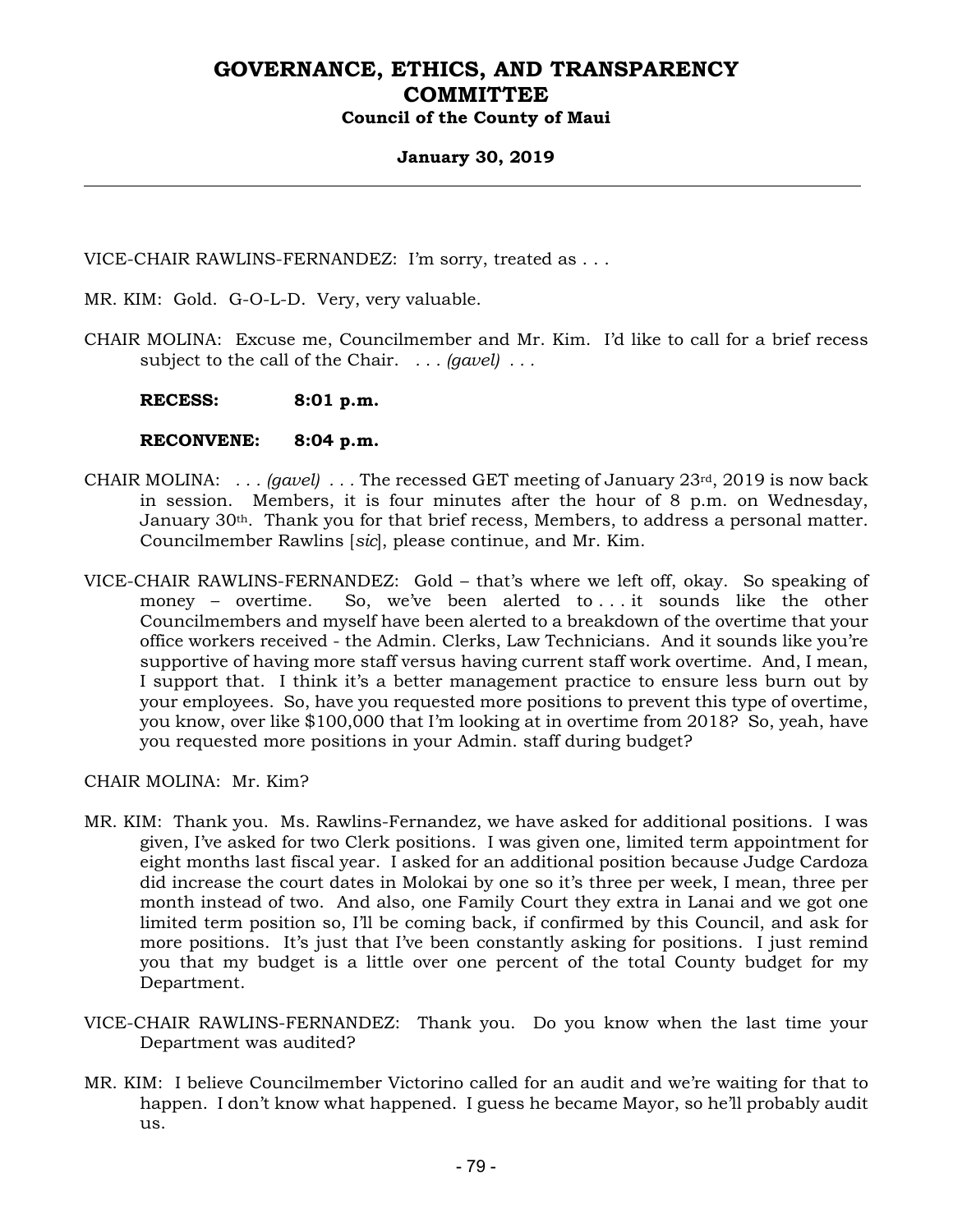#### **January 30, 2019**

VICE-CHAIR RAWLINS-FERNANDEZ: What year was that?

- MR. KIM: Two years ago. Probably two years ago when he was on Council.
- COUNCILMEMBER PALTIN: May 5, 2015.
- VICE-CHAIR RAWLINS-FERNANDEZ: Okay. When were your Department . . . when were Department internal personnel policies and procedures last updated in your office?

CHAIR MOLINA: Mr. Kim?

- MR. KIM: I haven't up . . . I've only updated on an as needed when things change, for example, the electronic filing, this issue with bill reform, we still push for high bail. As far as electronic filing, there are things that we have to do that we used to do manually but we cannot do electronically, which is big heartache for us. So, there are other issues that have changed like making sure that the Deputies are keeping up with the records management system – the electronic management system. So, we didn't update the whole manual, but we do it on a catch-as-catch-can.
- VICE-CHAIR RAWLINS-FERNANDEZ: Okay. So, it was asked before and as one lawyer to another, I know you're more prepared than that, what is your current case backlog?

CHAIR MOLINA: Mr. Kim?

- MR. KIM: Currently, I know I have 215 drug cases pending screening. I have another 94 Family Court cases with respect to domestic violence. I think that's in that area. I believe we caught up with most all of our cases, except for the drug cases that I found. As far as the sex assault cases, that may be about 15 or 20 cases.
- VICE-CHAIR RAWLINS-FERNANDEZ: Fifteen to 20. Okay. So, from 2015 when it was closer to 460 to 665, its gone down from that?

CHAIR MOLINA: Mr. Kim?

- MR. KIM: I don't know where you got those numbers and I don't know who spouted those numbers and to take that as gospel but, yeah, I mean, if you're going to compare it with those numbers to what I got now, then, yes, it has gone down.
- VICE-CHAIR RAWLINS-FERNANDEZ: Okay. So, that 350ish. Okay. Shifting to victims' rights. So, victim rights have also been brought up to my attention as a grave and growing concern under your directorship. I have received a multitude of complaints from victims and their families alleging that you specifically have been treating them with disregard and disrespect. If you have a victim centered approach to prosecution,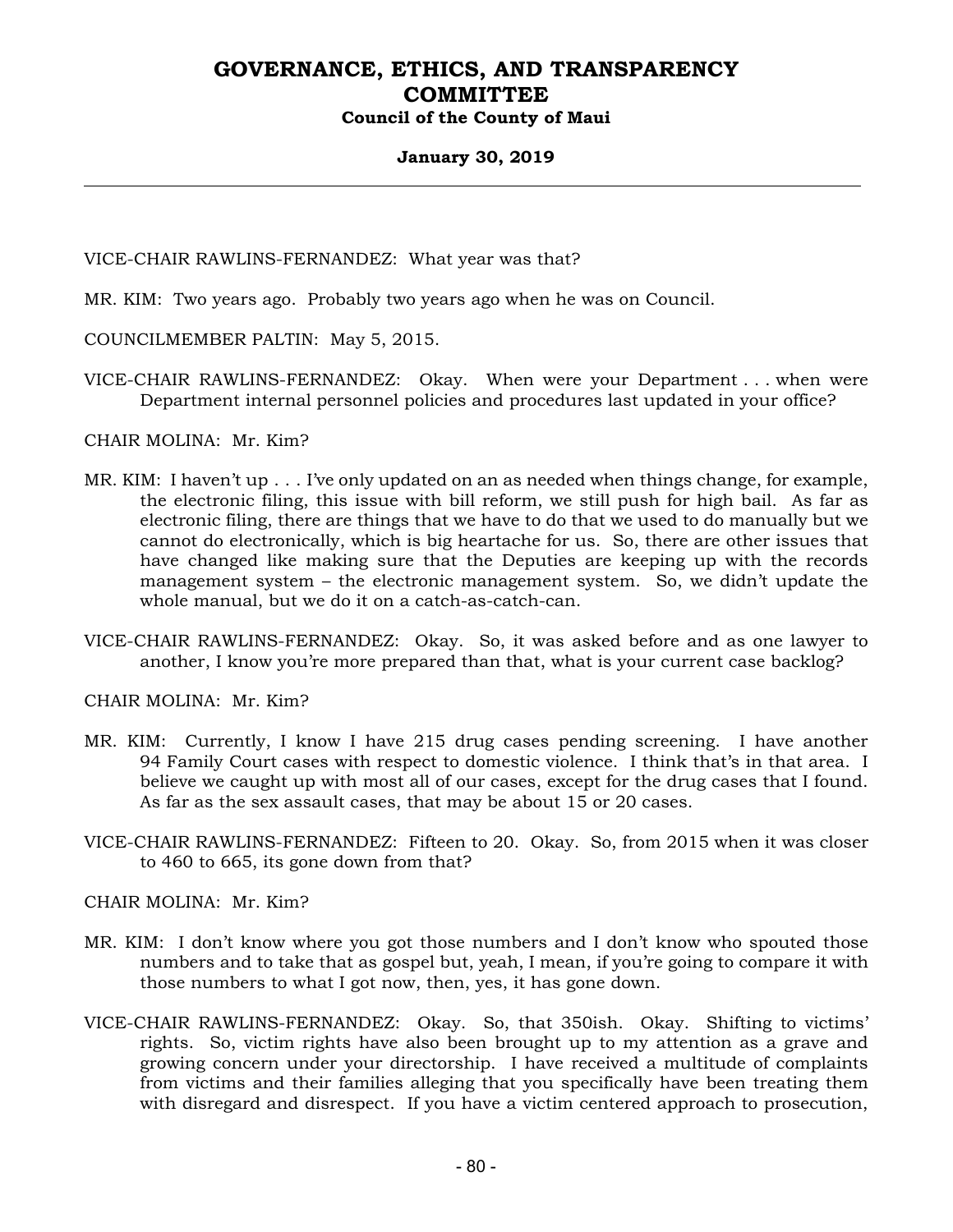#### **January 30, 2019**

how do you integrate the victim's experience, evidence, and necessity to be present during trial?

CHAIR MOLINA: Mr. Kim?

MR. KIM: What was that last part?

- VICE-CHAIR RAWLINS-FERNANDEZ: The question? How do you integrate the victim's experience, evidence, and necessity to be present during trial?
- MR. KIM: You gotta understand that if the victim testifies, there's such a thing in court as an exclusionary rule. If the defendant exercises that right, the victims and all witnesses cannot sit in court to listen to testimony of other witnesses. So, that if they're called back, they don't fashion their testimony as to what they heard that's on the stand, and that's just to be fair to everybody. That's the due process rights. So, there is an exclusionary rule. We didn't make this up. It's part of the Judiciary system as well as in civil court and criminal court. So, we're not going to railroad anybody by having our victims or witnesses sit and fashion their testimony. So, that's just one of those things.

VICE-CHAIR RAWLINS-FERNANDEZ: Okay.

- MR. KIM: And we explained that to our victims and witnesses that once you testify unless we get specific permission from the court as well as permission from the defendant, they cannot sit and listen. That's . . . cases can get thrown out or cases can get appealed and we lose; we'd have to do it all over again.
- VICE-CHAIR RAWLINS-FERNANDEZ: Okay. And the exclusionary rule is applied consistently?
- MR. KIM: Yes.
- VICE-CHAIR RAWLINS-FERNANDEZ: How do you justify dismissing charges and abuse cases that lead to little or no jail time and probation or probation only given the severity or reoccurrence of some of the charges?

CHAIR MOLINA: Mr. Kim?

MR. KIM: These cases are probably the toughest cases for our young Deputies to prosecute. Oftentimes there's a recantation from the victim because they depend on the perpetrator for financial support and believe that they can't do otherwise. Lot of it is just the cycle of violence that they've gotten into and we have our Victim-Witness Counselors try to break that cycle. There is a new, not a new, there is a strategy that comes out of the DA's office in Queens but that takes a concerted effort by our patrol officers as well as working with our Deputies. So, when you go to court and your victim or witness gets on the stand says, uh, I fell down. I say, well, isn't it true that you stated to the police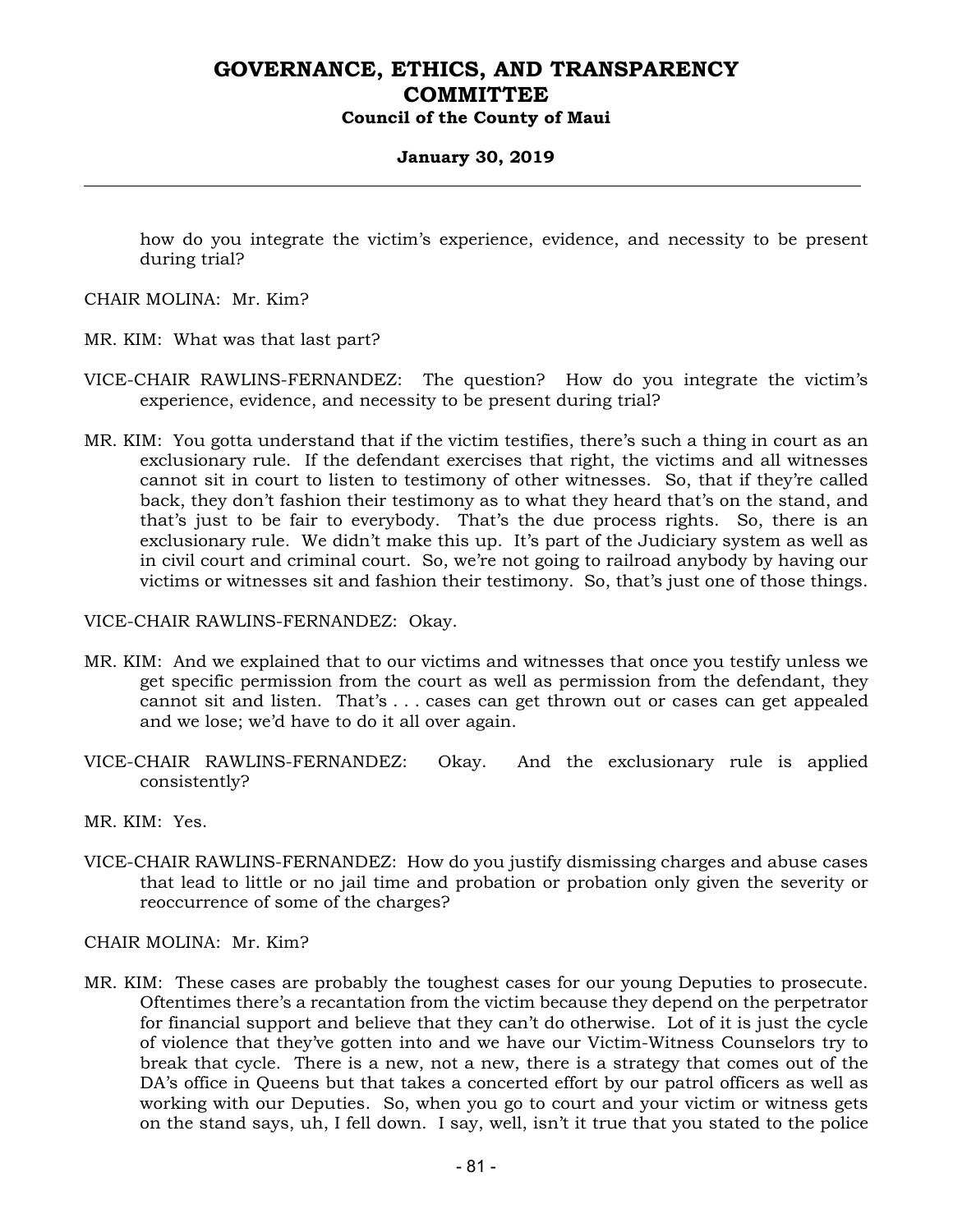### **January 30, 2019**

officer that you got hit, the defendant hit you? Oh, oh, I don't recall. They're faced with that day in and day out with their cases that they do. And so, oftentimes it's better to deal the case than have some hammer hanging over the head of the defendant so that in case they violate those terms and conditions of probation they can be prosecuted without that victim. It's only the court order.

- CHAIR MOLINA: Member Rawlins [*sic*], if you'll allow the Chair to just make a quick comment before you continue?
- VICE-CHAIR RAWLINS-FERNANDEZ: Sure.
- CHAIR MOLINA: Members, as you all know, I had told you previously about your commitment for tonight and it was for 8 p.m. It is 15 minutes after the hour of 8 and I know Ms. Rawlins [*sic*] may have a few more questions. So, the Chair is just checking the pulse of you, the Members, are you still available to stay because the Chair, once the line of questionings are completed, the Chair will make a recommendation. I would like to have a full body to vote with regards to Mr. Kim's nomination. So, just wanted to drop that in. Ms. Rawlins-Fernandez, you have more questions to ask?
- VICE-CHAIR RAWLINS-FERNANDEZ: Yes.
- CHAIR MOLINA: Please proceed.
- VICE-CHAIR RAWLINS-FERNANDEZ: Okay. Thank you.
- CHAIR MOLINA: And Members, if there's any of you that have, you know, a personal commitment that you must attend to, please make the Chair aware. Proceed, Ms. Rawlins-Fernandez.
- VICE-CHAIR RAWLINS-FERNANDEZ: Mahalo, Chair. Okay. In your role as a Prosecuting Attorney seeking justice, how do you ensure that if one of the parties in a case requires an accommodation – interpreter, special devices, et cetera, that the necessary measures to seek justice are taken?

#### CHAIR MOLINA: Mr. Kim?

MR. KIM: We . . . once we're made aware of the special accommodations and if that can be accomplished, we'd do that. We do do it. I had to present a case once from a lady on Molokai who suffered from light allergies. And so any type of electro-magnetic waves would set her off. So, she was from Maunaloa. We had to take the grand jury away from the, at that time, Hawaiian Tel side of the building put her on the State side of the building in the jury room just to receive her testimony. And so, we are victim sensitive and we do those things and I understand that not everybody, you know, does the same. So, those are the accommodations, I mean, that's as far as we would go.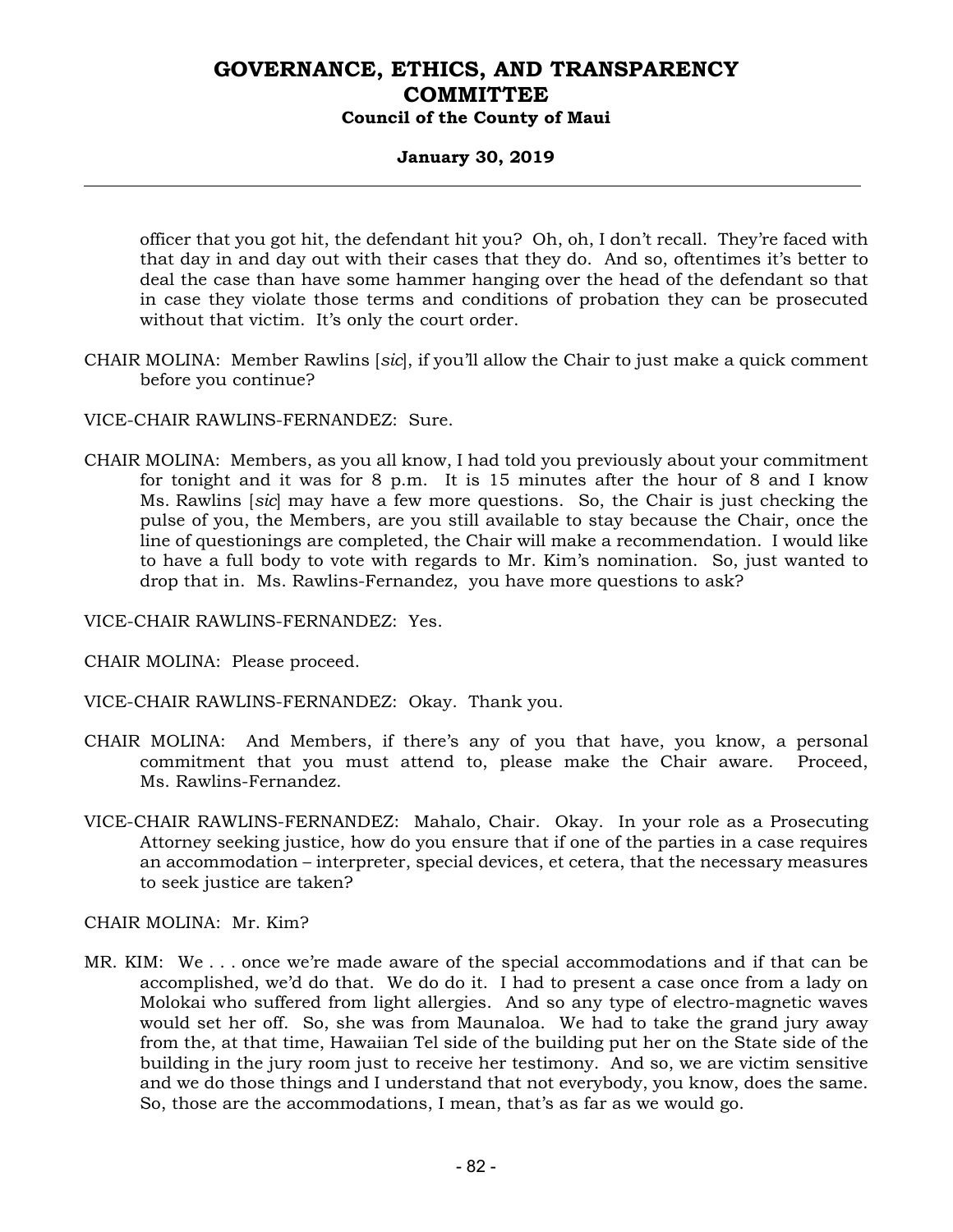### **January 30, 2019**

- VICE-CHAIR RAWLINS-FERNANDEZ: Uh-huh, uh-huh. So, in a recent case where a defendant was speaking one of the State's official languages he wasn't accommodated.
- MR. KIM: That wasn't by me. That was by the court. You gotta understand that prior to whenever Kanaka came to testify or came in and refused to identify himself because the court wasn't speaking Hawaiian, they were held in contempt. So, Judge Kobayashi, at that time, was only following what was normally done until the CJ decided he needed to correct that. And so, that was not done by my office.
- VICE-CHAIR RAWLINS-FERNANDEZ: Are any of your staff members or attorneys fluent in our official State language - olelo Hawaii?
- MR. KIM: The answer is no. I have one who is a kumu hula but is very uncomfortable in speaking legalese in Hawaiian, but they'll teach you hula.
- VICE-CHAIR RAWLINS-FERNANDEZ: Okay. So, how will you address this as a deficit in your office given that the members of our community that may require a translator especially for particularly sensitive issues?

CHAIR MOLINA: Mr. Kim?

MR. KIM: Are you speaking specifically about the Hawaiian language?

VICE-CHAIR RAWLINS-FERNANDEZ: Uh-huh.

MR. KIM: Then I would get an interpreter from the University of Hawaii – Maui College. In fact, I would probably . . . no, I couldn't ask him because he's a defendant. But maybe his fellow professor I think his name is Professor Raymond, Kiope Raymond. We could use him but, of course, he again came to the court and told 'em I cannot do this. In fact, the court did not have anyone on Maui that they could get to come and interpret for that defendant. So, it's not a Maui issue; it's a Statewide issue. We would have to bring someone from Hawaii County. I don't think there's anyone available in Honolulu to come in. But at the time we were told the court would have to bring in somebody from Hawaii County.

VICE-CHAIR RAWLINS-FERNANDEZ: Okay. Thank you, Mr. Kim. Chair, I yield the floor.

CHAIR MOLINA: Thank you, Ms. Rawlins-Fernandez. And *. . . (inaudible) . . .* very extensive line of questioning. It was quite thorough. I'll just say that. Chair would like to make a comment with regards to Mr. Kim. I certainly wouldn't want your job. I mean, as you stated, you deal with the worst of humanity and now we're a common thread that many of us have been hearing is the issue of morale in the office. And it's certainly not a, I would guess, not a pleasant place to always work in because of the nature of the type of work you're dealing with and stress levels may be high. I'm not sure if it's a manpower issue because of the workload. I've read in one comment about the crime rates going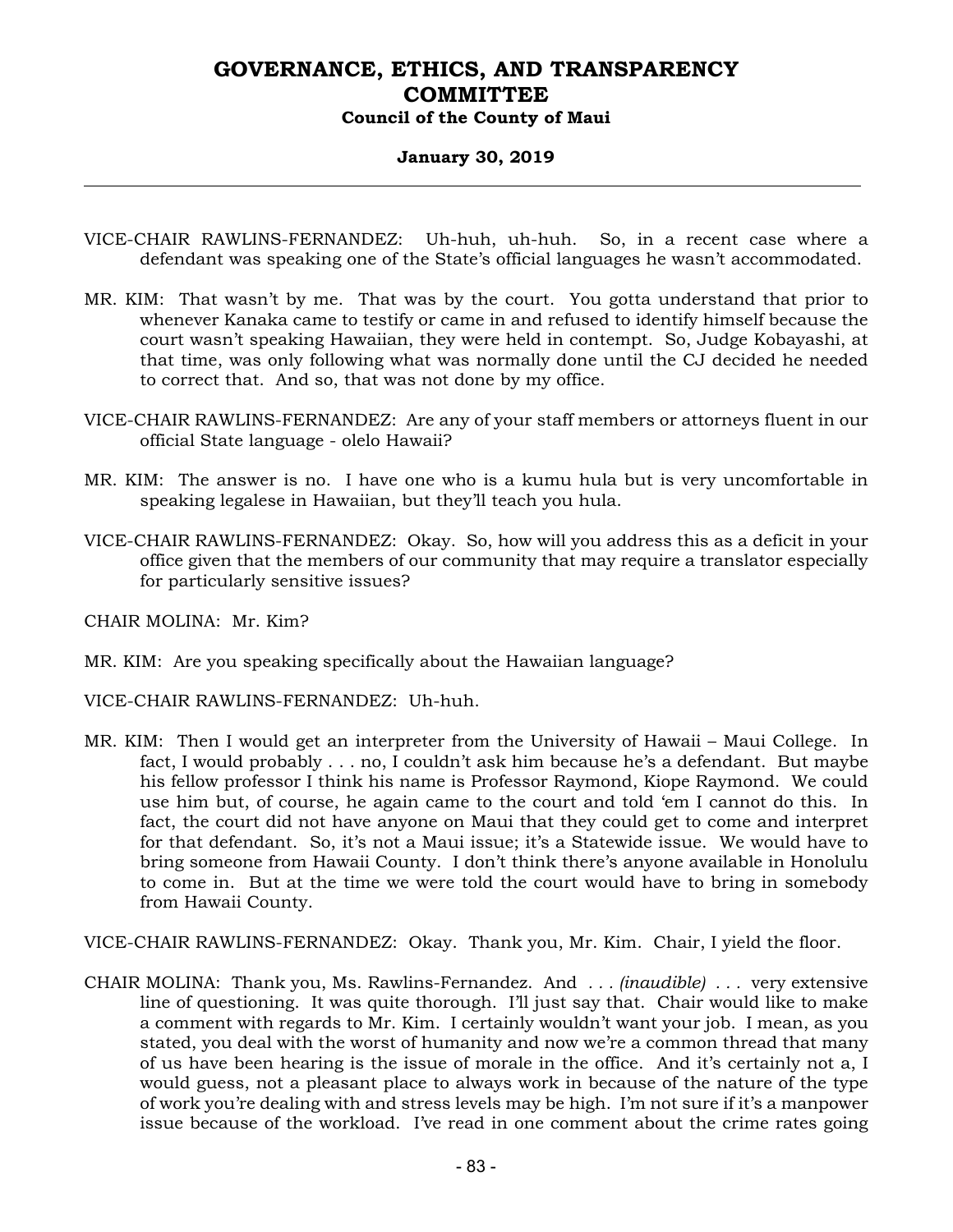#### **January 30, 2019**

down but yet the caseloads and so forth. I'm not sure, now if you could me how do you measure your Department's efficiency? I mean, you base it on the number of cases you win, I mean, you could have cases closed but it may not necessary reflect a win on the part of the County. That's just my one question there. How do you measure that in terms of determining that you're operating efficiently?

- MR. KIM: Our performance measures is not done by wins or losses because we can't control what a juror or judge would decide on one day to the next. Our efficiency is measured by how many cases that we can actually process and try to decide whether or not we will file charges or won't file charges. We're in a very particular situation because our victims are not our clients. The police are not our clients. We have an obligation to do justice, which means if we believe or we don't believe the witnesses, and they lied to us or they can't remember, we cannot go forward. My mandate to our Deputies is if you have a case and you're screening it for criminal charges if you do not have enough evidence to prove the case beyond a reasonable doubt, do not take the case and do not prosecute the case because that's a waste of court time, a waste of our time, a waste of resources. You cannot civilly to protect the Deputies they can file charges on any case that there's probable cause, which is the lowest standard. A strong suspicion that a crime was committed, and the person accused committed that crime. Proof beyond a reasonable doubt is the highest standard of proof in any courtroom. And so, because we have such a number of cases, we cannot take them all. We have to make sure that the investigation is complete and done and that we have enough evidence to prove the case beyond a reasonable doubt. And so, once that occurs, we can go forward. Those cases that we do not take, processed through our system we return them back to the police or the investigative agency for further investigation. It's no sense in us keeping or holding on to those files hoping the cases will get better because each Detective down in the CID for Police Department every day they're getting assigned different cases. So, our efficiency in processing those cases is our performance measure.
- CHAIR MOLINA: Thank you, Mr. Kim. Members, any final questions before the Chair makes a recommendation? Mr. Hokama?
- COUNCILMEMBER HOKAMA: Chairman, just a couple more quickly. So, again, we've heard comments this evening, Mr. Kim, about morale and other things so tell me if . . . what is your status regarding grievances filed in your Department?

CHAIR MOLINA: Mr. Kim?

- MR. KIM: Currently, I have one grievance that's been around for five years, six years.
- COUNCILMEMBER HOKAMA: And that is before the Civil Service Commission?
- MR. KIM: No. That is before, I believe, Peter Trask now assigned as the lawyer for the union. So, that is going to arbitration. I had a second grievance that was settled.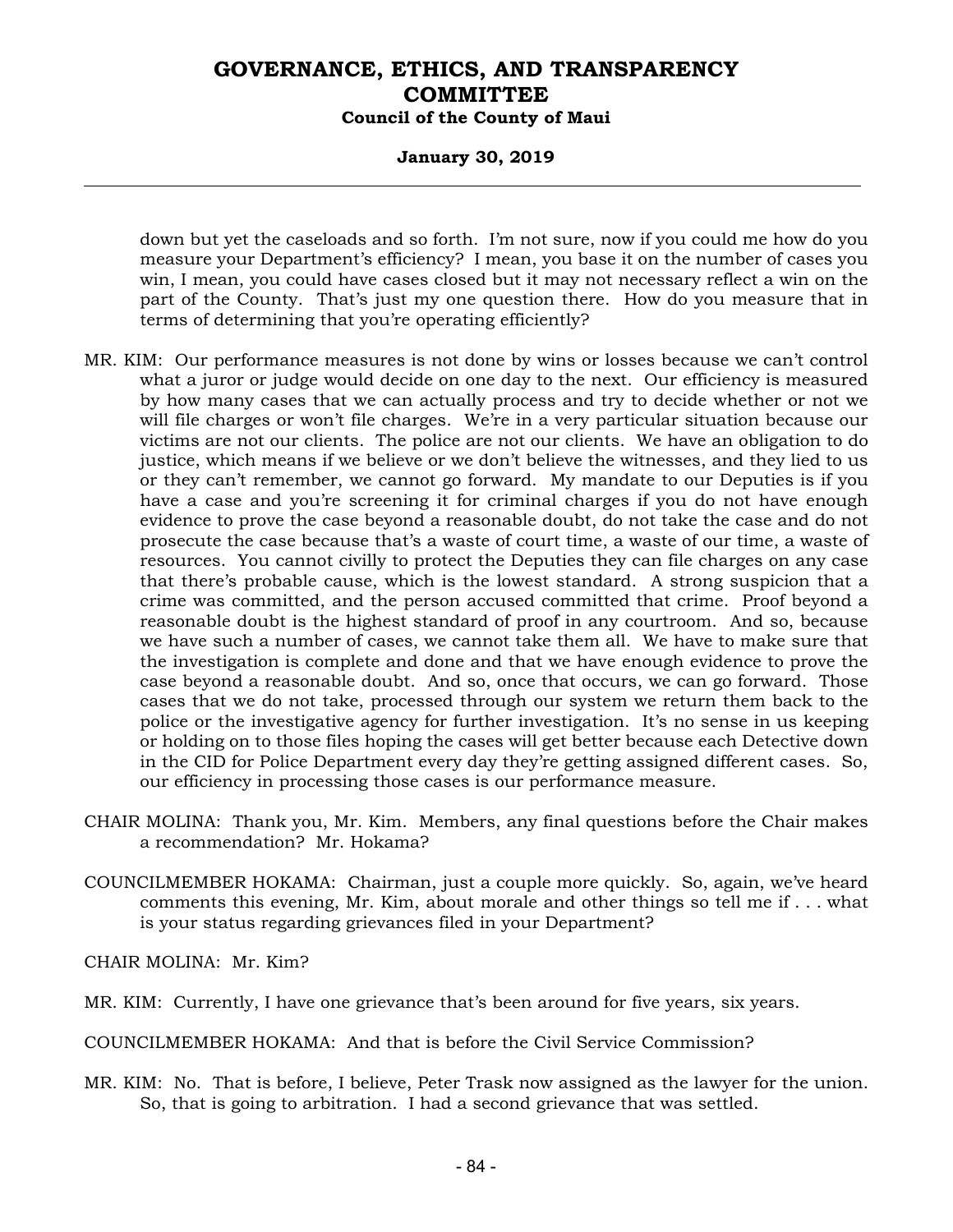#### **January 30, 2019**

COUNCILMEMBER HOKAMA: At Step 3, 4?

MR. KIM: At Step 2. At my level.

COUNCILMEMBER HOKAMA: On your collective bargaining that's Step 2?

MR. KIM: Yes.

COUNCILMEMBER HOKAMA: Arbitration?

MR. KIM: No, we didn't go to arbitration. We just settled it.

COUNCILMEMBER HOKAMA: The reason I'm asking is that by agreements we allow the employees to have certain protective rights, especially a grievance procedure agreed to --

MR. KIM: Yes.

COUNCILMEMBER HOKAMA: --by both the employers and the employee's agent? Hearing some of the comments this evening, I'm wondering what was the role of our collective bargaining in the process of grievances to have a union representative assist the employee. What's happening with that legal process we already have in place that for whatever reason we still keep hearing about morale and other so-called workplace issues. Why wouldn't this have been brought to the union and a grievance file for corrective measures?

CHAIR MOLINA: Mr. Kim?

- MR. KIM: The grievance is still hanging around we had tried with various union agents to settle and like I said, it's at least five to six years old. It's also tied in to a workers' comp claim that is also under appeals so they're both under litigation. The others have been settled.
- COUNCILMEMBER HOKAMA: Okay. So, that's a unique or a rarity regarding that five-year case?
- MR. KIM: I don't know what the timeline is with Corporation Counsel but certainly I believe so. It's a rarity.
- COUNCILMEMBER HOKAMA: Grievances supposed to address a concern sooner than later regarding an employee's situation as far as my experience with collective bargaining work. And then the last one that I've asked everyone. Did you receive any communication prior to this meeting regarding your status whether to be confirmed or not?
- MR. KIM: No, I did not.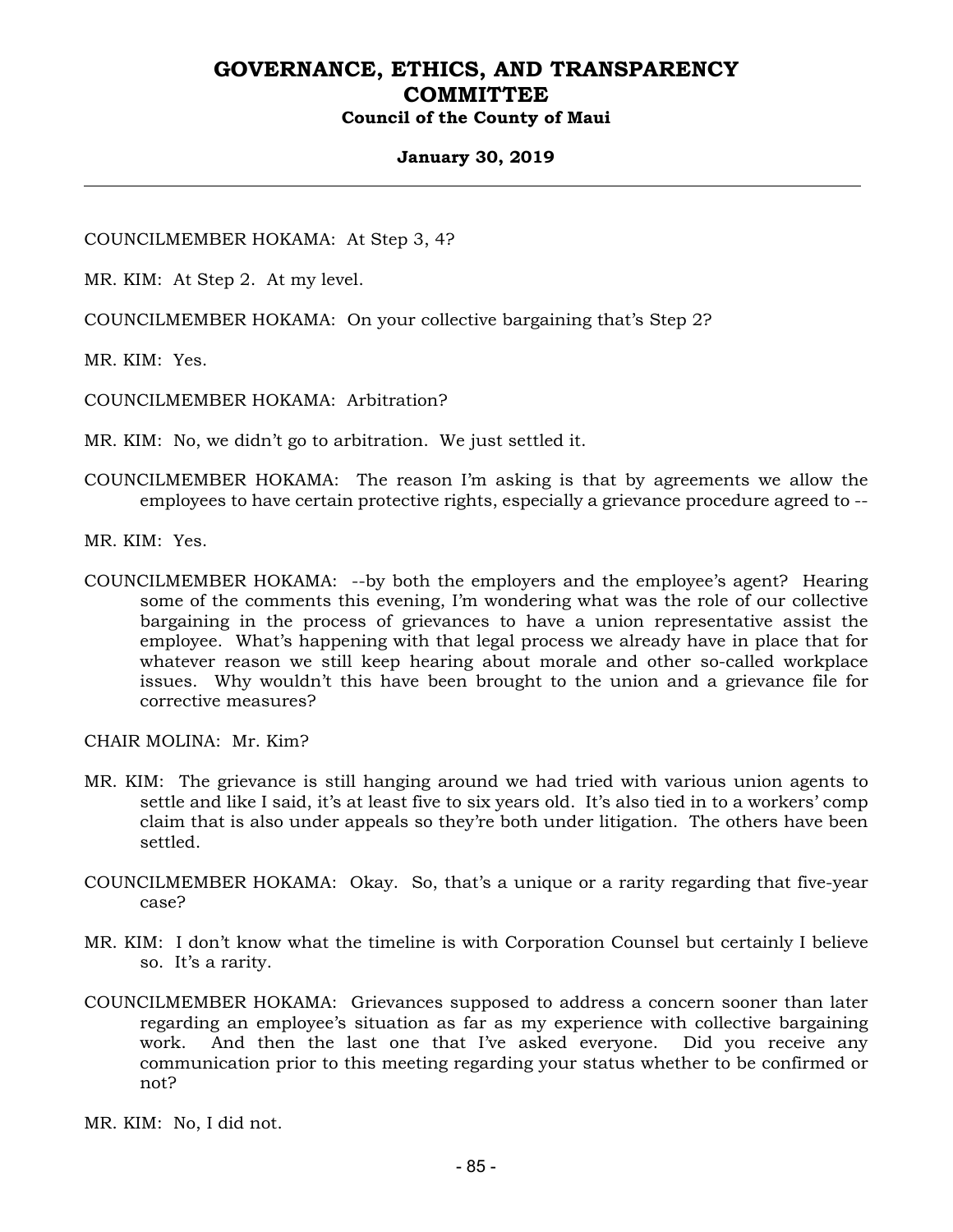#### **January 30, 2019**

COUNCILMEMBER HOKAMA: Okay. Thank you very much, Mr. Kim. Chairman, thank you.

CHAIR MOLINA: Thank you, Mr. Hokama. Any other final questions?

COUNCILMEMBER SINENCI: Chair?

CHAIR MOLINA: Oh, Mr. Sinenci?

COUNCILMEMBER SINENCI: Mr. Kim, you mentioned earlier that, you know, like everyone else you have your favorites in the . . . who performed at a, you know, substantial level. Have you had any instances where there has been a conflict of interest or if you had . . . you had any . . . or nepotism or in the office that you may have been more, you know, unfairly towards some of your staff than to some of the others?

CHAIR MOLINA: Mr. Kim?

MR. KIM: When I was at Corporation Counsel, one of my duties was to advise the Ethics Commission and also teach County ethics to our new employees. And oftentimes we got that question – is there a rule, ethics rule against nepotism in the County? And my answer normally was humorous and said, look, if we had a rule, ethics rule, that relatives could not work in the same Department, Fire Department, Police Department, Public Works, Water Works, there would be nobody working for them. And that's just a nature of things because we live in a community that's so small. And so, as far as favoritism, like I said, you know, it appears that we don't discipline those people who show up to work, do their work, and you know, they're exemplary employees. The ones that get disciplined they feel that they're not the favorites but that happens. It happens on any team that you belong on. And, you know, with the younger generation it's like you're always picking on them because you're reviewing their work and asking them to do better and that's part of the counseling, as part of the grievance process, all the seven steps to, eight steps to just cause. And that's been embroiled in my not only the Administration but the mid-management team that if you're going to discipline anybody, you've gotta have those seven steps of just cause, not eight, seven. And so we go over that.

COUNCILMEMBER SINENCI: Thank you.

CHAIR MOLINA: All right. Thank you, Member Sinenci. Member Paltin?

COUNCILMEMBER PALTIN: Thank you, Chair. So, couple more questions. Sorry about that. But, so, I received this document and it goes over a lot of cases, you know, and a lot of them are like . . . people getting murdered and things like that most times by I guess their significant other like you would call it domestic violence and even in our newspaper we see a lot about that. There was someone that killed his aunty and then was released and then killed his mother. And then over at Foodland, somebody killed . . . and in my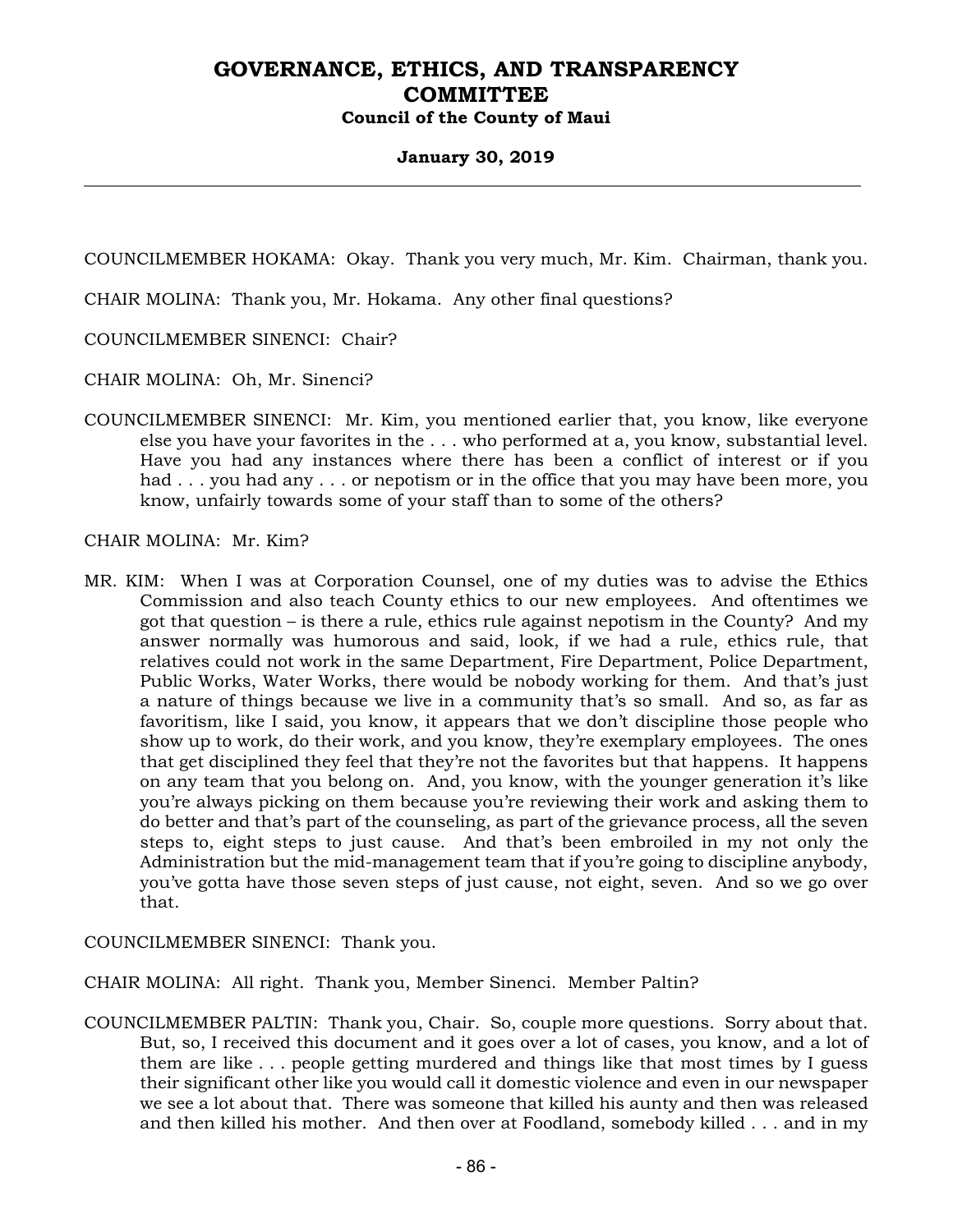### **January 30, 2019**

interview with you, you had said the number one problem we face is methamphetamine, which I can agree with. And the number two issue, you said, that our County faces is marijuana use, which with all these murders and like household violence case I wonder are you not aware of the seriousness of domestic violence in our community?

CHAIR MOLINA: Mr. Kim?

MR. KIM: I recall telling you that our number one problem was methamphetamine followed by theft to support those habits. And I said, marijuana because of the way it's been treated culturally now is this gateway drug. Once our youth start, there's no turning back after that for some of them. When I was in Drug Court everyone who was a meth addict smoked marijuana. So, if you say, no, you cannot say it's a gateway drug. All I can say, well, those guys who started - or ended up with methamphetamine started with marijuana. And so, I am very sensitive and aware, yeah, of domestic violence.

COUNCILMEMBER PALTIN: Where would that be on your list of problems facing our County?

MR. KIM: Well, as far as violence, we propose legislation, but the women's caucus has been against that as well as Ms. Scott came out against that. But we put in a lot of resources. I have four Deputies attending two domestic violence cases and they're considered misdemeanors until a strangulation occurs or three or more convictions have occurred then they become felonies.

COUNCILMEMBER PALTIN: So, number three, four, five, where?

- MR. KIM: I would not put a number on that. That is a priority for our Deputies. And that they don't dismiss it, it's a no dismissal case when they're faced with the prospect of not having a witness present or not being served with a subpoena so they're not coming to court, we have to deal with those cases.
- COUNCILMEMBER PALTIN: And then just following up on Councilmember Sinenci's claim and a little bit about overtime budget, how is the overtime allocated?
- MR. KIM: It's on a voluntary basis.
- COUNCILMEMBER PALTIN: Is it spread evenly amongst all the employees?
- MR. KIM: It is spread evenly among those who volunteer to do overtime.

COUNCILMEMBER PALTIN: And it's pre-assigned by a Supervisor?

MR. KIM: No. It's not pre-assigned by a Supervisor. They have to get pre-approval for their overtime, and they have to justify it. And so the mid-line Supervisors look at it and they take care. And if I'm satisfied, then I sign off and then it gets paid.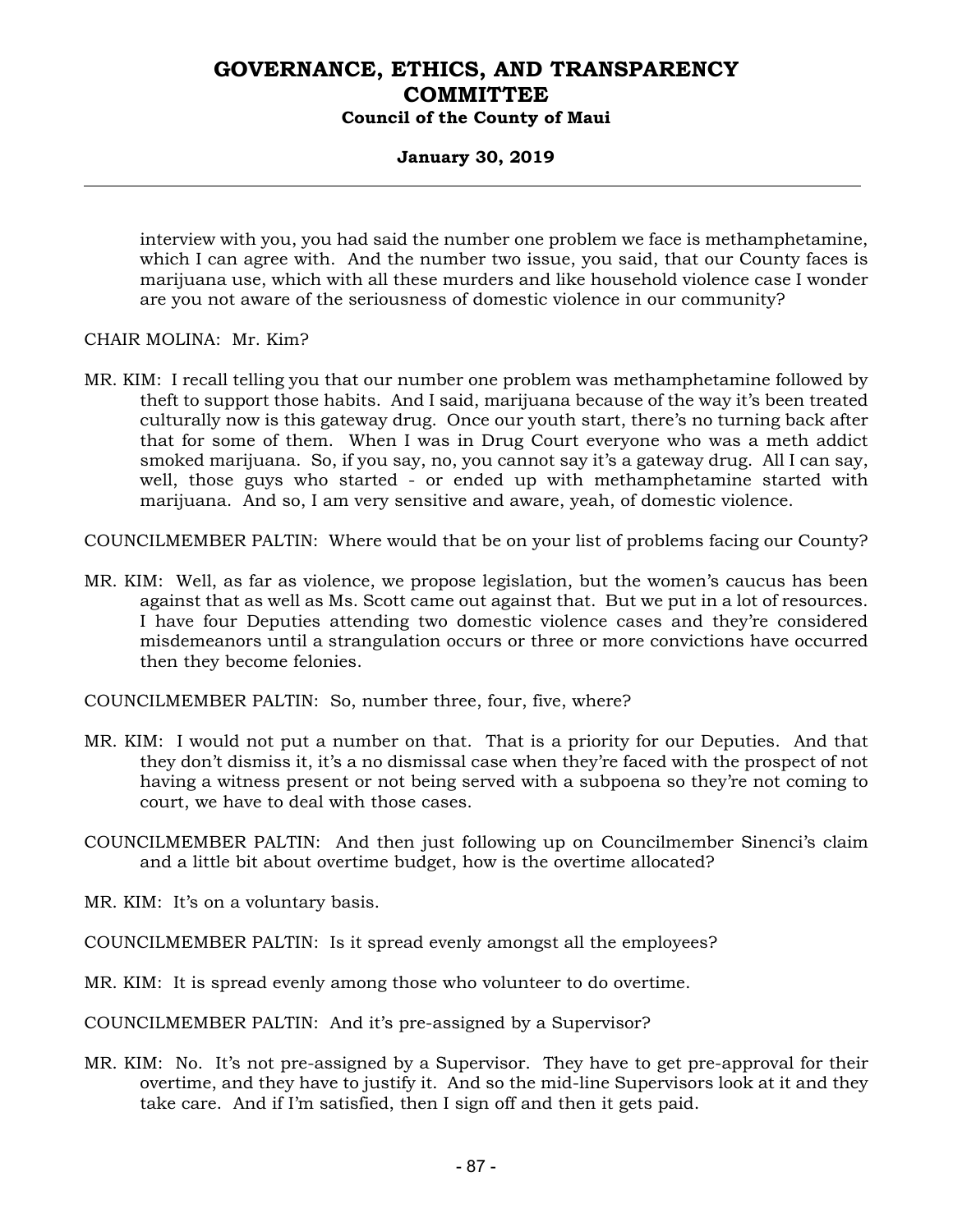#### **January 30, 2019**

- COUNCILMEMBER PALTIN: And have you taken any steps to lessen it and do you know the current amount 'cause the numbers I have is only as of February 28, 2018, and I think the proposed budget it's already double of what it was for the Prosecutors Admin. program and over double for the general prosecution program.
- MR. KIM: That was an issue in learning with the new budget that was given to us with respect to "A", "B" and "C" accounts. And so, we didn't have to shift monies. And I think this Budget would be able to cover that without having to go in for a budget amendment to cover the overtime. That was a learning process for our Department.

COUNCILMEMBER PALTIN: So, have you been fiscally responsible over the last eight years?

MR. KIM: I believe so.

COUNCILMEMBER PALTIN: And what is the plan to reduce the overtime?

MR. KIM: Hire more people.

COUNCILMEMBER PALTIN: And if that's not possible?

MR. KIM: Then we might end up losing cases or not charging cases.

COUNCILMEMBER PALTIN: Isn't that what's currently going on?

MR. KIM: No. That's why we have overtime.

COUNCILMEMBER PALTIN: I'd like to yield at this time.

CHAIR MOLINA: All right. Thank you, Member Paltin. Member Rawlins-Fernandez?

VICE-CHAIR RAWLINS-FERNANDEZ: I'd like to follow up on Councilmember Paltin's question. So, where does the money come from for the overtime?

CHAIR MOLINA: Mr. Kim?

- MR. KIM: Our budget. Either General Prosecution budget or if we need to move monies, we come before Council for the budget amendment and move it from either the Admin. or the "C" account, the "A" account or the "C" account. Normally, it comes from the "B" account, General Prosecution. So, we have "A", "B", "C" account for Admin. And we have a "A", "B", "C" account for General Prosecution. And so, if we need to move those monies we come before Council and ask permission.
- VICE-CHAIR RAWLINS-FERNANDEZ: And so, I think one of the Members asked about estimating how much overtime that you . . . in the eight years that you've been head Prosecutor. Is this on average how much it is each year?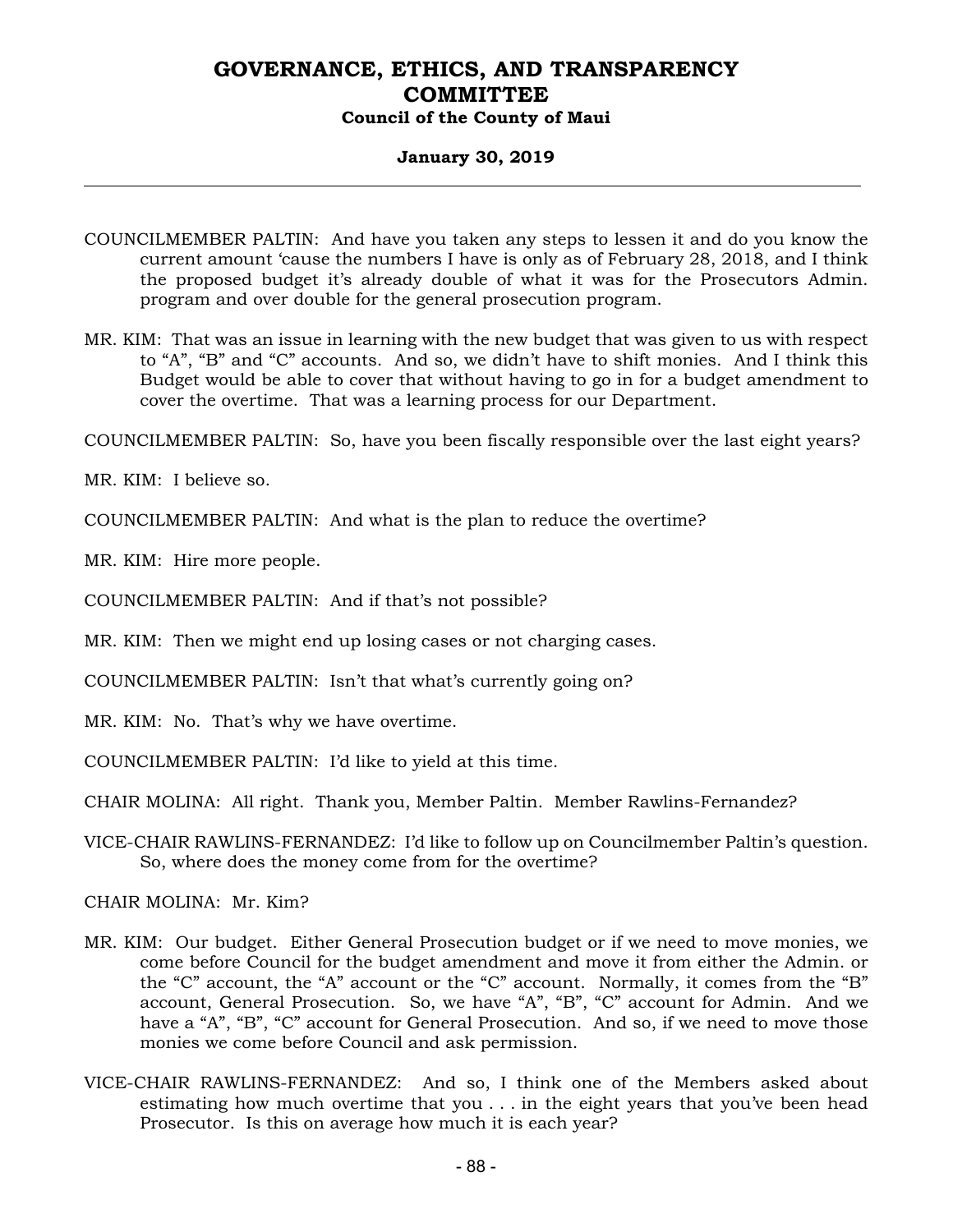#### **January 30, 2019**

CHAIR MOLINA: Mr. Kim?

- MR. KIM: I would have to go back and compare those numbers. But just to let you know, prior to me taking this job, there was only one person that had overtime in the office. Now, there was a Department decision that no one would get overtime. You can imagine what the workload was like and what the morale was like because of that.
- VICE-CHAIR RAWLINS-FERNANDEZ: Okay. And then I wanted to clarify one of my questions that I asked earlier. So, in *The Maui News* it reports that the court earlier had granted the prosecution's request to have the trial conducted in English. And so, the court was just following the request of your office to conduct the trial in English.

CHAIR MOLINA: Mr. Kim?

- MR. KIM: That's correct.
- VICE-CHAIR RAWLINS-FERNANDEZ: Okay. So, your response to my previous question was that if accommodations were needed, it would be granted.
- MR. KIM: That's correct to our victims and witnesses.
- VICE-CHAIR RAWLINS-FERNANDEZ: Okay. So, in this situation, the defendant's right to speak on official language of our State would be denied?
- MR. KIM: That would be on the judge, not on us. We always understood that he spoke English. I believe some of the members in my staff took classes from him at UH, well, not UH at that time, Maui Community College. And so, we were of the understanding that he spoke English and understood English. He wanted to make a political statement by having it in Hawaiian. The judge refused his request and that became our point of contention that was appealed, and the Chief Justice came back and said, no, we're going to have interpreters. Now, finding those interpreters has become very, very difficult for the court system.
- VICE-CHAIR RAWLINS-FERNANDEZ: I'm going to respectfully push back on that characterization of speaking Hawaiian as a political statement alone. Are you aware that in all languages, not everything is . . . can be interpreted in English exactly any language not just olelo Hawaii but there isn't always the right word to match. I wanted to express that.
- MR. KIM: We understood that, and he wanted to be able to express himself in the Hawaiian language so that the court would understand where he was coming from with respect to his protest on the desecration of Haleakala. Now, to find an interpreter to duper that for him was a task that the court was not willing to do because he spoke English. But now when he won his appeal, they have to find somebody, and it's been a monumental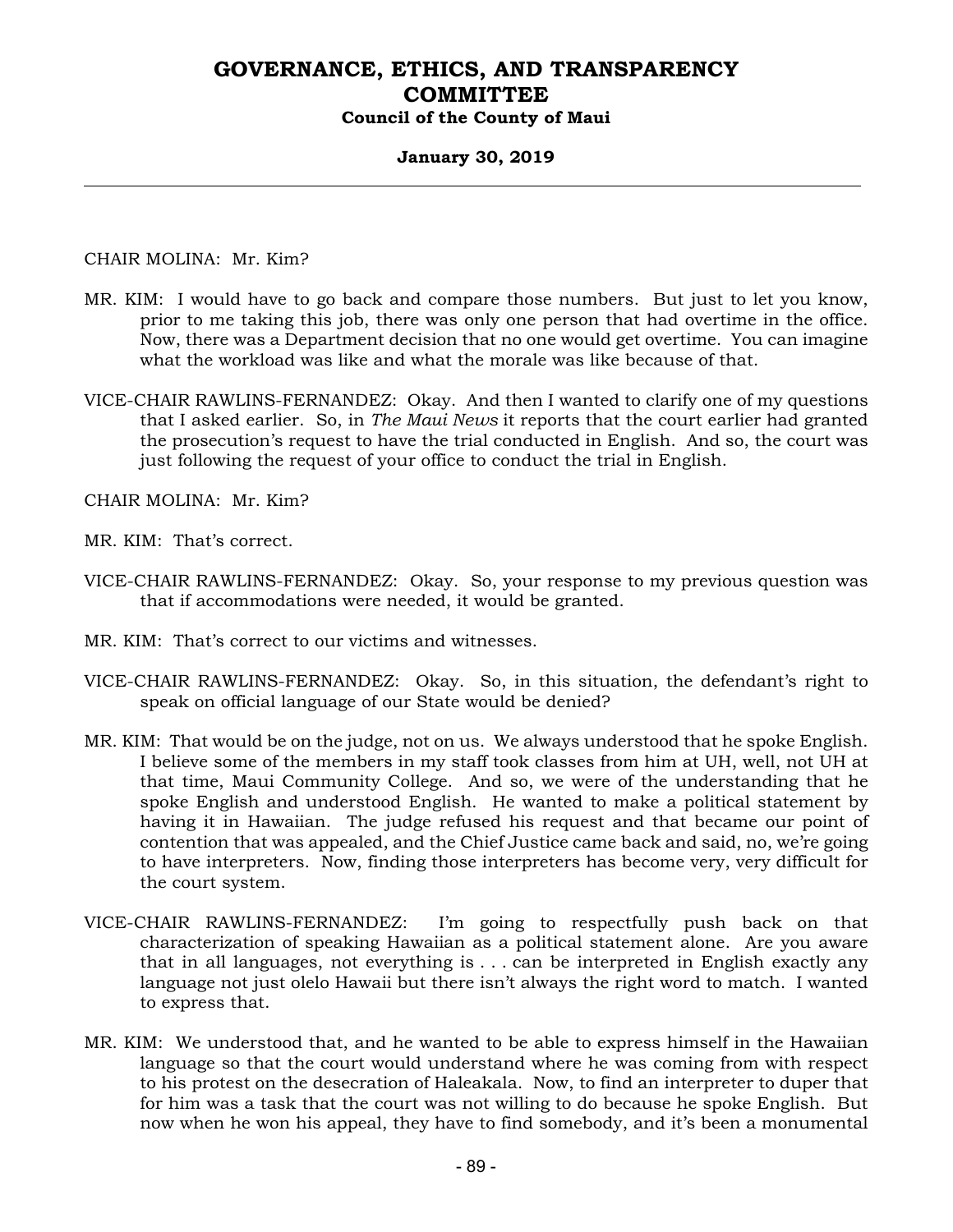#### **January 30, 2019**

task to find somebody to speak the Hawaiian language so that the judge can understand the pain and hurt that he was going through with what he believes to be the desecration of Haleakala. So, I understand.

CHAIR MOLINA: John, so Mr. Kim, Councilmember Rawlins-Fernandez, we're getting a little too restrained too much into the specifics of the case. Again, I'd like to kind of pull you guys back in terms of maybe discussing Mr. Kim's relation to the Department's efficiency or how it ties in to a specific case. So, just kind of want to remind you to pull it back. You had asked some very pertinent questions earlier so I'm seeing a trend here to go start discussing more specifics about a particular case. And again, the Chair's preference at the start of all of these proceedings was let's make sure we get the role of the, focus on the Director's role rather than the additional specifics of the case. So, my apologies for my little interruption here. But, anyway, the Chair is going to  $\dots$  is coming to a point where I'm going to close off questions. I think there's been a ton of questions asked. Very good ones I might add but I'm pretty saturated already. I think a lot of issues that have been brought up in open session are pertinent. There are certainly some matters that would require executive session and, Members, you've chosen to not go that route. So, I don't --

COUNCILMEMBER SUGIMURA: Recommendation?

CHAIR MOLINA: --know how you feel but I'm ready for a recommendation.

COUNCILMEMBER SUGIMURA: Recommendation?

CHAIR MOLINA: Members, recommendation?

UNIDENTIFIED SPEAKER: Yes.

CHAIR MOLINA: And again, Members, you have additional opportunity. This is just one hurdle depending on what happens with the vote you'll still have an opportunity to discuss sensitive matters with Mr. Kim. And, again, as it was stated also by Corp. Counsel what you discuss with Mr. Kim as far as anything confidential is to be kept strictly between you and him especially if there's matters related to litigation. So, I thank you for your patience, Members. We're certainly running the gamut here, but it's been very thorough. All right, Members, Chair is going to recommend adoption of the revised proposed resolution entitled "APPROVING THE MAYOR'S APPOINTMENT FOR PROSECUTING ATTORNEY", and the motion will also include nonsubstantive revisions that may be needed, and the filing of the proposed resolution entitled "DISAPPROVING THE MAYOR'S APPOINTMENT TO THE PROSECUTING ATTORNEY'S OFFICE."

COUNCILMEMBER SUGIMURA: So move.

CHAIR MOLINA: That's my motion. Motion been made by Councilmember Sugimura. Is there a second?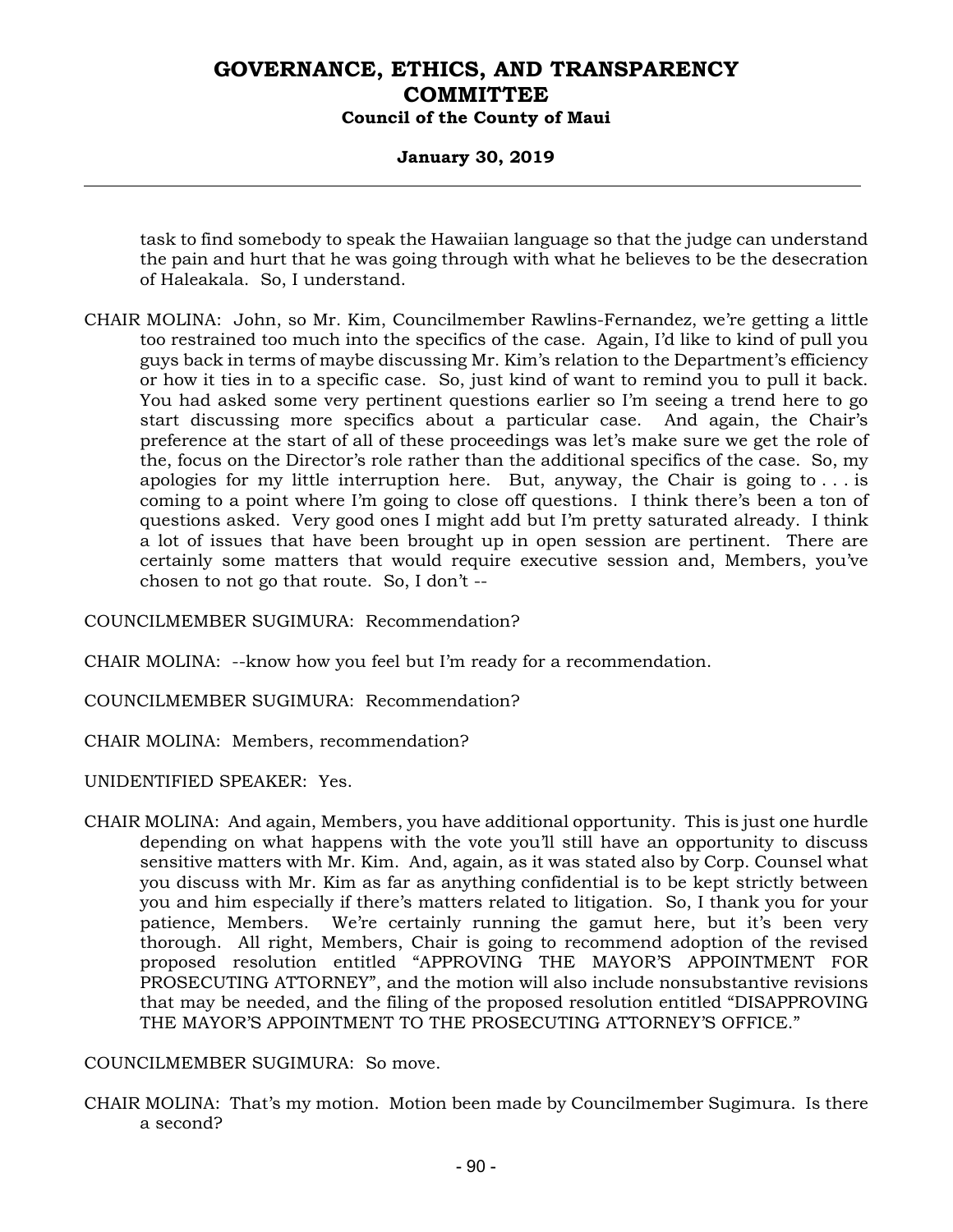### **January 30, 2019**

COUNCILMEMBER LEE: Second.

- CHAIR MOLINA: Second been made by Member Lee. The floor is open for discussion. Member Sugimura?
- COUNCILMEMBER SUGIMURA: So, I think that Mr. Kim has gone through rigorous questions tonight. I kind of didn't expect to go through a lot of budget questions but very interesting. Members did their homework besides, you know, just understanding how he's run his Department. I believe that confirmation that came up when, you know, two years ago, four years ago, with Mr. White and Mr. Guzman, I wasn't here, present, but I did read the paper. That's behind us. It sounds like where he's, if there was a problem, that's gone. We don't hear the number of testifiers, you know, that had come during that time. I support him and I look forward to continuing the work that he has established and done for the County of Maui and protected us in the best way that he has. And I appreciate all his years of experience as a . . . I gotta say I didn't realize at the beginning of how hard you worked to get where you are, and I really appreciate that. It says volumes about your character. So, thank you.

CHAIR MOLINA: Thank you, Member Sugimura. Discussion? Member Lee?

COUNCILMEMBER LEE: Thank you, Mr. Chair. I had known Mr. Kim for many years and do also appreciate your service to the County. I do have some questions about some of the issues raised and I will make contact with you and sit down and try to go over these things in private. But I will be supporting his nomination . . . his confirmation.

CHAIR MOLINA: Thank you, Member Lee. Discussion, Members? Chairman King?

- COUNCILMEMBER KING: Thank you, Chair. I speak against the motion and I think it would have been very difficult to go into executive session because a lot of it is, he said, she said. So, without both sides present, it's hard to make that determination. But like my colleagues have gotten a lot of people contacting me, victims' rights who feel like they've been trampled on, people who had comments about how the office is run and I had comments too that had been carried over from last term. I had concerns about the management about not being able to fill positions, asking for new positions when there were vacant positions, about the manner of overtime that has been asked for. I think we funded all the attorney positions at the top level even though they were coming in at various skill levels. And I understand that all the supporting testimony came from the attorneys in that office, but I think we have a matter of public trust here and so it's nothing personal. I don't really know Mr. Kim that well but from what I see I cannot support this nomination. So, that's where I stand. Thank you.
- CHAIR MOLINA: Thank you for your thoughts, Chairman King. Members, any other discussion as it relates to the motion on the floor?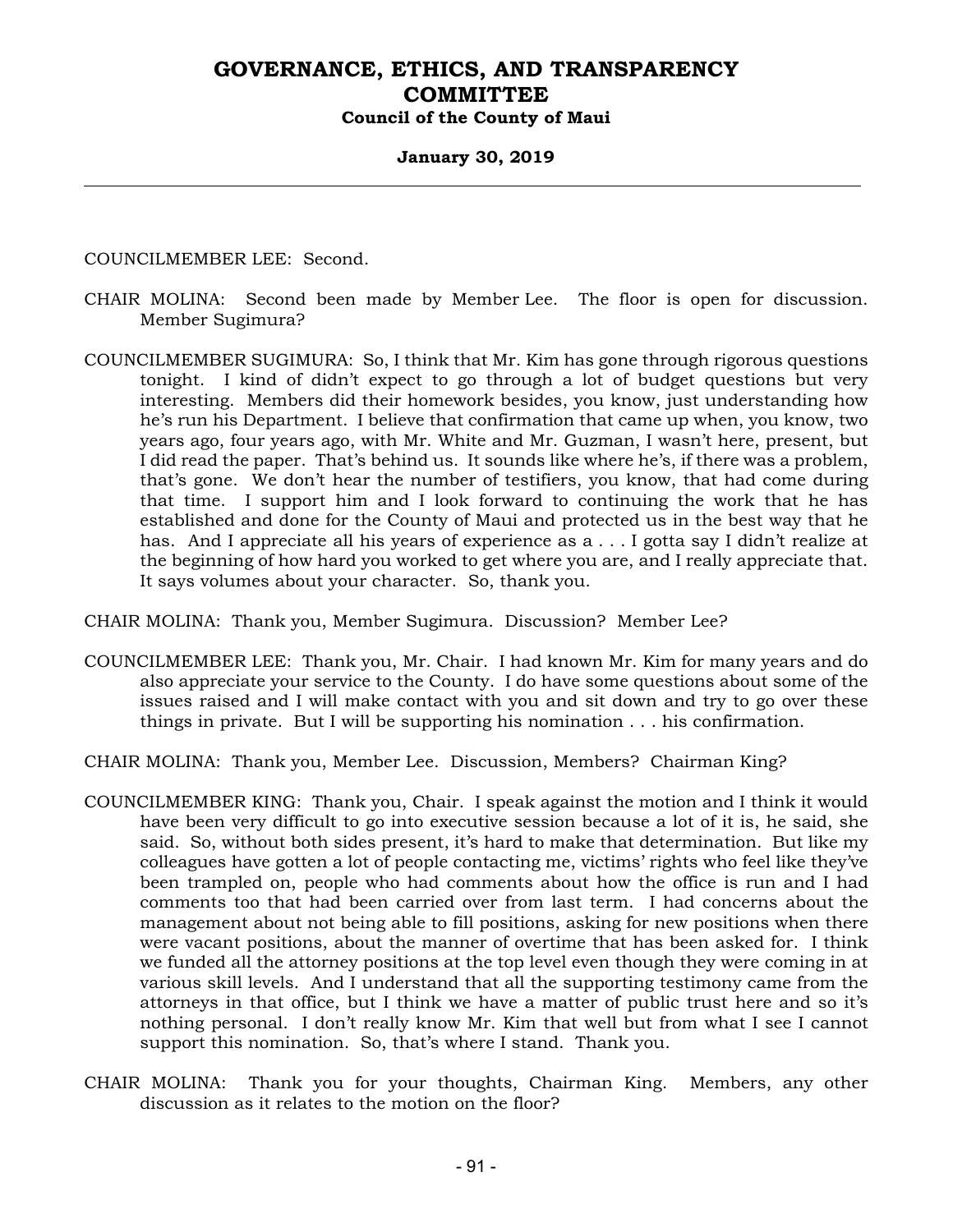#### **January 30, 2019**

COUNCILMEMBER SINENCI: Yes, Chair.

CHAIR MOLINA: Mr. Sinenci.

- COUNCILMEMBER SINENCI: I also do not support the motion, the recommendation. And a lot of it has to do with just not knowing a lot of the details of the things we cannot speak to because we're not in executive session. And I would want to, you know, just kind of ask him, I mean, personally, a lot of these things. From listening to a lot of the questions tonight, you know, some of my reasons, of course, would be about, you know, efforts to reduce the overtime and better manage the budgetary appropriations. Also, addressing some of the ongoing issues that it seems that it's gone on for years or maybe some of the victims and the personal litigations that continue. Also, maybe following through with the 2015 motion to audit the office that was somehow filed and wasn't pursued. So, it's  $\dots$  that's some of the reasons why I want to  $\dots$  I'm not supporting the recommendation tonight. Thank you, Chair.
- CHAIR MOLINA: Thank you, Mr. Sinenci. Members, any other discussion as it relates to the motion? Mr. Hokama?
- COUNCILMEMBER HOKAMA: Chairman, thank you. Quickly, I'll support your position with a few reservations. Again, yeah, Members, I especially look at this Department and over time it's a Department that is hired to forecast workload. If there's no crime out there, there's less need for overtime. There's more crime out there or our Police does a great enforcement job, the workload increases and need to get cases completed for either prosecution or dismissal increases. So, I understand the overtime component, Chair. Okay. It's a hard thing to forecast. And, again, past workload and internal operational situation. I will say that for Mr. Kim, he has provided his request that he believed it was in the best interest of his Department. Council made certain budgetary positions regarding operations in Departments. And one of the reasons we looked at limited term not because we didn't want to support Mr. Kim, is because we felt through improvements of efficiency in operations in our technology investment would have additional positions either being vacated or be able to be transferred and redescribed to fill those other departmental needs, which means we don't need to increase work force number. We're just going to re-deploy to more efficient and better use positions. And so, for me, one of the things that maybe since the Mayor is here to assist all his Directors down the road would be to conduct desktop audits because there seems to be in some areas, and I don't know about Mr. Kim's, but we can verify whether or not the collective bargaining agreements for the positions is actually what the employee is doing. So, stating that, and again, part of the key in why we look at this also is do we support internal advancement of employees? Do we motivate our employees to strive for the higher positions? Is there a work force achievement growth ladder? Okay. Council has supported that. And that's why we look at positions in a particular way, Chairman. Okay. I just want it made clear because maybe at times people like me who take it for granted our residents and our fellow members understand some of the things we've been doing from a policy standpoint as it relates to the money. Thank you, Chairman.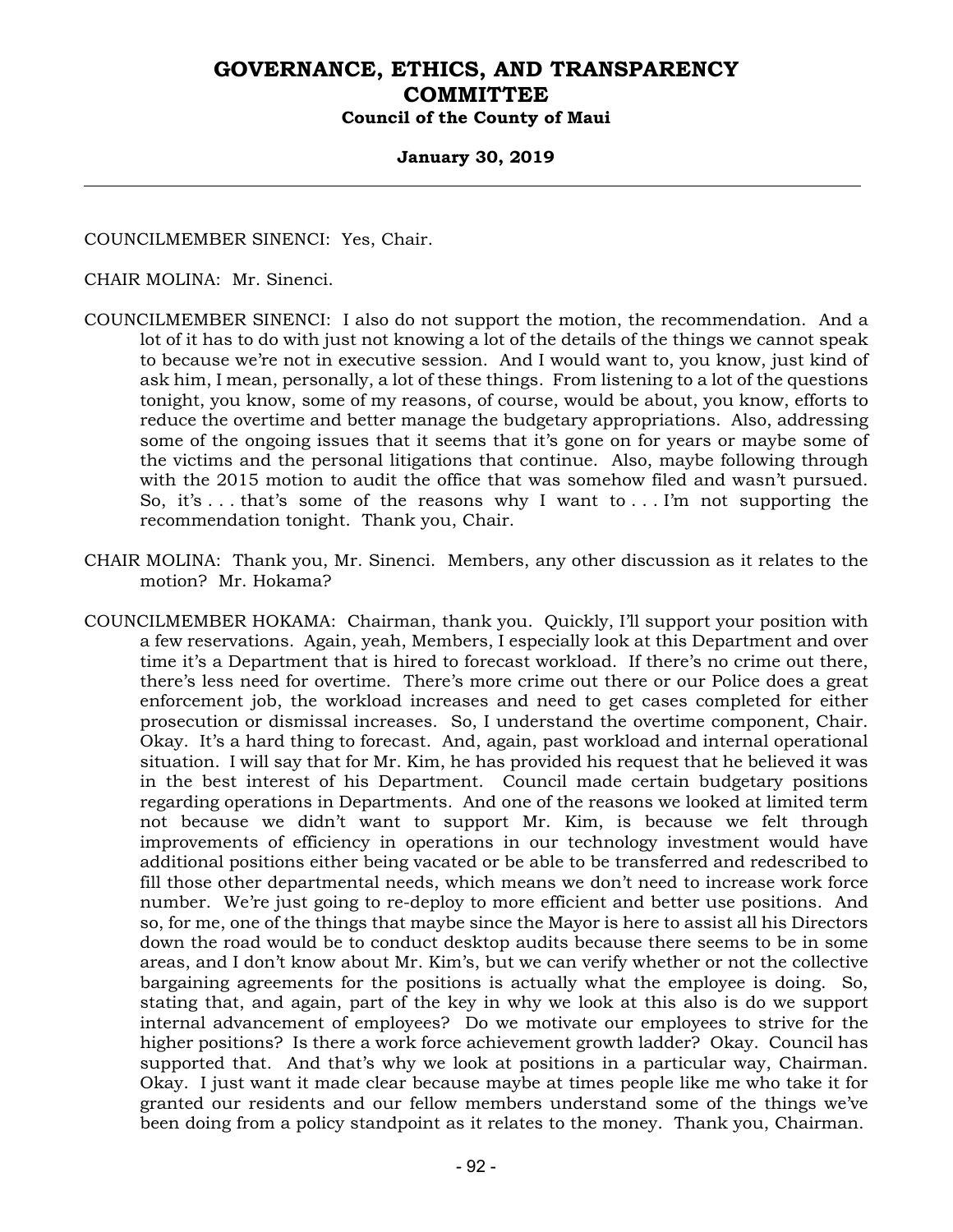#### **January 30, 2019**

- CHAIR MOLINA: Thank you, Mr. Hokama. Members, any other discussion before the Chair calls for the vote? Chair's comments is, again, crime is a somewhat a . . . or cases are somewhat cyclical like as Member Hokama stated difficult to forecast. With regards to the stress levels in the office, concerns expressed about morale, whether it's a morale problem or just as a workload issue or management issue it's yet to be determined. So, while I am making the recommendation, well, I do have slight reservations and I do have some questions that would need to be answered in a one-to-one conversation with Mr. Kim. But for the sake of moving this on for final consideration at the Council level I will state my support with reservations. So, Ms. Rawlins-Fernandez?
- VICE-CHAIR RAWLINS-FERNANDEZ: Mahalo, Chair. After careful consideration and giving great weight to all testimonies provided to my office over the last several weeks, I will not be supporting the appointment of Mr. Kim. Clear and recognizable pattern has developed over the years that is magnified during the Council's approval process each time. Complaints from the general public who have had personal experiences with the Prosecutor and with his Department as well from personnel from within Department willing to step forward and share their experiences. I recognize that it takes a lot to speak one's truth especially when it pertains to the individual themselves. And it can be uncomfortable much like this is uncomfortable for me to say right now. But I have settled on the awareness I have that I was placed here to make difficult decisions and represent our community's concerns and wishes and to protect the sanctity of our roles as public servants. It is my sincere hope that under new leadership members of our public who have suffered at the hands of criminals will not feel further victimized by our own Prosecuting Attorney's office either by being ignored completely for years on end or by verbally or emotionally abusive behavior. And for all these reasons, I will be voting against the motion.
- CHAIR MOLINA: Thank you, Councilmember Rawlins [*sic*]*.* Chair will take the last privilege to speak before the vote is called. And I appreciated Councilmember Rawlins-Fernandez mentioning this is uncomfortable. Look at City and County, the electorate decides the City Prosecutor. For me, in a perfect world, I prefer the electorate decide this. But it is what it is. This individual's fate is in the hands of the nine of us. So, with that being said, Chair is going to call for a roll call vote. Staff?
- MS. ESPELETA: Mr. Chair, starting with Councilmember Sinenci.

COUNCILMEMBER SINENCI: No.

- MS. ESPELETA: Councilmember King.
- COUNCILMEMBER KING: No.
- MS. ESPELETA: Councilmember Lee.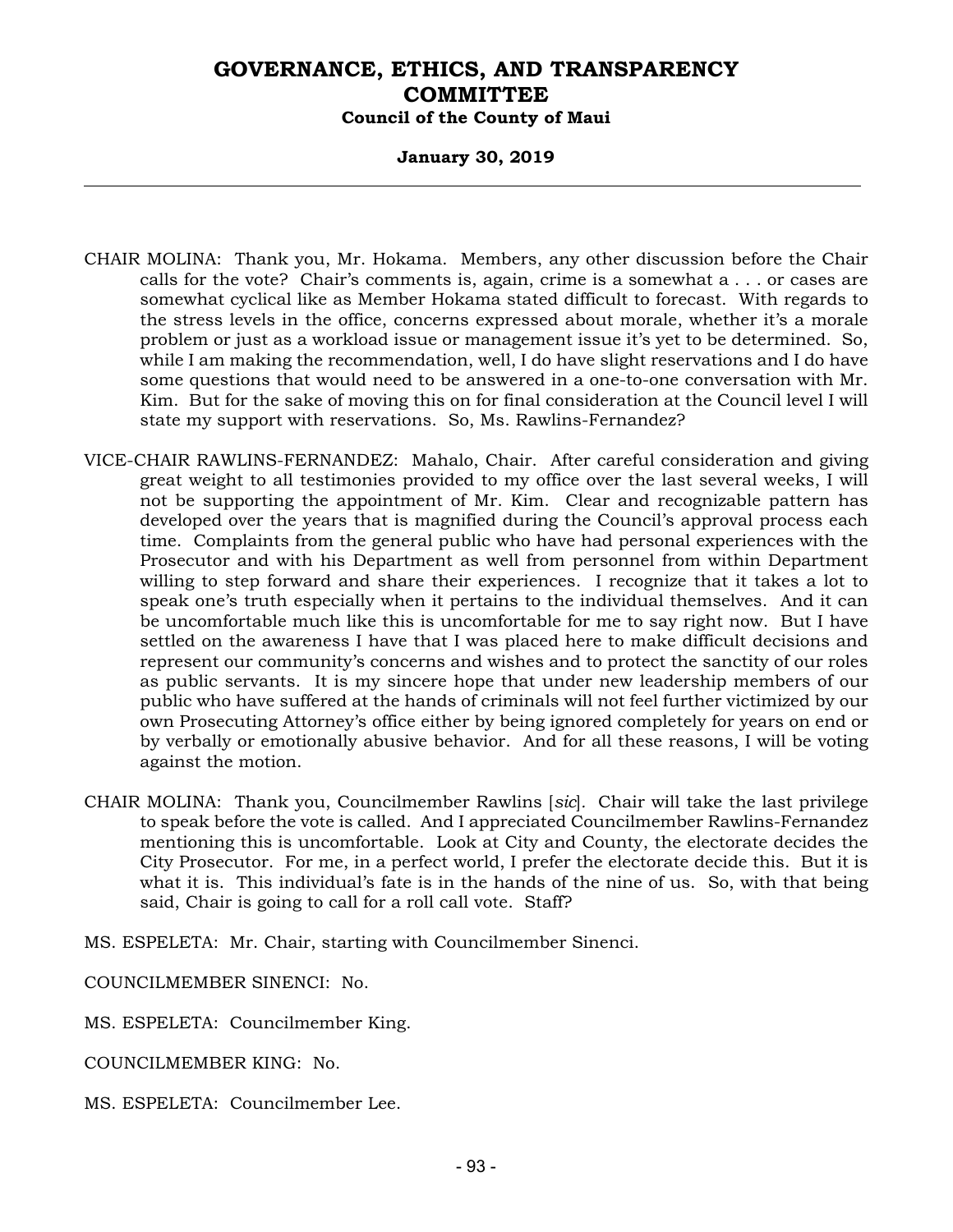#### **January 30, 2019**

COUNCILMEMBER LEE: Aye.

MS. ESPELETA: Councilmember Hokama.

COUNCILMEMBER HOKAMA: Aye.

MS. ESPELETA: Councilmember Paltin.

COUNCILMEMBER PALTIN: No.

MS. ESPELETA: Councilmember Sugimura.

COUNCILMEMBER SUGIMURA: Aye.

MS. ESPELETA: Councilmember Kama.

COUNCILMEMBER KAMA: No.

MS. ESPELETA: Vice-Chair Rawlins-Fernandez.

VICE-CHAIR RAWLINS-FERNANDEZ: Aole.

MS. ESPELETA: Chair Molina.

CHAIR MOLINA: Aye with reservations.

MS. ESPELETA: The votes are four ayes, five noes.

| VOTE: | AYES:           | Chair Molina, Councilmembers Hokama, Lee, and<br>Sugimura.                       |
|-------|-----------------|----------------------------------------------------------------------------------|
|       | <b>NOES:</b>    | Vice-Chair Rawlins-Fernandez, Councilmembers<br>Kama, King, Paltin, and Sinenci. |
|       | <b>ABSTAIN:</b> | None.                                                                            |
|       | <b>ABSENT:</b>  | None.                                                                            |
|       | EXC.:           | None.                                                                            |

#### **MOTION FAILS.**

CHAIR MOLINA: Okay. Thank you, Staff. So, stating again for the record - four ayes, five noes.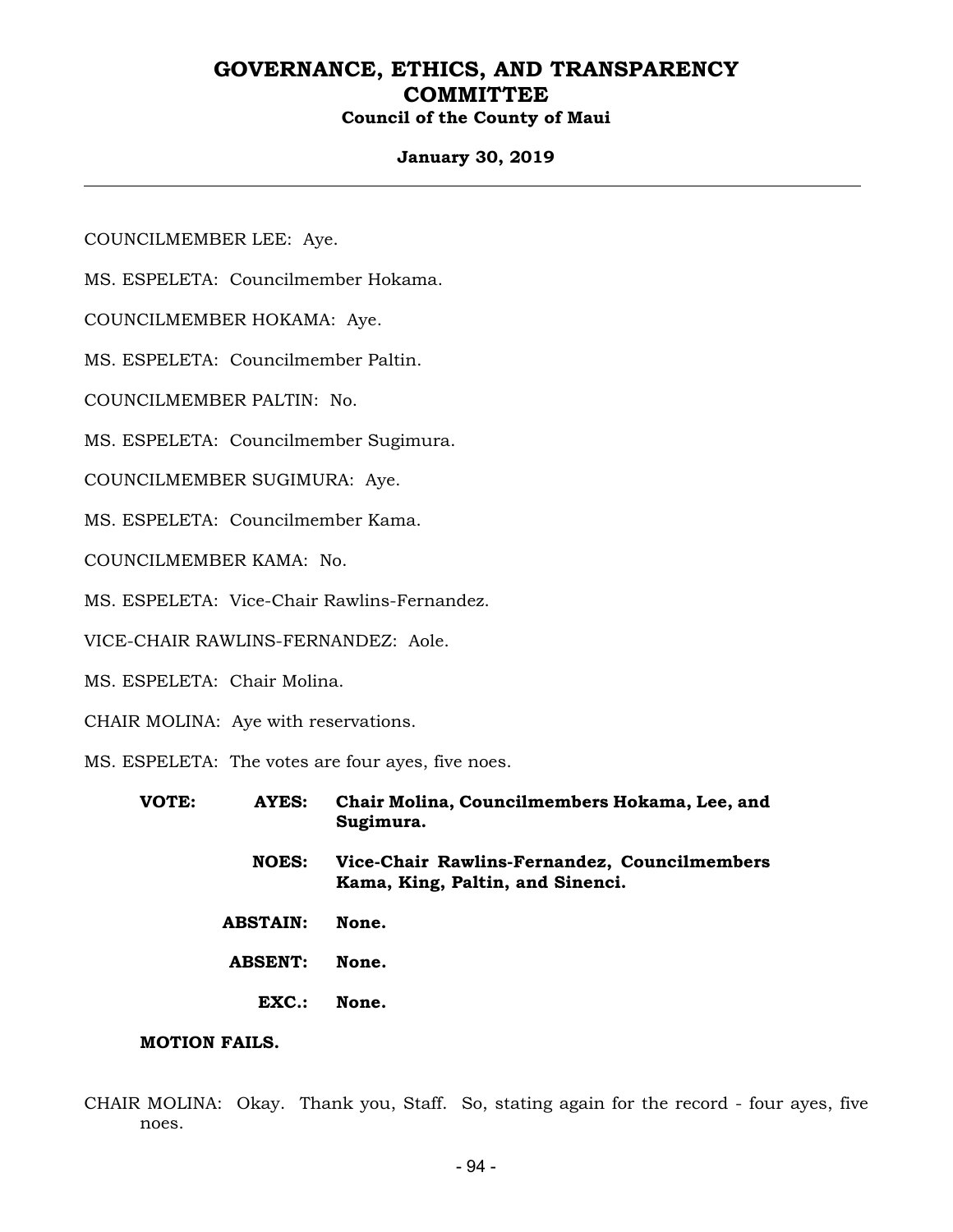#### **January 30, 2019**

MS. ESPELETA: Four ayes, five noes. The motion fails.

CHAIR MOLINA: The motion fails. Okay, so now we will consider the other resolution, which is disapproving the Mayor's appointment for Prosecuting Attorney. And this motion will include any nonsubstantive changes and also the filing of the resolution approving the Mayor's appointment for Prosecuting Attorney. So, that is the motion. The motion is to disapprove on the resolution. Anyone want to make that motion?

VICE-CHAIR RAWLINS-FERNANDEZ: So moved.

CHAIR MOLINA: Okay.

COUNCILMEMBER PALTIN: Second.

CHAIR MOLINA: Moved by Member Rawlins-Fernandez, and who is the second by?

COUNCILMEMBER PALTIN: Second.

CHAIR MOLINA: Member Paltin. Discussion? Okay. Seeing none. The Chair will again call for a roll call vote on the resolution to disapprove the Mayor's appointment for --

COUNCILMEMBER SUGIMURA: Chair?

CHAIR MOLINA: --Prosecuting Attorney.

COUNCILMEMBER SUGIMURA: Chair?

CHAIR MOLINA: Yes, Ms. Sugimura?

COUNCILMEMBER SUGIMURA: I just have a kind of question --

CHAIR MOLINA: Okay.

COUNCILMEMBER SUGIMURA: --before you call for the vote. So, as we're going through the discussion tonight, it sounds like some of the Members received testimony or concerns in private meetings that I wasn't aware of to tell you the truth 'cause those people never came to see me. I did speak to Kimberlyn Scott but that was, you know, the only person. And I just want to say that I think that Mr. Kim is getting judged partially on his overtime, which if you ever sat through budget sessions with Council is that he asked for the staff. But one of the things that Council doesn't like to do through the budget process is to give the Departments, you know, a lot more what we call E/Ps because it also involves besides the salaries, it involves the, you know, the retirement and involves, you know, a lot more than just the person. So, in his defense, I want to say that he has asked for and we have not given just because of kind of our general philosophy. And I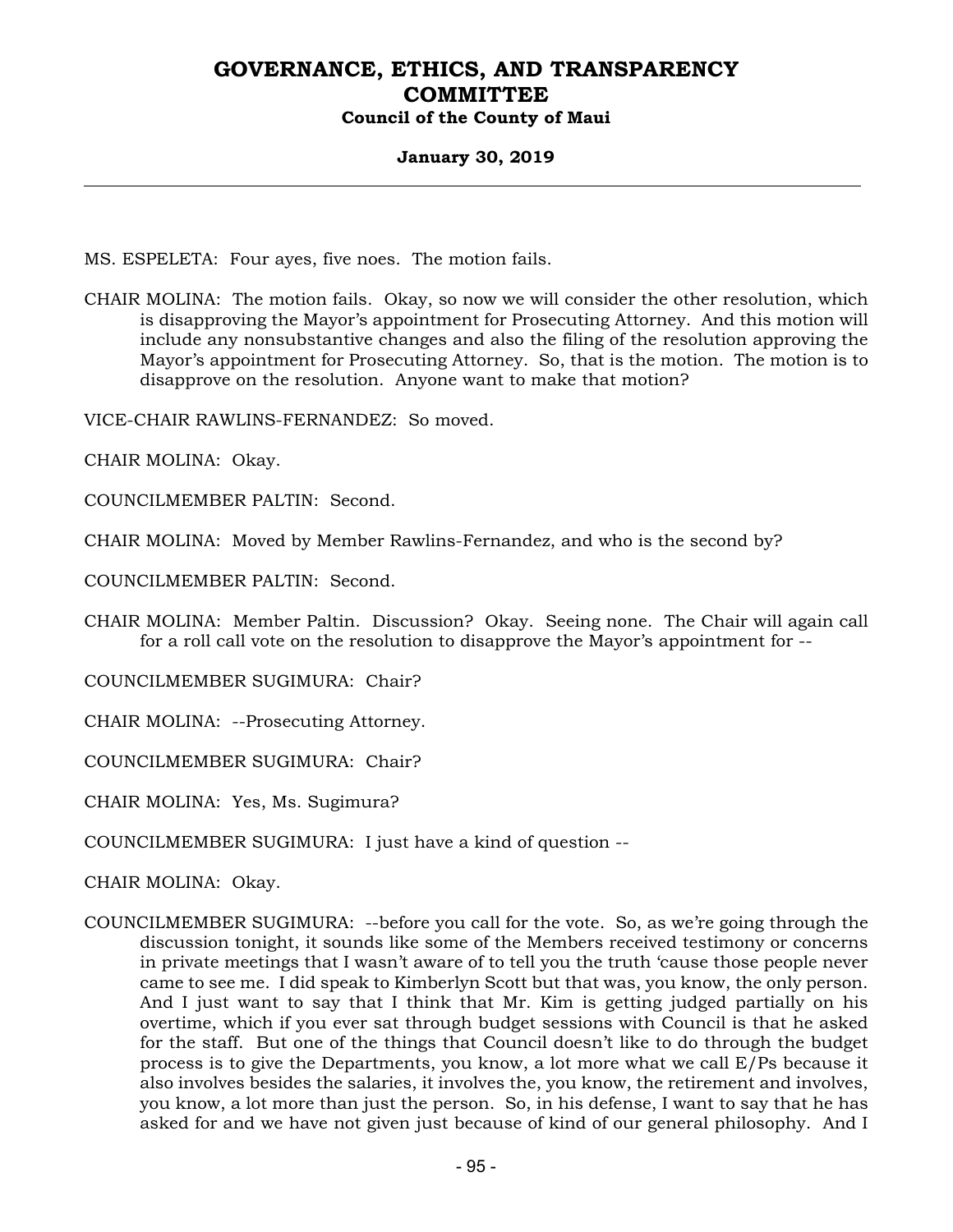#### **January 30, 2019**

will say that because of those kinds of philosophies that our County is fiscally sound. Maybe we are too narrow in terms of or maybe too strict but if the Members are taking a position because of overtime, which I really didn't expect tonight as I said earlier, there is a process that the Departments have to get in terms of approvals and it's not really a reflection only on the Department and the management but it is in terms of the scope of the whole County budget that I think, you know, that we're pretty fiscally sound. I didn't receive the same complaints so to speak that maybe the other Members did. My email was not flooded with complaints. And I am a little . . . I did hear and asked a question about Kimberlyn Scott because she did come and see me and she had, besides testifying, she had submitted written testimony, you know. She was pretty . . . pretty passionate and she has a cause, so I understand that. But I just want to say that I appreciate the work and, you know, what he has to do. It's a hard job. But overtime, you know, cannot judge him. You gotta maybe judge ourselves as we go through the budget process for being, you know, with fiscally sound decisions that we've made. And I stand by those decisions and he's trying to do the best to run his Department based upon what the Council has decided. So, I just want to make all those comments. If you're going to be asking us to vote on the motion to --

CHAIR MOLINA: Disapprove.

COUNCILMEMBER SUGIMURA: --disapprove him then as you can tell, I do not agree with that. So, I just wanted to make that statement.

COUNCILMEMBER KING: Chair?

CHAIR MOLINA: So noted. Chairman King?

COUNCILMEMBER KING: Yeah, I would just ask my colleague respectfully to speak for herself because I think all of us have done due diligence and I don't think it's just about overtime and it's not just about what we approved or didn't approve. I'm sorry that people didn't feel comfortable to come to you with the same kinds of complaints that we've gotten. But, you know, every Councilmember makes up our mind based on the research that we've done and the testimony we received, and I would hope that everybody would respect each other's opinion on these approvals and not try to put words in our mouth.

COUNCILMEMBER SUGIMURA: I'm not trying to. . .

COUNCILMEMBER KING: My . . .

CHAIR MOLINA: Okay, Members.

COUNCILMEMBER KING: My disapproval comes from a wide range of aspects of this nominee.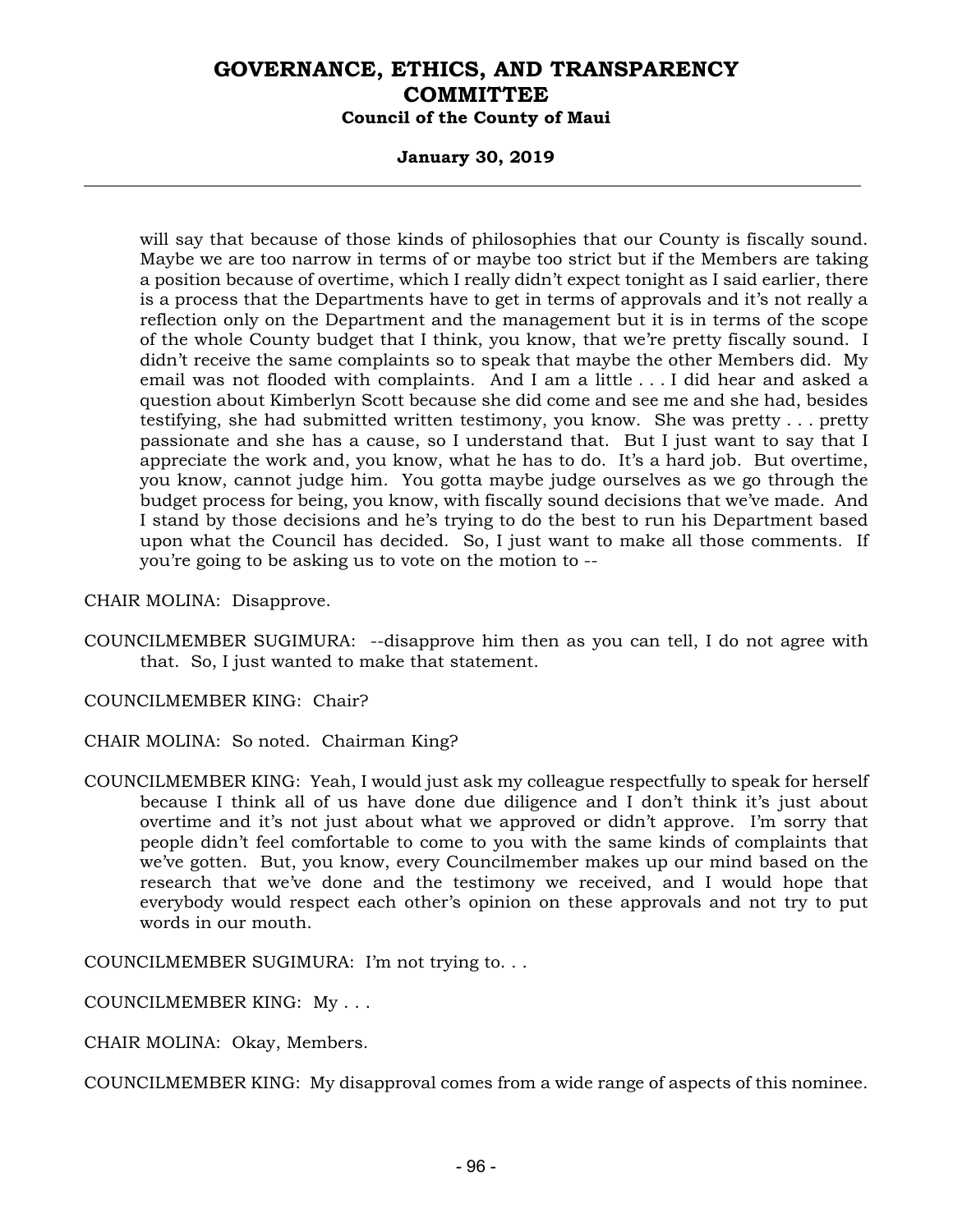### **January 30, 2019**

CHAIR MOLINA: Thank you, Chairman King. Any other discussion with regards to the motion on the floor, which is to disapprove before the Chair calls for the vote. Seeing none. Staff, please proceed with the roll call vote.

MS. ESPELETA: Mr. Chair, starting with Councilmember Sinenci.

COUNCILMEMBER SINENCI: Yes.

COUNCILMEMBER KING: Yes.

COUNCILMEMBER LEE: No.

MS. ESPELETA: Hokama.

COUNCILMEMBER HOKAMA: No.

MS. ESPELETA: Paltin.

COUNCILMEMBER PALTIN: Aye.

MS. ESPELETA: Sugimura.

COUNCILMEMBER SUGIMURA: No.

MS. ESPELETA: Kama.

COUNCILMEMBER KAMA: Yes.

MS. ESPELETA: Vice-Chair Rawlins-Fernandez.

VICE-CHAIR RAWLINS-FERNANDEZ: Aye.

MS. ESPELETA: Chair Molina.

CHAIR MOLINA: No.

MS. ESPELETA: The vote is five ayes, four noes. Motion passes.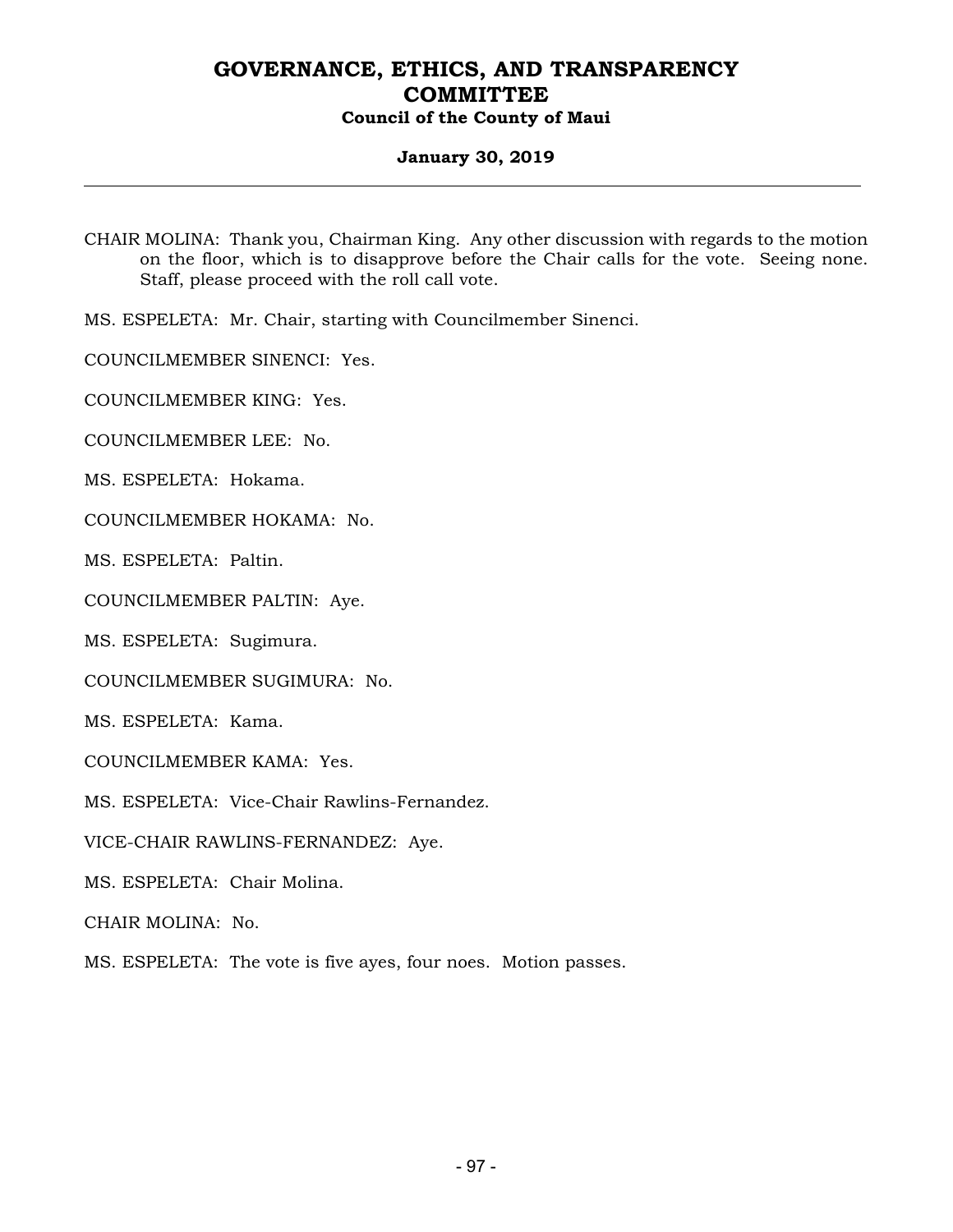# **January 30, 2019**

| VOTE: | AYES:           | Vice-Chair Rawlins-Fernandez, Councilmembers<br>Kama, King, Paltin, and Sinenci. |
|-------|-----------------|----------------------------------------------------------------------------------|
|       | <b>NOES:</b>    | Chair Molina, Councilmembers Hokama, Lee, and<br>Sugimura.                       |
|       | <b>ABSTAIN:</b> | None.                                                                            |
|       | <b>ABSENT:</b>  | None.                                                                            |
|       | EXC.            | None.                                                                            |

#### **MOTION CARRIED.**

#### **ACTION: ADOPTION OF RESOLUTION TO DISAPPROVE THE APPOINTMENT OF JOHN KIM AS THE PROSECUTING ATTORNEY AND FILING OF REVISED RESOLUTION TO APPROVE.**

CHAIR MOLINA: Okay. The motion to disapprove has passed out of Committee. This will go on to the full Council for a final vote. So, I believe that concludes our discussion on --

COUNCILMEMBER KING: Chair?

CHAIR MOLINA: --Mr. Kim.

COUNCILMEMBER KING: Chair, do we move to file this one or we just . . .

- CHAIR MOLINA: Yeah, I'm sorry. Let me add this motion includes our Staff to make any nonsubstantive changes and also the filing of the resolution to approve the Mayor's appointment for Prosecuting Attorney. Okay. Is that clear, Staff, am I correct on that?
- COUNCILMEMBER KING: Well, I think we need to file the disapproval as well. Don't we file that after we make the vote or no?
- MS. ESPELETA: No. The motion to disapprove passed 5-4.
- COUNCILMEMBER KING: Right. But we don't need to file . . . okay.
- CHAIR MOLINA: Yeah. Okay. Is that . . . can we file, may we file? Okay, Members, I'll entertain a motion to file the resolution to disapprove.

COUNCILMEMBER KING: No, --

COUNCILMEMBER HOKAMA: So move.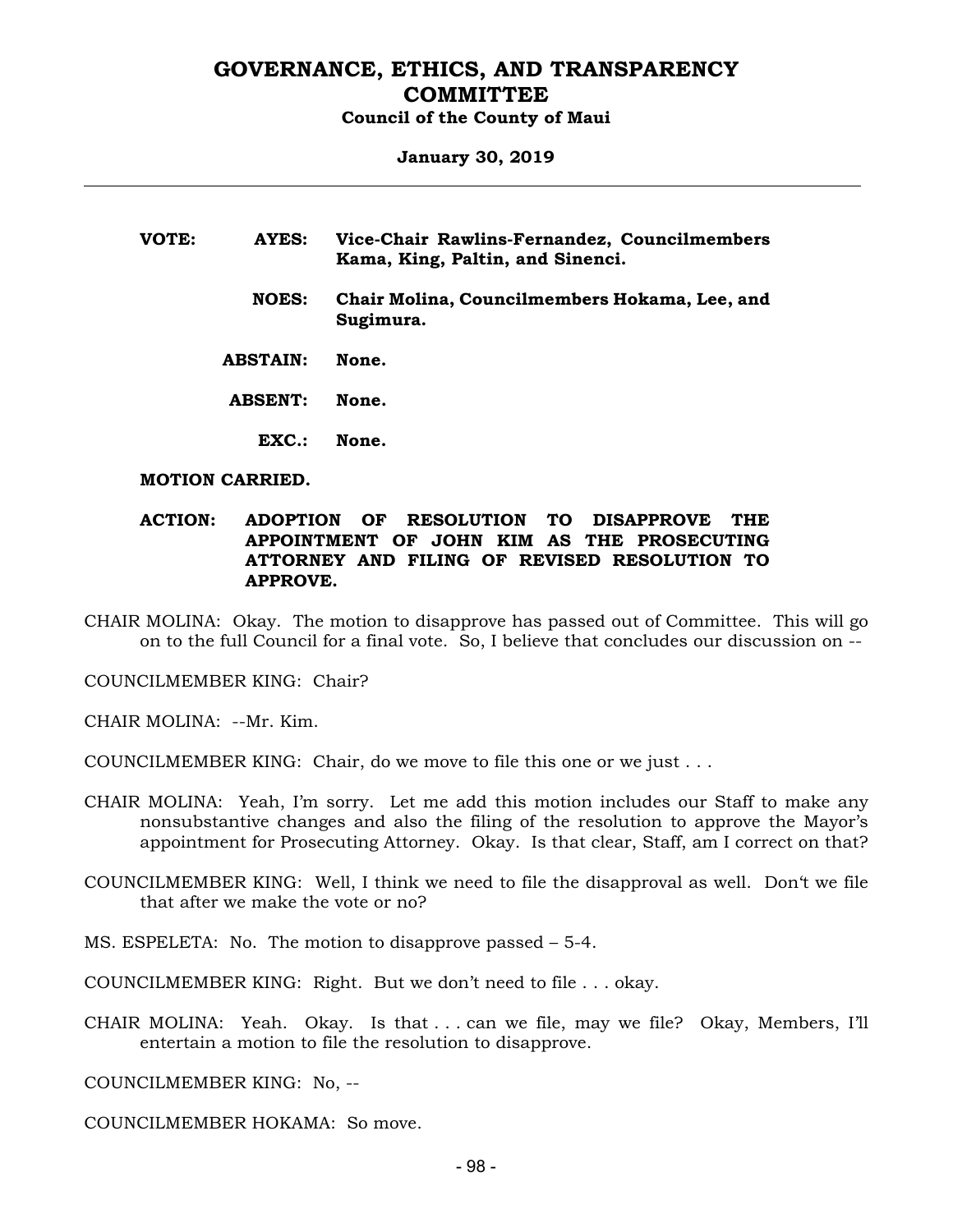#### **January 30, 2019**

COUNCILMEMBER KING: --well, she just said that we don't file --

COUNCILMEMBER SUGIMURA: Second.

COUNCILMEMBER KING: --the resolution.

CHAIR MOLINA: Okay. Hang on. Sorry. Okay, Members, Chair would like to take a recess for a procedural matter. *. . . (gavel) . . .* 

 **RECESS: 8:56 p.m.** 

 **RECONVENE: 8:57 p.m.** 

- CHAIR MOLINA: *. . . (gavel) . . .* The recessed GET meeting of January 23rd, 2019 is now back in session. Members, it's just about 9 p.m. Today is Wednesday, January 30<sup>th</sup>. Just getting back to the matter of the vote, which was just taken for clarification sake. The motion to disapprove has passed by a 5-4 vote. The resolution to approve the Prosecuting Attorney as a nominee has been filed in that motion along with the allowance for nonsubstantive changes to the resolution. So, now, there is a consideration from Member Hokama to file the resolution to disapprove. Member Hokama, I'll give you the floor to discuss your rationale for this?
- COUNCILMEMBER HOKAMA: Chairman, that is the power of this Committee to recommend to Council. So, since the Chair brought it up, I agree with her and I'm making that motion to file it.

CHAIR MOLINA: Okay.

COUNCILMEMBER SUGIMURA: Second.

CHAIR MOLINA: Motion has been made by Chairman, uh, Councilmember Hokama; seconded by Member Sugimura to file the motion to --

COUNCILMEMBER KING: Chair?

CHAIR MOLINA: --disapprove, Mr. Hokama, the motion that passed?

COUNCILMEMBER KING: Chair?

CHAIR MOLINA: The resolution.

COUNCILMEMBER HOKAMA: *. . . (inaudible) . . .* 

COUNCILMEMBER KING: Chair?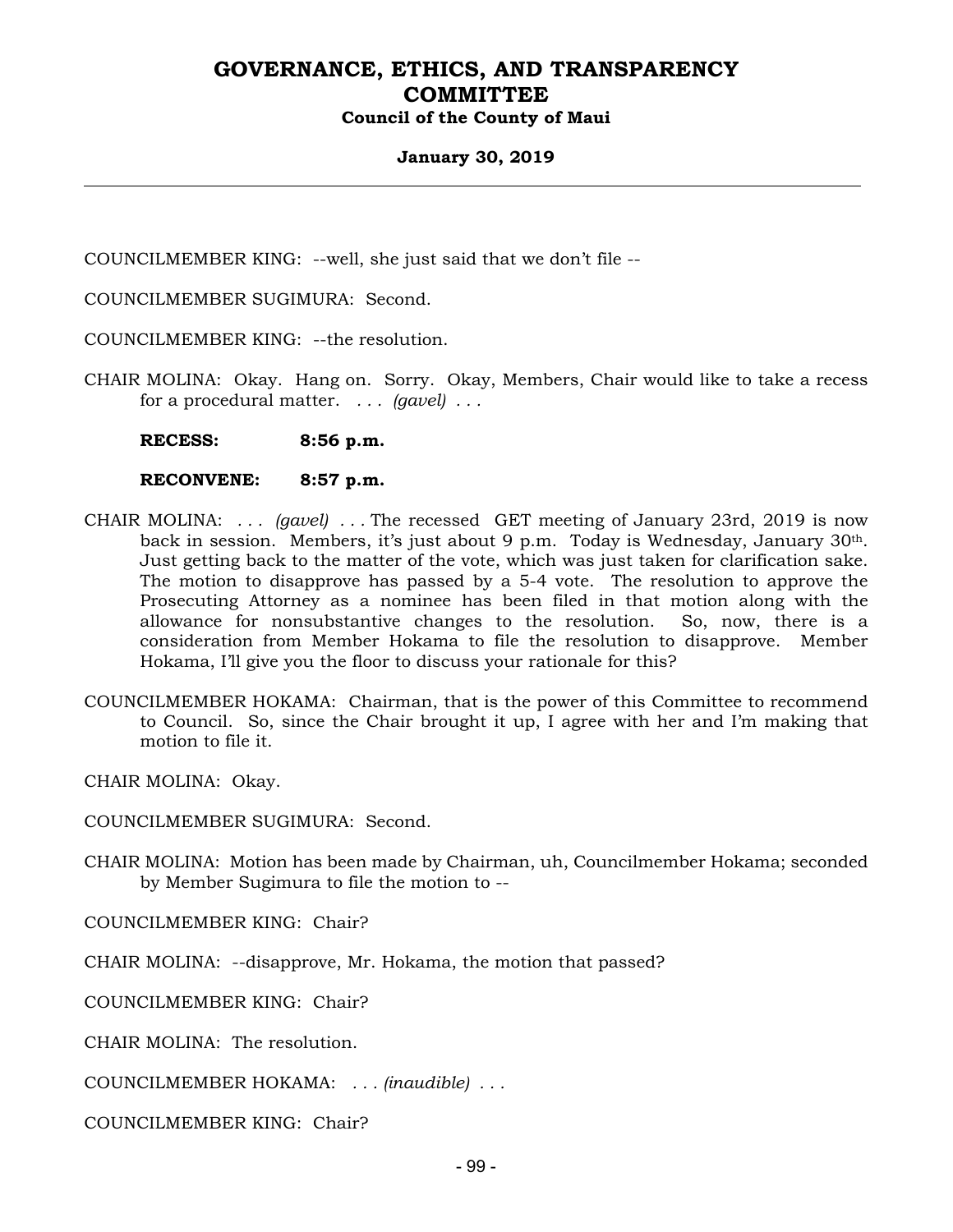#### **January 30, 2019**

CHAIR MOLINA: Chair King?

- COUNCILMEMBER KING: My question was, is this an item that we would need to file after we pass it? The answer was no because it's a resolution. So, there's no need to file it. Normally, if we pass an ordinance, we file the issue in the Committee. But if it's a resolution, there's no need to file it. Correct, Ms. Espeleta?
- MS. ESPELETA: And this is an umbrella communication so . . .
- COUNCILMEMBER KING: Right.
- MS. ESPELETA: County Communication.
- COUNCILMEMBER KING: Right. So, there wouldn't be a need to file it because this item stays on the Committee agenda.
- CHAIR MOLINA: Mr. Hokama?
- COUNCILMEMBER HOKAMA: Chairman, we're not filing the communication. We're filing the resolution, okay. Let's be clear on what action we're taking. This is the Council. We're at a level to conduct the business. Know the matter before the body.
- CHAIR MOLINA: Thank you, Mr. Hokama. Members, we have a motion on the floor to file the motion to disapprove. It's a motion made by Councilmember Hokama; seconded by Member Sugimura. Any other discussion?
- COUNCILMEMBER KING: I have a question of Corp. Counsel. What does that mean because I've been told in the past that we don't file resolutions after we vote on them.

CHAIR MOLINA: Mr. Kushi?

MR. KUSHI: Well, this is a Committee meeting. It goes . . . the full Council still has the authority, I mean, it has to pass full Council. So, if you file a motion that was docked in the Committee, and the Council meeting that motion will not even show up on your agenda.

COUNCILMEMBER KING: Okay. So, we don't want to file it if we want to move forward.

MR. KUSHI: Well, you're talking about it now.

COUNCILMEMBER KING: Well, . . .

MR. KUSHI: If anything, you need to file a motion to approve, which did not pass.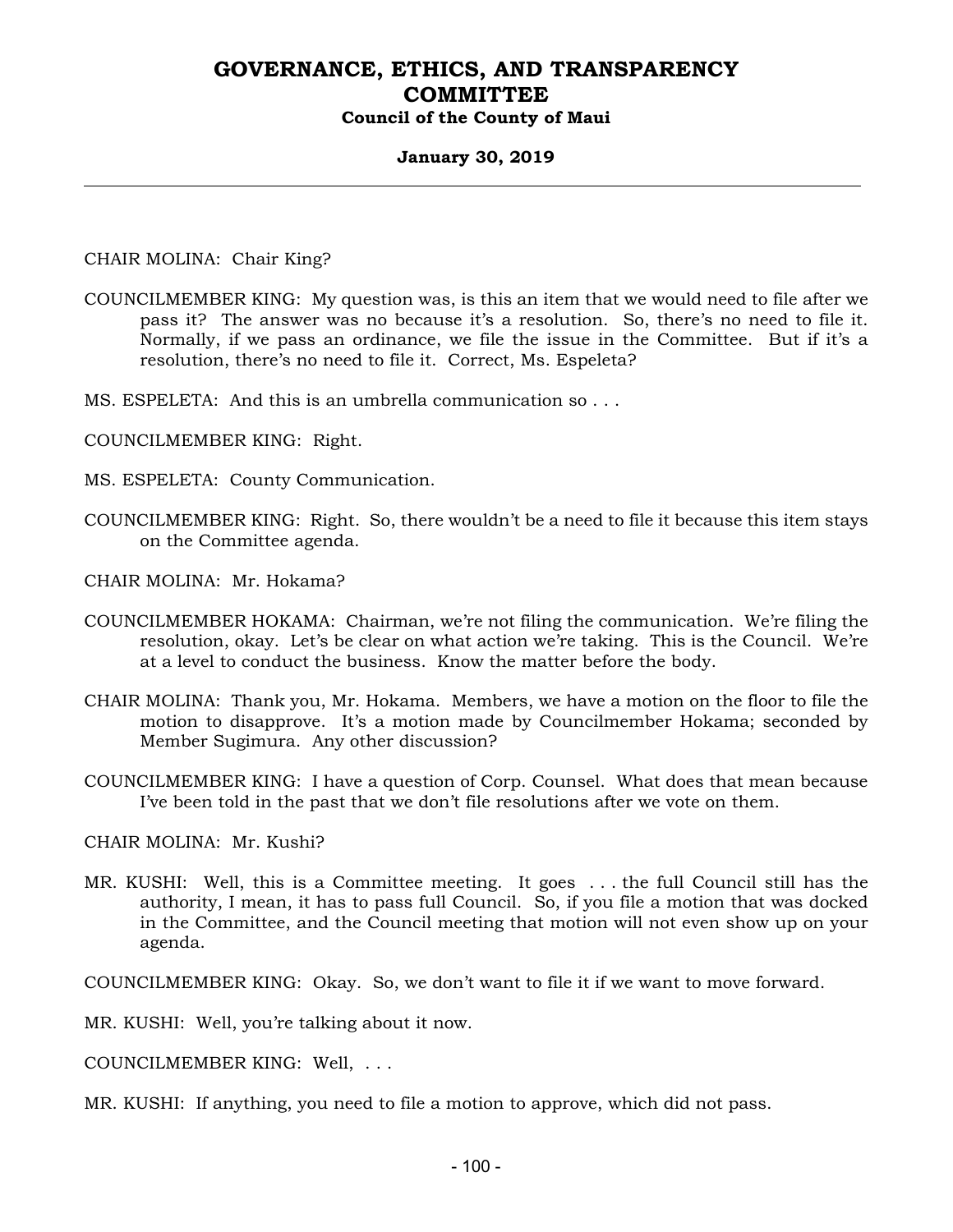#### **January 30, 2019**

- COUNCILMEMBER KING: No. We filed the motion to disapprove so, I think, in my opinion, that we're done. We don't need any additional action. If we take additional action on this, then we're basically killing it . . . the motion that just passed.
- MR. KUSHI: If you file the motion to disapprove, which was passed, you're undoing what you just did.
- COUNCILMEMBER KING: Right. Okay. So, anyway, . . .
- CHAIR MOLINA: So, Mr. Kushi, if I can ask for clarification. If we . . . this motion passes to disapprove, then it will just basically . . . it would come out as like a no recommendation from the Committee?
- MR. KUSHI: If you're filing the motions that you deliberated on today and you're filing both of 'em, then really it's a no recommendation to the full Council.

COUNCILMEMBER KING: Okay.

MR. KUSHI: Where on the Council agenda, I would imagine you would have still both motions, you know.

CHAIR MOLINA: Okay.

COUNCILMEMBER KING: Chair?

- CHAIR MOLINA: Member Lee followed by Chairman King.
- COUNCILMEMBER LEE: Mr. Chair, I think we should ask Councilmember Hokama to reconsider that motion because what if somebody changes his or her mind, you know, at first reading? So, you would want that resolution to approve to be alive.

CHAIR MOLINA: Interesting.

COUNCILMEMBER KING: Chair? We did file . . .

CHAIR MOLINA: Although the motion did include the filing of the resolution to approve as part of this disapproval which passed the resolution. So, technically, if I can clarify or corrected, the action we just took we passed the resolution to disapprove and filed the resolution to approve. So, now, as it goes on to the full Council as is, then basically would not exist, am I correct? The resolution to approve. But at Council level, you know, anything can happen. The vote could change again, you know, --

COUNCILMEMBER KING: Chair?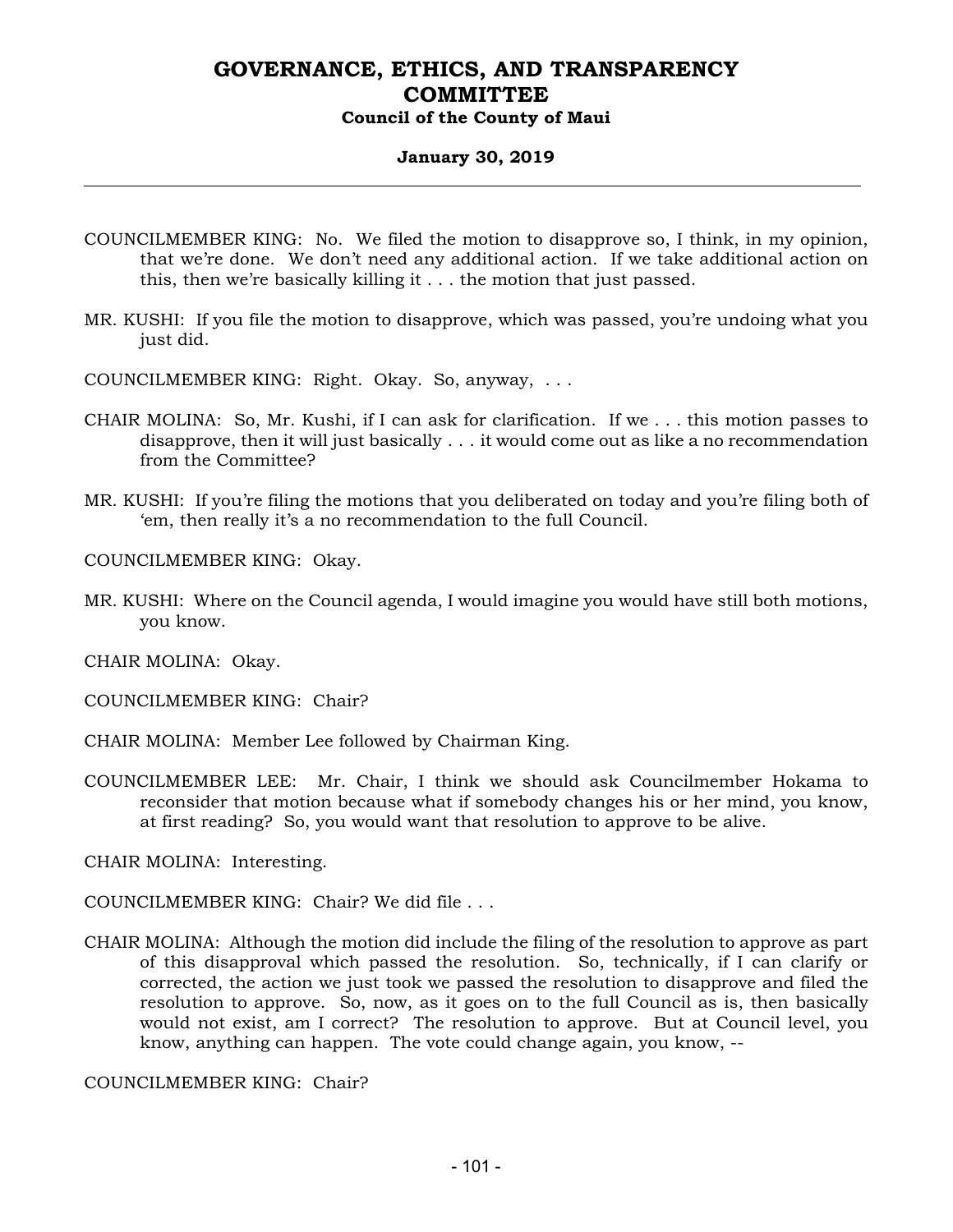#### **January 30, 2019**

- CHAIR MOLINA: --because you'll have a recommendation not to approve. So, anyway . . . Chair King?
- COUNCILMEMBER KING: Right now, we have a recommendation to disapprove at the Council level. We have no recommendation to approve. That's been filed. And I think what is trying to be done is to undo what we just did. So, why would we do that? And I speak against filing the motion. When I asked that question, it was not a motion to file. It was a question of whether we needed to do that to take it out of Committee. And the answer was, no, this is an umbrella item in the Committee. There's no need to file. If we file, we undo what we just did. So, I would just, you know, like Ms. Lee said I would ask the maker of the motion . . . or we can vote on it and just vote it down. But it's a little ingenuous to try to file, to undo what we just did as a Committee.
- CHAIR MOLINA: Okay. Members, the floor is open for discussion on the motion to file the resolution to disapprove. Okay.
- COUNCILMEMBER HOKAMA: Chairman?
- CHAIR MOLINA: Mr. Hokama?
- COUNCILMEMBER HOKAMA: Again, we provide a recommendation to Council, that mean the Council may or will make a final determination. Stating that, Chairman, I expect those that take leadership positions to know our rules and regulations and how we proceed with the business of the County. Okay. To ask this type of question in this type of meeting about a confirmation, to me, tells me where we are with understanding the process, and I'm disappointed.
- CHAIR MOLINA: Okay. Thank you, Member Hokama. Any final comments before the vote is called for? Chair King?
- COUNCILMEMBER KING: And so, Chair, you intend to take a vote on the motion to file. So, I speak against the motion to file. I'm very disappointed at the disingenuous attempt to kill the motion we just passed from somebody who claims to know the process. So, using the process against this Council. So, I hope we can just take a voice vote and vote no and not file this and send it forward to the full Council.

CHAIR MOLINA: Thank you, --

VICE-CHAIR RAWLINS-FERNANDEZ: Chair?

- CHAIR MOLINA: --Chairman King.
- VICE-CHAIR RAWLINS-FERNANDEZ: Chair?
- CHAIR MOLINA: Councilmember Rawlins-Fernandez?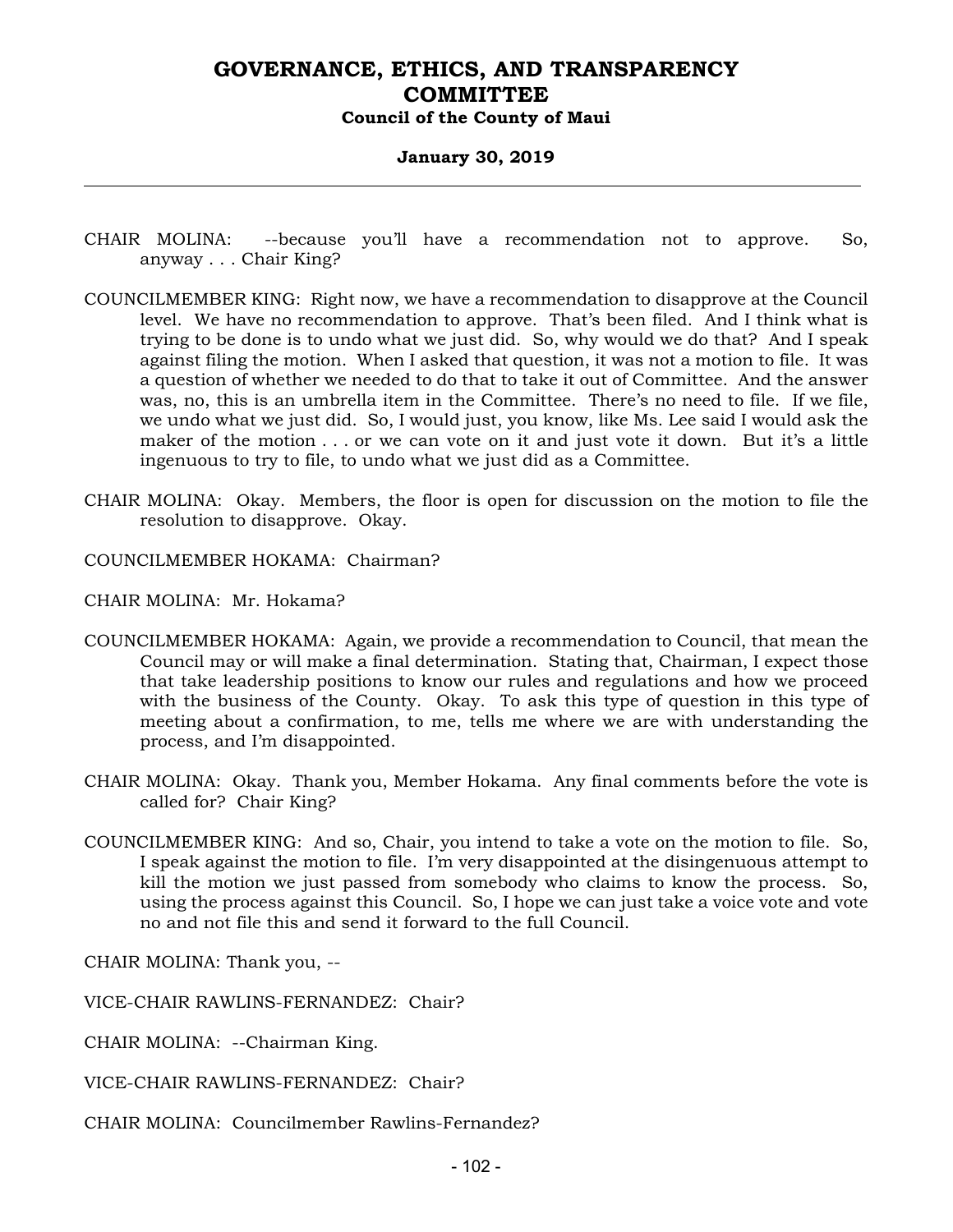#### **January 30, 2019**

- VICE-CHAIR RAWLINS-FERNANDEZ: I will also be voting against the motion to file the resolution to disapprove. As I understand it, we as the GET Committee is recommending to the full Council to disapprove, and that's my understanding and that is why I will be voting against the motion.
- CHAIR MOLINA: So noted, Councilmember. Thank you. Any other considerations? Member Lee?
- COUNCILMEMBER LEE: Mr. Chair, can we ask, I ask a question of Corp. Counsel?

CHAIR MOLINA: Proceed.

- COUNCILMEMBER LEE: Okay. Just wanted some clarification, Mr. Kushi. If we send this matter to the Council approving the disapproval, yeah, with the disapproval resolution, it is possible at first reading to change. To reconsider that vote and to change the vote to aye.
- CHAIR MOLINA: So, Mr. Kushi, proceed?
- COUNCILMEMBER LEE: To the approval resolution.
- MR. KUSHI: Mr. Chair, Member Lee, resolutions only take one vote, yeah, not *. . . (inaudible) . . .* per se.

COUNCILMEMBER LEE: Okay.

MR. KUSHI: So, again, if this Committee sends out in this Committee Report the Committee approved a motion to disapprove and is making its recommendation to the full body, which is all of you here anyway. But anyway, at the Council meeting on the agenda it should just list GET recommendation motion to disapprove the appointment. Now, at that Council meeting, if the majority does not hold up and you need five, okay, then the motion to disapprove fails the appointment to, I mean, the disapproval of Mr. Kim that fails. Now, the Charter says, if you don't do it by March  $9<sup>th</sup>$ , he's automatically in. The question becomes can you schedule another Council meeting before that time.

COUNCILMEMBER LEE: Uh-huh.

- MR. KUSHI: So, I don't think you need to file a motion to approve. I don't think you need to file that. I mean, you don't need to forward that because automatically if it doesn't pass, he's automatically approved by Charter.
- COUNCILMEMBER LEE: Okay. So, continuing on we could just follow the motions that were taken, yeah, and then this matter goes to the Council and the Council . . . someone who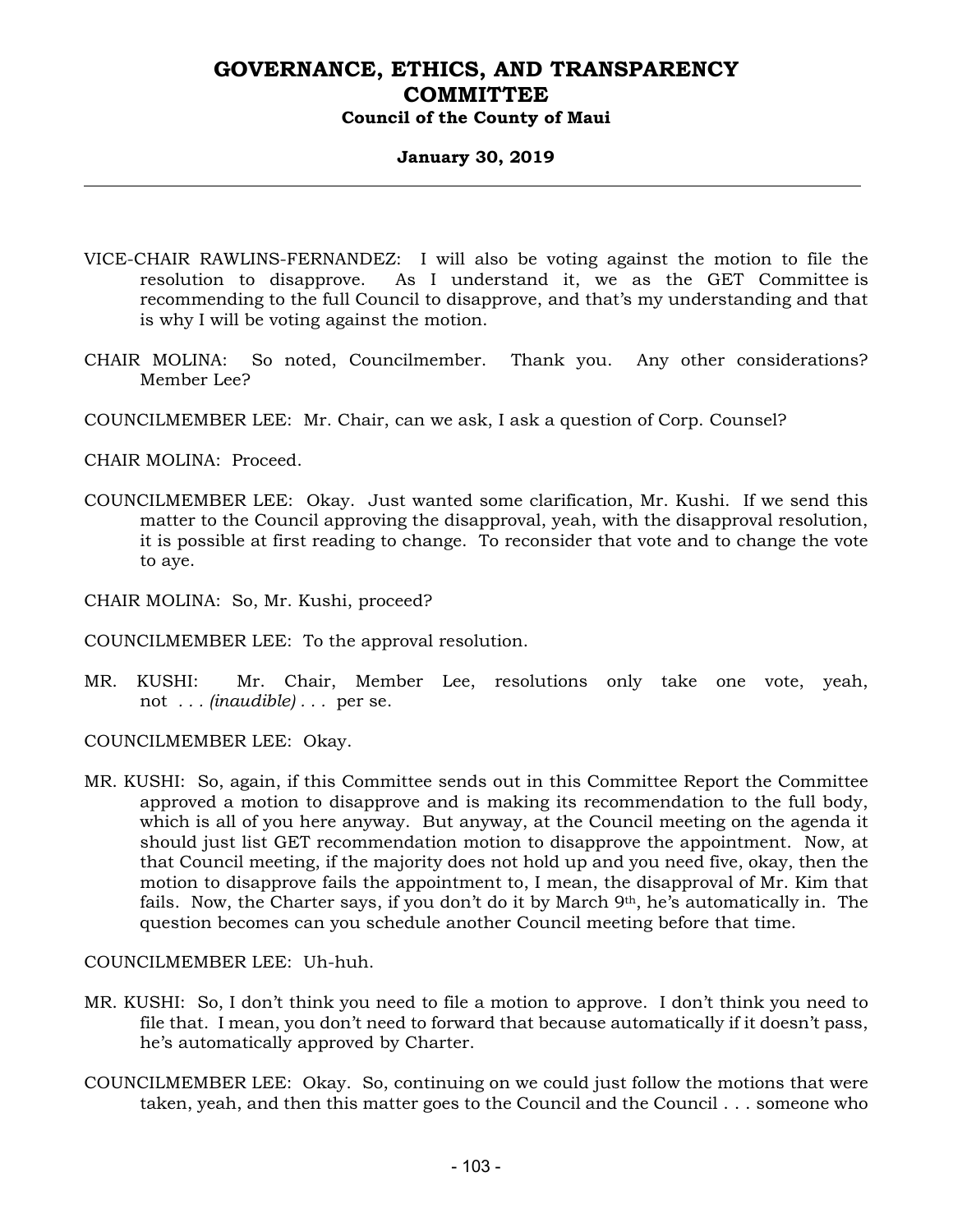#### **January 30, 2019**

was on the prevailing side could make a motion to reconsider, right, and at that time the Council members then again open this item and vote on it again.

CHAIR MOLINA: Mr. Kushi?

- MR. KUSHI: Chair, I might be wrong, but I don't think you need a motion to reconsider because it's just a recommendation. You just take a full vote at the Council level.
- COUNCILMEMBER LEE: No, because that's the reason why you gave us two resolutions one for aye and one for no.
- MR. KUSHI: But you're filing the aye.
- COUNCILMEMBER LEE: Okay, so even though . . . okay, let's say . . . okay, it's filed the aye, approval of resolution is filed.

MR. KUSHI: It won't even be brought up at the Council meeting.

COUNCILMEMBER LEE: Okay. But the disapproval resolution will be brought up.

MR. KUSHI: A recommendation.

COUNCILMEMBER LEE: Yeah, so . . .

- MR. KUSHI: Through a motion to disapprove.
- COUNCILMEMBER LEE: So, we can . . . okay, now, we can reverse that vote?
- MR. KUSHI: Full Council needs to take a vote on that Committee's recommendation.
- COUNCILMEMBER LEE: Yeah, and if it's, you know, if it's over turned then the next step would be not for approval but to just let it go pass the deadline.

MR. KUSHI: A default appointment.

COUNCILMEMBER LEE: Yeah, default appointment. Okay, that's what's available to us.

MR. KUSHI: Yes.

COUNCILMEMBER LEE: Yeah. Okay. I got my answers. Thank you.

CHAIR MOLINA: Thank you, Member. Mr. Kushi, one question for again clarification. So, the recommendation goes to full Council as a disapproval. If a Member on the prevailing side decides to switch his or her vote and it doesn't get the necessary five votes at the Council level, can a Member at that same Council meeting then make a motion to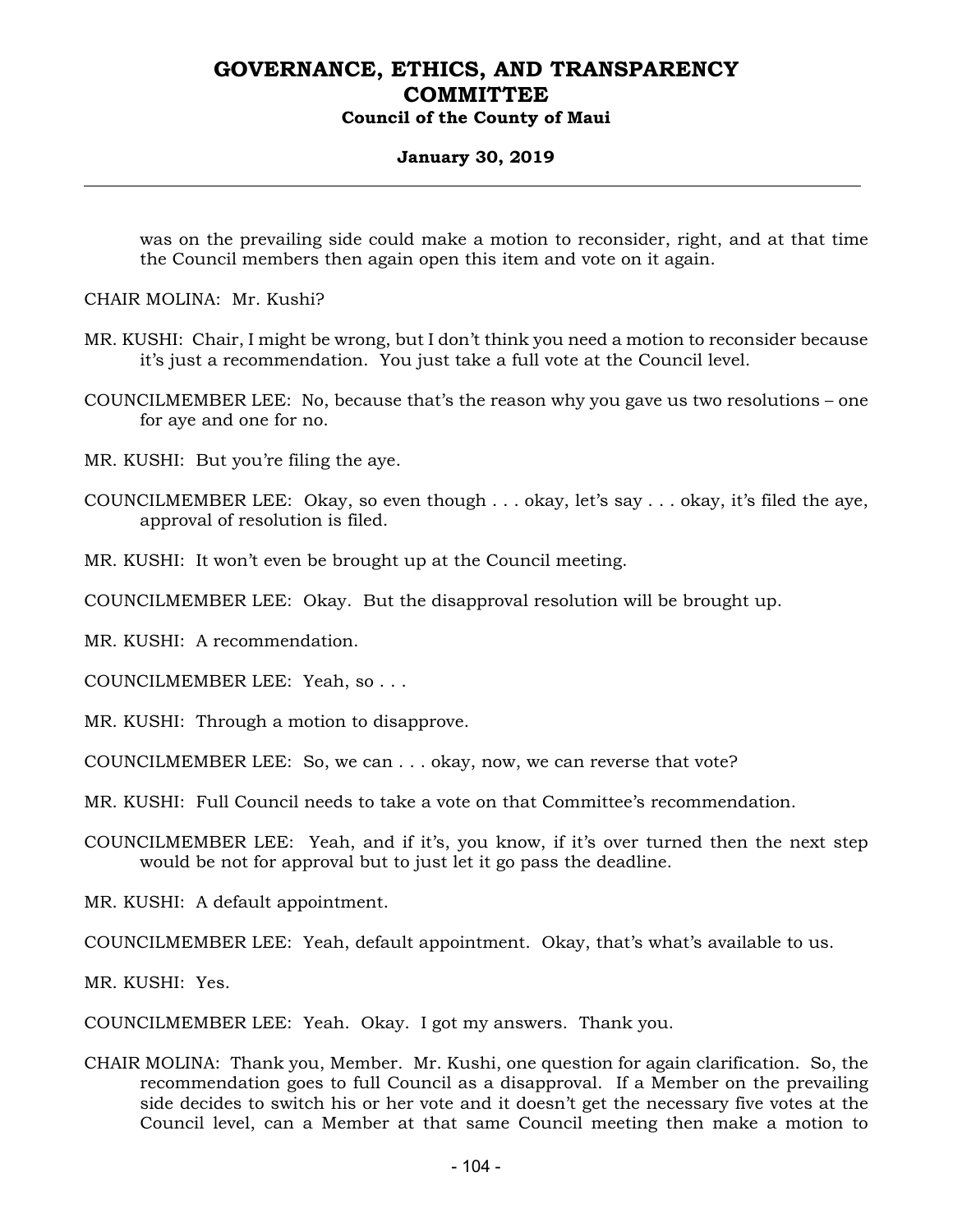### **January 30, 2019**

reconsider to approve rather than just have it end there and then having to look at another Council meeting in the future? Can a motion then be made at Council to reconsider?

MR. KUSHI: The motion to approve would not be listed on the agenda. So, again, this is just my response now. I think the County Clerk needs to chime in on this because it's a matter of rules, parliamentary rules. I don't believe a motion to reconsider is necessary. As long as the majority shows up and votes the same way, everything will go accordingly. Now, if one of the majority switches and goes the other way, then the motion to disapprove --

#### COUNCILMEMBER SUGIMURA: Fails.

- MR. KUSHI: --is not approved. And there's no motion to approve on deck. So, if the time expires, it's a default appointment. Now, if the majority of five if one of you don't show up for whatever reason, and the vote stays the same, it's a default too. I'm not saying it will happen but, you know, these are the situations.
- CHAIR MOLINA: Thank you, Mr. Kushi. We're certainly getting a lesson in parliamentary procedure here. Now, what the consideration Mr. Hokama is making is not anything subversive. It's all part of strategy. Perfectly legal. I'll leave it to Mr. Hokama. Do you want to keep your motion in to file the motion, the resolution to disapprove?
- COUNCILMEMBER HOKAMA: Let's vote.
- CHAIR MOLINA: Let's vote? Okay, Members, so be it. The Chair will cut off questioning on the matter. I think we've beat this up. Staff? Mr. Hokama, as the maker of the motion?
- COUNCILMEMBER HOKAMA: Yeah, thank you, Chair. Just so we're clear, procedure is a matter of the body. It is not Corp. Counsel's role to rule on parliamentary procedure nor is it the Clerk. It is within the bounds of the Members of this body that deals with procedure.
- CHAIR MOLINA: Thank you, Mr. Hokama. And no matter what the outcome of this vote we're about to take, everybody is entitled to her opinion about what they feel. But, again, it's part of procedure and this body is making a decision to act this way. So, Ms. Espeleta, I will ask you now to do a roll call vote on the motion to file the resolution to disapprove the Mayor's nominee for Prosecuting Attorney.
- MS. ESPELETA: Okay. Councilmember Sinenci.
- COUNCILMEMBER SINENCI: No.
- MS. ESPELETA: Councilmember King.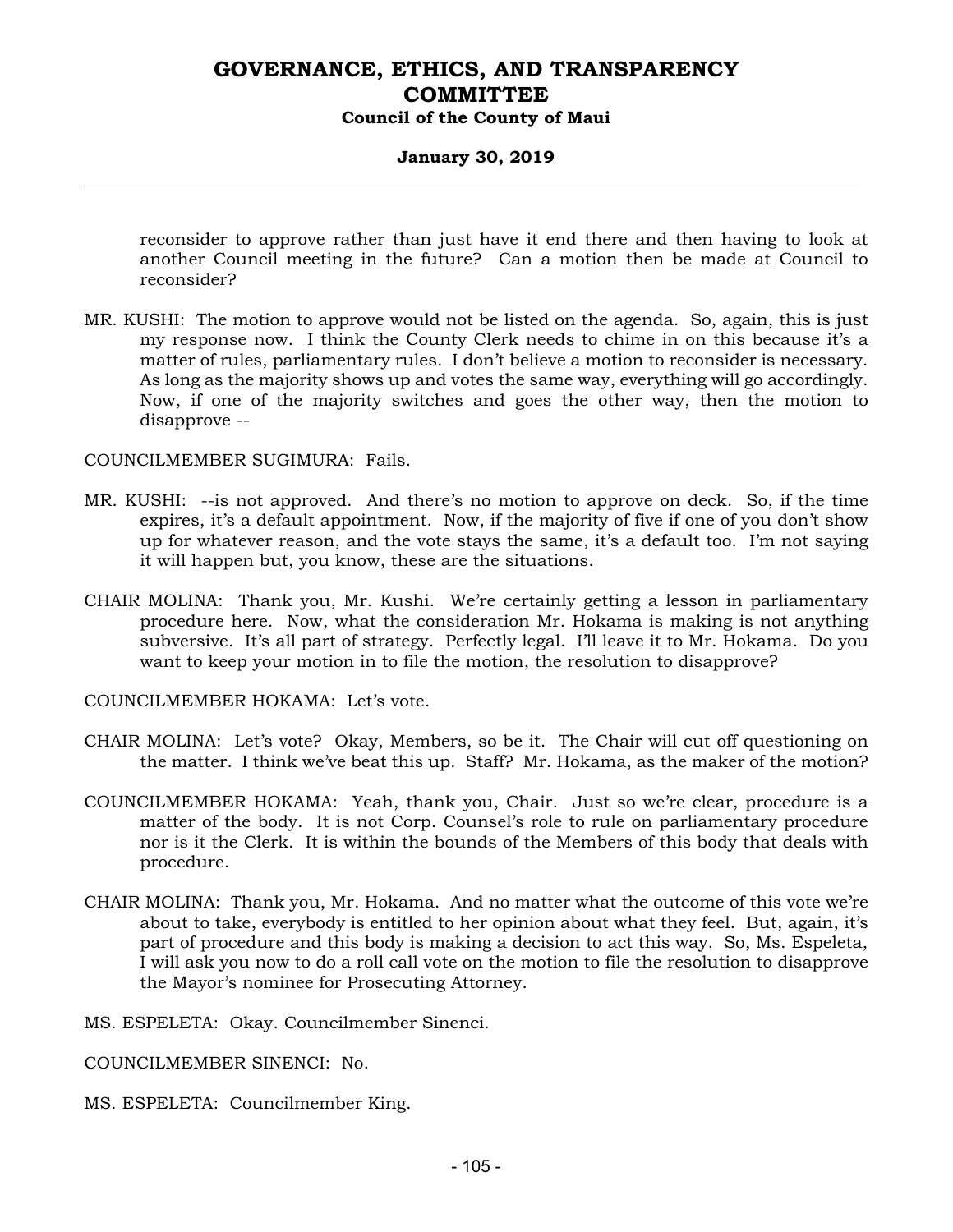### **January 30, 2019**

COUNCILMEMBER KING: No.

MS. ESPELETA: Councilmember Lee.

COUNCILMEMBER LEE: Aye.

MS. ESPELETA: Councilmember Hokama.

COUNCILMEMBER CHAIR HOKAMA: Aye.

MS. ESPELETA: Councilmember Paltin.

COUNCILMEMBER PALTIN: No.

MS. ESPELETA: Councilmember Sugimura.

COUNCILMEMBER SUGIMURA: Aye.

MS. ESPELETA: Councilmember Kama.

COUNCILMEMBER KAMA: No.

MS. ESPELETA: Vice-Chair Rawlins-Fernandez.

VICE-CHAIR RAWLINS-FERNANDEZ: Aole.

MS. ESPELETA: And Chair Molina.

CHAIR MOLINA: Aye.

MS. ESPELETA: That would be four ayes; five noes.

CHAIR MOLINA: Okay, the motion to file the disapproval resolution fails.

MS. ESPELETA: Yes.

CHAIR MOLINA: So, we're back to status quo. So, the motion to disapprove on the resolution to disapprove will now move to the full Council. We're not pau yet, Members. Thank you, thank you. Irregardless of the outcome, it's quite an exercise in democracy and procedure here. So, with that being said here, Members, we do have two more items left on the agenda and you have worked well beyond what the Chair had asked you to. So, we will recess this January 23, 2019 meeting now to another date. Chair is looking at Tuesday, February 5th, 9 a.m. Okay, Members. Pardon me?

UNIDENTIFIED SPEAKER: In this Chambers?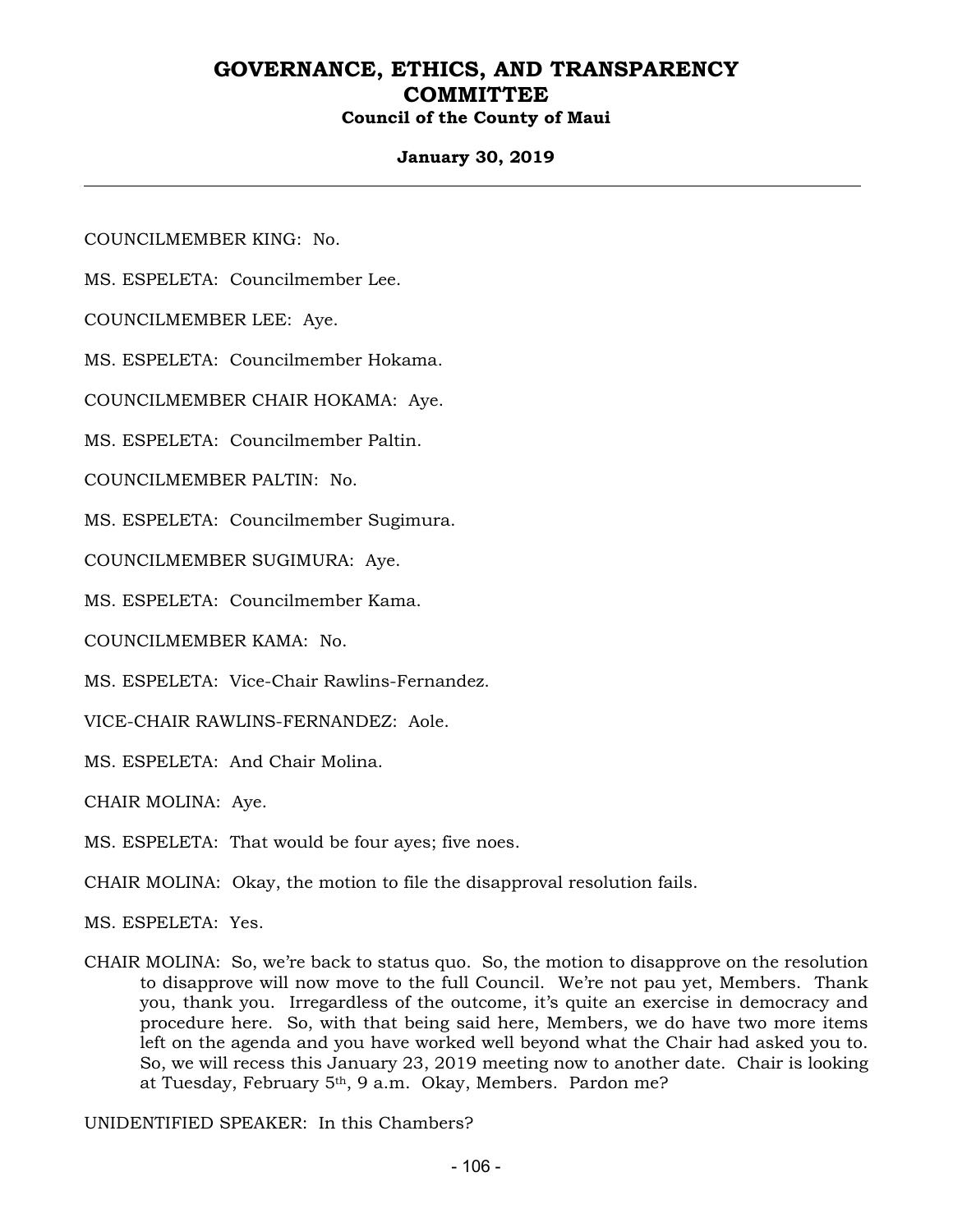# **January 30, 2019**

CHAIR MOLINA: In this Chambers, yes.

COUNCILMEMBER SUGIMURA: 9 a.m.

CHAIR MOLINA: *9* a.m. Members, questions or clarifications?

COUNCILMEMBER KING: We're still within the two weeks, correct?

CHAIR MOLINA: Well, we're still within that time parameters. Now, what is our deadline is March 9<sup>th</sup> for Council to . . .

COUNCILMEMBER KING: No, I'm talking about to recess because you can't...

CHAIR MOLINA: Yeah, I believe February *5th* falls roughly six days away? So, we're within that one-week parameter. So, we're safe as far as Sunshine Law goes. So, again, it is *9:15* so, Members, if there are no other questions, again, just as a reminder, this meeting is recessed till Tuesday, February *5th, 9* a.m. right here in the Chambers where we will take up the nomination considerations of the Planning Director nominee, Ms. Michele McLean, and the Corporation Counsel nominee of the Mayor, Mr. Patrick Wong. So, with that being said, Members, this meeting is in recess. Tonight is Wednesday, January *30th, 9:15.* Meeting in recess. . . . *(gavel).* 

**RECESS: 9:15 p.m.** 

**APPROVED BY:** 

MICHAEL J. MOLINA, Chair Governance, Ethics, and Transparency Committee

get:min: 190130r Transcribed by: Jo-Ann Sato